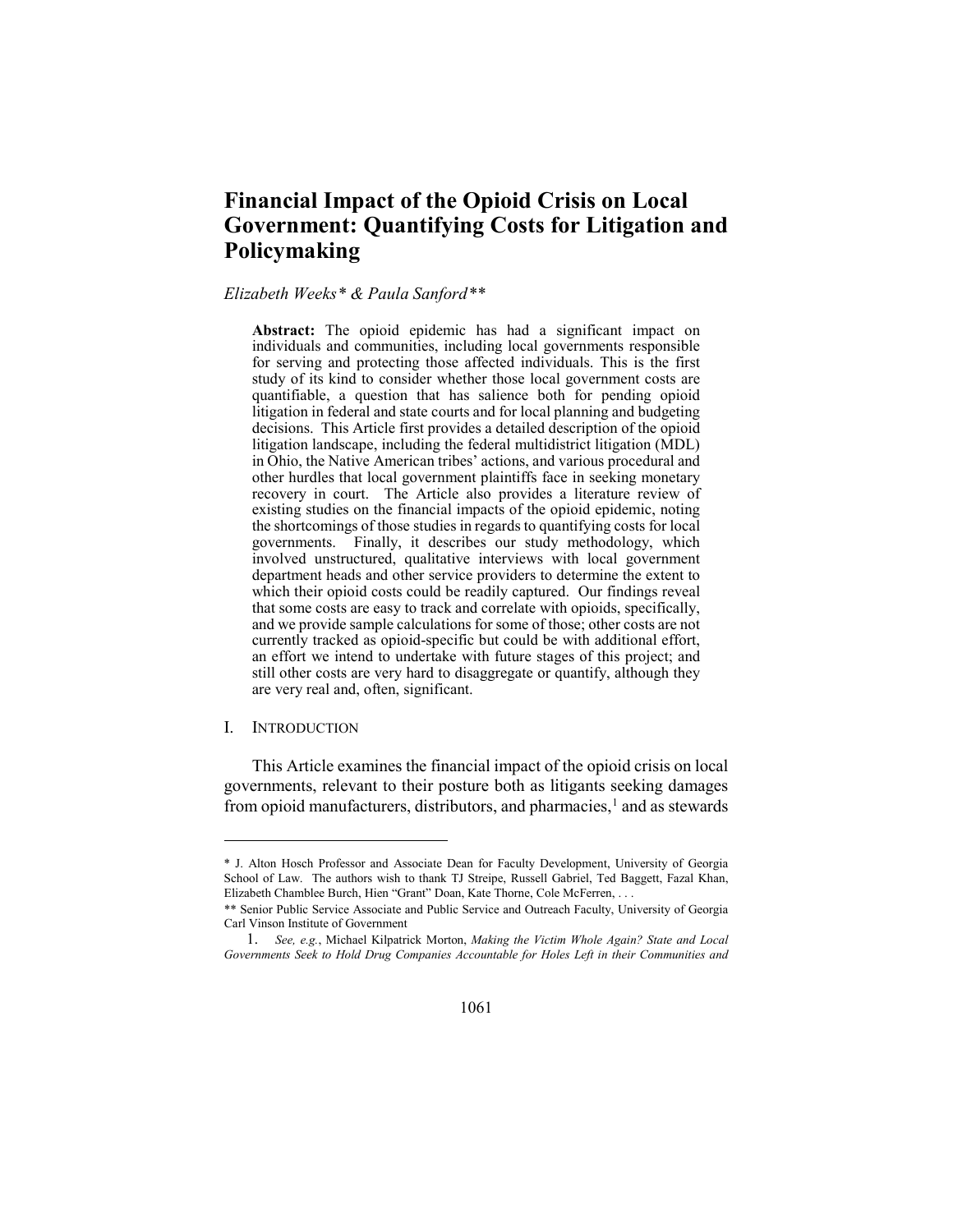of public monies making informed decisions about how best to address the epidemic going forward. According to the CDC, between 1999 and 2016, more than half a million people died from drug overdose.<sup>[2](#page-1-0)</sup> On average, 130 Americans die every day from an opioid overdose.<sup>3</sup> In 2017, President Trump officially declared the opioid problem a public health emergency.<sup>[4](#page-1-2)</sup> Former U.S. Attorney General Jeff Sessions noted the substantial burden the opioid crisis has had on federal resources, having already cost the government \$115 billion in 2017 and \$1 trillion since 2001 and predicting an additional \$[5](#page-1-3)00 billion in opioid-related costs over the next three years.<sup>5</sup> In the State of Georgia, "[t]he health care costs associated with opioid misuse . . . were estimated at \$447 million in 2007," and projected to increase by eighty percent since then.<sup>[6](#page-1-4)</sup> Likewise, "the cost of opioidrelated inpatient care more than doubled [between 2002 and 2012], rising to \$15 billion in 2012.["7](#page-1-5)

<span id="page-1-7"></span>This Article's observations and conclusions regarding how local governments might track and address the opioid epidemic draw on the authors' local government and health care finance expertise, further informed by unstructured, qualitative interviews with local government officials and administrators for private organizations in select Georgia counties.[8](#page-1-6) The interviews were not intended to gather statistically significant, hypothesis-driven data, or even hard numbers for the counties surveyed, but rather to reality check the authors' assumptions about the

*Budgets*, ABA (Sept. 27, 2018), https://www.americanbar.org/groups/health\_law/publications/ aba\_health\_esource/2017-2018/january2018/makingthevictim/ [https://perma.cc/7YTX-TELR].

<span id="page-1-0"></span><sup>2.</sup> *Understanding the Epidemic*, CTRS. FOR DISEASE CONTROL AND PREVENTION, https://www.cdc.gov/drugoverdose/epidemic/index.html [https://perma.cc/DED8-V3EC] (last updated Dec. 19, 2018).

<sup>3.</sup> *Id.*

<span id="page-1-2"></span><span id="page-1-1"></span><sup>4.</sup> Combatting the National Drug Demand and Opioid Crisis: Memorandum for the Heads of Exec. Dep'ts and Agencies, 82 Fed. Reg. 50,305 (Oct. 26, 2017).

<span id="page-1-3"></span><sup>5.</sup> Att'y Gen. Jeff Sessions, U.S. Dep't of Justice, Attorney General Sessions Delivers Remarks Announcing the Prescription Interdiction and Litigation Task Force (Feb. 27, 2018), https://www.justice.gov/opa/speech/attorney-general-sessions-delivers-remarks-announcing-

prescription-interdiction-and [https://perma.cc/C2EE-A8VB] (citing *Economic Toll of Opioid Crisis in U.S. Exceeded \$1 Trillion Since 2001*, ALTARUM (Feb. 13, 2018), https://altarum.org/ news/economic-toll-opioid-crisis-us-exceeded-1-trillion-2001 [https://perma.cc/F39A-SLGQ]); *see also* Katie Benner & Jan Hoffman, *Justice Dept. Backs High-Stakes Lawsuit Against Opioid Makers*, N.Y. TIMES (Feb. 27, 2018), http://www.nytimes.com/2018/02/27/us/politics/justice-departmentopioid-lawsuit.html [https://perma.cc/LM48-9SMH].

<span id="page-1-4"></span><sup>6.</sup> SUBSTANCE ABUSE RESEARCH ALLIANCE (SARA), GEORGIA PREVENTION PROJECT, PRESCRIPTION OPIOIDS AND HEROIN EPIDEMIC IN GEORGIA - A WHITE PAPER 7 (2017), http://www.senate.ga.gov/sro/Documents/

<span id="page-1-6"></span><span id="page-1-5"></span>StudyCommRpts/OpioidsAppendix.pdf [https://perma.cc/72FV-EPCZ].

<sup>7.</sup> *Id.*

<sup>8.</sup> *See infra* Part IV.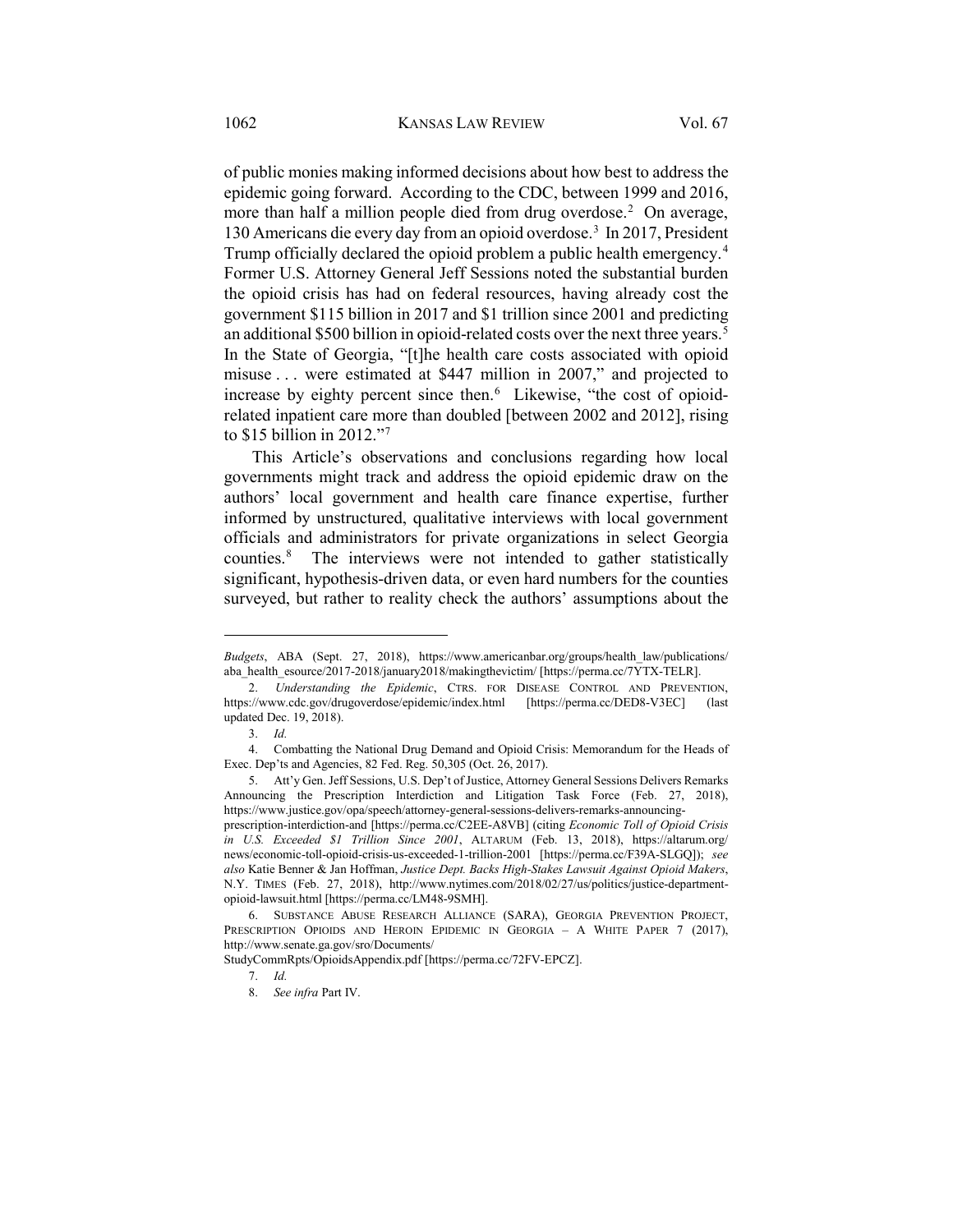actual and potential financial impact of the opioid crisis on local governments and the feasibility of quantifying those impacts.

The results reveal that a relatively discrete set of opioid-related costs are fairly easy to identify and quantify, such as labor and supply costs for court administration and coroners and costs related to naloxone, an opioid antagonist. But many other opioid-related expenditures, including law enforcement, jail, and other judicial-branch services, will be more difficult for local governments to accurately and comprehensively capture unless tailored tracking tools, software, coding methodologies, or spreadsheets are employed. Finally, we note a host of costs on local communities arising out of the opioid epidemic that will be hard to quantify, such as lost productivity, quality of life, and lost economic opportunity.

<span id="page-2-1"></span>The opioid multidistrict litigation (MDL), which includes numerous local government plaintiffs, was the impetus for this study, but our research has multiple aims and audiences. First, it helps inform the damages calculation in the lawsuits, which very likely will be resolved by settlement, without reaching the merits of the allegations.<sup>[9](#page-2-0)</sup> The three counties included in the study are litigants and will be called upon to provide much more detailed discovery responses than our unstructured interviews. Second, it assesses the usefulness of existing "macro" (national) studies on the financial impact of opioids for determining costs on a "micro" (local) level. Existing cost studies extrapolate health care, lost productivity, and law enforcement costs from mortality and other data, but those results are very difficult to translate to any meaningful numbers for a particular city or county. Third, it examines structural and resource limits and other obstacles that local governments face in capturing the costs from the opioid epidemic. Fourth, the study supports local governments' informed decisionmaking regarding resource allocation and strategies to address the opioid crisis in the future.

This Article proceeds as follows: Part II provides background on the opioids lawsuits and need for this cost study. Part III describes existing studies of the opioid epidemic's financial impact and notes the limits of those studies to address the question presented here. Part IV describes the study methodology and findings. Part V concludes, assessing the study's implications and describing the authors' workplan for assisting local governments address the identified challenges.

<span id="page-2-0"></span><sup>9.</sup> *See, e.g.*, Amanda Bronstad, *Litigation No Substitute for Settlement, Says Opioid MDL Judge*, NAT'L L.J. (May 10, 2018, 2:18 PM), https://www.law.com/national lawjournal/2018/05/10/litigation-no-substitute-for-settlement-says-opioid-mdl-judge/?slreturn=2018 0916131359.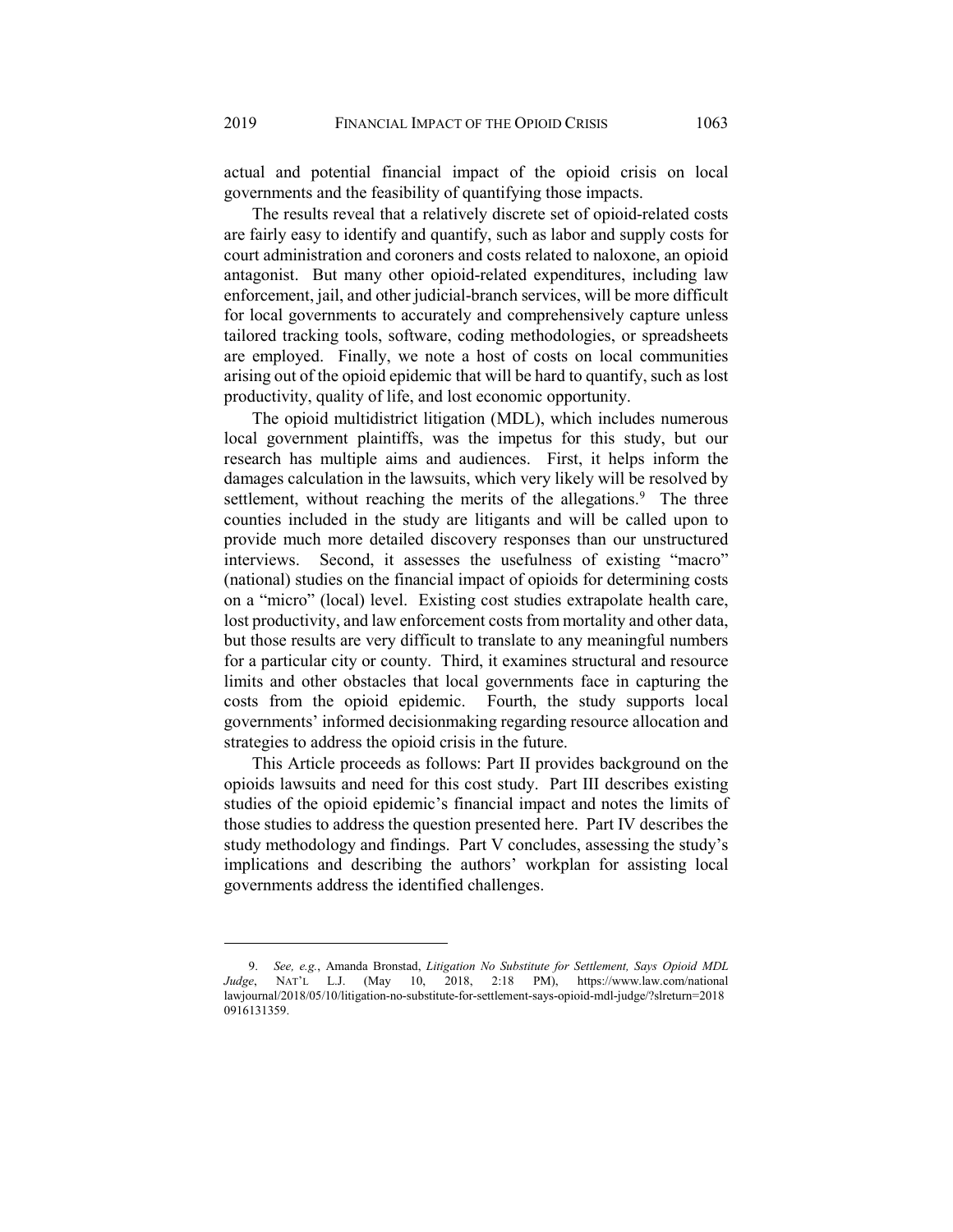## II. BACKGROUND

This Part describes the litigation that provoked this study of costs that local governments may be experiencing due to the opioid epidemic in their communities. As noted above, this study is not aimed exclusively at the legal damages question but takes a broader and longer-range view, relevant for city and county budget and planning purposes. Nevertheless, it is helpful to understand the legal landscape, including prior rounds of opioid litigation; parties to the present actions; theories of recovery alleged; defenses asserted; damages sought; procedural developments, especially the consolidation of the cases at least for pretrial purposed in a federal MDL; parallel actions, most notably the Native American tribes' actions; and the progress of these cases toward trial or settlement.

## *A. Opioid Lawsuits*

<span id="page-3-5"></span>Amid myriad strategies to address the opioid crisis in the United States, the massive MDL in the Northern District of Ohio figures prominently.[10](#page-3-1) A number of cities, counties, townships, fire districts, tribal governments, third-party payors, health care providers, individuals, and states have filed lawsuits against prescription drug manufacturers, distributors, pharmacies, pharmacy benefit managers, as well as some nonprofit organizations, individual experts, and family owners of pharmaceutical companies.<sup>[11](#page-3-2)</sup>

#### <span id="page-3-0"></span>1. Allegations and Responses

 $\overline{a}$ 

Defendants include pharmaceutical giants such as Johnson & Johnson and Purdue Pharma, large distributors such as McKesson and Cardinal Health, pharmacy chains such as CVS, Rite Aid, and Walgreens, and physicians who prescribe the drugs.<sup>12</sup> The local government plaintiffs' complaints are fairly similar, including claims for public nuisance, violations of Racketeer Influenced and Corrupt Organizations Act  $(RICO),<sup>13</sup>$  $(RICO),<sup>13</sup>$  $(RICO),<sup>13</sup>$  negligence per se, and negligence and negligent

<span id="page-3-1"></span><sup>10.</sup> *In re* Nat'l Prescription Opiate Litig., No. 17-2804 (N.D. Ohio 2017); Jan Hoffman, *Can this Judge Solve the Opioid Crisis?*, N.Y. TIMES (Mar. 5, 2018), http://www.nytimes.com/ 2018/03/05/health/opioid-crisis-judge-lawsuits.html [https://perma.cc/RM64-8EHT].

<span id="page-3-4"></span><span id="page-3-3"></span><span id="page-3-2"></span><sup>11.</sup> Abbe R. Gluck et al., *Civil Litigation and the Opioid Epidemic: The Role of Courts in a National Health Crisis*, 46 J.L. MED. & ETHICS 351, 354–57 (2018); Erich Eiselt, *Too Much of a Bad Thing: Municipalities and the Opioid Curse*, 59 MUN. LAW. 6, 10–11 (2018).

<sup>12.</sup> Gluck et al., *supra* not[e 11,](#page-3-0) at 355–56.

<sup>13. 18</sup> U.S.C. § 1961 (2012 & Supp. 2017).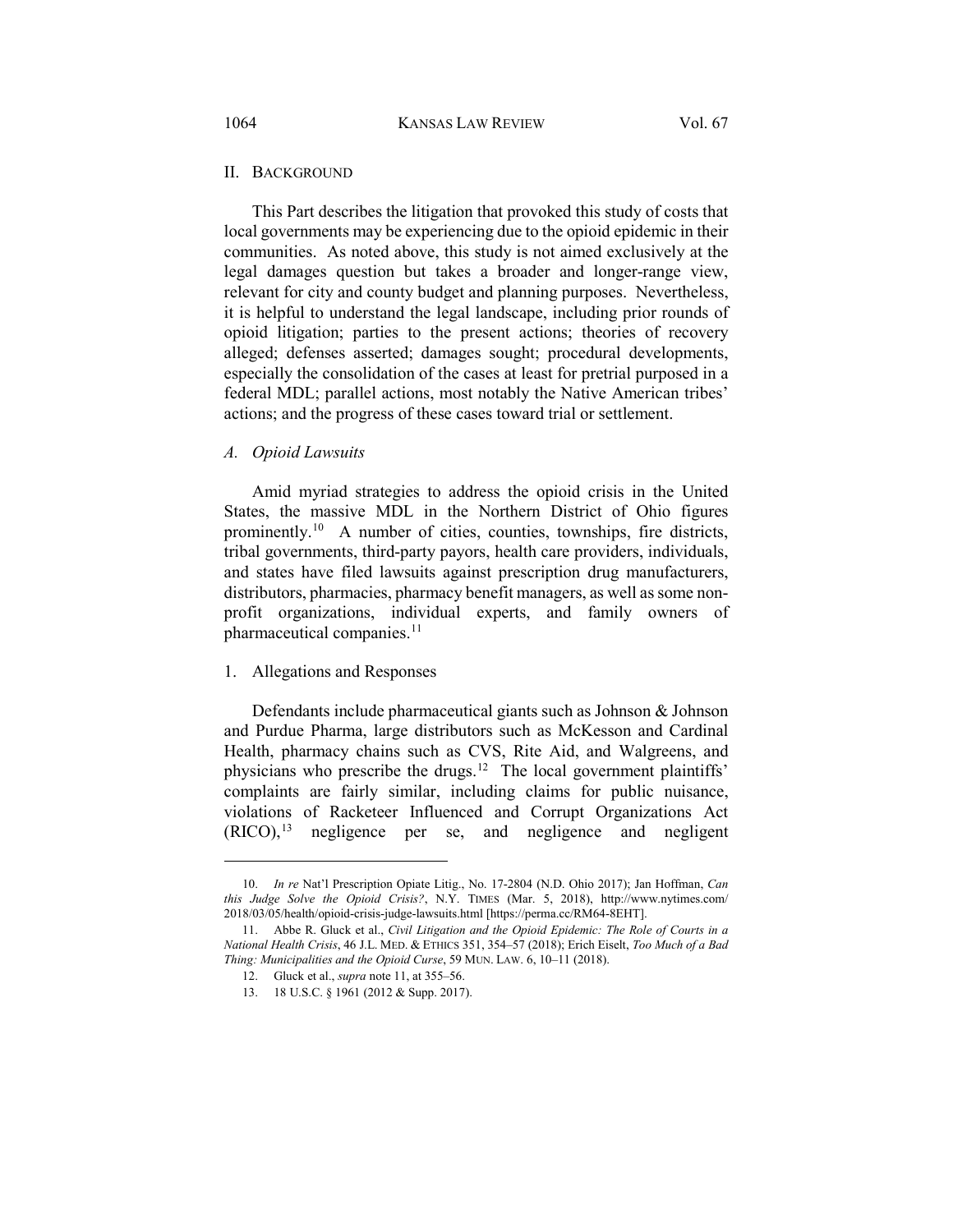<span id="page-4-0"></span>misrepresentation.<sup>14</sup> The complaints further assert claims of fraud and fraudulent misrepresentation, false advertising, or violation of legal duties owed to the plaintiffs under state and federal statutes.<sup>[15](#page-4-2)</sup> The public nuisance claim—"anything that interferes with rights that are held in common by the general public including public health and safety"—tracks one of the key claims by states against tobacco companies in the 1990s.<sup>16</sup>

The plaintiffs allege that pharmaceutical manufacturers downplayed the addictiveness of the drugs, $17$  and engaged in misleading and "aggressive marketing tactics, quotas for representatives, and financial kickbacks for doctors" to promote the painkillers.<sup>[18](#page-4-5)</sup> Specifically, the plaintiffs allege that the manufacturers "pushed highly addictive, dangerous opioids, falsely representing to doctors that patients would only rarely succumb to drug addiction" persuaded doctors to prescribe . . . opioids, which turned patients into drug addicts for their own corporate profit."[19](#page-4-6) The allegations against pharmacies and distributors are for breach of their legal duties under federal and state law to monitor, detect, investigate, refuse, and report suspicious orders that may indicate that the drugs were being abused, essentially acting as an accessory to the crime.<sup>[20](#page-4-7)</sup> Moreover, government plaintiffs at the city, county, and state levels also attribute opioid use as the cause of negative effects on public health and safety.<sup>[21](#page-4-8)</sup> These include costs for "providing treatment for overdoses, counseling and rehabilitation services, . . . costs associated with providing care for children whose parents suffer from opioid-related disability," increases in drug-related crimes like theft and assault, and increase in costs of law enforcement and other public services.<sup>22</sup> Finally, claims against doctors revolve around unnecessary prescriptions, when the pain could have been managed in other ways, or unnecessary refills.<sup>[23](#page-4-10)</sup>

<span id="page-4-9"></span>22. *Id.*

<span id="page-4-1"></span><sup>14.</sup> *See* Complaint and Demand for Jury Trial, Augusta Cnty. v. Amerisourcebergen Drug Corp., No. 1:18-cv-00029 (S.D. Ga. Feb. 13, 2018), ECF No. 1 [hereinafter Augusta Complaint]; Complaint and Demand for Jury Trial, Jackson Cnty. v. Amerisourcebergen Drug Corp., No. 1:18-op-45581 (N.D. Ohio May 15, 2018), ECF No. 1; Complaint and Demand for Jury Trial, Crisp Cnty. v. Amerisourcebergen Drug Corp., No. 1:18-cv-00036 (M.D. Ga. Feb. 14, 2018), ECF No. 1.

<sup>15.</sup> *See* complaints cited *supra* note [14](#page-4-0)*.*

<sup>16.</sup> Gluck et al., *supra* not[e 11,](#page-3-0) at 355.

<sup>17.</sup> Benner & Hoffman, *supra* not[e 5.](#page-1-7)

<span id="page-4-8"></span><span id="page-4-7"></span><span id="page-4-6"></span><span id="page-4-5"></span><span id="page-4-4"></span><span id="page-4-3"></span><span id="page-4-2"></span><sup>18.</sup> *Why Does Class-Action Defense Spending Continue to Rise?*, ESQUIRE (May 10, 2018), https://www.esquiresolutions.com/why-does-class-action-defense-spending-continue-to-rise/ [https://perma.cc/YH3F-ZQTH].

<sup>19.</sup> Augusta Complaint, *supra* not[e 14,](#page-4-0) at 2.

<sup>20.</sup> *E.g*., *id.* at 65–66.

<sup>21.</sup> Augusta Complaint, *supra* not[e 14,](#page-4-0) at 3.

<span id="page-4-10"></span><sup>23.</sup> *See* Gluck et al., *supra* not[e 11,](#page-3-0) at 354.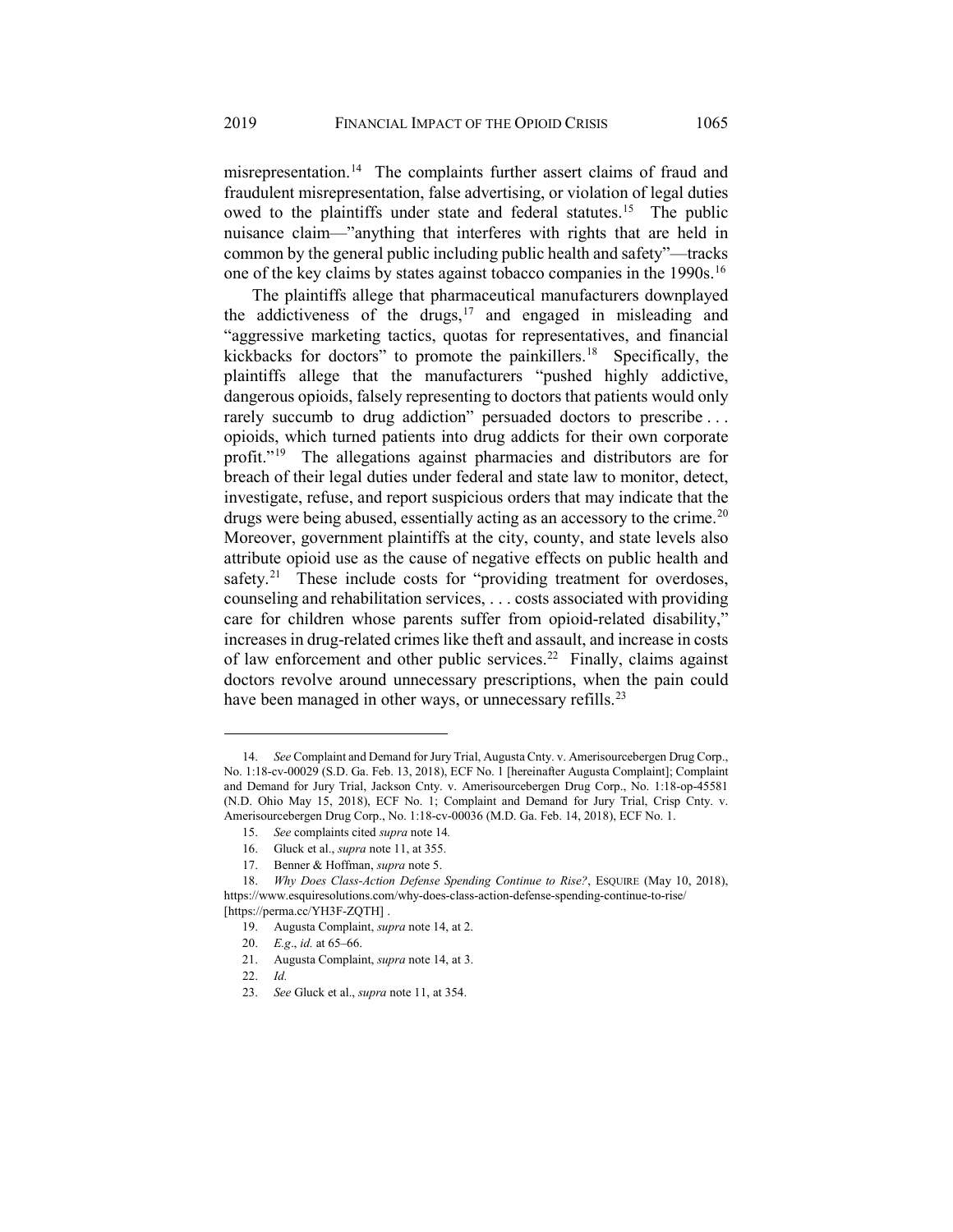1066 KANSAS LAW REVIEW Vol. 67

<span id="page-5-0"></span>Plaintiff lawyers also have filed lawsuits on behalf of infants with an addiction-related syndrome.<sup>[24](#page-5-1)</sup> Those attorneys have sought to separate their claims from the MDL, arguing that their claims involve distinct issues and call for faster resolution, so that the affected babies can receive financial support for the services that they will require.<sup>[25](#page-5-2)</sup>

Responding to the claims, drug companies have acknowledged the public health crisis but denied liability and sought dismissal of the lawsuits.<sup>[26](#page-5-3)</sup> For instance, the defendants argued that the " $\Gamma$ ]acketeering claims should be dismissed because injury to business or property was not alleged," and public nuisance claims did not allege a "public right with which distributors interfered."<sup>27</sup> The manufacturers also argued that they have "extensively disclosed the risks . . . and that the [FDA] approved the drugs' marketing,"[28](#page-5-5) which may raise the potential issue of federal preemption.<sup>[29](#page-5-6)</sup> Distributors asserted that they "neither market[ed] nor prescribe[d] opioids," and the alleged misconduct of failing to monitor and report suspicious orders was "too indirect" to support a claim.<sup>[30](#page-5-7)</sup> Moreover, distributors also contended that emphasis should not be placed on the aggregate number of prescriptions distributed by all distributors, since each of them "are not aware of the amounts of drugs shipped by their competitors . . . and therefore aggregate data cannot constitute a 'red flag.'"[31](#page-5-8) Physicians can be expected to defend the allegations by asserting that their prescribing was within the standard of care and that they gave appropriate warnings to patients.

## 2. Multidistrict Litigation

As of December 2017, over two hundred prescription opioid cases had been filed in federal courts across the country.<sup>32</sup> As of February 2018,

<span id="page-5-1"></span><sup>24.</sup> John O'Brien, *Blame the Criminals, Pharmacies Facing Opioid Lawsuits Say*, FORBES (June 7, 2018, 1:22 PM), http://www.forbes.com/sites/legalnewsline/2018/06/07/lets-blame-the-criminalspharmacies-facing-opioid-litigation-say/#265045ba64b8 [https://perma.cc/5EZR-TA9U].

<span id="page-5-2"></span><sup>25.</sup> Associated Press, *Babies Born in Withdrawal New Complication in Opioid Cases*, VOA (Nov. 29, 2018, 3:40 PM), https://www.voanews.com/a/babies-born-in-withdrawal-newcomplication-in-opioid-cases/4680172.html [https://perma.cc/8WDP-HW8F].

<sup>26.</sup> *See* O'Brien, *supra* not[e 24.](#page-5-0)

<sup>27.</sup> *Id.*

<span id="page-5-9"></span><span id="page-5-8"></span><span id="page-5-7"></span><span id="page-5-6"></span><span id="page-5-5"></span><span id="page-5-4"></span><span id="page-5-3"></span><sup>28.</sup> Andrew Harris et al., *Justice for Opioid Communities Means Massive Payday for Their Lawyers*, BLOOMBERG (July 25, 2018), https://www.bloomberg.com/graphics/2018-opioidlawsuits/?srnd=prognosis.

<sup>29.</sup> *Id.*

<sup>30.</sup> *Id.*

<sup>31.</sup> Gluck et al., *supra* not[e 11,](#page-3-0) at 357.

<sup>32.</sup> *Id.* at 359.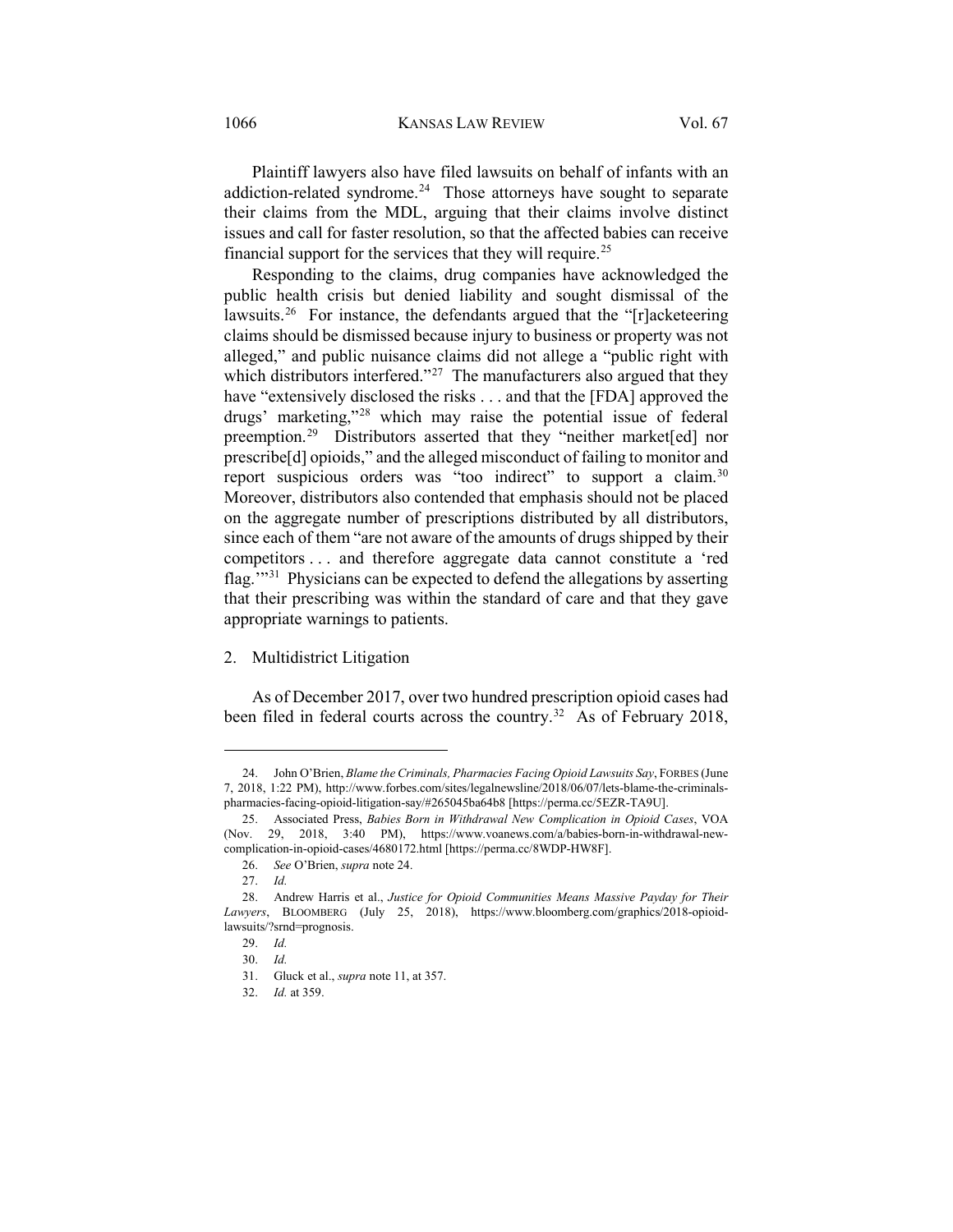<span id="page-6-0"></span>cities, counties, and Native American tribes nationwide filed more than four hundred complaints.<sup>33</sup> As of June 2018, the number rose to more than seven hundred[.34](#page-6-3) In December 2017, over two hundred prescription opioid cases filed in federal courts across the country were consolidated in the federal MDL.<sup>35</sup> MDL is a device under federal law that allows "civil" actions involving one or more common questions of fact . . . pending in different districts"<sup>[36](#page-6-5)</sup> to be consolidated for more efficient pretrial handling, including discovery.[37](#page-6-6) The federal judicial panel on MDL decides whether the cases should be consolidated and, if so, to which court the cases should be transferred. MDL is distinct from federal class action in that "[a] case proceeds as a class action only if its proponents show that the claims meet the requirements of commonality, typicality, adequacy of representation, and—for money damages class actions under [Federal Rule of Civil Procedure] 23(b)(3)—predominance of common issues over individual issues.["38](#page-6-7) MDL does not join parties for common or representative litigation but may have the effect of facilitating collective resolution of the claims.[39](#page-6-8) There is debate over the relative merits of MDL versus class action from efficiency and fairness perspectives,<sup>[40](#page-6-9)</sup> and even greater concern about forcing the parties into a mandatory class action, a step that some have speculated that Judge Polster would pursue.<sup>41</sup>

<span id="page-6-1"></span>The state and local government plaintiffs, for their part, urged the federal opioids MDL, asserting that their contention against opioid manufacturers and distributors regarding breach of their duty to monitor, detect, investigate, refuse, and report suspicious orders of prescription

<sup>33.</sup> Benner & Hoffman, *supra* not[e 5.](#page-1-7)

<sup>34.</sup> Gluck et al., *supra* not[e 11,](#page-3-0) at 351–52, 355.

<span id="page-6-4"></span><span id="page-6-3"></span><span id="page-6-2"></span><sup>35.</sup> *In re* Nat'l Prescription Opiate Litig., 290 F. Supp. 3d 1375 (U.S. Jud. Pan. Mult. Lit. 2017); *see also* Hoffman, *supra* not[e 10.](#page-3-5)

<sup>36. 28</sup> U.S.C. § 1407(a) (2012).

<span id="page-6-6"></span><span id="page-6-5"></span><sup>37.</sup> Lexecon Inc. v. Milberg Weiss Bershad Hynes & Lerach, 523 U.S. 26, 39–40 (1998) (pointing to legislative history indicating that the statute applies only to pretrial stages); *see* Elizabeth Chamblee Burch, *Monopolies in Multidistrict Litigation*, 70 VAND. L. REV. 67, 72 n.13 (2017). As a reality, however, cases rarely are returned to their original jurisdictions.

<span id="page-6-7"></span><sup>38.</sup> Howard M. Erichson, *What MDL and Class Actions Have in Common*, 70 VAND. L. REV. EN BANC 29, 37 & n.34 (2017) (first citing FED. R. CIV. P. 23(a)(2)–(4), 23(b)(3); then citing Wal-Mart Stores, Inc. v. Dukes, 564 U.S. 338 (2011); and then citing Amchem Prods. v. Windsor, 521 U.S. 591 (1997)).

<sup>39.</sup> *Id.* at 38.

<span id="page-6-9"></span><span id="page-6-8"></span><sup>40.</sup> *Compare* Burch, *supra* not[e 37,](#page-6-0) *with* Erichson, *supra* not[e 38,](#page-6-1) at 30 (summarizing Burch's arguments).

<span id="page-6-10"></span><sup>41.</sup> *E.g.*, Daniel Fisher, *Opioid Lawyers Say Settlement May Hinge on Forcing Plaintiffs into Class Action*, FORBES (Sept. 27, 2018, 6:00 AM), https://www.forbes.com/sites/legalnewsline/ 2018/09/27/opioid-lawyers-say-settlement-may-hinge-on-forcing-plaintiffs-into-class-action/#2bde0 4451d1c [https://perma.cc/23FW-GGLN].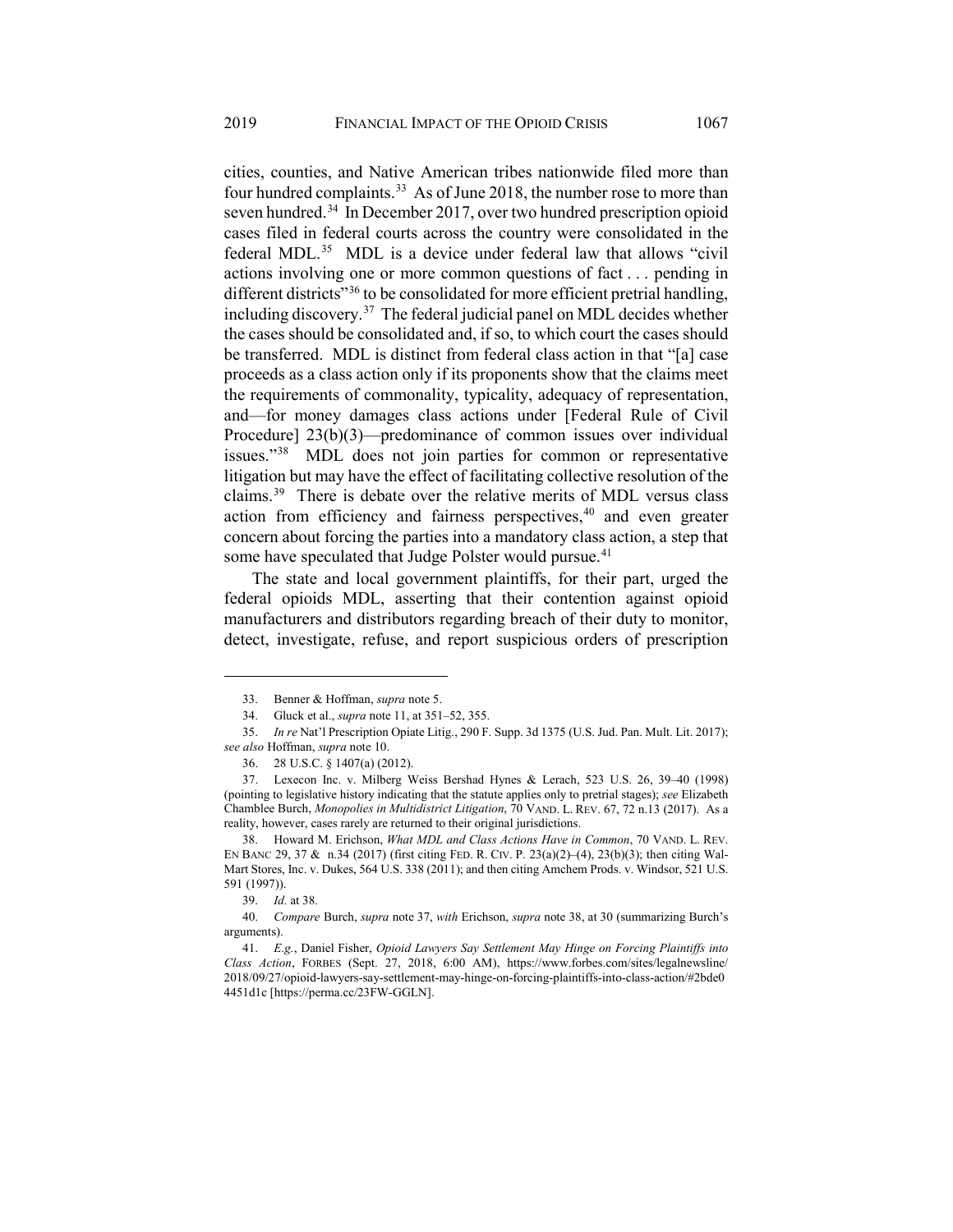opiates presents a common question of fact, thus meeting one of the requirements for creating an MDL.[42](#page-7-0) Judge Polster was selected to preside because of his depth of experience in MDL cases, Ohio's extensive impact from the opioid crisis, and the court's proximity to a number of defendants.[43](#page-7-1) Ohio, like West Virginia, Pennsylvania, New Hampshire, and the District of Columbia, is Ground Zero for the opioid crisis.<sup>44</sup> In some of these communities manufacturers shipped as many as ten thousand pills per day to a single pharmacy, $45$  many prescribed through "pill mills" and diverted to other users through illicit sales.

As of March 2018, at least twelve counties in Georgia had filed lawsuits against opioid manufacturers and distributors.<sup>[46](#page-7-4)</sup> Those cases were quickly pulled into the MDL. The number of Georgia counties, cities, and hospital authorities filing opioids lawsuits rose to forty as of May 2018,<sup>47</sup> and to nearly seventy (out of 159 counties) as of August 17, 2018.[48](#page-7-6) The claims in the Georgia lawsuits closely track the allegations listed above. With respect to damages, the Georgia complaints seek recovery for:

(1) costs for providing medical care, additional therapeutic, and prescription drug purchases, and other treatments for patients suffering from opioid-related addiction or disease, including overdoses and deaths; (2) costs for providing treatment, counseling, and rehabilitation services; (3) costs for providing treatment of infants born with opioid-related medical conditions;

(4) costs associated with law enforcement and public safety relating to

<span id="page-7-0"></span><sup>42.</sup> Courtney Hessler, *Consolidation of 66 Opioid Suits Requested*, HERALD DISPATCH (Oct. 5, 2017), http://www.herald-dispatch.com/news/consolidation-of-opioid-suits-requested/article\_9c4df 826-c6a6-58fd-9ba8-ac6058aaf2ad.html [https://perma.cc/7ZH3-KVXL].

<sup>43.</sup> *Id.*

<span id="page-7-2"></span><span id="page-7-1"></span><sup>44.</sup> Drug Overdose Deaths, CENTERS FOR DISEASE CONTROL AND PREVENTION (Dec. 19, 2018), https://www.cdc.gov/drugoverdose/data/statedeaths.html [https://perma.cc/XD77-UU3K] (stating that in 2017 Ohio had the second highest rates of overdoses deaths per 100,000).

<span id="page-7-3"></span><sup>45.</sup> *See* Eiselt, *supra* not[e 11;](#page-3-0) H. Energy & Commerce Comm., *Red Flags and Warning Signs Ignored: Opioid Distribution and Enforcement Concerns in West Virginia*, *H. Energy & Commerce Comm.* 115th Cong. 225 (Dec. 18, 2018).

<span id="page-7-4"></span><sup>46.</sup> Nick Bowman, *Hall Among 12 Georgia Counties Suing Opioid Manufacturers*, GAINESVILLE TIMES (Mar. 16, 2018, 8:36 AM), https://www.gainesvilletimes.com/news/hall-among-12-georgia-counties-filing-suit-against-opioid-manufacturers/ [https://perma.cc/783U-TFR9].

<span id="page-7-5"></span><sup>47.</sup> *Toombs County Files Lawsuit Against Opioid Manufacturers and Distributors*, SE. GA. TODAY (May 15, 2018), http://southeastgeorgiatoday.com/index.php/archived-newsbreaks/73351 opioid-lawsuit-filed [https://perma.cc/Q4FK-A7GQ].

<span id="page-7-6"></span><sup>48.</sup> Jeremy Redmon, *Atlanta-area Governments Sue Opioid Industry Amid Deadly Epidemic*, ATLANTA J. CONST. (Aug. 17, 2018), https://www.ajc.com/news/state—regional-govt politics/atlanta-area-governments-sue-opioid-industry-amid-deadly-epidemic/7gtOHvSktNOI4hjoSu 9njI/ [https://perma.cc/NC4Y-8FZ5].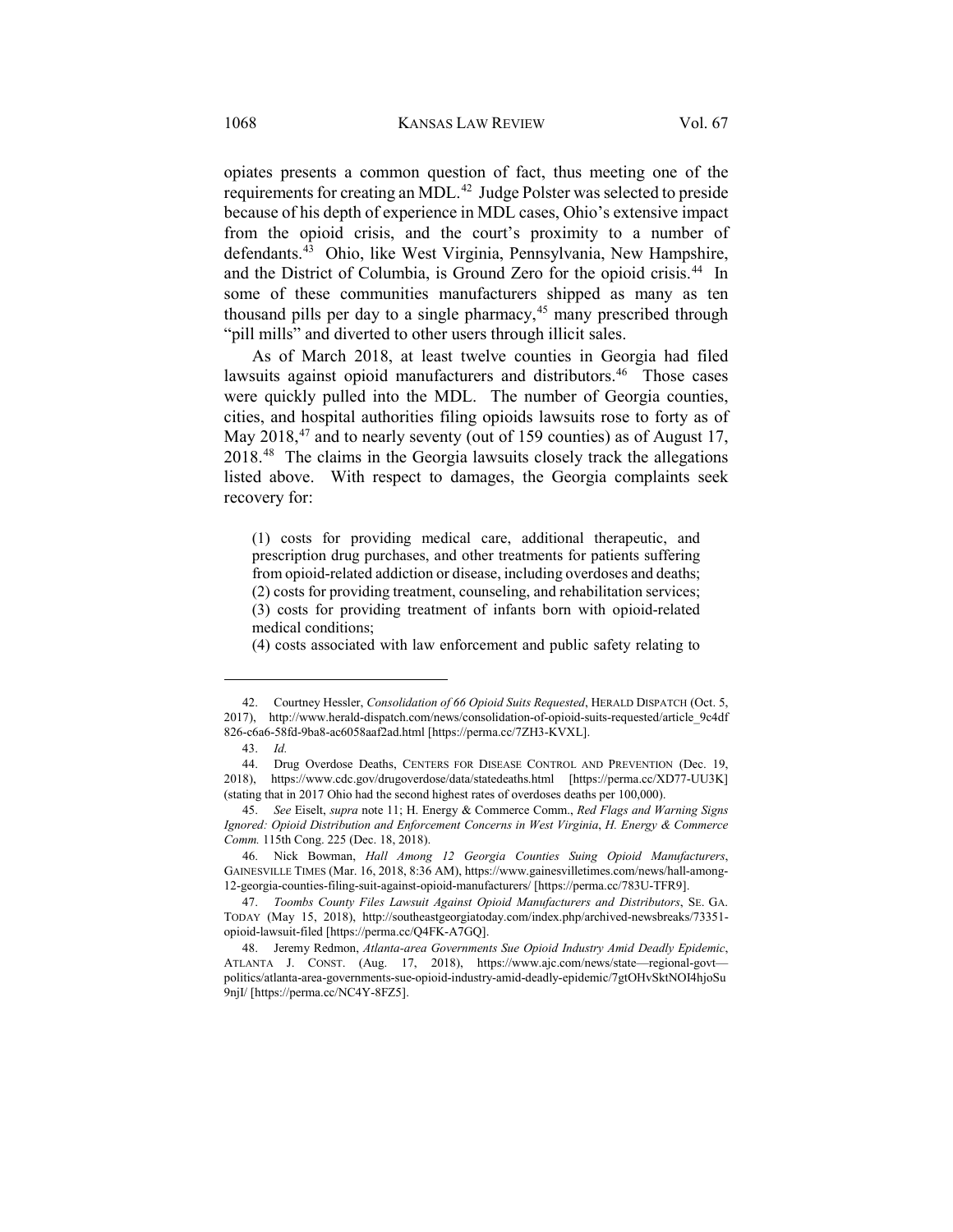the opioid epidemic; and

(5) costs associated with providing care for children whose parents suffer from opioid-related disability or incapacitation.<sup>[49](#page-8-0)</sup>

As explained further below, only a fraction of these costs are truly local—as opposed to state, federal, or private—and, even among those costs that actually fall on city and county governments, the costs are very difficult to capture as related to opioids, specifically, as opposed to other multi-drug use or other conflating factors. In addition, there are a host of other costs for local governments not alleged in the list above. Those, too, however, may be difficult to quantify.

## 3. Local Government Litigants

<span id="page-8-6"></span>It bears emphasis that the posture of the lawsuits, with local governmental units as plaintiffs, is somewhat unusual. First, why not individual patients or their surviving family members, as in other pharmaceutical products liability cases?<sup>50</sup> Second, why not states, as in the tobacco litigation in the  $1990s$ ?<sup>[51](#page-8-2)</sup> Regarding the first question, some answers can be gleaned from the first wave of opioid litigation in the early 2000s, against Purdue Pharma regarding OxyContin.[52](#page-8-3) Those cases were brought by individuals, as well as states' attorneys general, regarding the highly lucrative, extended release drug, which was marketed as being less addictive because the timed release that purportedly did not produce the same "highs" as earlier products.<sup>[53](#page-8-4)</sup> The plaintiffs in that waive of litigation alleged a "wide array of legal theories, including strict products liability, fraud, negligence, breach of implied warranty, conspiracy, and violations of state consumer protection statutes."[54](#page-8-5) Purdue defended those lawsuits aggressively and, for the most part, successfully. Purdue asserted several arguments that tripped up the plaintiffs, including blaming the plaintiffs themselves for abusing the products and thus coming to the court with

<sup>49.</sup> *See* Augusta Complaint, *supra* not[e 14,](#page-4-0) at 3.

<span id="page-8-1"></span><span id="page-8-0"></span><sup>50.</sup> *See, e.g.*, Young K. Lee, *Beyond Gatekeeping: Class Certification, Judicial Oversight, and the Promotion of Scientific Research in "Immature" Pharmaceutical Torts*, 105 COLUM. L. REV. 1905, 1911–15 (cataloguing various pharmaceutical torts cases, including class actions).

<span id="page-8-5"></span><span id="page-8-4"></span><span id="page-8-3"></span><span id="page-8-2"></span><sup>51.</sup> *Master Settlement Agreement*, PUB. HEALTH L. CTR., http://publichealthlawcenter.org/ topics/tobacco-control/tobacco-control-litigation/master-settlement-agreement [https://perma.cc/ T45E-3XNZ] (last visited Apr. 8, 2019).

<sup>52.</sup> *See* Gluck et al., *supra* not[e 11,](#page-3-0) at 353.

<sup>53.</sup> *Id.*

<sup>54.</sup> *Id.*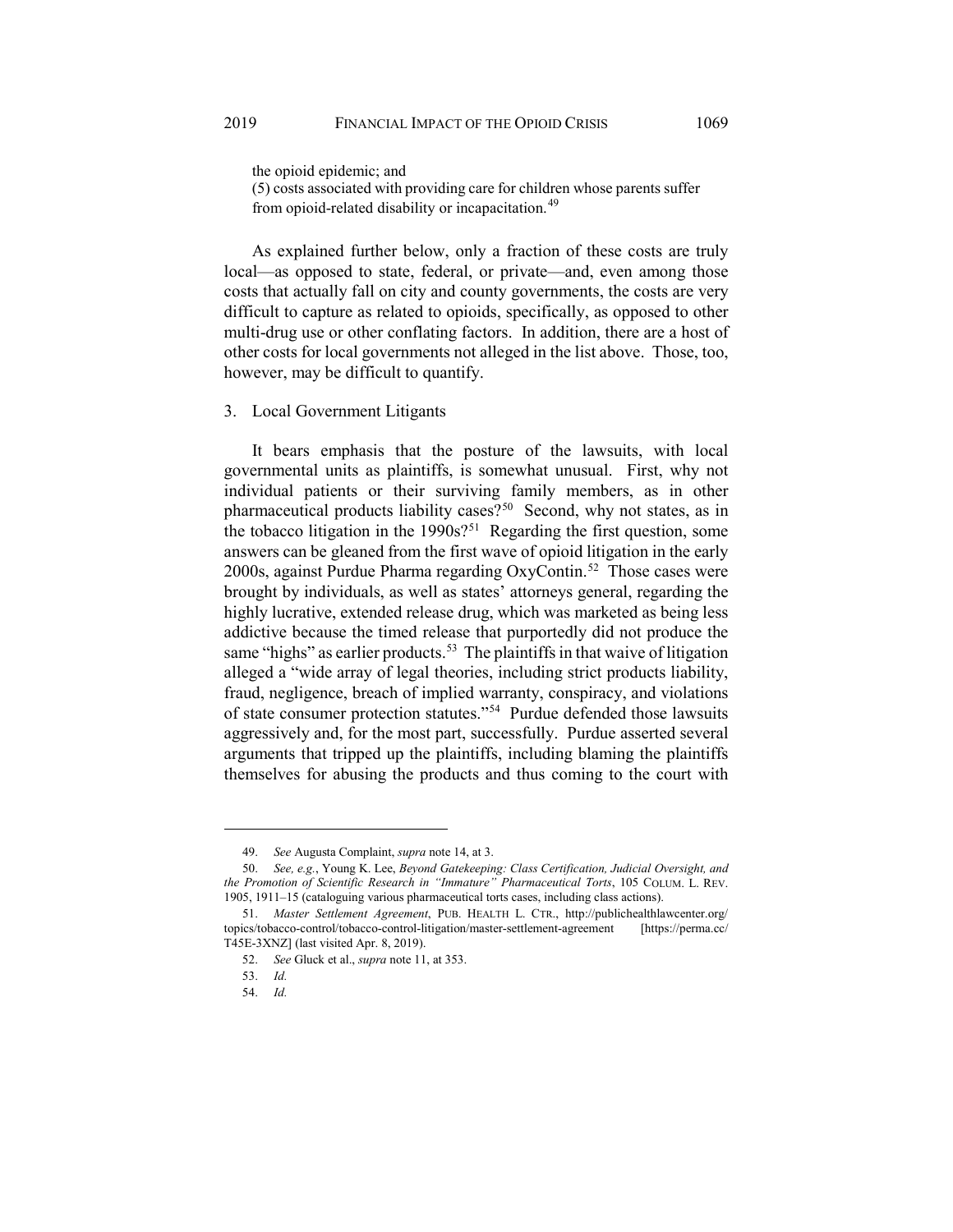unclean hands;<sup>[55](#page-9-0)</sup> contributory negligence, again regarding the plaintiffs' own behaviors and fault;<sup>[56](#page-9-1)</sup> and intervening causes, including both the patients' and prescribing physicians' conduct, under the learned intermediary doctrine,<sup>57</sup> which provides that the manufacturer's duty to warn is satisfied if conveyed to the prescribing physician, even if not to the patient.<sup>[58](#page-9-3)</sup> Suits by local government units avoid some of those individual facts, which raise causation and fault-based obstacles to recovery.

Although Purdue Pharma successfully defended against civil liability in the OxyContin lawsuits, it did face criminal liability in 2002. The U.S. Attorney for the Western District of Virginia launched a criminal investigation against Purdue alleging misbranding of OxyContin as difficult to abuse, less addictive, and providing "fewer peaks and valleys" than other opioids.<sup>59</sup> Ultimately, Purdue pleaded guilty to those charges,  $60$ and three Purdue executives were barred "for 20 years from doing business with Medicare or other taxpayer-financed health care program."<sup>61</sup> Purdue paid "more than \$600 million to federal and state agencies."[62](#page-9-7)

With respect to the second question, cities and counties may have stepped up as plaintiffs precisely to avoid the outcome of the tobacco litigation. That case concluded in 1998 with a Master Settlement Agreement (MSA) among "46 states, five U.S. territories, and the District of Columbia against the five largest cigarette manufacturers in America concerning the advertising, marketing and promotion of cigarettes.["63](#page-9-8) The MSA represented the largest civil settlement to date, awarding \$206 billion to the states over twenty-five years.<sup>64</sup> As Professor Micah Berman

<span id="page-9-0"></span> $\overline{a}$ 

<span id="page-9-5"></span>60. Edgar Aliferov, Note, *The Role of Direct-Injury Government-Entity Lawsuits in the Opioid Litigation*, 87 FORDHAM L. REV. 1141, 1151 (2018).

63. *Master Settlement Agreement*, *supra* not[e 51.](#page-8-6)

<span id="page-9-9"></span><span id="page-9-8"></span>64. Bruce Yandle et al., *Bootleggers, Baptists & Televangelists: Regulating Tobacco by Litigation*, 2008 U. ILL. L. REV. 1225, 1227, 1270 (2008); *see* Margaret A. Little*, A Most Dangerous Indiscretion: The Legal, Economic, and Political Legacy of the Governments' Tobacco Litigation*, 33

<sup>55.</sup> *Id.*

<sup>56.</sup> *Id.* at 358.

<sup>57.</sup> *Id.* at 353.

<sup>58.</sup> RESTATEMENT (THIRD) OF TORTS: PROD. LIAB. § 6(d)(1) (AM. LAW INST. 1998).

<span id="page-9-4"></span><span id="page-9-3"></span><span id="page-9-2"></span><span id="page-9-1"></span><sup>59.</sup> Press Release, FDA, FDA Announces Results of Investigation into Illegal Promotion of OxyContin by the Purdue Frederick Company, Inc. (May 10, 2007, revised May 14, 2007) available at https://web.archive.org/web/20080221180830/http://www.fda.gov/bbs/topics/NEWS/2007/NEW 01632.html.

<span id="page-9-6"></span><sup>61.</sup> Barry Meier, *Ruling Is Upheld Against Executives Tied to Oxycontin*, N.Y. TIMES (Dec. 15, 2010), https://www.nytimes.com/2010/12/16/business/16purdue.html [https://perma.cc/6MG5- DT5L].

<span id="page-9-7"></span><sup>62.</sup> Paul D. Frederickson, *Criminal Marketing: Corporate and Managerial Liability in the Prescription Drug Industry*, 22 MIDWEST L.J. 115, 115 (2008).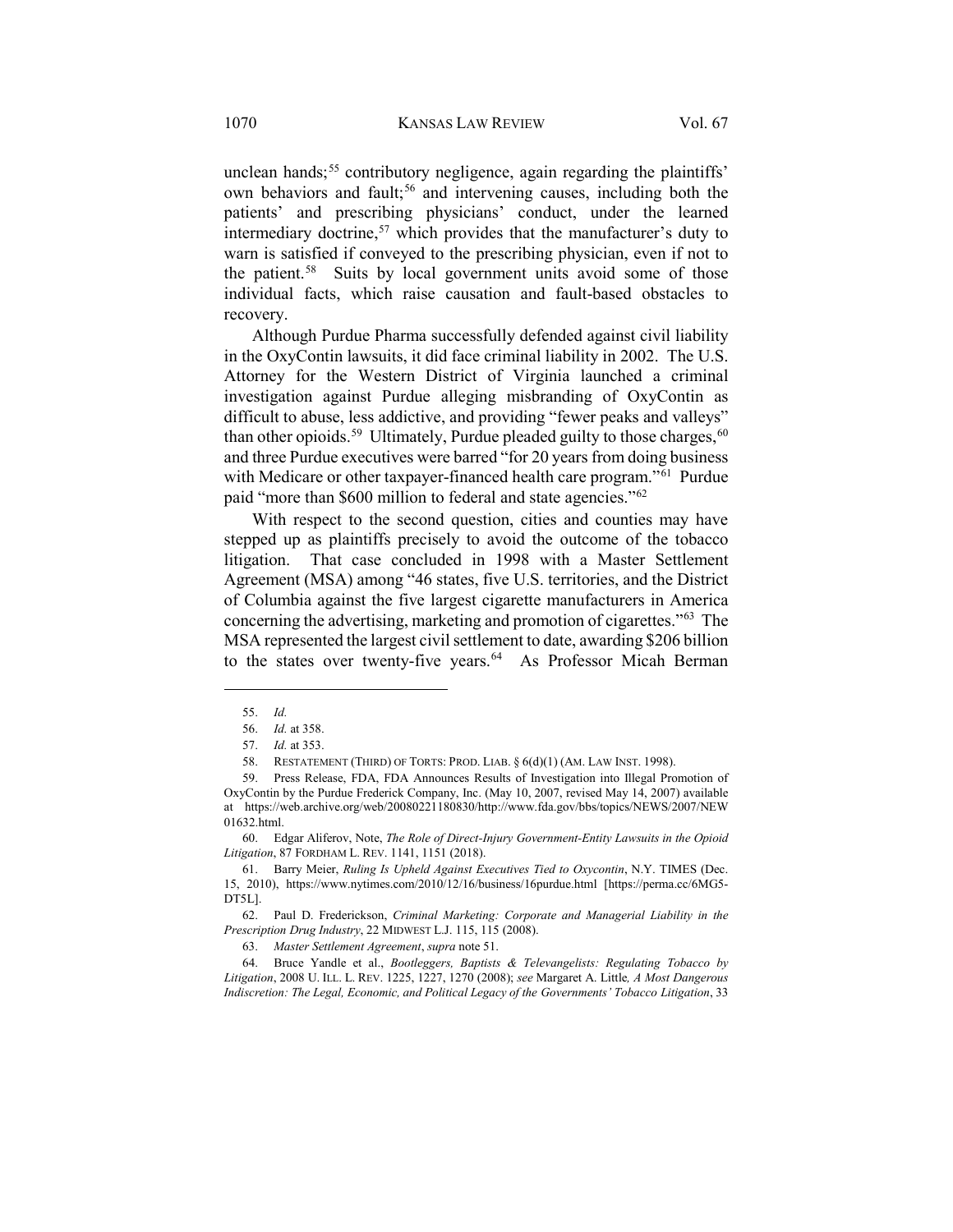explains more thoroughly in his article on this issue, nothing in the MSA expressly required states to spend those settlement dollars on public health, and states have, and continue to, put those funds toward a variety of purposes, plowing much of it into state general revenues and chipping away at tobacco-related trust funds to balance state budgets.<sup>65</sup> Seeking to avoid a similar outcome of settlement dollars failing to reach the communities actually impacted by the opioid crisis, local governments may be eager to step up as plaintiffs this time around, thus ensuring that any funds come directly to their affected communities.<sup>[66](#page-10-1)</sup>

#### 4. Comparing Forums

While those points may explain why local governments figure prominently as litigants in the opioid lawsuits, they do not explain why those plaintiffs appear to welcome the MDL. The defendants are facing parallel litigation in state courts from a variety of plaintiffs. The defendants and at least some of the plaintiffs, however, seem to prefer the MDL. Some state lawsuits are brought by consumers as state class actions, claiming "higher [insurance] premiums, deductibles, and co-payments []because of effects attributable to the opioid epidemic."[67](#page-10-2) In addition, attorneys general in six states—Texas, Florida, Nevada, North Carolina, North Dakota, and Tennessee—filed lawsuits against Purdue Pharma in state courts for violation of their respective states' Deceptive Trade Practice Acts.<sup>[68](#page-10-3)</sup> After holding back for several months and through the November 2018 midterm elections, Georgia's Attorney General filed the state's opioid lawsuit in Gwinnett County Superior Court in January

CONN. L. REV. 1143, 1143 (2001).

<span id="page-10-0"></span><sup>65.</sup> *See generally* Micah Berman, *Using Opioid Settlement Proceeds for Public Health: Lessons from the Tobacco Experience*, 67 U. KAN. L. REV. 1029 (2019) (comparing issues with the tobacco MSA with a potential opioid litigation settlement); *see also* TOBACCO FREE KIDS, BROKEN PROMISES TO OUR CHILDREN: A STATE-BY-STATE LOOK AT THE 1998 TOBACCO SETTLEMENT 20 YEARS LATER 1 (2018), https://www.tobaccofreekids.org/what-we-do/us/statereport [https://perma.cc/665T-WVM4] ("In the current budget year, Fiscal Year 2019, the states will collect \$27.3 billion from the settlement and taxes. But they will spend only 2.4 percent of it  $-$  \$655 million – on programs to prevent kids from smoking and help smokers quit.").

<sup>66.</sup> *See* Gluck et al., *supra* not[e 11,](#page-3-0) at 355.

<span id="page-10-2"></span><span id="page-10-1"></span><sup>67.</sup> Mark A. York, *New York And Other State Court Opioid Litigation Moves Forward Along With Federal Opiate Rx MDL 2804*, MASS TORT NEXUS (June 11, 2018), http://www.masstortnexus.com/mass-torts-news/new-york-and-other-state-court-opioid-litigationmoves-forward-along-with-federal-opiate-rx-mdl-2804/ [https://perma.cc/HB7P-AZH9].

<span id="page-10-3"></span><sup>68.</sup> John C. Moritz, *6 States Sue Maker of OxyContin as They Battle Expenses, Human Costs of Opioid Crisis*, USA TODAY (May 16, 2018, 8:37 AM), https://www.usatoday.com/story/news/nationnow/2018/05/15/six-attorney-generals-opioid-lawsuits/612721002/ [https://perma.cc/EL7V-SN2C].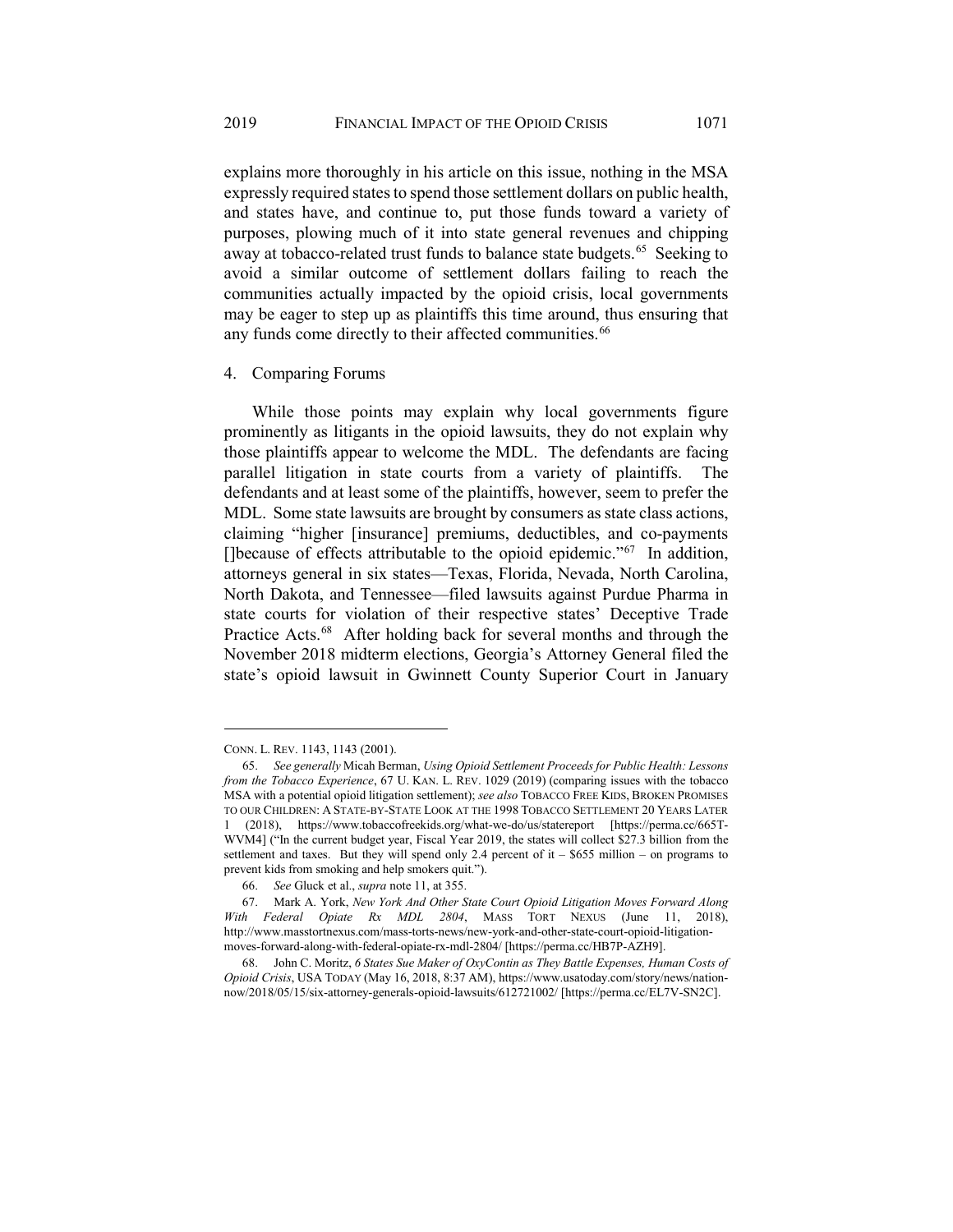2019.[69](#page-11-0)

One state, West Virginia, sued a different defendant from the opioid manufacturers, distributors, and pharmacies. On November 2, 2017, the state filed a federal court lawsuit against the Joint Commission on Accreditation of Health Care Organization ("The Joint Commission"), blaming the Commission's standards for contributing to the epidemic.<sup>[70](#page-11-1)</sup> The Joint Commission is a non-profit organization that certifies 21,000 health care organizations nationwide and sets standards for those organizations to adhere.[71](#page-11-2) West Virginia alleged that The Joint Commission colluded with Purdue Pharma in producing its Pain Management Standards,<sup>[72](#page-11-3)</sup> which are viewed as largely responsible for "bringing questions about pain into every routine patient encounter," and, moreover, that Purdue and other companies funded the report.<sup>[73](#page-11-4)</sup>

Although some states have filed in federal courts,  $74$  by and large state attorneys general seem to be electing state courts, keeping the cases local and close to their constituents where any positive resolution will have maximum political impact. Moreover, U.S. Supreme Court precedent clarifies that states suing in their *parens patriae* powers cannot be removed to federal court on personal jurisdiction grounds.[75](#page-11-6) Recognizing that, the opioid defendants have asserted that the claims necessarily involve federal questions under the Controlled Substances Act (CSA) and Food and Drug Administration (FDA) statutes, thus requiring removal.<sup>[76](#page-11-7)</sup>

In general, large defendants tend to prefer consolidation and often remove state cases to federal courts so that "there is a single legal

<span id="page-11-0"></span><sup>69.</sup> Press Release, OFFICE OF THE ATT'Y GEN. CHRIS CARR, *Carr Announces Lawsuit Against Opioid Manufacturers and Distributors* (Jan. 3, 2019), https://law.georgia.gov/press-releases/2019- 01-03/carr-announces-lawsuit-against-opioid-manufacturers-and-distributors

<sup>[</sup>https://perma.cc/ADG8-832W].

<span id="page-11-1"></span><sup>70.</sup> *See* Complaint, City of Charleston v. Joint Comm'n on Accreditation of Health Care Orgs., No. 17-4267 (S.D.W.Va. 2017), ECF No. 1.

<span id="page-11-2"></span><sup>71.</sup> *About the Joint Commission*, THE JOINT COMMISSION, https://www.jointcommission.org/ about us/about the joint commission main.aspx [https://perma.cc/E9FQ-4KVG] (last visited Apr. 17 2019).

<span id="page-11-3"></span><sup>72.</sup> David W. Baker, *The Joint Commission's Pain Standards: Origins and Evolution*, THE JOINT COMMISSION (2017), https://www.jointcommission.org/assets/1/6/Pain Std History COMMISSION (2017), https://www.jointcommission.org/assets/1/6/Pain\_Std\_History\_ Web\_Version\_05122017.pdf [https://perma.cc/HSB9-2Q7Q].

<sup>73.</sup> *See* Gluck et al., *supra* not[e 11,](#page-3-0) at 356–57.

<sup>74.</sup> *Id.* at 351–53.

<span id="page-11-6"></span><span id="page-11-5"></span><span id="page-11-4"></span><sup>75.</sup> Mississippi *ex rel.* Hood v. AU Optronics Corp., 571 U.S. 161, 176 (2014) (holding that a suit by the State of Mississippi, as the sole plaintiff, was not a removable "mass action" for purposes of the Class Action Fairness Act).

<span id="page-11-7"></span><sup>76.</sup> *See* Complaint at 164, Unified Gov't of Athens-Clark County v. Amerisourcebergen Drug Corp., No. 3:18-cv-00015 (M.D. Ga. Feb. 7, 2018) (alleging negligence per se based on duties flowing from the Controlled Substances Act); *see also* Gluck et al., *supra* note [11,](#page-3-0) at 359 (discussing cases where defendants requested removal based on underlying federal issues).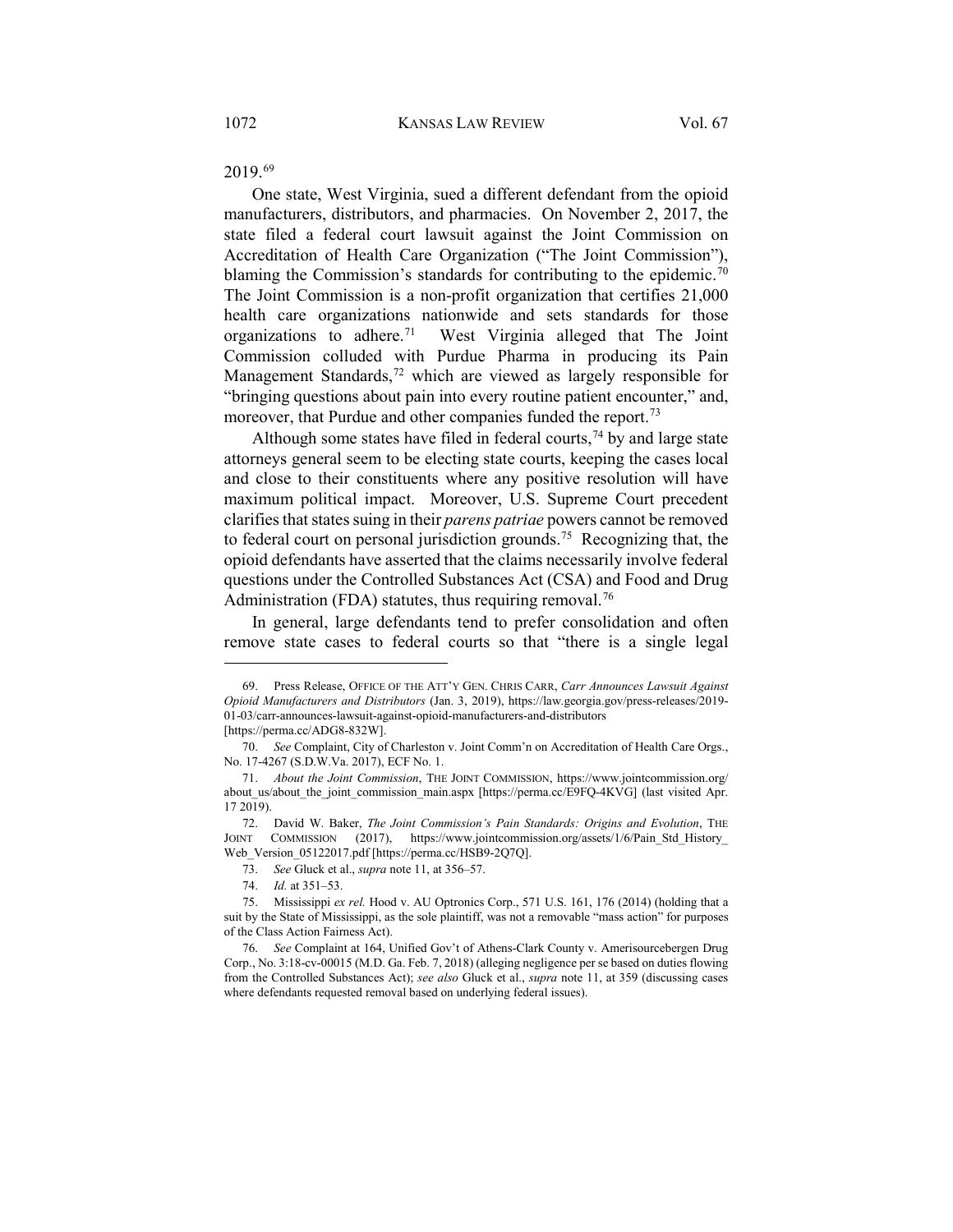battlefield, and they are not subject to the vagaries of state-court juries across the country."[77](#page-12-0) For perhaps the same reasons, states and other plaintiffs have resisted being pulled into federal MDL for "fear of losing leverage amid such a large number of cases."[78](#page-12-1) They may expect "better results with focused lawsuits in state court" against one or two defendants, where "many states already have won large settlements from other drug manufacturers with deceptive marketing claims."<sup>[79](#page-12-2)</sup> Thus, a local venue may be preferable. As of August 2018, Alabama was the only state to join the MDL.<sup>[80](#page-12-3)</sup>

That said, states, as well as the federal government, seem to recognize the momentum building behind Judge Polster's push for settlement at the MDL. In February 2018, the U.S. Department of Justice filed a statement of interest $81$  in the federal lawsuits, emphasizing the government's "substantial costs and significant interest in addressing the opioid epidemic.["82](#page-12-5) In August 2018, thirty-four states and the District of Columbia filed amicus briefs in the Ohio MDL, emphasizing the states' "unique role" in protecting its citizens' interests. $83$  In both instances, the federal and state governments want to make sure they have a seat at the table should discussions on how to slice the settlement pie get underway.

Local governments, by contrast, seem much more willing, and even anxious, to join the MDL. One reason may be choice of law, in particular, avoiding unfavorable state law. One notable doctrine is the municipal cost recovery rule,<sup>[84](#page-12-7)</sup> or, as it is called in Georgia, the free public services

<span id="page-12-0"></span><sup>77.</sup> Ty E. Howard & Scarlett Singleton Nokes, *'Opioids and Legal Enforcement—A Primer'*, BRADLEY (July 17, 2018), https://www.bradley.com/insights/publications/2018/07/opioids-and-legalenforcement-a-primer.

<sup>78.</sup> *Id.*

<span id="page-12-2"></span><span id="page-12-1"></span><sup>79.</sup> Daniel Fisher, *Latest Wave of State Opioid Lawsuits Shows Diverging Strategies and Lawyer Pay Scales*, FORBES (May 29, 2018, 05:34 AM), https://www.forbes.com/ sites/legalnewsline/2018/05/29/latest-wave-of-state-opioid-lawsuits-shows-diverging-strategies-andlawyer-pay-scales/#43133e166d1d [https://perma.cc/8ZCD-M9YL].

<span id="page-12-3"></span><sup>80.</sup> Amanda Bronstad, *35 AGs File Amicus Briefs Citing a State's 'Unique Role' in Fixing the Opioid Crisis*, NAT'L L. J. (Aug. 15, 2018, 7:17 PM), https://www.law.com/national lawjournal/2018/08/15/35-ags-file-amicus-briefs-citing-a-states-unique-role-in-fixing-the-opioidcrisis/ [https://web.archive.org/web/20180817120437/https://www.law.com/nationallawjournal/ 2018/08/15/35-ags-file-amicus-briefs-citing-a-states-unique-role-in-fixing-the-opioid-crisis/].

<span id="page-12-4"></span><sup>81.</sup> Statement of Interest, *In re* Nat'l Prescription Opiate Litig., No. 17-2804 (N.D. Ohio 2017), ECF No. 161.

<sup>82.</sup> *Id.* at 1.

<span id="page-12-6"></span><span id="page-12-5"></span><sup>83.</sup> Brief for the States of Arizona et. al, as Amicus Curiae in Support of the State of Alabama's Opposition to the Manufacturer Defendants' Joint Motion to Dismiss the First Amended Complaint at 1, *In re* Nat'l Prescription Opiate Litig., No. 17-2804 (N.D. Ohio 2017), ECF No. 874.

<span id="page-12-7"></span><sup>84.</sup> *E.g.*, City of Philadelphia v. Beretta U.S.A., Corp.*,* 126 F. Supp. 2d 882, 894–95 (E.D. Pa. 2000), *aff'd*, 277 F.3d 415 (3d Cir. 2002) (holding that, under the doctrine, city and organizational plaintiffs could not bring an action against gun manufacturers, claiming that the gun industry's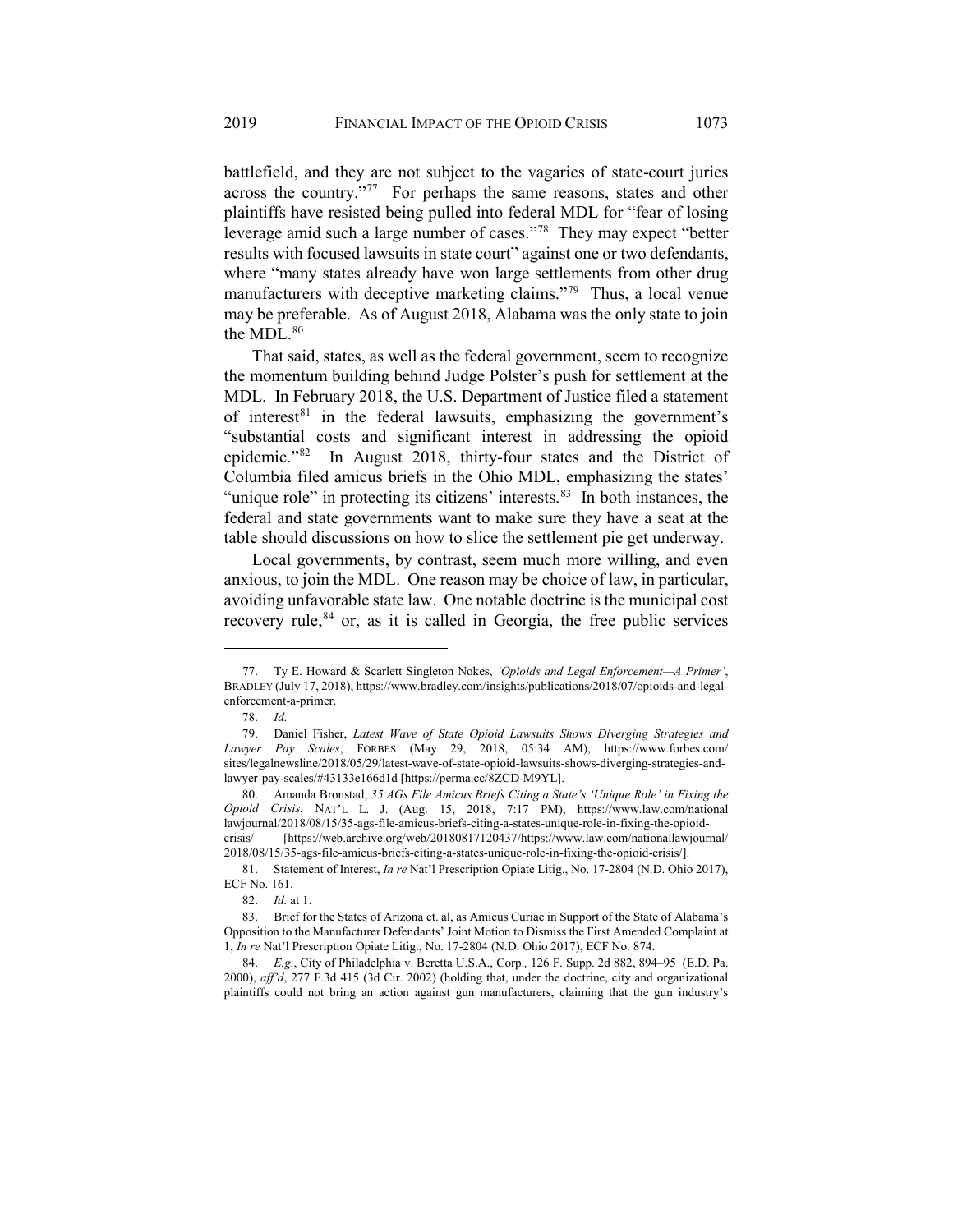doctrine.<sup>[85](#page-13-0)</sup> The doctrine essentially provides that local governments cannot recover tort damages for public services that they are supposed to be providing anyway, such as fire and police protection.<sup>[86](#page-13-1)</sup> State laws vary on the strength of the doctrine, but the MDL may be a way for city and county plaintiffs to access a more favorable version of the law or avoid it altogether.

The doctrine has been used by courts to determine when government entities can recover damages from tortfeasors. Under the doctrine, "[t]he general rule is that public expenditures made in the performance of governmental functions are not recoverable."[87](#page-13-2) For example, courts have held that governments cannot recover damages for cleaning up negligently caused oil spills,<sup>[88](#page-13-3)</sup> incarceration of criminals,<sup>[89](#page-13-4)</sup> recapturing an escaped convict,  $90$  providing health care and lost wages to a soldier injured by a private corporation,  $91$  and industrial fire suppression.  $92$  The doctrine has been adopted in several states, including Georgia,<sup>[93](#page-13-8)</sup> and it has been embraced by federal courts.<sup>[94](#page-13-9)</sup>

The United States Court of Appeals for the Seventh Circuit's 1992 case *In re Oil Spill by the AMOCO Cadiz* coined the term "free public services doctrine."<sup>95</sup> But precedents as far back as 1903 historically rejected government claims for specific types of expenditures.<sup>[96](#page-13-11)</sup> Two 1[97](#page-13-12)4 Wisconsin cases<sup>97</sup> and one 1976 New Jersey case<sup>[98](#page-13-13)</sup> squarely recognized the modern doctrine, which has also been applied in federal court. For example, in *District of Columbia v. Air Florida, Inc.,* the

 $\overline{a}$ 

92. City of Bridgeton v. B. P. Oil, Inc., 369 A.2d 49, 54–55 (N.J. Super. Ct. Law Div. 1976).

<span id="page-13-0"></span>methods for distributing guns were negligent and a public nuisance).

<sup>85.</sup> *See infra* note[s 106](#page-15-0)[–115.](#page-16-0)

<sup>86.</sup> *City of Philadelphia*, 126 F. Supp. 2d at 894–95.

<span id="page-13-4"></span><span id="page-13-3"></span><span id="page-13-2"></span><span id="page-13-1"></span><sup>87.</sup> Koch v. Consol. Edison Co*.*, 468 N.E.2d 1, 7–8 (N.Y. 1984) (denying New York City's ability to recover costs "incurred for wages, salaries, overtime and other benefits of police, fire, sanitation and hospital personnel from whom services . . . were required" in response to rioting that took place during a blackout caused by the power company's gross negligence).

<sup>88.</sup> *In re* Oil Spill by the Amoco Cadiz, 954 F.2d 1279, 1310 (7th Cir. 1992).

<sup>89.</sup> Napa State Hosp. v. Yuba Cty., 71 P. 450, 452 (Cal. 1903).

<sup>90.</sup> State Highway & Pub. Works Comm'n v. Cobb, 2 S.E.2d 565, 566–67 (N.C. 1939).

<sup>91.</sup> United States v. Standard Oil of Cal*.*, 332 U.S. 301, 316–17 (1947).

<sup>93.</sup> Walker Cty. v. Tri-State Crematory, 643 S.E.2d 324, 327 (Ga. Ct. App. 2007).

<span id="page-13-9"></span><span id="page-13-8"></span><span id="page-13-7"></span><span id="page-13-6"></span><span id="page-13-5"></span><sup>94.</sup> *E.g.*, Cty. of Erie v. Colgan Air, Inc., 711 F.3d 147, 154 (2d Cir. 2013) (holding that the county could not bring an action against airline to recover the costs of emergency and clean-up services it incurred when responding to airplane crash).

<sup>95. 954</sup> F.2d 1279, 1310 (7th Cir. 1992).

<sup>96.</sup> Napa State Hosp. v. Yuba Cty., 71 P. 450, 452 (Cal. 1903).

<span id="page-13-13"></span><span id="page-13-12"></span><span id="page-13-11"></span><span id="page-13-10"></span><sup>97.</sup> Allenton Volunteer Fire Dep't v. Soo Line R. Co., 372 F. Supp. 422, 423 (E.D. Wis. 1974); Town of Howard v. Soo Line RR Co.*,* 217 N.W.2d 329, 330 (Wis. 1974).

<sup>98.</sup> City of Bridgeton v. B. P. Oil, Inc., 369 A.2d 49, 54–55 (N.J. Super. Ct. Law Div. 1976).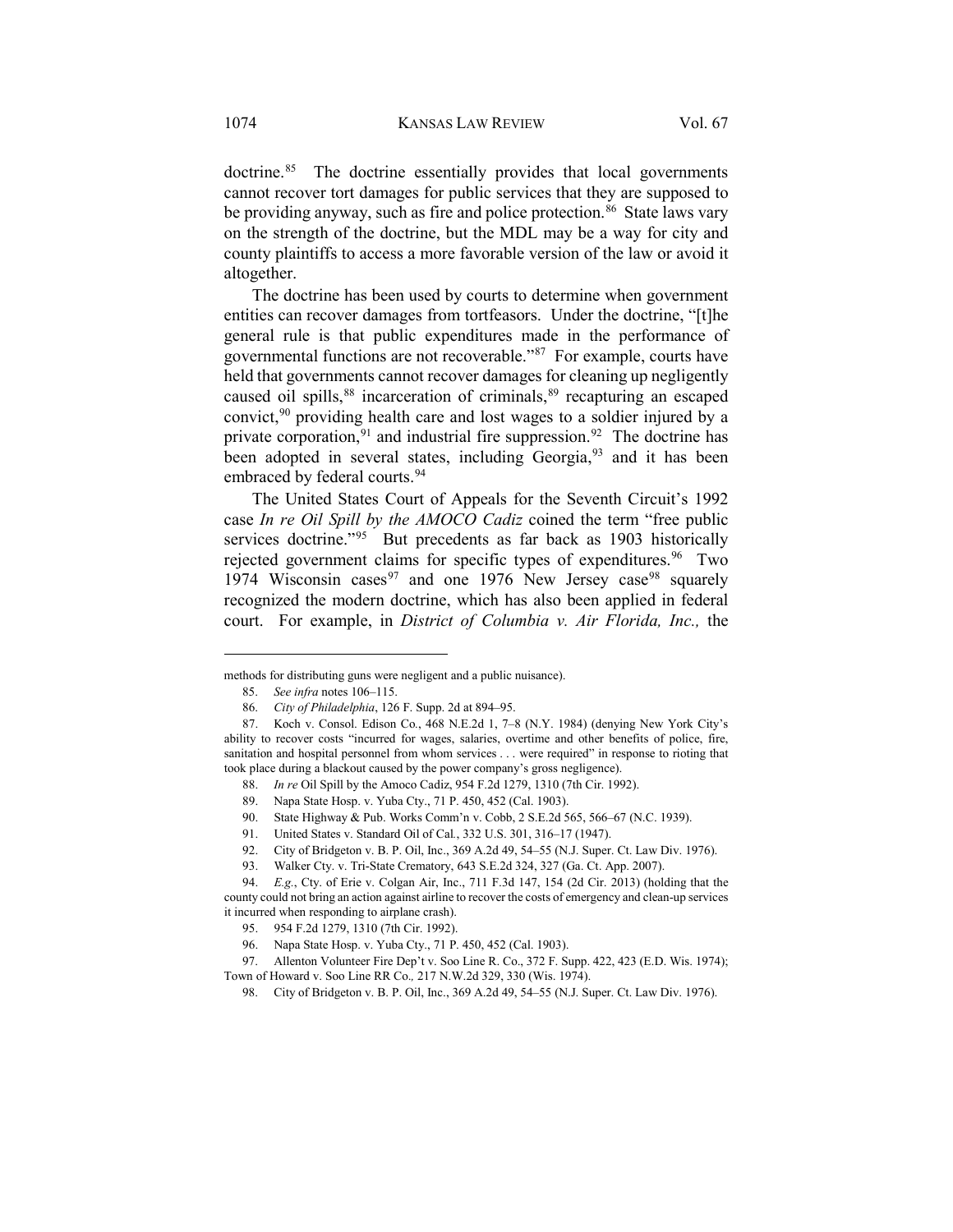District of Columbia alleged negligence on the part of an airline and sought to recover the expenses that they incurred in rescuing survivors, recovering the bodies of the deceased, and raising the airplane and its contents from the river.<sup>[99](#page-14-0)</sup> The court held that "public funds expended in the 'performance of governmental functions such as the emergency service provided by plaintiff following the crash . . . are not recoverable in tort."'[100](#page-14-1)

Although the doctrine broadly denies government recovery for "public expenditures made in the performance of governmental functions[ $,$ ]<sup>["101](#page-14-2)</sup> it is not without limitations and exceptions. First, the doctrine does not bar recovery of public service expenditures expressly authorized by statute.<sup>[102](#page-14-3)</sup> Second, it allows recovery of public service costs where contracts provide for recovery.[103](#page-14-4) Third, federal courts have ruled that recovery is not barred where government public service expenditures are necessary to abate a nuisance.<sup>[104](#page-14-5)</sup> Finally, federal courts have found that governmental entities can recover from tortfeasors for damage to public lands, buildings, or equipment.<sup>[105](#page-14-6)</sup>

Despite those exceptions and limitations in federal common law, the doctrine remains quite strong in Georgia, and thus may be driving the nearunanimity of Georgia city and county plaintiffs joining the Ohio MDL. In the leading Georgia case of *Walker County v. Tri-State Crematory*, the county brought a negligence and public nuisance action against the crematorium, on whose property human remains were found, and the funeral homes that sent bodies to the crematorium, to recover the costs that

<span id="page-14-4"></span>103. S. California Edison Co. v. United States, 415 F.2d 758, 759 (9th Cir. 1969) (per curiam) (granting the government reimbursement for cleanup costs against a polluter based on a land-use permit conditioned on the payment of such costs).

<span id="page-14-5"></span>104. *See, e.g.*, United States v. Ill. Terminal R. Co., 501 F. Supp. 18, 19 (E.D. Mo. 1980) (holding that "[r]ecent federal court decisions reflect[ed] a growing recognition of suits by government agencies under federal common law for the abatement of public nuisances."); *see also* City of Evansville v. Kentucky Liquid Recycling, Inc*.*, 604 F.2d 1008, 1017–21 (7th Cir. 1979) (holding that plaintiffs could recover their water-treatment costs from defendants under "federal common law" of interstate water pollution).

<span id="page-14-6"></span>105. *See, e.g.*, Pennsylvania v. Gen. Pub. Utils. Corp*.,* 710 F.2d 117, 122–23 (3d Cir. 1983) (holding that the government should have been able to present evidence that radioactive material released due to the defendants' negligence-created property damage rendered city buildings unsafe and unusable, upon which the government could recover resulting economic losses).

<sup>99.</sup> District of Columbia v. Air Fla., Inc., 750 F.2d 1077, 1078 (D.C. Cir. 1984).

<sup>100.</sup> *Id.* at 1079 (internal quotation marks omitted).

<sup>101.</sup> Koch v. Consol. Edison Co., 468 N.E.2d 1, 8 (N.Y. 1984).

<span id="page-14-3"></span><span id="page-14-2"></span><span id="page-14-1"></span><span id="page-14-0"></span><sup>102.</sup> *See* Cherry Hill Twp. v. Conti Constr. Co*.*, 527 A.2d 921, 922–23 (N.J. Super. Ct. App. Div. 1987) (denying the Township from bringing an action against construction company, which had accidentally ruptured natural gas main, to recover damages for expenses incurred in providing services to meet the emergency caused by the rupture), *superseded by statute*, N.J. Stat. Ann. § 2A:62A-21 (West 2019), *as recognized in In re* Lead Paint Litig., 924 A.2d 484, 502 n.9 (N.J. 2007).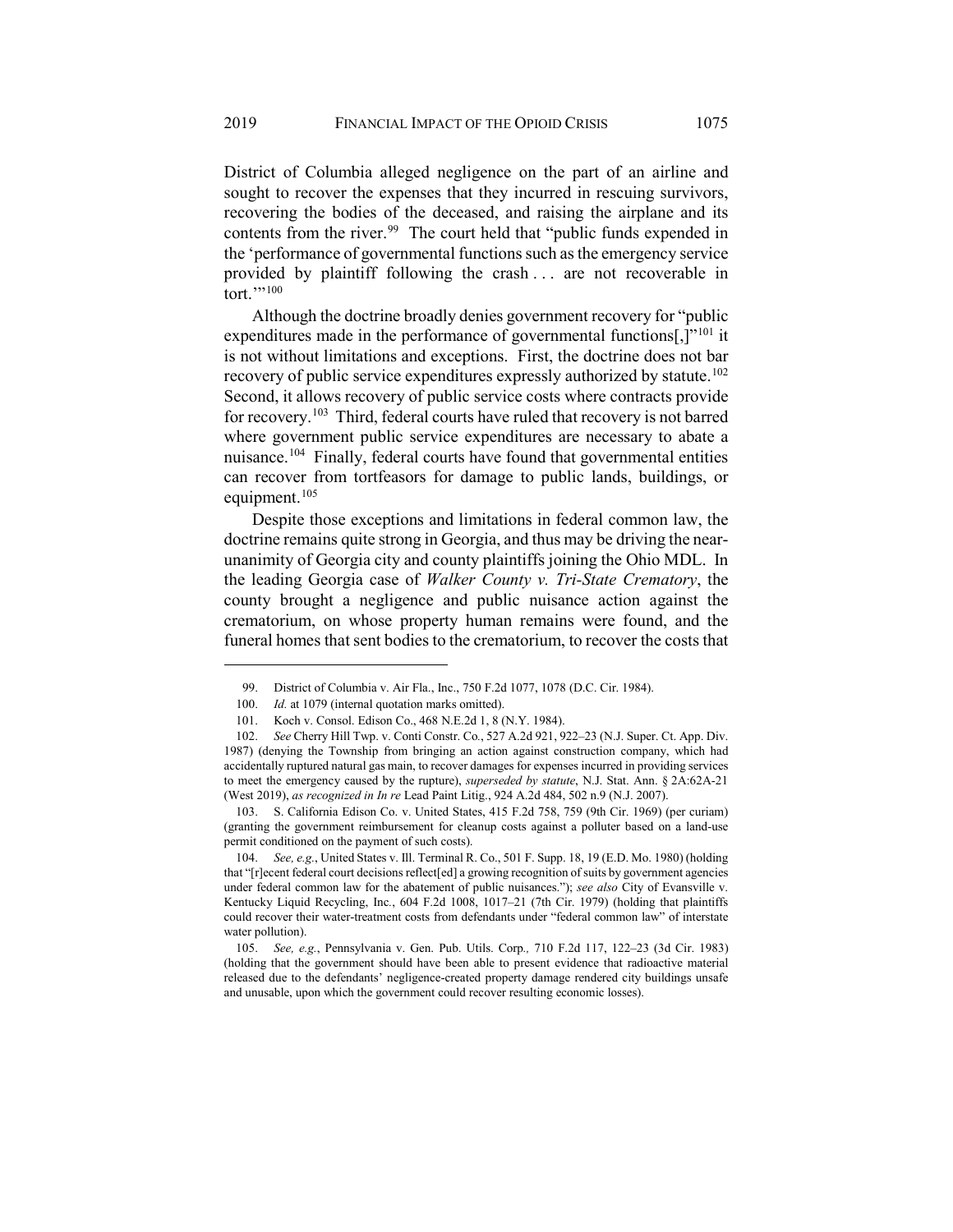<span id="page-15-0"></span>the county had incurred in recovering, moving, storing, and identifying the remains.[106](#page-15-1) The defendants invoked the free public services doctrine to bar the county's claims.<sup>[107](#page-15-2)</sup> The county countered that it still could seek recovery for negligence and public nuisance.<sup>[108](#page-15-3)</sup>

The court rejected the county's argument, reasoning that because local governments were established by the legislature "to provide core services for the public and pay for these services by spreading the costs to all citizens through taxation," the local government cannot reallocate how those costs are spread via tort claims through the judicial system.<sup>109</sup> The court relied on an earlier case, *Torres v. Putnam County*, in which Putnam County sought injunctive relief against business operators who were unlawfully occupying buildings on their property without obtaining required inspections, certificates of occupancy, and the like.<sup>110</sup> Putnam County also sought tort damages for the expense of sending the building inspector and sheriff to the property.[111](#page-15-6) The trial court's dismissal was affirmed on the grounds that the county's injury was experienced in "enforcing its laws and protecting its citizens" and was thus not compensable under tort law.<sup>[112](#page-15-7)</sup>

Although following and applying the *Putnam County* precedent, the *Walker County* court allowed two exceptions to the doctrine: First, the government could recover under specific statutory authorization; and second, the government could recover for damage to government-owned property.[113](#page-15-8) The first exception did not apply because Walker County had not shown a specific statute that would allow them to recover damages for abating a public nuisance.<sup>114</sup> The second exception did not apply because Walker County was not seeking to recover damages associated with an injury to its property but rather to recover the costs of the public service of cleaning up the site. Therefore, the court concluded that "whether or not the carrying out of a public service was mandatory or discretionary" the

<span id="page-15-1"></span><sup>106.</sup> Walker Cty. v. Tri-State Crematory, 643 S.E.2d 324, 325–26 (Ga. Ct. App. 2007).

<span id="page-15-2"></span><sup>107.</sup> *Id.* at 326.

<span id="page-15-3"></span><sup>108.</sup> *Id.* at 327.

<sup>109.</sup> *Id.* (internal quotation marks omitted).

<span id="page-15-4"></span><sup>110</sup>*.* 541 S.E.2d 133, 134 (Ga. Ct. App. 2000).

<sup>111.</sup> *Id.*

<sup>112.</sup> *Id.* at 136–37.

<sup>113.</sup> Walker Cty. v. Tri-State Crematory, 643 S.E.2d 324, 327 (Ga. Ct. App. 2007).

<span id="page-15-9"></span><span id="page-15-8"></span><span id="page-15-7"></span><span id="page-15-6"></span><span id="page-15-5"></span><sup>114.</sup> *Id.* Walker County did cite to Ga. Code Ann. § 31-21-26 (West 2018), which states that "[n]either the state, county, municipality, nor officers thereof shall be placed at any expense by reason of delivery or distribution of bodies," but the court held that this statute "refer[red] to the delivery or distribution of unclaimed bodies for purposes of medical research," when read in context with its surrounding provisions. *Walker Cty*, 643 S.E.2d at 328. They further held that the two situations were too different to allow the County to recover under the statute. *Id.*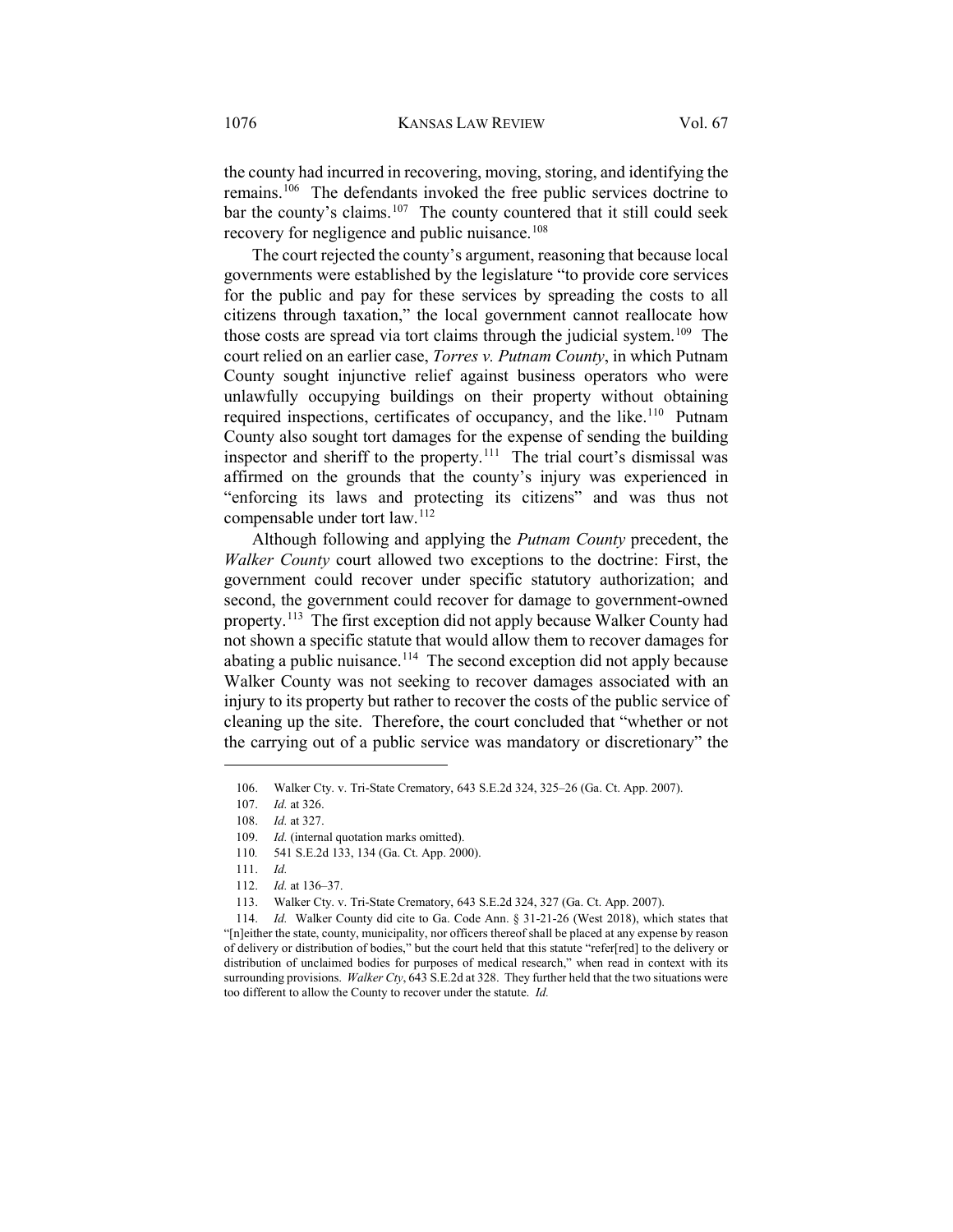<span id="page-16-0"></span>free public services doctrine barred the county's negligence and public nuisance claims.<sup>[115](#page-16-1)</sup>

Should the cases be remanded to state court or adjudicated under state law, the free public services doctrine could stand as a serious obstacle to local governments' recovery. That said, there is one possible line of argument, which at least one court found persuasive.<sup>[116](#page-16-2)</sup> On June 18, 2018, Suffolk County New York Judge Jerry Garguilo declared that the plaintiffs had presented more than enough evidence for their lawsuit to go forward and denied the defendants' motions to dismiss, with the exception of one defendant for which personal jurisdiction was lacking.<sup>117</sup> With respect to the municipal cost recovery rule argument, Judge Garguilo noted that the claims did not involve damages claims for "the normal provision of police, fire and emergency services,"<sup>[118](#page-16-4)</sup> but rather sought to "remedy public harm caused by an intentional, persistent course of deceptive conduct."[119](#page-16-5) To accept the defendants' argument that "the municipal cost recovery rule forecloses the plaintiffs from recovering the costs for services to treat residents suffering from prescription opioid abuse, addiction or overdose, or for the increased costs of programs implemented to stem prescription opioid-related criminal activities," even when intentional, deceptive conduct that "mislead the public and prescribers about the risks of prescription opioids" is alleged, "would distort the doctrine beyond recognition."[120](#page-16-6) City and county plaintiffs could rely on similar arguments to seek exception to the doctrine in other states.

## 5. Advantages of MDL

Although the MDL does not require the same degree of commonality and typicality as a full-blown federal class action, there may be advantages for individual local governmental units to proceed together. For one, the MDL is designed to consolidate and streamline pretrial discovery, which has been a priority for Judge Polster. He has coordinated plaintiffs' access to the federal Drug Enforcement Administration's (DEA) Automated Reports and Consolidated Ordering System (ARCOS) database<sup>121</sup> of

<sup>115.</sup> *Walker Cty*, 643 S.E.2d at 329.

<sup>116.</sup> *In re* Opioid Litig., No. 400000/2017, 2018 WL 3115102 (N.Y. Sup. Ct. June 18, 2018).

<sup>117.</sup> *Id.* at \*28.

<span id="page-16-4"></span><span id="page-16-3"></span><span id="page-16-2"></span><span id="page-16-1"></span><sup>118.</sup> *Id.* at \*11–12 (quoting City of Flagstaff v. Atchison, Topeka & Santa Fe Ry. Co., 719 F.2d 322, 324 (9th Cir. 1983)).

<sup>119.</sup> *Id.* at \*12.

<sup>120.</sup> *Id.*

<span id="page-16-7"></span><span id="page-16-6"></span><span id="page-16-5"></span><sup>121.</sup> *Automation of Reports and Consolidated Orders System (ARCOS)*, U.S. DEP'T OF JUST. DRUG ENFORCEMENT ADMIN., https://www.deadiversion.usdoj.gov/arcos/index.html [https://perma.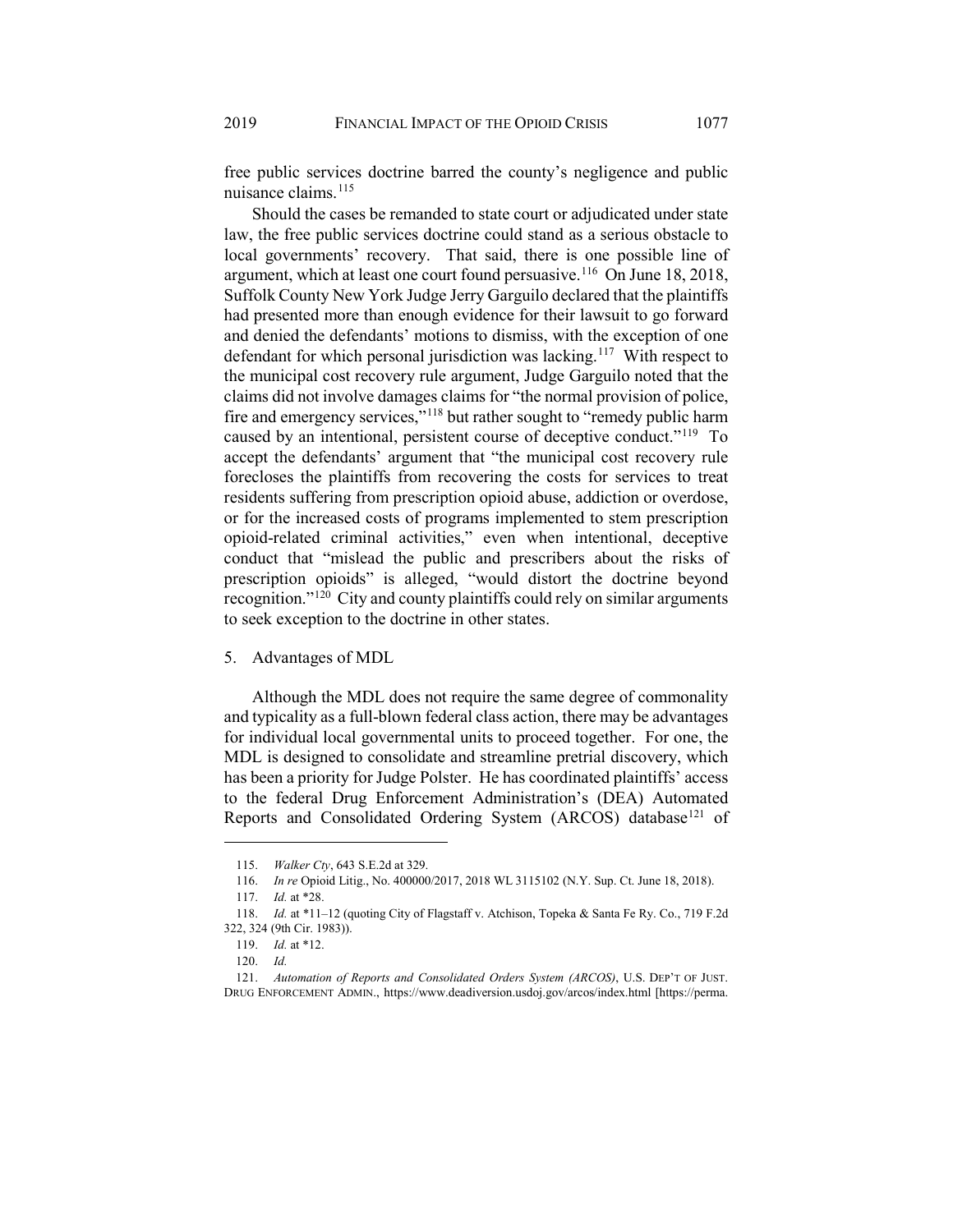controlled substances transactional records relevant to their local markets,<sup>[122](#page-17-0)</sup> and issued other uniform discovery orders.<sup>123</sup> ARCOS provides, for both sides, the extent of involvement by any particular distributors. Another order particularly relevant to the local government costs question is the June 19, 2018 Fact Sheet Implementation Order, which calls for detailed responses from all government plaintiffs, including cities and counties, regarding their claimed injuries, damages, and persons with relevant knowledge.<sup>[124](#page-17-2)</sup> This discovery order originally had a ninety-day deadline ending on September 18, 2018,<sup>[125](#page-17-3)</sup> which was extended for an additional ninety days.<sup>126</sup> The questions in the Government Plaintiff Fact Sheet overlap with but do not precisely track the personnel interviewed and types of information sought in our study.

Another advantage of the MDL posture is the potential to drive settlement pretrial. Quite overtly, that has been a goal of Judge Polster's in managing the MDL.<sup>[127](#page-17-5)</sup> On January 9, 2018, at the very first meeting of counsel in the MDL, he remarked:

<span id="page-17-7"></span>People aren't interested in figuring out the answer to interesting legal questions like preemption and learned intermediary, or unravelling complicated conspiracy theories.

. . . [W]e don't need a lot of briefs and we don't need trials. They're not going to—none of them are—none of those are going to solve what we've got.[128](#page-17-6)

Judge Polster further expressed a commitment to accomplishing what

 $\overline{a}$ 

128. *Id.* at 4, 9.

So my objective is to do something meaningful to abate this crisis and to do it in 2018. . . . . . . .

cc/3GT6-GGCF] (last visited Apr. 1, 2019) ("ARCOS is an automated, comprehensive drug reporting system which monitors the flow of DEA controlled substances from their point of manufacture through commercial distribution channels to point of sale or distribution at the dispensing/retail level . . . .").

<span id="page-17-0"></span><sup>122.</sup> *See, e.g.*, Order Regarding ARCOS Data, *In re* Nat'l Prescription Opiate Litig., No. 17-2804 (N.D. Ohio Apr. 11, 2018), ECF No. 233 (first of three ARCOS orders).

<span id="page-17-1"></span><sup>123.</sup> *See, e.g.*, Order Regarding Designating Attorneys Addressing Coordination of State/Federal Discovery, *In re* Nat'l Prescription Opiate Litig., No. 17-2804 (N.D. Ohio June 13, 2018), ECF No. 616.

<span id="page-17-2"></span><sup>124.</sup> Fact Sheet Implementation Order, *In re* Nat'l Prescription Opiate Litig., No. 17-2804 (N.D. Ohio June 19, 2018), ECF No. 638.

<sup>125.</sup> *Id.* at 1.

<span id="page-17-4"></span><span id="page-17-3"></span><sup>126.</sup> Report of Special Master entering Discovery Order for Track One Cases & Amending Prior Orders at 6–7, *In re* Nat'l Prescription Opiate Litig., No. 17-2804 (N.D. Ohio Sept. 6, 2018), ECF No. 941.

<span id="page-17-6"></span><span id="page-17-5"></span><sup>127.</sup> Transcript of Proceedings at 4–5, *In re* Nat'l Prescription Opiate Litig., No. 17-2804 (N.D. Ohio Jan. 9, 2018), ECF No. 58 [hereinafter *Jan. 9 Proceeding*].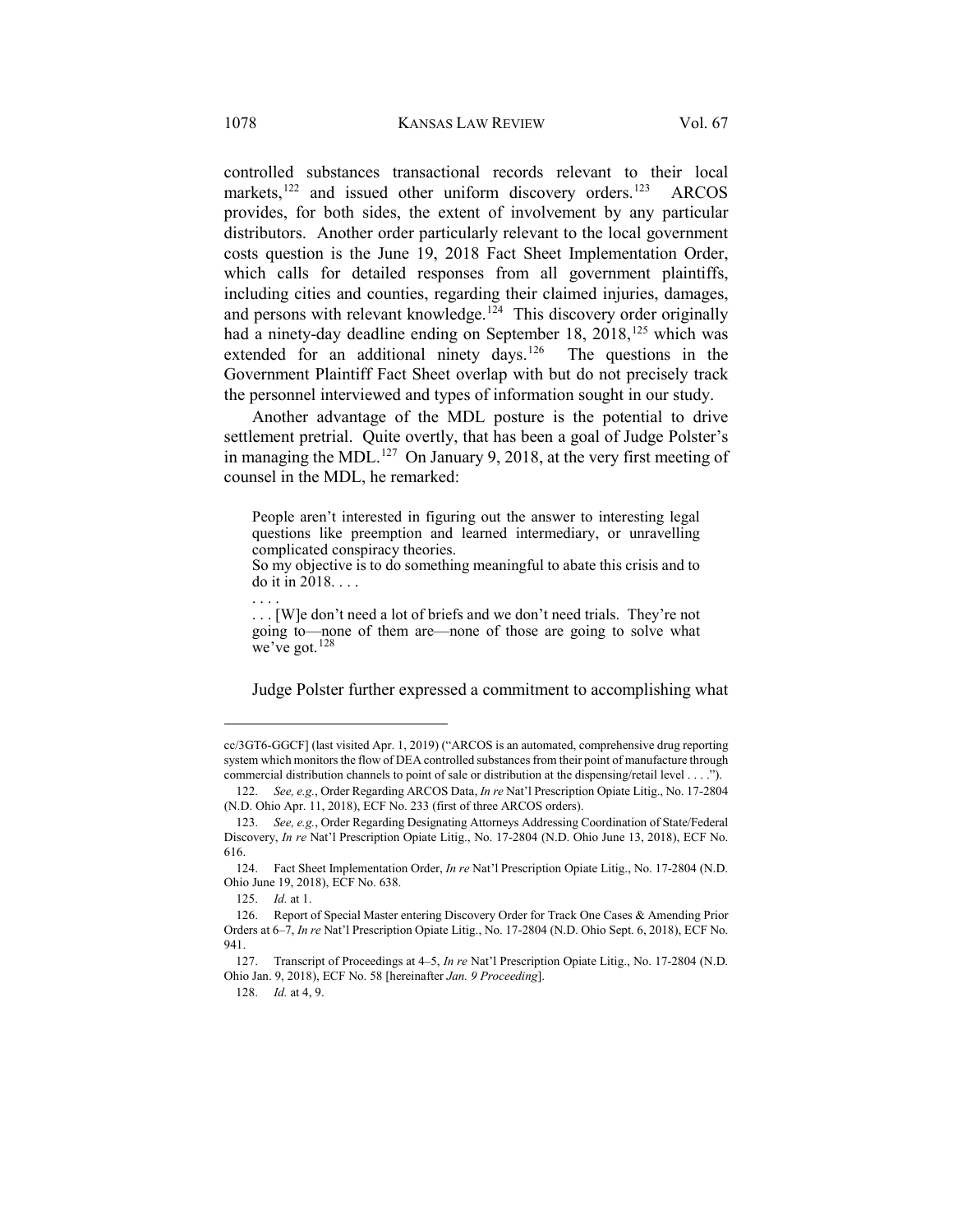state and federal elected officials thus far had failed to do in addressing the opioid crisis,[129](#page-18-0) drawing criticism for judicial activism and overstepping.[130](#page-18-1) He stated on record at the same January meeting of counsel: "The federal court is probably the least likely branch of government to try and tackle [the opioid epidemic], but candidly, the other branches of government, federal and state, have punted."<sup>[131](#page-18-2)</sup> Given that stance, the question of settlement and, accordingly, damages becomes all the more important to nail down.

## *B. Tribal Lawsuits*

As discussed more fully in Vice Chancellor Stacy Leeds's article in this issue, Native American tribes have been out ahead of states in both addressing and litigating the opioid epidemic. Those cases are particularly instructive for this cost study because tribal nation's health care and other services are provided within discrete jurisdictional boundaries.<sup>[132](#page-18-3)</sup> Moreover, tribes have been especially proactive in treatment and prevention around opioid addiction. The opioid crisis has had an especially severe impact in tribal nations. At a hearing before the Committee on Indian Affairs, chief medical officer of the Indian Health Service (IHS) reported that American Indians and Alaska Natives had the highest drug overdose death rates in 2015. Also, between 1999 and 2005, Native Americans' deaths by overdose increased by "more than 500 percent."[133](#page-18-4) Native Americans comprise "only 2 percent of the total U.S. population" yet they "experience[] the highest rate of opioid-related fatalities . . . ."[134](#page-18-5) The root of the problem could be traced in part to the

<span id="page-18-7"></span><span id="page-18-6"></span><sup>129.</sup> Hoffman, *supra* note [10.](#page-3-5)

<span id="page-18-1"></span><span id="page-18-0"></span><sup>130.</sup> *See* Ryan J. Duplechin, *What is the Role of the Judiciary in Tackling the Opioid Epidemic?,*  PETRIE-FLOM CTR. (June 15, 2018) http://blog.petrieflom.law.harvard.edu/2018/06/15/what-is-therole-of-the-judiciary-in-tackling-the-opioid-epidemic/ [https://perma.cc/5VGY-SL83]; Daniel Fisher, *Judge Sees Litigation as Only an 'Aid in Settlement Discussions' for Opioid Lawsuits*, FORBES (May 10, 2018 11:54 AM) https://www.forbes.com/sites/legalnewsline/2018/05/10/judge-sees-litigation-asonly-an-aid-in-settlement-discussions-for-opioid-lawsuits/#6fe6d18c4b99 [https://perma.cc/7G7C-4LLB]; *see also* Elizabeth Chamblee Burch & Margaret S. Williams, *Repeat Players in Multidistrict Litigation: The Social Network*, 102 CORNELL L. REV. 1445, 1446 (2017) (critiquing repeat MDL attorneys' ability to influence the MDL rules because "the rules they develop may principally benefit them at the expense of one-shot plaintiffs").

<sup>131.</sup> *Jan. 9 Proceeding*, *supra* not[e 127,](#page-17-7) at 4.

<span id="page-18-3"></span><span id="page-18-2"></span><sup>132.</sup> *See generally* Stacy L. Leeds, *Beyond an Emergency Declaration: Tribal Governments and the Opioid Crisis*, 67 U. KAN. L. REV. 1013 (2019) (discussing the Native American tribes' opioid litigation).

<span id="page-18-5"></span><span id="page-18-4"></span><sup>133.</sup> *Opioids in Indian Country: Beyond the Crisis to Healing the Community: Hearing Before the S. Comm. on Indian Affairs*, 115th Cong. 3 (Mar. 14, 2018) (statement of Michael E. Toedt, MD, Chief Medical Officer of the Indian Health Services) [hereinafter *Hearing*].

<sup>134.</sup> Suzette Brewer, *Tribes Lead the Battle to Combat a National Opioid Crisis*, HIGH COUNTRY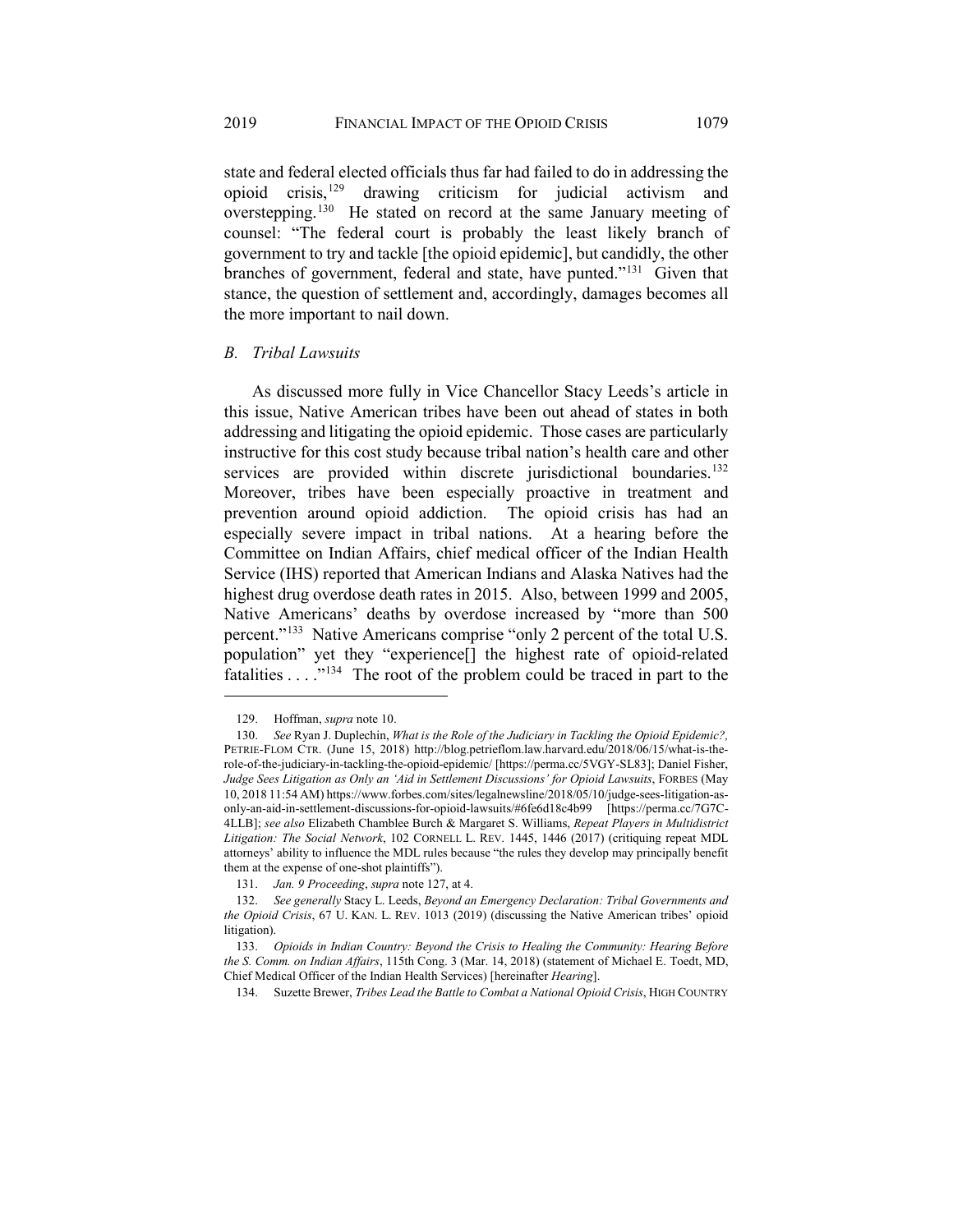"over-prescription of painkillers at [IHS] hospitals and clinics across the country."[135](#page-19-0)

In addition to the death toll, the crisis also exacts heavy economic consequences on these already impoverished communities. For instance, many funds intended for basic human services, such as housing or elder programs, are "being redirected to pay for additional law enforcement, social services . . . and . . . treatment facilities and programs . . . . "<sup>[136](#page-19-1)</sup> The tribes also struggle with retaining physicians in remote rural area, which contributes to this crisis.[137](#page-19-2) Moreover, according to the chairman of the Chippewa Indians of Michigan, the tribes receive "direct services" from the IHS and "have little choice but to accept policies and procedures [believed to be] under the direct influence of the pharmaceutical industry."<sup>[138](#page-19-3)</sup>

Accordingly, the tribal governments sued opioid manufacturers, distributors, and retailers. In April 2017, the Cherokee Nation filed suit in tribal court against various defendants such as Wal-Mart, CVS, Cardinal Health, McKesson, and AmerisourceBergen.<sup>[139](#page-19-4)</sup> The complaint alleged that the defendants, by "turning a blind eye to known or knowable problems in their own supply chains," created "opioid diversion"[140](#page-19-5) in the black market, which "caused and continue to cause a crisis that threatens the health, safety, and welfare of the citizens of the Cherokee Nation."[141](#page-19-6) The tribe sought damages in the form of costs for (1) medical care for opioid-related patients, (2) counseling and rehabilitation, (3) treatment of infants born with conditions caused by opioids, (4) welfare for children whose parents are victims of the crisis, (5) law enforcement and public safety, and (6) lost productivity.<sup>142</sup> U.S. District Court Judge Terence Kern enjoined the suit, holding that the Cherokee Nation Tribal Court lacked jurisdiction over non-native corporations and that the harm alleged was not sufficiently "catastrophic for tribal self-government" to warrant

<span id="page-19-1"></span><span id="page-19-0"></span>NEWS (May 9, 2018), http://www.hcn.org/articles/tribal-affairs-tribes-lead-the-battle-to-combat-anational-opioid-crisis [https://perma.cc/2HUB-R8LH].

<sup>135.</sup> *Id.*

<sup>136.</sup> *Id.*

<sup>137.</sup> *Id.*

<sup>138.</sup> *Id.*

<sup>139.</sup> *Id.*

<span id="page-19-6"></span><span id="page-19-5"></span><span id="page-19-4"></span><span id="page-19-3"></span><span id="page-19-2"></span><sup>140.</sup> Petition at 2, Cherokee Nation v. McKesson Corp., No. CV-17-203 (Cherokee Nation Dist. filed Apr. 20, 2017), https://turtletalk.files.wordpress.com/2017/04/petition-4-20-17.pdf [https://perma.cc/VU8R-B25W]. Opioid diversion is a phenomenon in which massive number of opioid pills are diverted from legitimate channels of distribution into the illicit black market.

<sup>141.</sup> *Id.* at 4.

<span id="page-19-7"></span><sup>142.</sup> *Id.* at 3.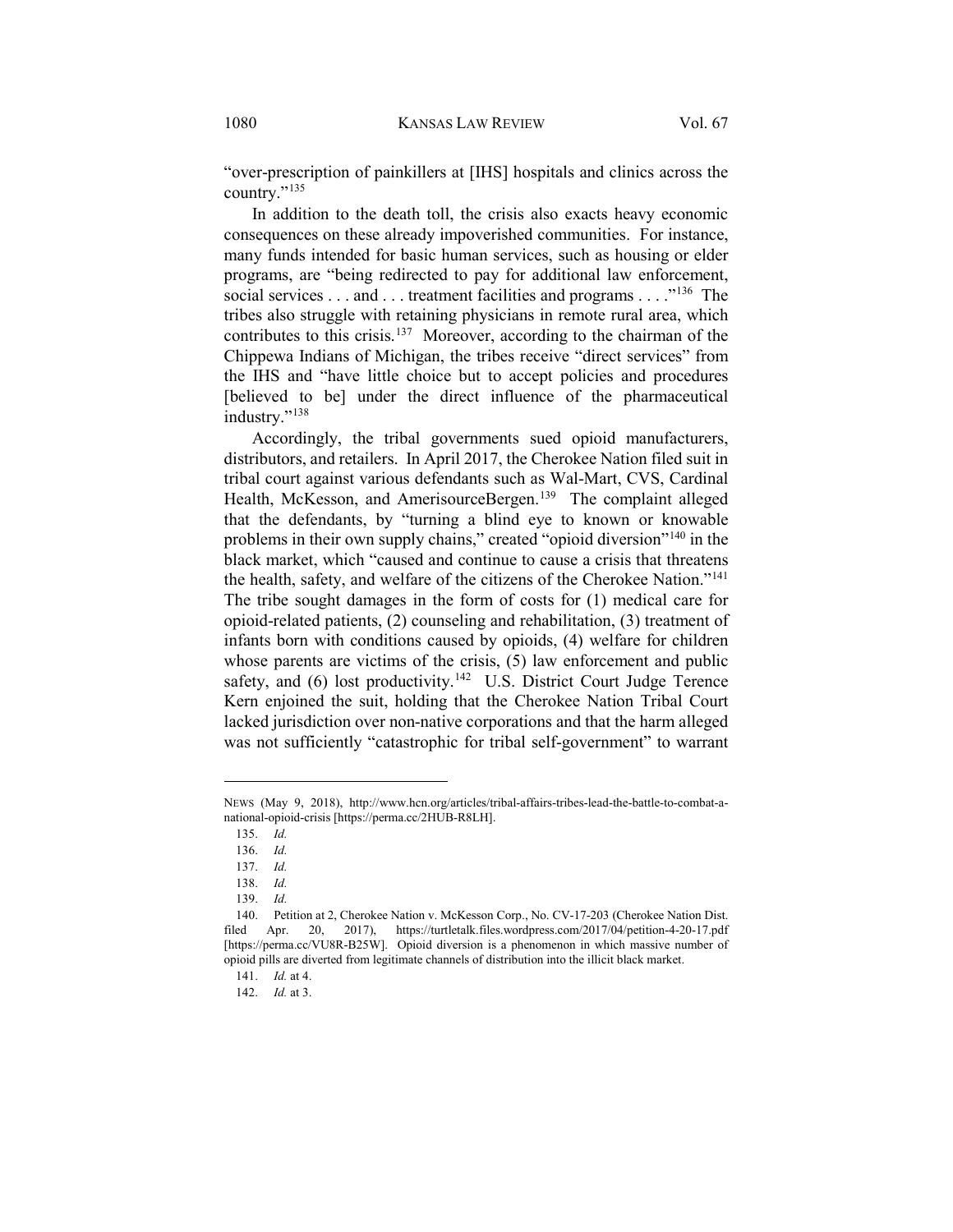tribal jurisdiction.<sup>143</sup> The tribe then filed the case in Sequoyah County State Court in Oklahoma.<sup>[144](#page-20-2)</sup>

The jurisdictional conflict is between tribes' sovereign authority, on the one hand, and federal district courts' original jurisdiction over actions arising under federal law, on the other.<sup>145</sup> Very early U.S. Supreme Court precedents specify that Native American tribes are "distinct, independent political communities, retaining their original natural rights" in matters of local self- government.<sup>[146](#page-20-4)</sup> While no longer "possessed of the full attributes of sovereignty," tribes remain a "separate people, with the power of regulating their internal and social relations  $\dots$ <sup>[147](#page-20-5)</sup> Thus, tribal jurisdiction turns on whether the defendant is Native American and whether the events occurred within the geographic boundaries of the tribal community.[148](#page-20-6) More recently, in 1985, the U.S. Supreme Court affirmed that tribal remedies, including tribal courts' adjudication of jurisdictional matters,<sup>[149](#page-20-7)</sup> must be exhausted before federal district courts may hear them. $150$ 

<span id="page-20-0"></span>As noted, tribal jurisdiction is limited. For one, tribes generally lack jurisdiction over non-tribal members.<sup>151</sup> An exception exists, however, if the defendant entered a consensual commercial relationship with the tribe[.152](#page-20-10) Consensual commercial relationships include private contracts according to the U.S. Supreme Court.<sup>153</sup> The opioid defendants argued, however, that selling or distributing products via commercial pharmacies and insurers does not establish that sort of agreement with the tribe, thus,

 $\overline{a}$ 

<span id="page-20-6"></span><span id="page-20-5"></span><span id="page-20-4"></span>148. *E.g.*, Oliphant v. Suquamish Indian Tribe, 435 U.S. 191 (1978) (denying tribal criminal jurisdiction over non-Indian defendants).

<span id="page-20-1"></span><sup>143.</sup> McKesson Corp. v. Hembree, No. 17-CV-323, 2018 WL 340042, at \*8 (N.D. Okla. Jan. 9, 2018).

<span id="page-20-3"></span><span id="page-20-2"></span><sup>144.</sup> *See* Original Petition, Cherokee Nation v. McKesson Corp. (Okla. Dist. Ct. Sequoyah Cnty. filed Jan. 19, 2018).

<sup>145. 28</sup> U.S.C. § 1331 (2012).

<sup>146.</sup> Worcester v. Georgia, 31 U.S. 515, 559 (1832).

<sup>147.</sup> United States v. Kagama, 118 U.S. 375, 381–82 (1886).

<sup>149.</sup> Strate v. A-1 Contractors, 520 U.S. 438, 459–60 (1997).

<span id="page-20-8"></span><span id="page-20-7"></span><sup>150.</sup> Nat'l Farmers Union Ins. Cos. v. Crow Tribe of Indians, 471 U.S. 845, 856–57 (1985); Jan Hoffman, *In Opioid Battle, Cherokee Want Their Day in Tribal Court,* N.Y. TIMES (Dec. 17, 2017), https://www.nytimes.com/2017/12/17/health/cherokee-opioid-addiction-pharmacies.html [https://perma.cc/Y8MC-8WN3] (quoting Professor Lindsay Robertson, University of Oklahoma

<span id="page-20-9"></span>College of Law).

<sup>151.</sup> *See Nat'l Farmers Union Ins. Cos.*, 471 U.S. at 852–54.

<sup>152.</sup> Montana v. United States, 450 U.S. 544, 565–66 (1981); *see also* Hoffman, *supra* not[e 150.](#page-20-0)

<span id="page-20-11"></span><span id="page-20-10"></span><sup>153.</sup> *Montana*, 450 U.S. at 565; *see also* Gabriel S. Galanda, *Getting Commercial in Indian Country*, A.B.A. BUS. L. SEC. (2003), https://apps.americanbar.org/buslaw/blt/2003-07-08/ galanda.html [https://perma.cc/4AXS-HU8V].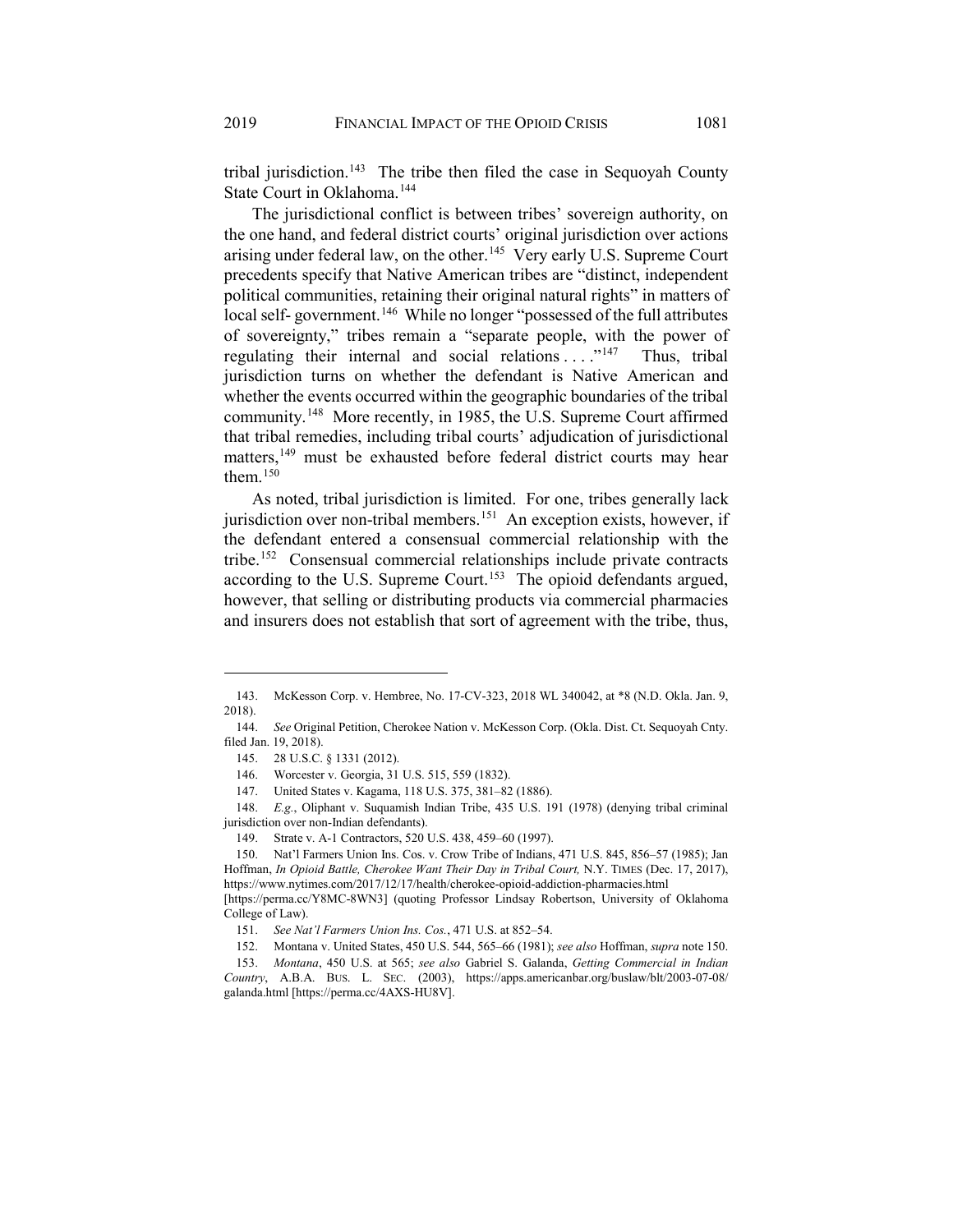the arrangement does not invoke the exception.<sup>154</sup> Even medications provided to patients via IHS facilities do not constitute such an agreement because IHS ultimately is funded by the federal government.<sup>[155](#page-21-1)</sup>

<span id="page-21-7"></span>Given the jurisdictional scuffle in the Cherokee Nation case, other tribes that initiated opioid litigation mostly have filed in federal courts. The St. Croix Chippewa Indians filed in federal court in Wisconsin, and the Flandreau Santee Sioux and the Rosebud Sioux tribes filed in federal court in South Dakota. Both suits alleged that defendants "flooded their territories with opioids and failed to prevent the diversion of these drugs," along with violation of state consumer protection law.<sup>[156](#page-21-2)</sup> Another tribe, the Coyote Valley Band of Pomo Indians, brought a tort claim in California state court.[157](#page-21-3) Tension remains among tribal advocates regarding the merits of the federal MDL versus state courts. Again, perhaps recognizing the momentum of the MDL, in October 2018, three days before Columbus/Indigenous Peoples Day, four hundred forty-eight tribes filed an historic amicus brief in the federal MDL, asserting the especially devastating impact of the opioid epidemic on tribes and particular sovereign interests implicated.[158](#page-21-4) On similar grounds, the litigant tribes successfully sought a separate track in the MDL,<sup>159</sup> along with Alabama, the original state in the MDL. $160$ 

The tribes' experience and litigation process may be instructive to this cost study because, first, the impact of the epidemic has been especially dramatic on their communities; second, the tribes have been out in front of the crisis in various regards; and, third, the costs may be easier to identify within a discrete sovereign nation. On the first point, in addition

<span id="page-21-1"></span><span id="page-21-0"></span><sup>154.</sup> Plaintiffs' Motion for Preliminary Injunction and Brief in Support at 15–16, McKesson Corp. v. Hembree, No. 17-cv-323 (N.D. Okla. June 8, 2017), ECF No. 13.

<sup>155.</sup> *See* Hoffman, *supra* not[e 150.](#page-20-0)

<span id="page-21-2"></span><sup>156.</sup> Robin T. Tipps et al., *The Opioid Epidemic in Indian Country*, 46 J. L., MED. & ETHICS 422, 433 (2018).

<sup>157.</sup> *Id.*

<span id="page-21-4"></span><span id="page-21-3"></span><sup>158.</sup> Brief Amici Curiae of 448 Federally Recognized Tribes in Opposition to Defendants' Motions to Dismiss Tribal Claims, *In re* Nat'l Prescription Opiate Litig., No. 17-2804 (N.D. Ohio Oct. 5, 2018), ECF No. 1026; *see* Amanda Bronstad, *448 Indian Tribes File 'Historic' Amicus Brief in Opioid Lawsuits*, LAW.COM (Oct. 11, 2018), https://www.law.com/2018/10/11/448-indian-tribes-file-<br>historic-amicus-brief-in-opioid-lawsuits/ [https://web.archive.org/web/20181012133149/ [https://web.archive.org/web/20181012133149/ https://www.law.com/2018/10/11/448-indian-tribes-file-historic-amicus-brief-in-opioid-lawsuits/].

<span id="page-21-5"></span><sup>159.</sup> Order Re: Reassigning Workload, *In re* Nat'l Prescription Opiate Litig., No. 17-2804, ECF No. 549; *see* Andrew Westney, *Hard Hit by Opioids, Tribes to Get Own Track Within MDL*, LAW360 (June 5, 2018), https://www.law360.com/articles/1050463/hard-hit-by-opioids-tribes-to-get-owntrack-within-mdl.

<span id="page-21-6"></span><sup>160.</sup> Melissa D. Berry, *Opioid Litigation – Hundreds of Cases Consolidated*, THOMAS REUTERS (Sept. 28, 2018), http://www.legalexecutiveinstitute.com/opioid-litigation-consolidated/ [https://perma.cc/P9KZ-CT8F].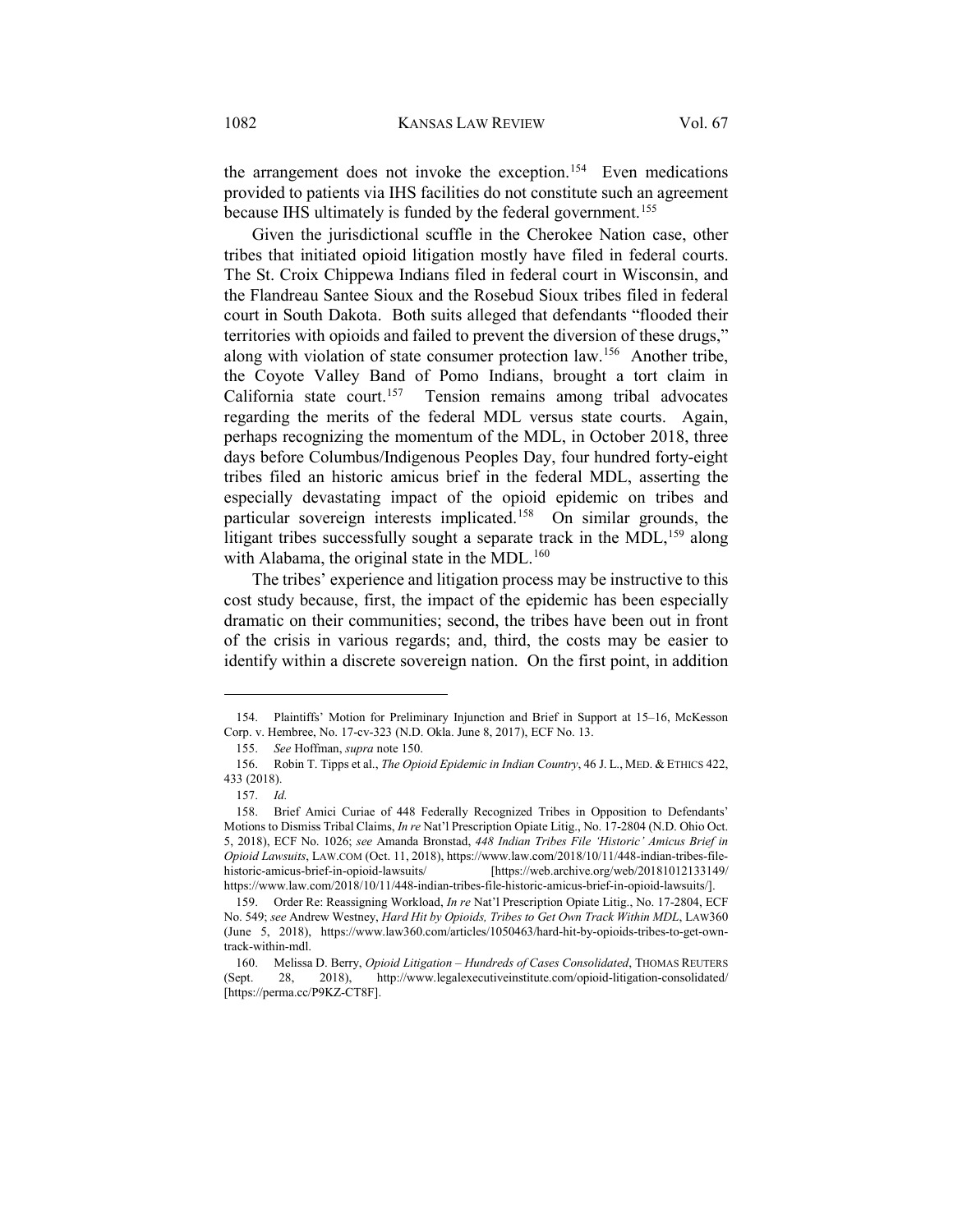to the death toll recounted above, the crisis also exacts heavy economic consequences on already impoverished Native American communities. As noted, many funds intended for basic human services, such as housing or programs for the elderly have been redirected to address the opioid epidemic.<sup>[161](#page-22-0)</sup> In addition, there is a suggestion that the structure of IHS funding and administration may make medical services with tribal lands especially susceptible to pharmaceutical industry control.<sup>[162](#page-22-1)</sup> Various factors may support that potential, including the Joint Commission's pain scale and pharmaceutical marketing for increased prescribing, as opposed to other pain management strategies. The provider shortages may lead to prescriptions being written for longer durations of time between refills, and the direct payment design of IHS may reduce oversight.

Structurally, IHS is a division of the U.S. Department of Health and Human Services (HHS) and is responsible for providing "federal health services to American Indians and Alaska Natives."<sup>[163](#page-22-2)</sup> IHS is the only division of HHS whose "primary function is direct delivery of health care.["164](#page-22-3) By contrast, for example, Medicare and Medicaid operate as federal health insurance programs, paying for, but not directly providing, medical care or services. Treaties between the United States and tribes obligate the federal government to appropriate funds to IHS annually.<sup>[165](#page-22-4)</sup> The actual health care services may be provided by IHS, tribal entities, or Urban Indian Health Program, using the federal funds. Those facilities generally do not charge or bill any patients regardless of their insurance status.[166](#page-22-5) As an alternative, tribes may enter into Tribal Self-Governance Programs if they can show under Public Law 93-638 the economic and personnel resources sufficient to provide health care for their communities.[167](#page-22-6) In any case, direct provision of health care, without the overlay of managed care strategies that public and private insurers have utilized to hold down costs,  $168$  as well as Medicare value-based purchasing

<sup>161.</sup> *See* Brewer, *supra* not[e 134](#page-18-6)*.*

<sup>162.</sup> *Id.*

<span id="page-22-2"></span><span id="page-22-1"></span><span id="page-22-0"></span><sup>163.</sup> *About IHS*, INDIAN HEALTH SERV., https://www.ihs.gov/aboutihs/ [https://perma.cc/T4S3- ATVU] (last visited Apr. 13, 2019).

<sup>164.</sup> *Hearing*, *supra* not[e 133,](#page-18-7) at 2.

<span id="page-22-4"></span><span id="page-22-3"></span><sup>165.</sup> Cristina Boccuti, *The Role of Medicare and the Indian Health Service for American Indians and Alaska Natives: Health, Access and Coverage*, KFF (Dec. 18, 2014), https://www.kff.org/reportsection/the-role-of-medicare-and-the-indian-health-service-for-american-indians-and-alaska-nativeshealth-access-and-coverage-report/ [https://perma.cc/JN6M-BN5W].

<sup>166.</sup> *Id.*

<sup>167.</sup> Tipps et al., *supra* note [156,](#page-21-7) at 427.

<span id="page-22-7"></span><span id="page-22-6"></span><span id="page-22-5"></span><sup>168.</sup> The bulk of IHS is direct health care services through IHS or tribal service units, supplemented by Contractor Health Services (CHS), which "provides medical care to eligible American Indians and Alaska Natives which cannot be provided through the direct health care delivery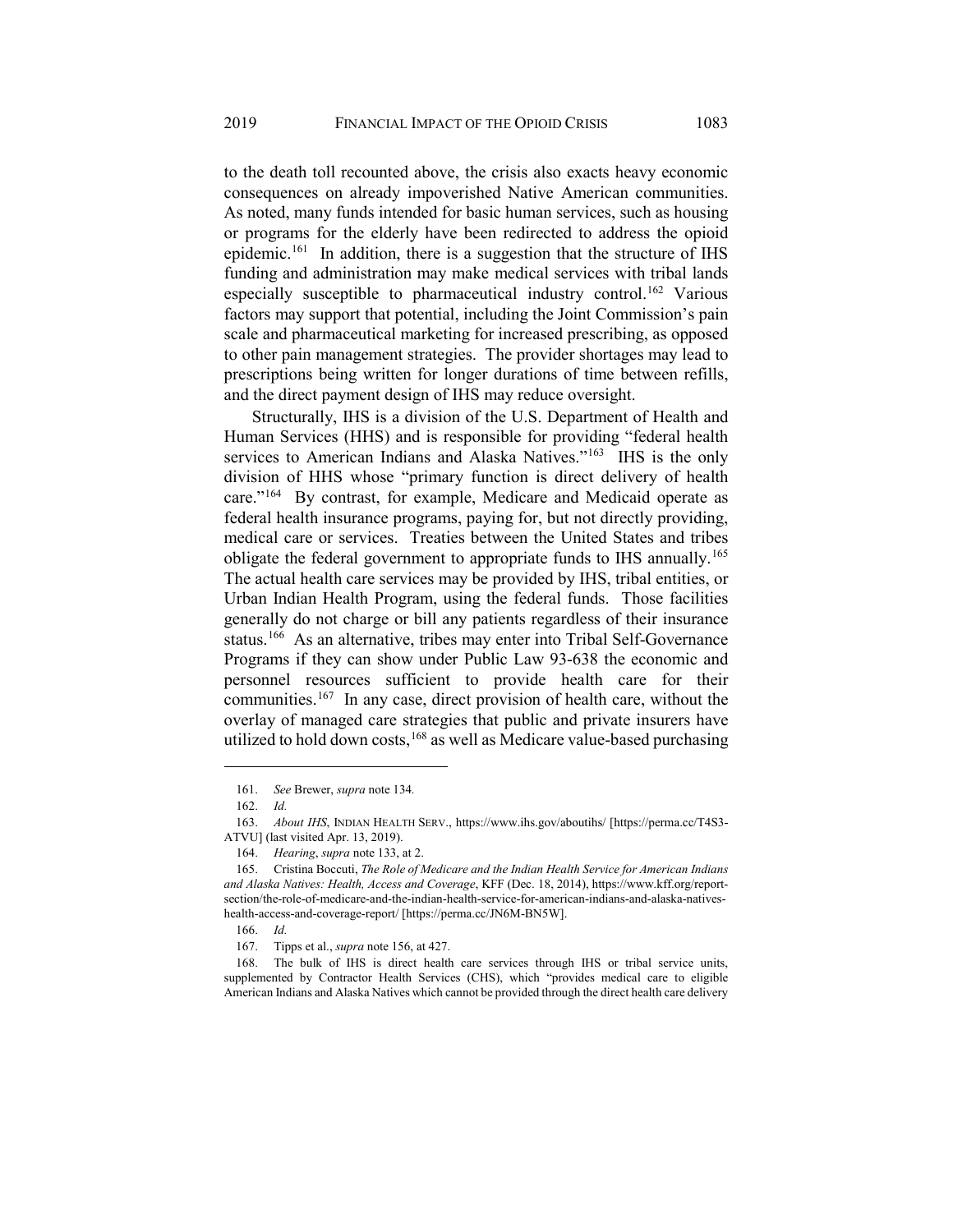and conditions of participation designed to improve quality of care, may not operate as robustly within IHS.<sup>[169](#page-23-0)</sup>

Although the structure and administration of IHS may exacerbate the opioid crisis, tribal nations also have taken the lead in various other respects to address the opioid epidemic. Tribes have been on the forefront of employing medication-assisted treatment (MAT) and culturally cognizant counseling services.<sup>170</sup> In addition, Public Law  $93-638$ qualified tribes, which "receive an annual lump-sum . . . funding that would otherwise be used by IHS to provide direct care services," have supplemented that fund with revenues from tribal economic ventures to "renovate[] or construct[] their own hospitals and outpatient clinics" and "redesign health programs according to the needs of the community,"<sup>[171](#page-23-2)</sup> creating another avenue for innovative treatment. Tribes also were proactive in tracking prescription drugs. In July 2016, a few months after Congress passed a law<sup>[172](#page-23-3)</sup> that made it "virtually impossible for the DEA to freeze suspicious narcotic shipments from [pharmaceutical] companies,"[173](#page-23-4) IHS implemented the Prescription Drug Monitoring Programs (PDMP), aiming to "strengthen[] . . . monitoring and deterrence of prescription misuse and diversion."[174](#page-23-5) IHS was "the first federal medical agency to require providers to check state [PDMP] databases prior to prescribing and dispensing opioids for treatment longer than seven days."[175](#page-23-6) IHS also requires pharmacies to report opioid prescribing data to state PDMPs, although not expressly required by state or federal laws.[176](#page-23-7) In March 2017, IHS chartered the National Committee on Heroin Opioids and Pain Efforts (HOPE) to effectively coordinate patient care and conduct

system." INDIAN HEALTH SERV., Contract Health Services Fund Control, Circular No. 91-07, Sec. 2 (June 13, 1991), https://www.ihs.gov/ihm/circulars/1991/contract-health-services-fund-control/ [https://perma.cc/28NL-S4G6]. CHS is subject to various managed care requirements, including gatekeeping, utilization review, cost sharing, claims processing, and data analysis. *Id.* at 4.C.

<span id="page-23-0"></span><sup>169.</sup> *See* DANIEL R. LEVINSON, DEP'T OF HEALTH & HUMAN SERVS., OFFICE OF INSPECTOR GEN., INDIAN HEALTH SERVICE HOSPITALS: MORE MONITORING NEEDED TO ENSURE QUALITY CARE 4 (2016), https://oig.hhs.gov/oei/reports/oei-06-14-00010.pdf [https://perma.cc/WP8N-F9YJ].

<span id="page-23-1"></span><sup>170.</sup> Eric Wicklund, *HHS Grants to Help Native Americans Expand Telehealth Resources*, MHEALTH INTELLIGENCE (Sept. 27, 2018), https://mhealthintelligence.com/news/hhs-grants-to-helpnative-americans-expand-telehealth-resources [https://perma.cc/GFN7-ZNKV].

<sup>171.</sup> Tipps et al., *supra* note [156,](#page-21-7) at 427.

<span id="page-23-3"></span><span id="page-23-2"></span><sup>172.</sup> Ensuring Patient Access and Effective Drug Enforcement Act of 2016, Pub. L. No. 114-145, § 2(a)(1), 130 Stat. 354 (codified at 21 U.S.C. § 823 (2012 & Supp. 2017)).

<span id="page-23-7"></span><span id="page-23-6"></span><span id="page-23-5"></span><span id="page-23-4"></span><sup>173.</sup> Scott Higham & Lenny Bernstein, *The Drug Industry's Triumph Over the DEA*, WASH. POST (Oct. 15, 2017), http://www.washingtonpost.com/graphics/2017/investigations/dea-drugindustry-congress/?noredirect=on&utm\_term=.dc5f3b99f8de [https://perma.cc/S6UR-N77F].

<sup>174.</sup> Hearing, *supra* note [133,](#page-18-7) at 4.

<sup>175.</sup> Tipps et al., *supra* note [156,](#page-21-7) at 428.

<sup>176.</sup> Hearing, *supra* note [133,](#page-18-7) at 4.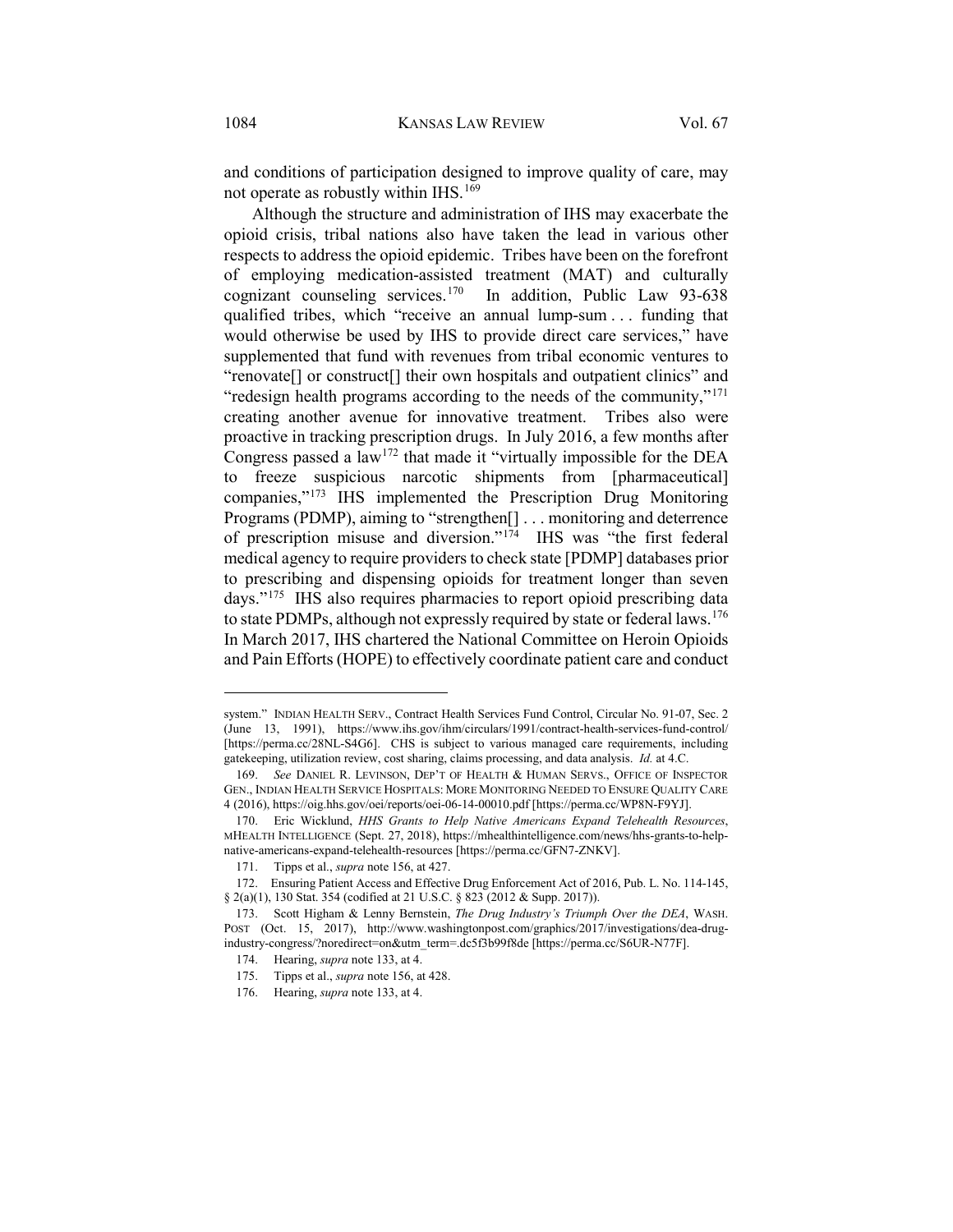research in cases of substance abuse[.177](#page-24-0)

The tribal nations are in a unique position to accurately estimate damages from the lawsuits. As discussed above, the healthcare system is effectively centralized within IHS—either IHS directly delivers healthcare services, or tribes get funding through Public Law contracts. As part of the process of annual funding, IHS is required to submit to the federal government a detailed budget request following specific formulation guidelines[.178](#page-24-1) Moreover, the Government Performance and Results Act (GPRA) requires all federal agencies, IHS included, to demonstrate that "they are using their funds effectively toward meeting their missions"; accordingly, IHS carefully tracks its activities and performance measures for annual reporting.[179](#page-24-2) For instance, in March 2018, IHS received a ten percent increase in funding and allocated five million dollars to the Opioid Response Grant Fund and Medication-Assisted Treatment Program.<sup>[180](#page-24-3)</sup> Due to these requirements and the structure of the health care delivery system in tribal nations, the IHS is uniquely postured to track, identify, and categorize the costs related to opioid treatment in ways that local governments are not.

Given the high rates of opioid abuse disorder and related issues in Native American tribes, the impact on children, including newborns, within those communities has also been significant. Newborns exposed to opioids during the mother's pregnancy often experience Neonatal Abstinence Syndrome (NAS). The Substance Abuse and Mental Health Services Administration (SAMHSA), a division of HHS, oversees surveillance, data collection, and policy recommendations around the issue of prenatal substance exposure.<sup>[181](#page-24-4)</sup> This data includes a populationlevel survey on substance use and mental health, substance use disorder treatment, and facility-level data on substance use disorder treatment, with

<span id="page-24-0"></span><sup>177.</sup> *IHS National Committee on Heroin Opioids and Pain Efforts*, INDIAN HEALTH SERV., https://www.ihs.gov/hope/ [https://perma.cc/4TUH-V8UW] (last visited Apr. 2, 2019).

<span id="page-24-1"></span><sup>178.</sup> *Annual Budget*, INDIAN HEALTH SERV., https://www.ihs.gov/aboutihs/annualbudget/ [https://perma.cc/BPY7-UYCY] (last visited Apr. 13, 2019).

<span id="page-24-2"></span><sup>179.</sup> *GPRA and Other National Reporting*, INDIAN HEALTH SERV., https://www.ihs.gov/crs/ gprareporting/ [https://perma.cc/2GLK-73HV] (last visited Apr. 13, 2019).

<span id="page-24-3"></span><sup>180.</sup> Consolidated Appropriations Act, 2018, Pub. L. No. 115-141, 132 Stat. 348, 676–80; Stephanie Valenzuela, *In Plain Sight: How the Opioid Crisis has Ravaged Indian Country*, LAKOTA PEOPLE'S L. PROJECT (July 5, 2018), http://www.lakotalaw.org/news/2018-07-05/opioid-crisis [https://perma.cc/9PEW-RURT].

<span id="page-24-4"></span><sup>181.</sup> BEHAVIORAL HEALTH COORDINATING COUNCIL SUBCOMM. ON PRESCRIPTION DRUG ABUSE, PROTECTING OUR INFANTS ACT: REPORT TO CONGRESS 14, https://www.samhsa.gov/ sites/default/files/topics/specific\_populations/protecting-our-infants-act-report-congress-2017.pdf [https://perma.cc/UYF9-FSWF] (last visited Apr. 2, 2019).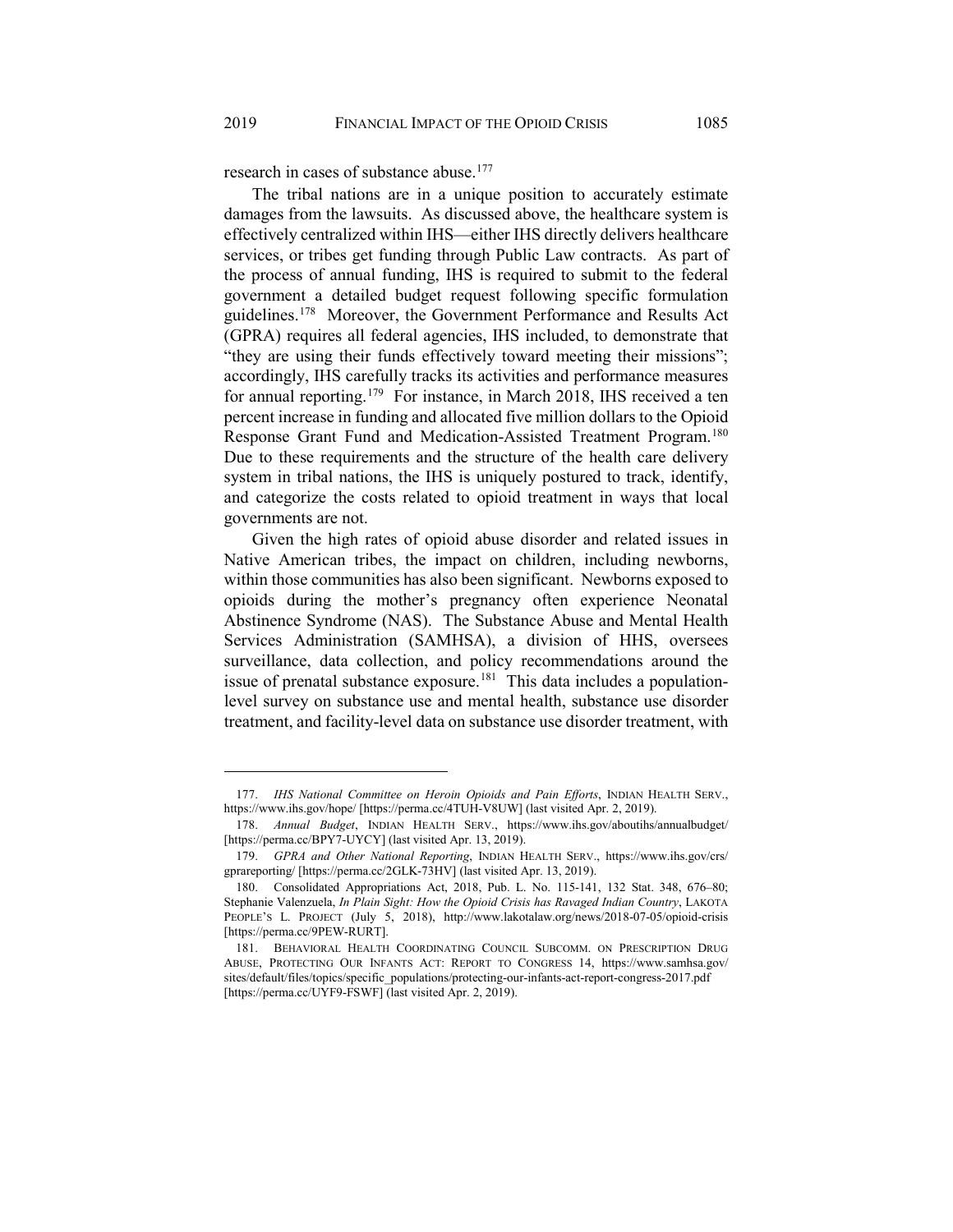particular attention to Native American tribes in various points.<sup>[182](#page-25-0)</sup> For opioid-exposed babies, IHS incurs additional costs for hospitalization and medication during the withdrawal, as well as transportation and care of the infants.[183](#page-25-1) In addition, Native American children affected by opioids may face particular challenges with respect to child welfare services. The foster care system may become involved when the children cannot live at home due to addicted parents or the birth parents choose not to parent. NAS newborns "are given morphine treatments to ensure they . . . don't encounter the dangerous side effects of withdrawing too quickly" and are weaned off after a few weeks, but "they can be fussy, hard to console and take care of" in the process, which deters potential foster families.<sup>[184](#page-25-2)</sup> Placement of these children also is complicated under the Indian Child Welfare Act. A provision of the Act places preference for other family members, then a family within the tribe or any other Native American Indian before the child may be adopted by other families.<sup>[185](#page-25-3)</sup> On October 12, 2018, U.S. District Judge Reed O'Connor held that provision unconstitutional for violating equal protection.<sup>186</sup> Expanding the pool of potential foster or adoptive families may assist in the care of babies born exposed to opioids, but may have other serious costs, including an existential threat to tribal nations, since most of them are small communities and fear permanent placement of their future generations outside the tribe.

Given the sovereign status of tribes, the unique impacts of the opioid crisis in those communities, health and welfare delivery structures, and tribes' proactive approach to addressing the opioid epidemic, they provide a unique case study, although full discussion is beyond the scope of this Article. One relevant takeaway point, however, is that it may be much easier to isolate tribal opioid costs, as compared to city and county government opioid costs. Health care costs are well documented through annual reports to Congress, and tribal versus federal funding can be readily identified. Other opioid-related expenditures, including under-contract purchases from non-IHS providers and pharmacies, and budget

<sup>182.</sup> *Id.*

<span id="page-25-2"></span><span id="page-25-1"></span><span id="page-25-0"></span><sup>183.</sup> Kristi Eaton, *Opioid Epidemic Threatens the Children – and Future – of Cherokee Nation*, THE LILY (May 3, 2018), http://www.thelily.com/opioid-epidemic-threatens-the-children-and-futureof-cherokee-nation/ [https://perma.cc/Z9L3-FMSM].

<sup>184.</sup> *Id.*

<sup>185. 25</sup> U.S.C. § 1915(a)–(b) (2012).

<span id="page-25-4"></span><span id="page-25-3"></span><sup>186.</sup> Brackeen v. Zinke, 338 F. Supp. 3d 514, 531–36 (N.D. Tex. 2018); *see* Joe Bowen, *Texas Judge Rules Indian Child Welfare Act Unconstitutional: Ruling Could Have National Impact*, DULUTH NEWS TRIB. (Oct. 12, 2018, 7:02 PM), http://www.duluthnewstribune.com/news/government-andpolitics/4513139-texas-judge-rules-indian-child-welfare-act-unconstitutional [https://perma.cc/ 4LZJ-4SFQ].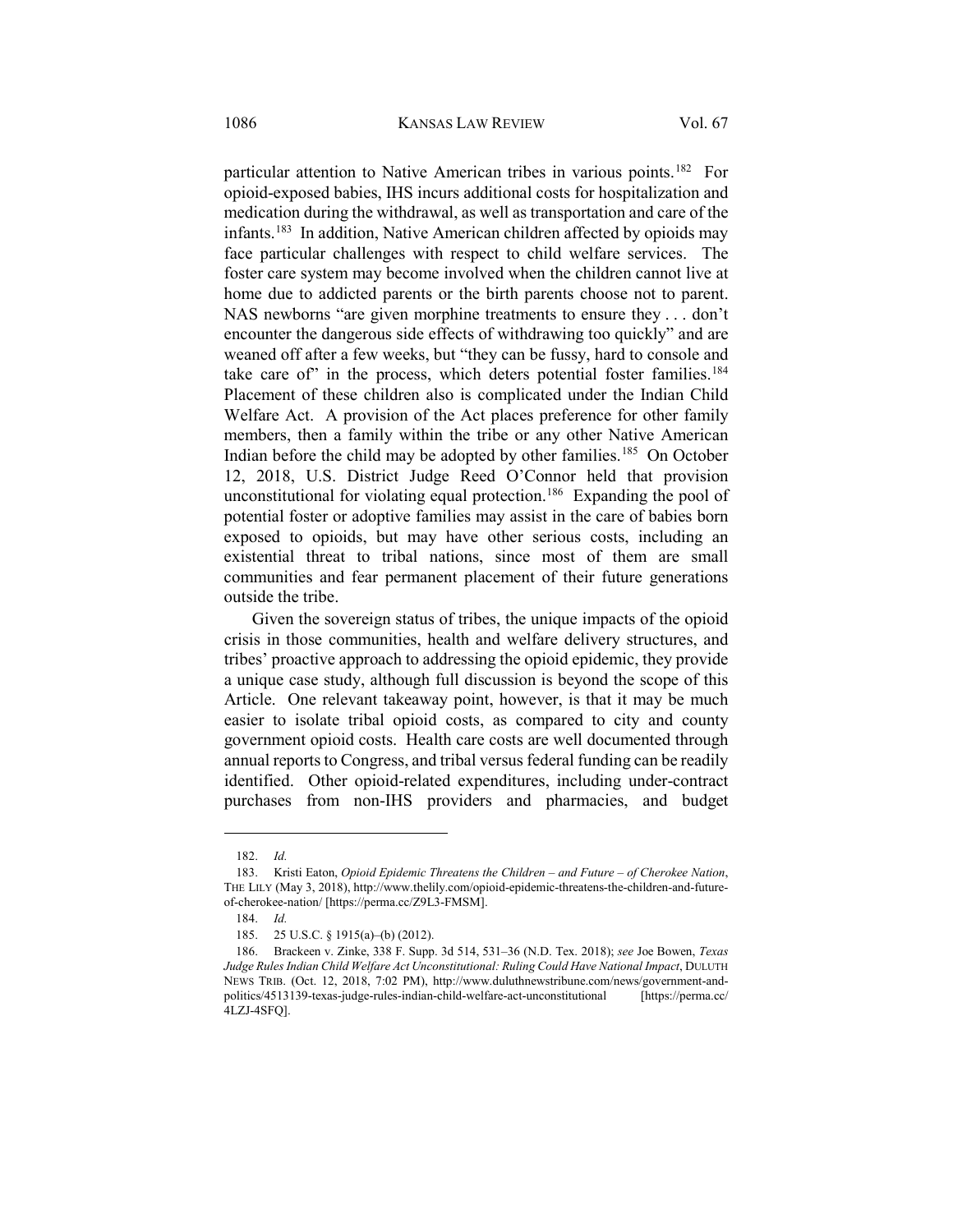reallocations are also apparent. Various policy innovations, including MAT and PDMP, offer best practices that non-tribal governmental units may consider in addressing the opioid epidemic.

## *C. Progress at the MDL*

As of this writing, the local government and other cases are still pending at the MDL. Progress has been made over the past year since the MDL was constituted, but settlement discussion and damages assessments remain illusory. Early in the process, last winter, on January 11, 2018, Judge Polster issued an order appointing three special masters to assist with the litigation: David R. Cohen, Francis McGovern, and Cathy Yanni.<sup>187</sup> David Cohen is a federal special master who has had years of experience in mediation, arbitration, and court monitoring.<sup>[188](#page-26-1)</sup> Mr. Cohen was appointed special master in nearly twenty multidistrict litigation and other class actions, including mass tort, national health crisis, and Fair Labor Standards Act (FLSA) class actions.<sup>189</sup> Francis McGovern is a professor at Duke University School of Law[.190](#page-26-3) Professor McGovern has served as a court-appointed special master in over seventy complex cases and has "developed solutions in most of the significant mass claim litigation in the U.S." and abroad, including the United Nations Compensation Commission, DDT toxic exposure litigation in Alabama, and silicone gel breast implant litigation.<sup>191</sup> Cathy Yanni is a panelist with JAMS, "the largest private provider of [mediation and arbitration] services worldwide," and has served as settlement special master in over twenty large pharmaceutical and medical device cases, in addition to multiple class actions and MDL cases in the past.<sup>[192](#page-26-5)</sup>

On January 31, 2018, Judge Polster held a closed-door session with tiers of lead lawyers, and their experts and clients. According to three people in attendance of the meeting, the experts and Attorneys General recommended that Purdue's eighty-milligram version of OxyContin,

<span id="page-26-0"></span><sup>187.</sup> Appointment Order at 1, *In re* Nat'l Prescription Opiate Litig., No. 17-2804 (N.D. Ohio Jan. 11, 2018), ECF No. 69.

<span id="page-26-1"></span><sup>188.</sup> *David R. Cohen Resume*, DAVID R. COHEN FEDERAL SPECIAL MASTER, https://www.specialmaster.law/resume/ [https://perma.cc/N5N6-X4KR] (last visited Apr. 13, 2019). 189. *Id.*

<span id="page-26-3"></span><span id="page-26-2"></span><sup>190.</sup> *Francis McGovern*, DUKE LAW, https://law.duke.edu/fac/mcgovern/ [https://perma.cc/ R9W7-Y4HL] (last visited Apr. 13, 2019).

<sup>191.</sup> *Id.*

<span id="page-26-5"></span><span id="page-26-4"></span><sup>192.</sup> *JAMS Panelist Cathy Yanni Named as a Special Master in Opioid MDL*, JAMS (Jan. 17, 2018), https://www.jamsadr.com/news/2018/jams-panelist-cathy-yanni-named-as-a-special-masterin-opiod-mdl [https://perma.cc/55KQ-QQPB]; *see also Cathy Yanni*, JAMS, https://www.jamsadr.com/yanni/ [https://perma.cc/4UZ2-QRP4] (last visited Apr. 13, 2019).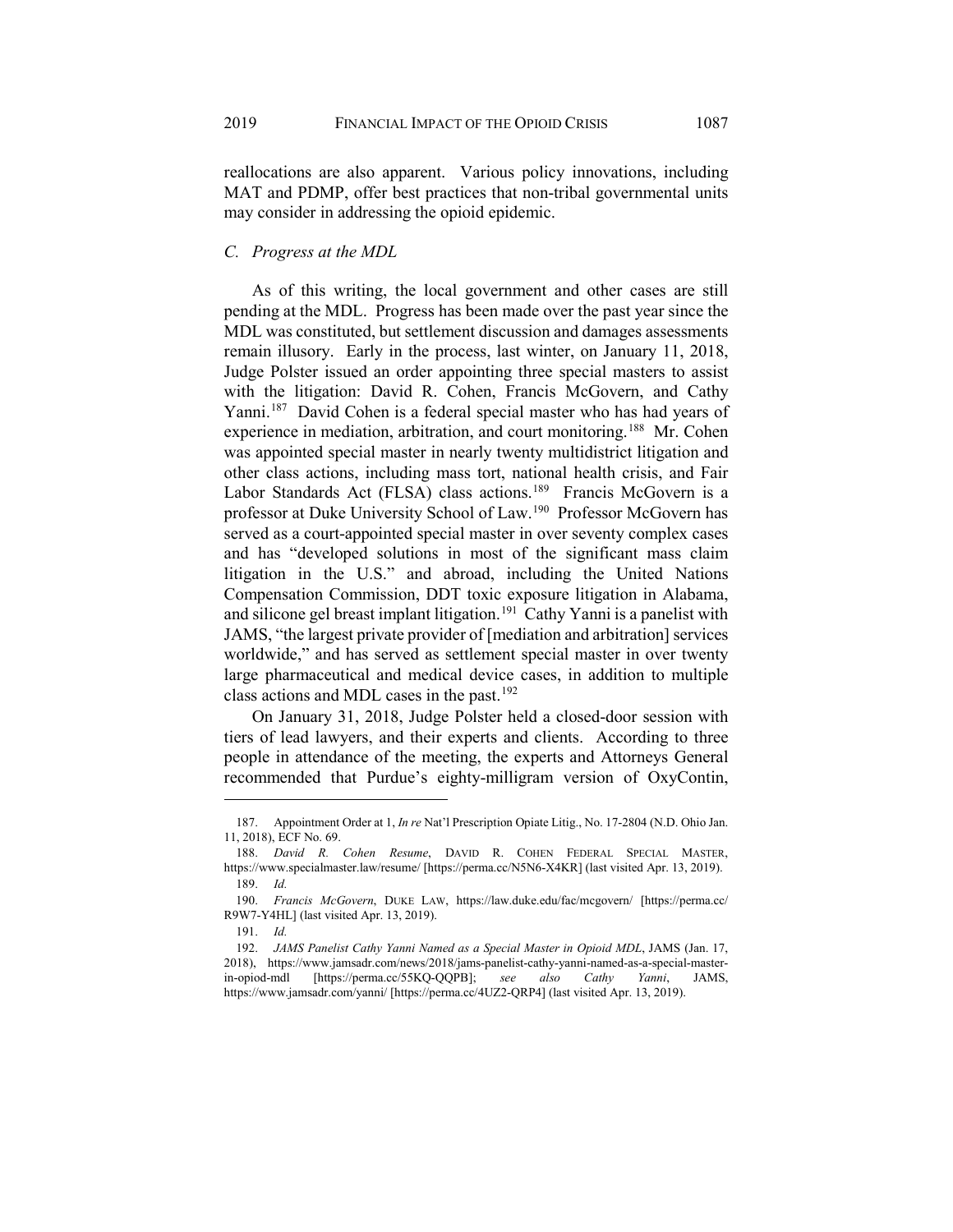which is often crushed and snorted by abusers, be removed from the market.<sup>[193](#page-27-2)</sup> Setting aside the fact that an MDL judge lacks formal regulatory authority, or even clear authority over the merits of the litigation, ten days later, on February 9, 2018, Purdue announced that it would no longer market OxyContin to prescribers.<sup>194</sup> An expert in the addiction field, Dr. Anna Lembke from Stanford University, attributed this "radical reversal" by Purdue, which has long contended that it had not influenced physicians with its drug representations, to "overwhelming pressure from Judge Polster."[195](#page-27-4) Another plausible explanation is the "pressure to rehabilitate [the] company['s] reputation damaged by litigation and other publicity" by taking an affirmative step to contribute to the solution.[196](#page-27-5)

<span id="page-27-1"></span><span id="page-27-0"></span>On February 2, 2018, Judge Polster issued an Order directing the plaintiffs and the DEA to discuss the scope of ARCOS database production.[197](#page-27-6) ARCOS requires manufacturers and distributors to report their controlled substances transactional records to the DEA.<sup>[198](#page-27-7)</sup> The information is "collected and compiled by DEA . . . for determining quota, distribution trends, internal audits, and other analyses."<sup>[199](#page-27-8)</sup> Every time one of the controlled substance pills is sold, it is reported to the database, regarding "where the pill[] went, where [it was] sold and sort of the market share situation."<sup>200</sup> Access to the database would provide the plaintiffs with knowledge of "the extent of involvement by any particular distributor and where maybe [they] need to focus more . . . efforts."[201](#page-27-10) The DEA represented that it could provide information regarding large manufacturers, by state, for a two-year period from 2012 to 2013.<sup>[202](#page-27-11)</sup> In a hearing on February 26, 2018, the court directed the attorney for

<span id="page-27-10"></span>201. *Id.*

<span id="page-27-2"></span><sup>193.</sup> Jef Feeley, *Purdue's Oxycontin Targeted at Judge's Opioid Summit*, BLOOMBERG (Feb. 2, 2018, 3:00 AM), http://www.bloomberg.com/news/articles/2018-02-02/purdue-s-oxycontin-said-tobe-targeted-at-judge-s-opioid-summit.

<span id="page-27-3"></span><sup>194.</sup> *Purdue Pharma L.P. Issues Statement on Opioid Promotion*, PURDUE PHARMA L.P. (Feb. 9, 2018), http://www.purduepharma.com/news-media/2018/02/purdue-pharma-l-p-issues-statementon-opioid-promotion/ [https://perma.cc/T8K6-G5UX].

<sup>195.</sup> Hoffman, *supra* note [10.](#page-3-5)

<sup>196.</sup> *See* Gluck et al., *supra* not[e 11,](#page-3-0) at 360.

<span id="page-27-6"></span><span id="page-27-5"></span><span id="page-27-4"></span><sup>197.</sup> Minutes of 2/26/18 Hearing and Order at 1, *In re* Nat'l Prescription Opiate Litig., No. 17- 2804 (N.D. Ohio Mar. 1, 2018), ECF No. 155 [hereinafter *Feb. 26 Hearing*].

<span id="page-27-8"></span><span id="page-27-7"></span><sup>198.</sup> *ARCOS Retail Drug Summary Reports*, U.S. DEP'T OF JUSTICE DRUG ENFORCEMENT ADMIN., https://www.deadiversion.usdoj.gov/arcos/retail\_drug\_summary/index.html [https://perma.cc/KJ9R-2D75] (last visited Apr. 13, 2019); *see* 21 U.S.C. § 827(d)(1) (2012 & Supp. 2016).

<sup>199.</sup> *ARCOS Retail Drug Summary Reports*, *supra* not[e 198.](#page-27-0)

<span id="page-27-9"></span><sup>200.</sup> *Jan. 9 Proceeding*, *supra* not[e 127,](#page-17-7) at 16.

<span id="page-27-11"></span><sup>202.</sup> *Feb. 26 Hearing*, *supra* not[e 197,](#page-27-1) at 2.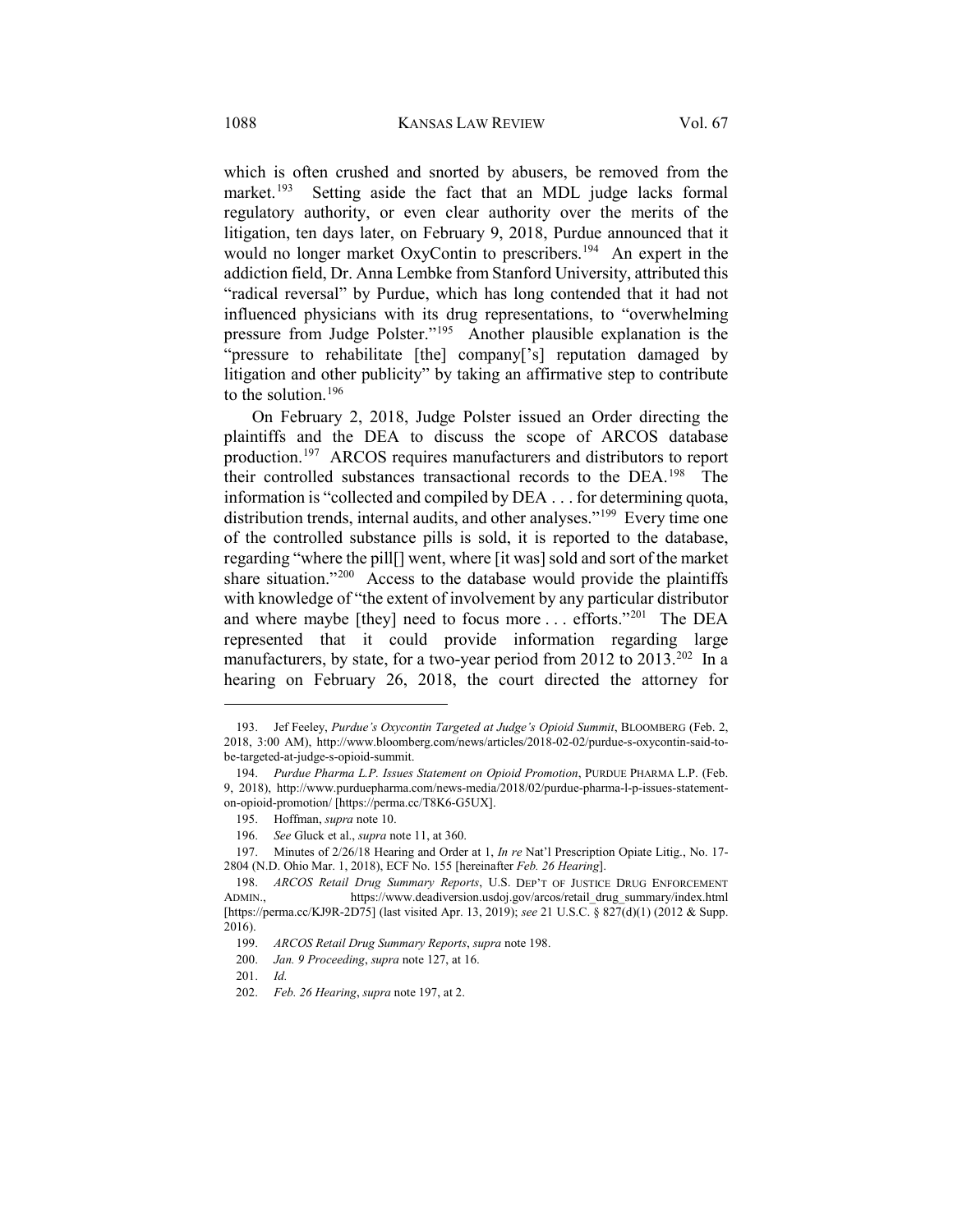DEA/DOJ to file a document by March 5, 2018, setting forth the authorization and length of time to produce information regarding manufacturers and distributors by states for a nine-year period from 2006 through 2014.[203](#page-28-0)

Following two months of settlement talks, Judge Polster allowed lawyers to proceed with some discovery and motion filings.<sup>[204](#page-28-1)</sup> "On March 6, 2018, the Court met with the parties' negotiating teams, liaison counsel and representatives of numerous State Attorneys General to discuss the status of settlement negotiations."[205](#page-28-2) The parties reported both substantial progress and "various barriers to a global resolution."[206](#page-28-3) Judge Polster directed the parties to submit to the special masters, by March 16, 2018, "their suggestions regarding the appropriate scope and timing of a litigation track and the contents of a case management order ('CMO'), including identification of test cases, sequencing of discovery, timing of motion practice (including issues related to remand), and any other relevant matters."<sup>[207](#page-28-4)</sup> In the same order, the judge also directed special masters to continue settlement talks with the MDL attorneys, and scheduled a May 10, 2018 settlement conference.<sup>[208](#page-28-5)</sup>

On April 11, 2018, the court entered an ARCOS Data Order, directing the DEA to produce information regarding manufacturers and distributors for six states for the period of nine years from January 1, 2006, to December 31, 2014.<sup>209</sup> The six states were Ohio, West Virginia, Illinois, Alabama, Michigan, and Florida.[210](#page-28-7) Commenting on the usefulness of the data, such as allowing plaintiffs to identity previously unknown companies to add to the complaints, the court issued the Second ARCOS Order on May 7, 2018, expanding the scope to the entire United States for the same period.<sup>211</sup> On June 26, 2018, the Court issued the Third ARCOS Order, directing the DEA to supplement missing information on certain relevant chemicals.[212](#page-28-9)

<sup>203.</sup> *Id.*

<sup>204.</sup> Bronstad, *supra* note [9.](#page-2-1)

<span id="page-28-3"></span><span id="page-28-2"></span><span id="page-28-1"></span><span id="page-28-0"></span><sup>205.</sup> Minutes of 3/6/18 Conference and Order at 1, *In re* Nat'l Prescription Opiate Litig., No. 17- 2804 (N.D. Ohio Mar. 7, 2018), ECF No. 170.

<sup>206.</sup> *Id.*

<sup>207.</sup> *Id.*

<sup>208.</sup> *Id.* at 2.

<span id="page-28-6"></span><span id="page-28-5"></span><span id="page-28-4"></span><sup>209.</sup> Order Regarding ARCOS Data at 1, *In re* Nat'l Prescription Opiate Litig., No. 17-2804 (N.D. Ohio Apr. 11, 2018), ECF No. 233.

<sup>210.</sup> *Id.*

<span id="page-28-8"></span><span id="page-28-7"></span><sup>211.</sup> Second Order Regarding ARCOS Data at 2, *In re* Nat'l Prescription Opiate Litig., No. 17- 2804 (N.D. Ohio May 8, 2018), ECF No. 397.

<span id="page-28-9"></span><sup>212.</sup> Third Order Regarding ARCOS Data at 2, *In re* Nat'l Prescription Opiate Litig., No. 17- 2804 (N.D. Ohio June 26, 2018), ECF No. 668.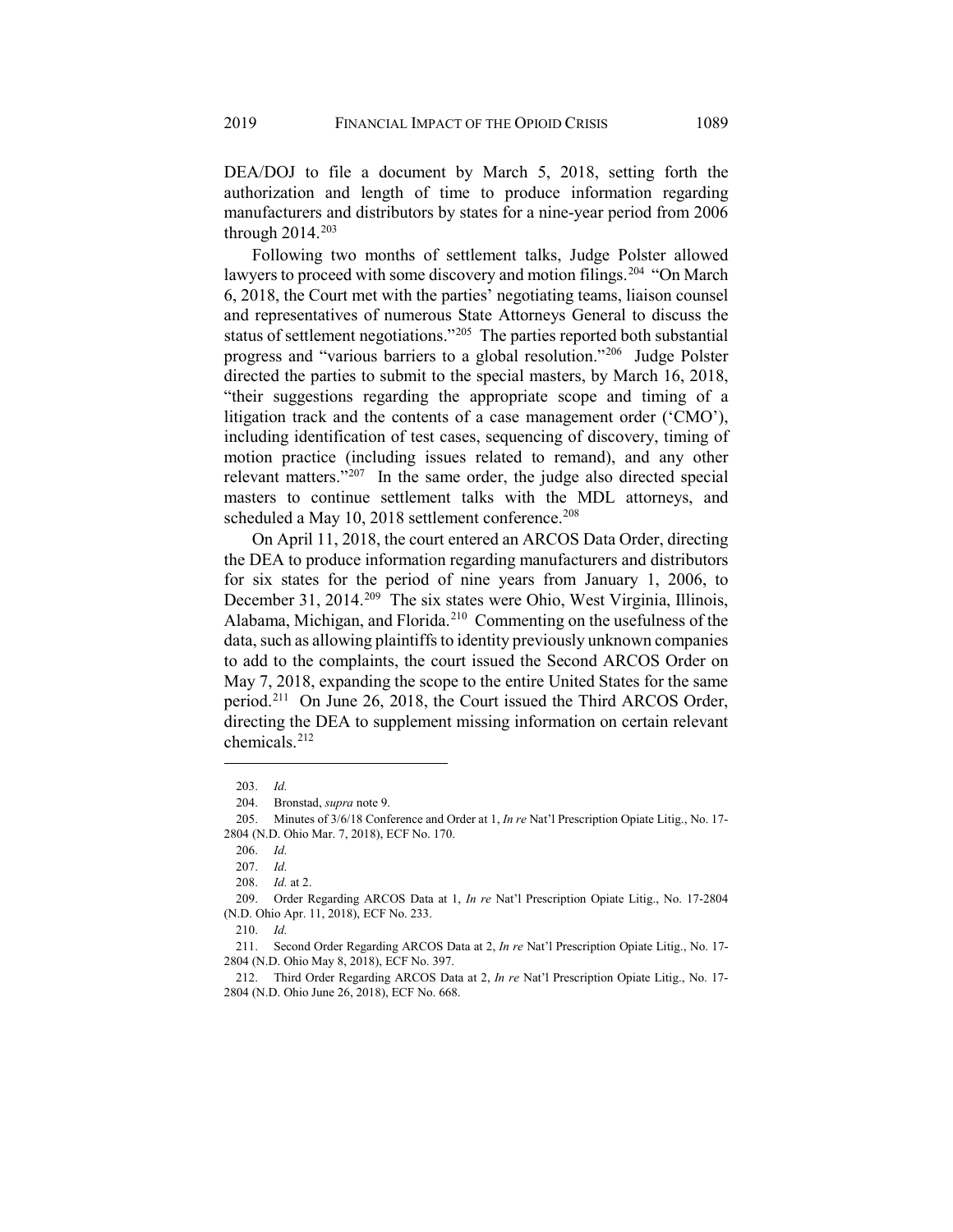#### 1090 KANSAS LAW REVIEW Vol. 67

On June 19, 2018, the court issued another discovery order<sup>[213](#page-29-1)</sup> requiring both parties to provide a completed Fact Sheet within ninety days.[214](#page-29-2) This Government Plaintiff Fact Sheet is particularly pertinent to our study, in that it asks the plaintiffs to provide documentation supporting their damages allegations, which include several categories: (1) increased costs for first responders, including EMT and ambulance charges, cost of payment for improper prescriptions, public hospital charges, Narcan/Naxolone administration and training costs, opioid treatment and prevention programs; (2) law enforcement and incarceration costs, which includes Drug Task Force, operating cost for Drug Accountability courts, and costs associated with inmates, transportation, and healthcare treatment in prison; (3) mortality costs, which range from costs in indigent burial, transportation, and morgue space, to costs in assisting with the foster children whose family members were victims of the opioid crisis; (4) rehabilitation costs, covering drug abuse treatment, counseling, and education programs.<sup>[215](#page-29-3)</sup> That discovery request called for extensive, detailed disclosures related to the plaintiffs' claimed damages, dating back ten years, to January 1, 2008.<sup>[216](#page-29-4)</sup>

<span id="page-29-0"></span>Judge Polster has also ordered a series of "'bellwether trials,' or test cases that give attorneys an idea of how future cases may play out," to begin in 2019.<sup>[217](#page-29-5)</sup> The nature of the litigation, along with the scope of discovery and expanding list of defendants, "has made it particularly challenging to contain within traditional legal procedures."[218](#page-29-6) The first trial was set for March 2019, later delayed six months to November 2019, and "will include claims made by the city of Cleveland and Cuyahoga and Summit counties in Northeast Ohio."[219](#page-29-7) Setting trial dates at all, plus the

<span id="page-29-2"></span><span id="page-29-1"></span><sup>213.</sup> Fact Sheet Implementation Order, *In re* Nat'l Prescription Opiate Litig., No. 17-2804 (N.D. Ohio June 19, 2018), ECF No. 638.

<sup>214.</sup> *Id.* at 1; *see* complaints cited *supra* not[e 14](#page-4-0) (listing damages allegations).

<sup>215.</sup> *See* complaints cited *supra* note [14.](#page-4-0)

<span id="page-29-4"></span><span id="page-29-3"></span><sup>216.</sup> Government Plaintiff Fact Sheet at 2–5, *In re* Nat'l Prescription Opiate Litig, No. 17-2804 (N.D. Ohio June 19, 2018), ECF No. 638-1 (requesting a range of information, dating back to January 1, 2008, including annual expenditures for law enforcement, courts, corrections, public health, child welfare, workers compensations, and health insurances; every health care provider and pharmacy that has been a target of law enforcement or administrative investigation related to opioid prescribing or dispensing; names of various local government elected and appointed leaders also department heads, also dating back to January 1, 2008).

<span id="page-29-5"></span><sup>217.</sup> Eric Heisig, *Cleveland Federal Judge Over Opioid Litigation Orders DEA to Release Painkiller Sales Data For Entire U.S.*, http://www.cleveland.com/courtjustice/index.ssf/2018/05/cleveland\_federal\_judge\_over\_o.html [https://perma.cc/V3LJ-R9B5] (May 9, 2018).

<sup>218.</sup> O'Brien, *supra* not[e 24.](#page-5-0)

<span id="page-29-7"></span><span id="page-29-6"></span><sup>219.</sup> Heisig, *supra* note [217;](#page-29-0) Jeff Overley, *Opioid MDL Bellwether Trial Postponed 6 Months*, LAW360 (Aug. 13, 2018, 8:26 PM), https://www.law360.com/articles/1072924/opioid-mdlbellwether-trial-postponed-6-months.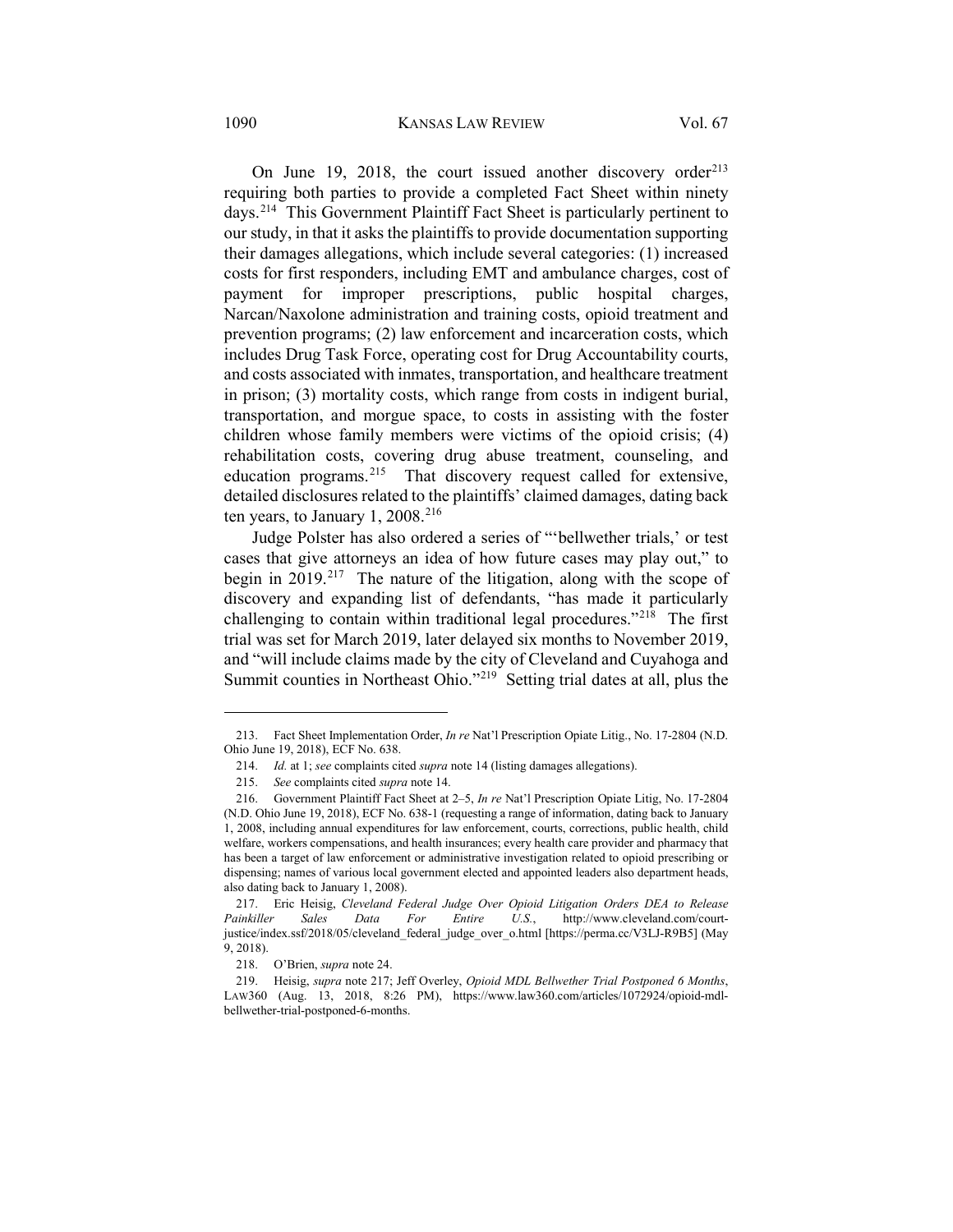delay, is notable given Judge Polster's initial insistence on speedy and non-merits-based resolution of the cases. Such was the status of the MDL at the time we initiated our interviews with local government department heads and assessment of their ability to quantify these and other opioidrelated costs. Before describing our study, however, we next survey other studies estimating the financial impact of the opioid crisis, which, for reasons we explain below, are very difficult to translate into usable cost estimates at the city or county level.

## III. EXISTING OPIOID COST STUDIES

Calculating an accurate number to reflect the financial cost on local governments caused by the opioid crisis requires creative and careful thought about the various potential cost impacts as well as appreciation for the fact that, at least in some locations, some of the more obvious costs will not be borne by local governments. As noted above, government healthcare programs are funded at the federal and state, and not local, level. In Georgia, local public health departments and child welfare agencies also are state-funded, although that arrangement will differ in other jurisdictions. School districts are separate governmental units with their own funding streams and budgets. For these and other reasons discussed more fully below, existing studies of the economic impact of opioids are of limited value in assessing local governments' costs. These recent studies provide a helpful picture of the burden of the opioid crisis on a "macro," or national, level, but translating those findings into meaningful, calculable amounts for any particular local government is much more challenging.

## *A. Literature Review*

This Section describes existing studies of opioid-related costs, namely health care, law enforcement, and lost productivity, as well some statespecific research assessing the scope of the opioid problem and its incidence within certain industries, but not the particular costs borne by local governments. We begin with two widely cited nationwide studies, then turn to two state-level studies for comparison, and, finally, describe some data collected on Georgia specifically.

1. Florence et al., *The Economic Burden of Prescription Opioid Overdose Abuse, and Dependence in the United States*

One of the most widely cited opioid cost studies is Curtis S. Florence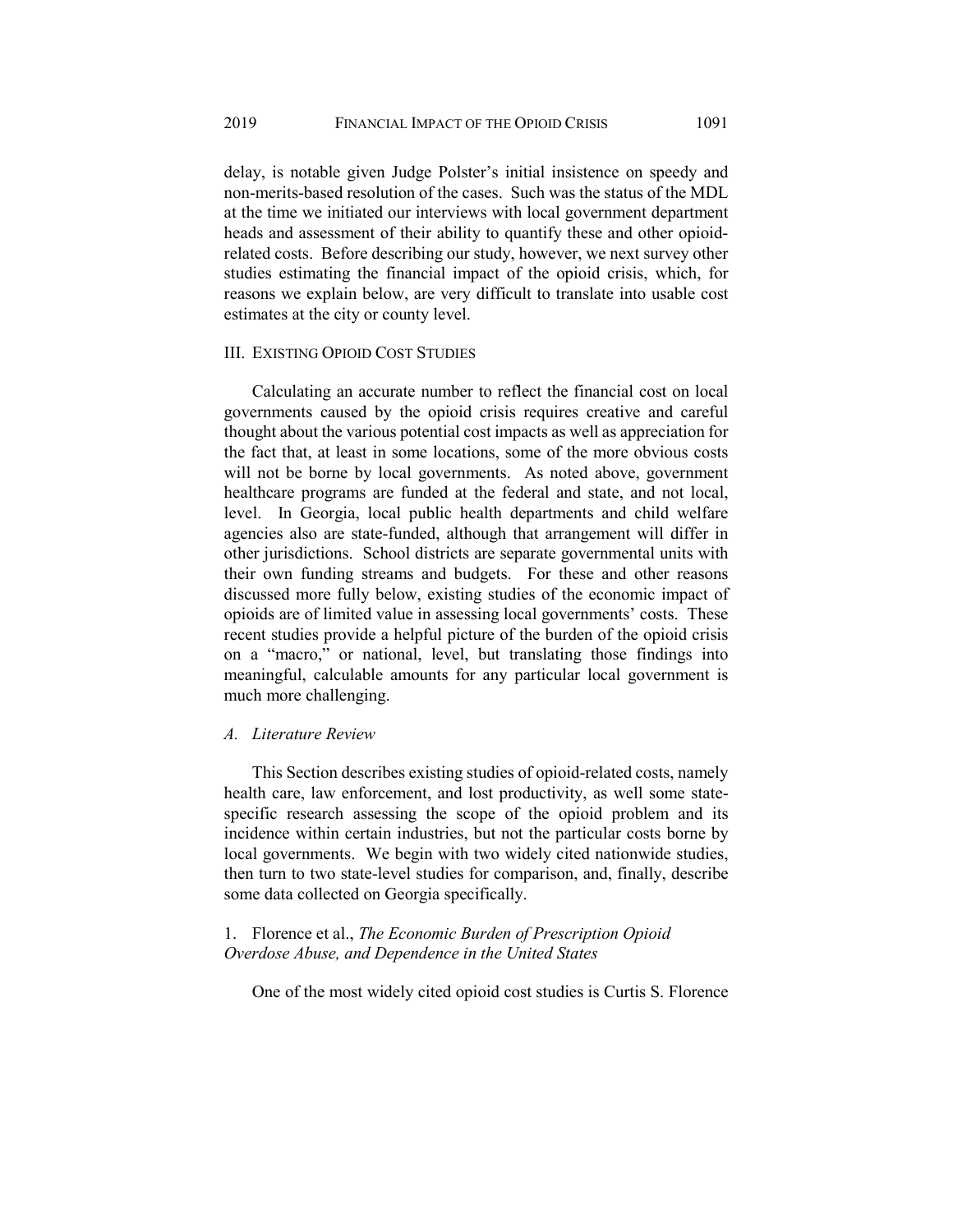et al.'s 2016 study *The Economic Burden of Prescription Opioid Overdose Abuse, and Dependence in the United States, 2013*. [220](#page-31-0) The Florence study considered costs recorded in 2013 in three main areas: the healthcare system, criminal justice, and the workforce.<sup>[221](#page-31-1)</sup> The study considered costs incurred due to overdose and abuse/dependence by examining health care and treatment cost, criminal justice cost, and lost productivity.<sup>[222](#page-31-2)</sup>

The total economic burden of the opioid crisis was "estimated to be \$78.5 billion."[223](#page-31-3) Over one-third of the total were excess health care costs caused by the opioid crisis, amounting to  $$28.9$  billion.<sup>224</sup> Increased criminal justice costs due to the opioid crises were about \$7.7 billion.<sup>[225](#page-31-5)</sup> The estimated cost of reduced productivity in the workforce was \$20.4 billion.<sup>[226](#page-31-6)</sup> Of those costs, the study found that seventy-three percent of the cost of the opioid crisis was found in the nonfatal consequences while twenty-seven percent was attributed to fatalities.<sup>227</sup> Moreover, "[a]pproximately one quarter of the cost is borne by the public sector in health care, substance abuse treatment, and criminal justice costs."<sup>[228](#page-31-8)</sup> While those findings are significant regarding the scope of the problem and overall public cost impact, they say little about the costs borne by any single state's city or county.

Regarding methodology, Florence et al.'s data on the incidence of overdoses in 2013 came from the U.S. Centers for Disease Control and Prevention (CDC) WONDER database, which reports all deaths in the U.S. National Vital Statistics System, identified by the ICD-10 codes  $(T40.2 - T40.4)$ , coded as unintentional, intentional, and undetermined.<sup>[229](#page-31-9)</sup> The measure of prescription opioid abuse and dependence came from the 2013 National Survey on Drug Use and Health (NSDUH), capturing the U.S. civilian noninstitutionalized population ages twelve and older.<sup>[230](#page-31-10)</sup> NSDUH collects information on substance use and identifies "abuse and dependence based on the Diagnostic and Statistical Manual of Mental

<span id="page-31-3"></span><span id="page-31-2"></span><span id="page-31-1"></span><span id="page-31-0"></span><sup>220.</sup> Curtis S. Florence et al., *The Economic Burden of Prescription Opioid Overdose, Abuse, and Dependence in the United States, 2013*, 54 MED. CARE 901 (2016).

<sup>221.</sup> *Id.* at 902–03.

<sup>222.</sup> *Id*.

<sup>223.</sup> *Id.* at 901.

<span id="page-31-4"></span><sup>224.</sup> *Id.* 

<span id="page-31-5"></span><sup>225.</sup> *Id.* at 904.

<span id="page-31-6"></span><sup>226.</sup> *Id.*

<span id="page-31-7"></span><sup>227.</sup> *Id.*

<sup>228.</sup> *Id*. at 901.

<span id="page-31-9"></span><span id="page-31-8"></span><sup>229.</sup> *Id.* at 902.

<span id="page-31-10"></span><sup>230.</sup> *Id.*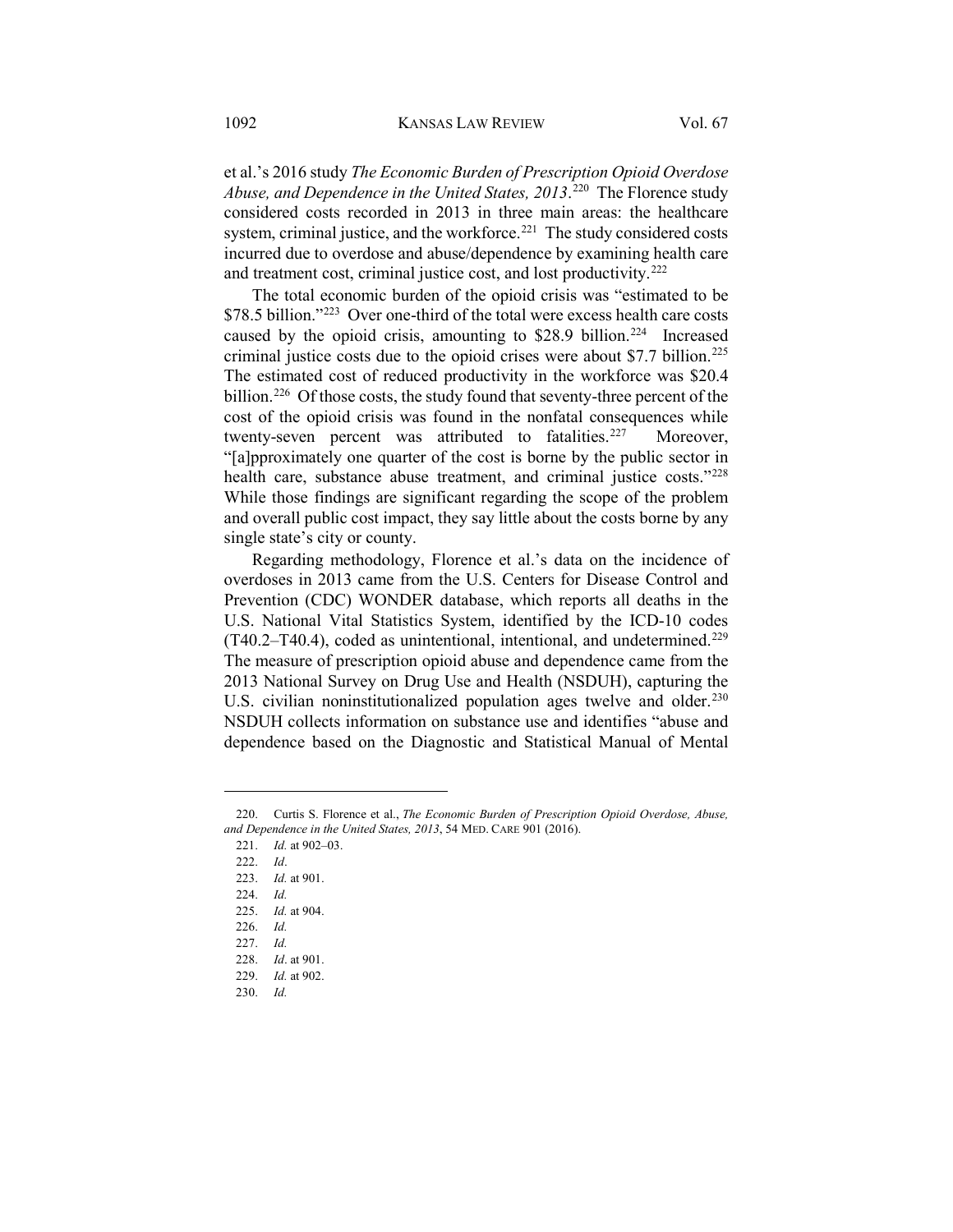Disorders, 4th edition (DSM–IV).["231](#page-32-0) The NSDUH "also collects detailed data on health insurance coverage . . . and . . . demographic information" (e.g., sex and age).[232](#page-32-1) The authors used NSDUH data to assign "health care costs and lost productivity costs to abuse/dependence cases".[233](#page-32-2)

The study also used a "matched case-control design . . . to estimate the impact of prescription opioid abuse diagnoses on health care spending," using the "Truven Health MarketScan Research Databases for commercial, Medicaid, and Medicare health plan enrollees."[234](#page-32-3) The Truven Databases contain the pooled healthcare experience of enrollees in each type of health plan.<sup>235</sup> For commercial and Medicare analyses, the study used a logistic regression model that "included age, sex (male/female), baseline health care costs, Charlson comorbidity index, region of patient residence, ... and plan type ... as independent variables."<sup>[236](#page-32-5)</sup> The Medicaid analysis utilized "a logistic regression model" that included "age, sex, race, baseline health care costs, Charlson comorbidity index, Medicare eligibility, basis of eligibility, and plan type."[237](#page-32-6) The total cost included "inpatient and outpatient care and all prescription drugs."[238](#page-32-7) Excess costs "were then multiplied by the relevant number of opioid abuse patients derived from the NSDUH for each insurance coverage category reported in the survey data."<sup>[239](#page-32-8)</sup>

The study acknowledged that there are other sources of payment for substance abuse treatment besides health plans; for example, the U.S. Department of Health and Human Services Substance Abuse and Mental Health Services Administration (SAMSHA) "block grants and private foundation funding."[240](#page-32-9) Florence et al. accounted for those additional sources of payment by "identifying non-insurance-based federal, state, local, and private expenditures" for substance abuse treatment and then multiplying those costs "by the share of drug abuse and dependence cases associated with prescription opioids in the 2013 NSDUH."[241](#page-32-10)

With respect to criminal justice costs, the study considered four components: "(1) police protection, (2) legal and adjudication, (3)

<span id="page-32-2"></span><span id="page-32-1"></span><span id="page-32-0"></span> $\overline{a}$ 

<span id="page-32-10"></span><span id="page-32-9"></span>241. *Id.*

<sup>231.</sup> *Id.*

<sup>232.</sup> *Id.*

<sup>233.</sup> *Id.*

<span id="page-32-3"></span><sup>234.</sup> *Id.*

<span id="page-32-4"></span><sup>235.</sup> *Id.* 236. *Id.*

<span id="page-32-5"></span><sup>237.</sup> *Id.* at 902–03 (specific factors omitted).

<sup>238.</sup> *Id.* at 903.

<span id="page-32-8"></span><span id="page-32-7"></span><span id="page-32-6"></span><sup>239.</sup> *Id.*

<sup>240.</sup> *Id.*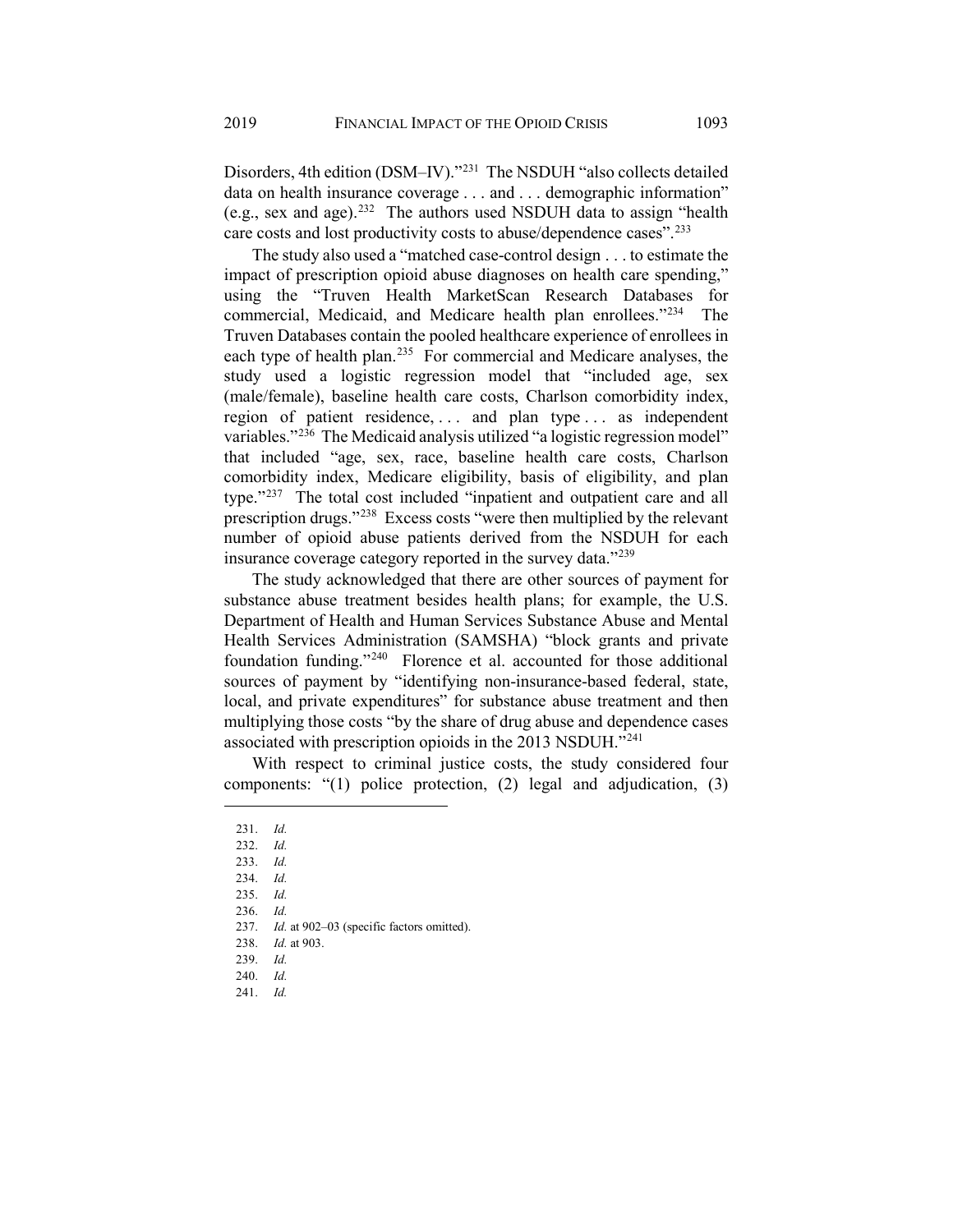correctional facilities, and (4) property lost due to crimes."<sup>[242](#page-33-0)</sup> Spending data on the first three components were obtained from the Justice Expenditure and Employment Extracts, 2012—Preliminary<sup>[243](#page-33-1)</sup> and "data on property lost due to crimes" was obtained from the Federal Bureau of Investigation's Crime in the United States, 2012.<sup>[244](#page-33-2)</sup> The study then calculated the ratio of these costs that were attributable to opioids in 2013 by looking to "the ratio of arrests for the components of police protection and legal and adjudication" costs, "the ratio of incarcerations for the correctional facilities component", and the "ratio for the component of property lost due to crimes".[245](#page-33-3)

The study considered three components of lost productivity costs: "(1) premature death from prescription opioid abuse or dependence, (2) reduced productive hours for abuse/dependence, and (3) incarceration."[246](#page-33-4) The cost of fatal opioid abuse or dependence was assessed by "entering the number of prescription opioid overdose deaths in 2013 into the Cost of Injury Reports application under CDC's WISQARS (Web-based Injury Statistics Query and Reporting System) cost module."<sup>[247](#page-33-5)</sup> The module "estimates the lost productivity of a fatal injury based on the sex and age of the decedent and the mechanism of injury."<sup>[248](#page-33-6)</sup> The study then determined the costs based on "expected earnings for a person of the decedent's sex and age over the remaining expected lifespan."[249](#page-33-7) For calculating lost productivity, the study estimated the average time spent in employment and household production and "estimated the value (including fringe benefits) of this time by age and sex category." $250$  That value was then "multiplied by the percentage reduction in productivity attributable to drug abuse/dependence (17% for males and 18% for females), and finally summed over values across all sex and age groups."<sup>[251](#page-33-9)</sup> The prevalence of abuse/dependence cases "for each sex and age group [was] tabulated from the 2013 NSDUH" and then multiplied

<sup>242.</sup> *Id.*

<span id="page-33-1"></span><span id="page-33-0"></span><sup>243.</sup> *Id.* (citing Tracey Kyckelhahn, *Justice Expenditure and Employment Extracts, 2012— Preliminary*, BUREAU OF JUST. STATS. (Feb. 26, 2015), https://www.bjs.gov/index.cfm? ty=pbdetail&iid=5239 [https://perma.cc/L3XB-XAH5]).

<span id="page-33-4"></span><span id="page-33-3"></span><span id="page-33-2"></span><sup>244.</sup> *Id.* (citing UNITED STATES DEP'T OF JUSTICE—FED. BUREAU OF INVESTIGATION, *Crime in the United States, 2012* (2013), https://ucr.fbi.gov/crime-in-the-u.s/2012/crime-in-the-u.s.- 2012/resource-pages/about-cius/aboutcius.pdf [https://perma.cc/ARE8-ETG7]).

<sup>245.</sup> *Id.* (internal citations omitted).

<sup>246.</sup> *Id.*

<span id="page-33-5"></span><sup>247.</sup> *Id.*

<span id="page-33-6"></span><sup>248.</sup> *Id.*

<span id="page-33-7"></span><sup>249.</sup> *Id.*

<span id="page-33-8"></span><sup>250.</sup> *Id.*

<span id="page-33-9"></span><sup>251.</sup> *Id.* (internal citations omitted).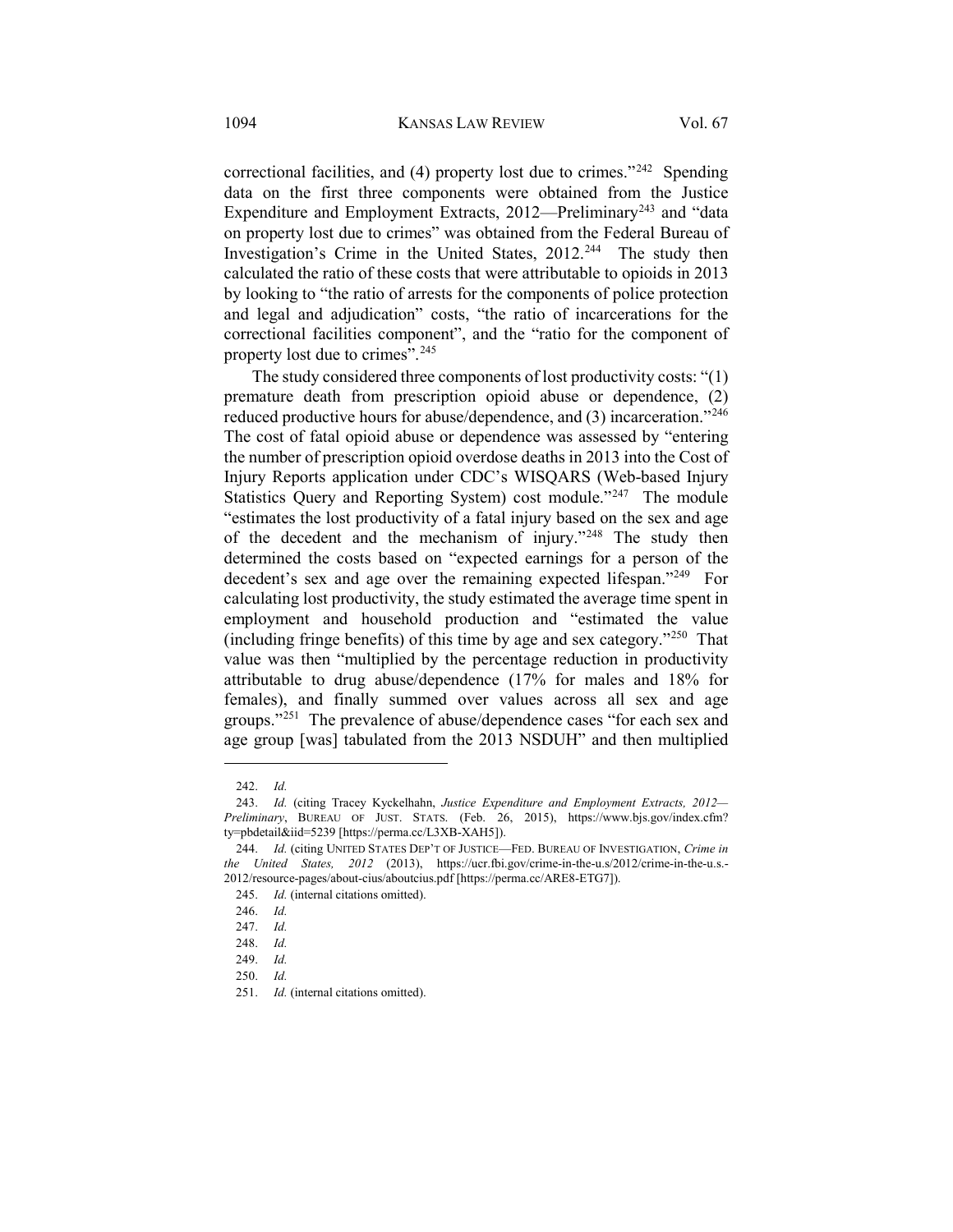"by the corresponding per person annual production value of US population" (inflated to 2013 dollars).<sup>252</sup> For calculating lost productivity due to incarceration, the study took "the number of inmates incarcerated for crimes attributed to prescription opioid abuse or dependence at federal, state, and local levels" and multiplied by the per person "annual production value of the US population inflated to 2013 dollars."[253](#page-34-1)

## 2. U.S. Council of Economic Advisor's Report, *The Underestimated Cost of the Opioid Crisis*

Another important study on opioid costs is the U.S. Council of Economic Advisor's (CEA) 2017 report, *The Underestimated Cost of the Opioid Crisis*. [254](#page-34-2) The CEA reached a much higher estimate of \$504 billion, which is six times higher than Florence et al.'s estimate, even when adjusted to 2015 dollars.<sup>255</sup> The CEA expanded Florence et al.'s study and made efforts to take into account the following additional factors: (1) the worsening of the crisis since Florence et al.'s study; (2) the increasing role of heroin abuse in the crisis; (3) evidence suggesting that fatality statistics understate the number of opioid-related deaths; and (4) the value of lives lost beyond earnings losses.<sup>256</sup> One particularly notable difference, the CEA's study included fatal and nonfatal measurements of heroin use, along with prescription opioid use, in evaluating the cost of the opioid crisis.[257](#page-34-5)

With respect to fatalities, the CEA

diverge[d] from the previous literature by quantifying the costs of opioid-related overdose deaths based on . . . the 'value of a statistical life' (VSL). Federal agencies routinely rely on VSL measures in health and safety settings when estimating the expected fatality risk-reduction benefits of a proposed regulation, policy, or program . . . Such valuations are typically based on how individuals trade off wealth for reduced mortality risks.[258](#page-34-6)

The CEA calculated the estimated VSL under four alternate

<sup>252.</sup> *Id.* (internal citations omitted).

<sup>253.</sup> *Id.*

<span id="page-34-5"></span><span id="page-34-4"></span><span id="page-34-3"></span><span id="page-34-2"></span><span id="page-34-1"></span><span id="page-34-0"></span><sup>254.</sup> THE COUNCIL OF ECON. ADVISORS, *The Underestimated Cost of the Opioid Crisis* (Nov. 2017), https://www.whitehouse.gov/sites/whitehouse.gov/files/images/The Underestimated Cost of the Opioid Crisis.pdf [https://perma.cc/3AWV-EEZD] [hereinafter CEA].

<sup>255.</sup> *Id.* at 1.

<sup>256.</sup> *Id.* at 1–3.

<sup>257.</sup> *Id.* at 1.

<span id="page-34-6"></span><sup>258</sup>*. Id.* at 3.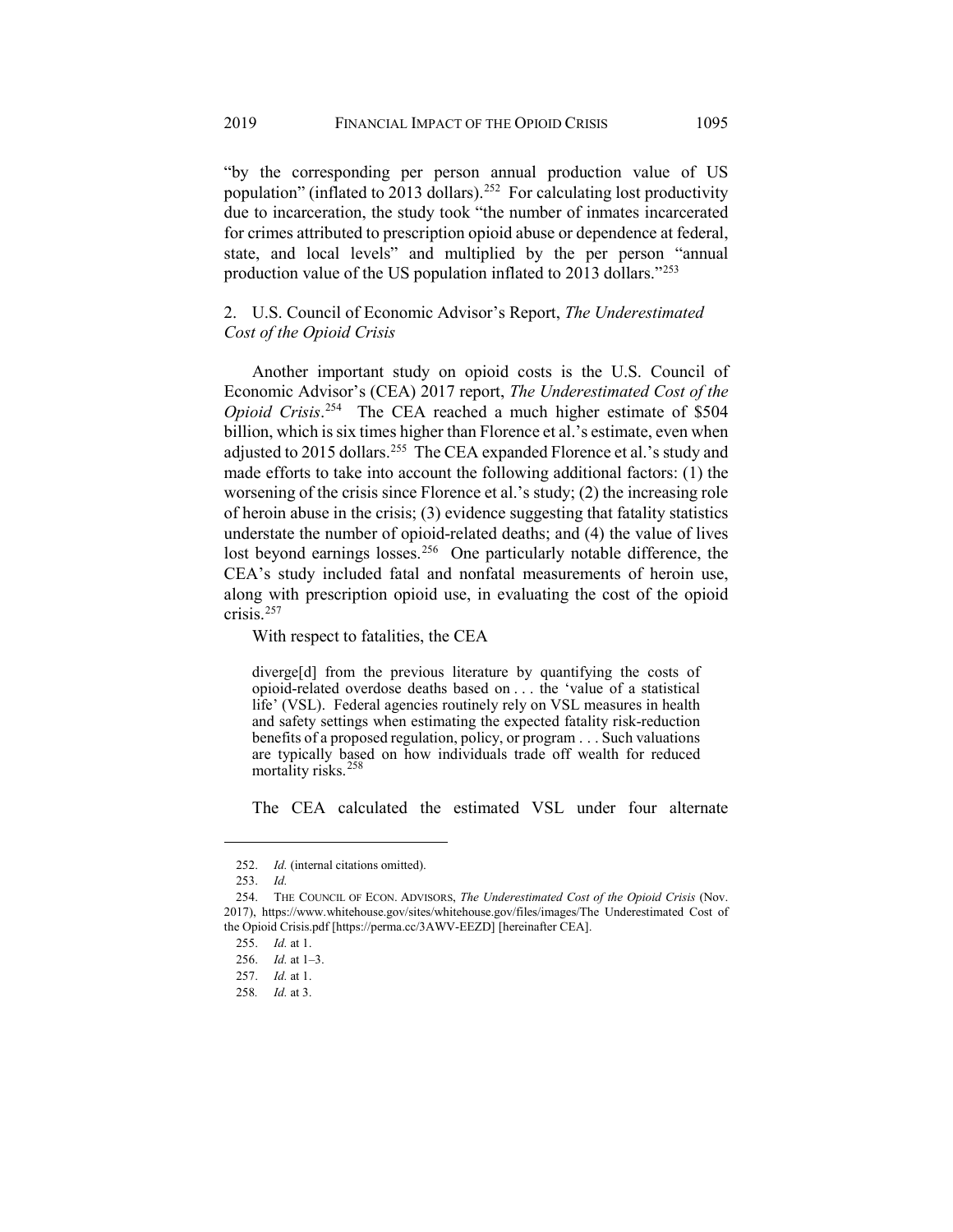assumptions, ultimately preferring an age-dependent assumption drawn from a 2003 study by Aldy and Viscusi.[259](#page-35-0) The age-dependent calculation assumes that individuals between twenty-five and forty-four years old "place the greatest value on fatality risk reduction," while those between ages eighteen and twenty-four, and forty-four and sixty-two, place lower values on risk reduction.<sup>260</sup> Using that assumption, the CEA estimated total fatality costs of \$431.7 billion.<sup>[261](#page-35-2)</sup>

To get there, CEA took the number of "officially reported opioidinvolved overdose deaths in the United States" in 2015 from the CDC WONDER Database—approximately 33,000—and created a distribution of the deaths by age.<sup>262</sup> Because recent research suggested that opioidrelated overdoses are underreported on death certificates,<sup>263</sup> the CEA accordingly adjusted the number of deaths in 2015, increasing the estimate to approximately 41,000.<sup>[264](#page-35-5)</sup> Using various possible alternate assumptions of VSL, the CEA estimated that the fatality cost of opioid overdoses ranged "from a low of \$211.6 billion to a high of \$549.8 billion."<sup>[265](#page-35-6)</sup> The preferred age-dependent VSL assumption yielded an estimate cost of  $$431.7$  billion for opioid fatalities.<sup>[266](#page-35-7)</sup> This is because the epidemic's fatalities are concentrated in the age groups that have high valuations for risk reduction.[267](#page-35-8)

With respect to nonfatal opioid misuse, the CEA calculated the costs in two steps: (1) First, CEA used Florence et al.'s "estimates to obtain a per-person measure of costs" of those who did not die within the year; (2) second, that per-person cost was multiplied by "the number of individuals with an opioid use disorder in 2015. . . . . "<sup>[268](#page-35-9)</sup> Accounting for inflation since 2013, the CEA estimated that the average individual with an opioid

<span id="page-35-1"></span><span id="page-35-0"></span><sup>259.</sup> *Id.* at 6 (citing W. Kip Viscusi & Joseph E. Aldy, *The Value of a Statistical Life: A Critical Review of Market Estimates Throughout the World*, 27 J. RISK & UNCERTAINTY 5 (2003)).

<sup>260.</sup> *Id.* at 5.

<sup>261.</sup> *Id.* at 5–6.

<sup>262.</sup> *Id.* at 5.

<span id="page-35-4"></span><span id="page-35-3"></span><span id="page-35-2"></span><sup>263.</sup> *Id.* at 6 ("[R]ecent research has found that opioids are underreported on death certificates. . . . [I]n 2014, opioid-involved overdose deaths were 24 percent higher than officially reported. We apply this adjustment to the 2015 data, resulting in an estimated 41,033 overdose deaths involving opioids. We apply this adjustment uniformly over the age distribution of fatalities.") (citing Christopher J. Ruhm,*Geographic Variation in Opiod and Heroin Involved Drug Poisoning Mortality Rates*, 53 AM. J. PREVENTIVE MED. 745 (2017), https://www.ajpmonline.org/article/S0749- 3797(17)30313-6/pdf.

<sup>264.</sup> *Id.*

<sup>265.</sup> *Id.* at 6–7.

<span id="page-35-9"></span><span id="page-35-8"></span><span id="page-35-7"></span><span id="page-35-6"></span><span id="page-35-5"></span><sup>266.</sup> *Id.* at 6.

<sup>267.</sup> *Id.*

<sup>268.</sup> *Id.* at 7.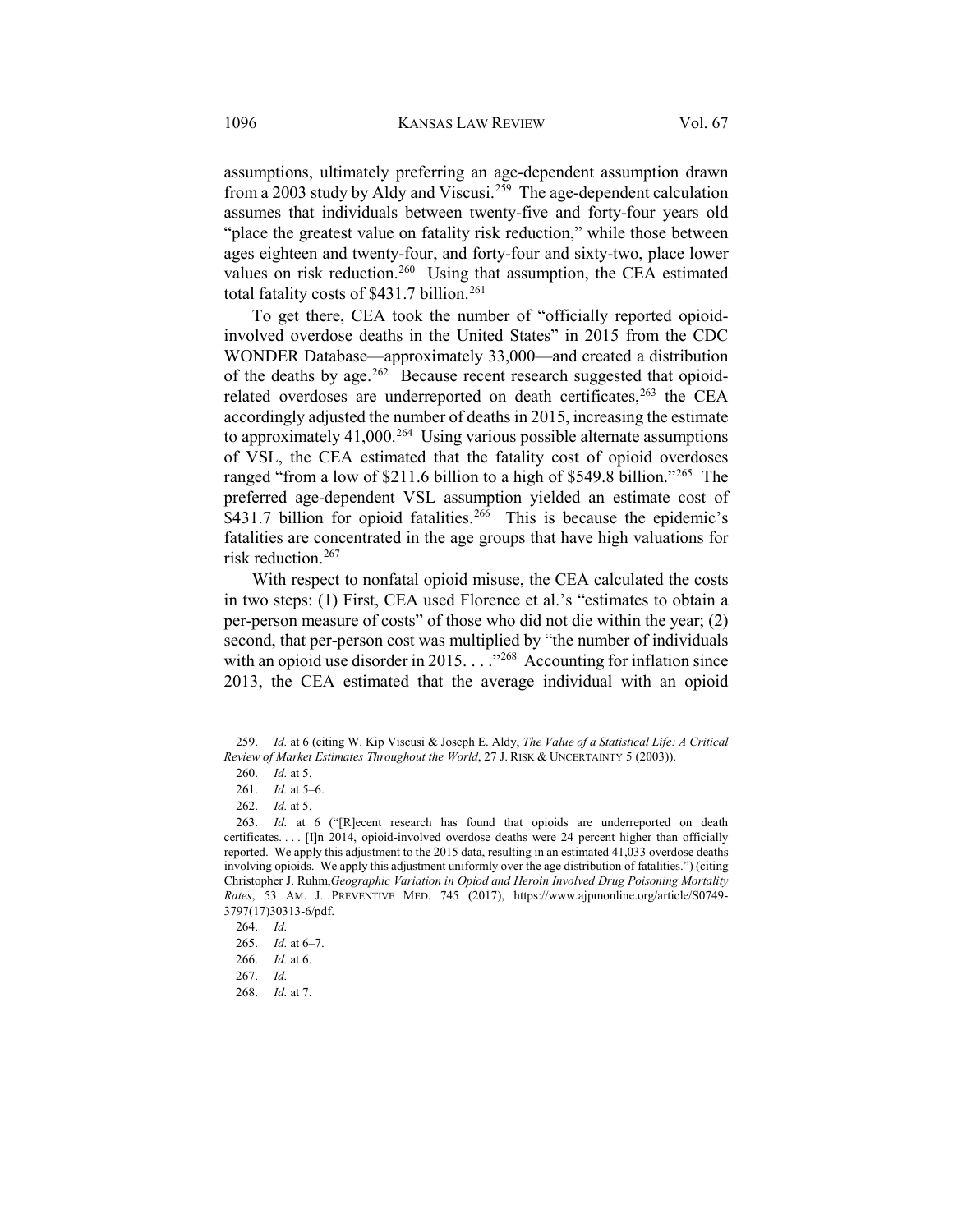in 2015, estimating the total cost of nonfatal opioid misuse to be \$72.3 billion.<sup>[270](#page-36-1)</sup> The CEA, although using Florence et al.'s estimates in its calculations, applied them to both prescription and heroin use disorders. $271$ That divergence may result in the CEA's study "understat[ing] the cost of nonfatal consequences of heroin as criminal justice system costs may be higher for illicit drugs . . . than for prescription drugs."<sup>[272](#page-36-3)</sup> But "only 14 percent of the 2.4 million individuals with an opioid use disorder in 2015 presented with a heroin use disorder in isolation; others either had a prescription opioid disorder or both disorders present."[273](#page-36-4) Thus, those individuals would have been accounted for in the Florence et al. study.<sup>[274](#page-36-5)</sup> Accordingly, the CEA did not believe that the total cost estimate was significantly biased.<sup>[275](#page-36-6)</sup>

In sum, the CEA combined the estimated fatality costs and nonfatality costs to conclude that the total cost of the opioid crisis, including both prescription and illicit opioids, was between \$293.3 billion and \$622.1 billion.<sup>[276](#page-36-7)</sup> The preferred age-dependent VSL calculation resulted in the estimated total cost being  $$504$  billion.<sup>277</sup> As noted above, that estimate is significantly higher than Florence et al.'s, as well as two earlier studies by Birnbaum et al.<sup>278</sup> One, conducted in 2006, estimating costs for 2001, came to \$11.5 billion in 2015 dollars.<sup>[279](#page-36-10)</sup> The other, conducted in 2001, estimating costs for 2007, came to  $$61.5$  billion in 2015 dollars.<sup>[280](#page-36-11)</sup> Both Birnbaum et al. studies were limited to prescription opioids.<sup>281</sup>

<span id="page-36-1"></span><span id="page-36-0"></span> $\overline{a}$ 

278. *Id.*

<sup>269.</sup> *Id.*

<span id="page-36-3"></span><span id="page-36-2"></span><sup>270.</sup> *Id.*

<sup>271.</sup> *Id.*

<sup>272.</sup> *Id.*

<span id="page-36-4"></span><sup>273.</sup> *Id.*

<sup>274.</sup> *Id.*

<span id="page-36-6"></span><span id="page-36-5"></span><sup>275.</sup> *Id.*

<sup>276.</sup> *Id.* at 8.

<sup>277.</sup> *Id.*

<span id="page-36-10"></span><span id="page-36-9"></span><span id="page-36-8"></span><span id="page-36-7"></span><sup>279.</sup> *Id.* (citing Howard G. Birnbaum et. al., *Estimated Costs of Prescription Opioid Analgesic Abuse in the United States in 2001: A Societal Perspective*, 22 CLINICAL J. OF PAIN 667 (2006), https://insights.ovid.com/pubmed?pmid=16988561).

<span id="page-36-12"></span><span id="page-36-11"></span><sup>280.</sup> *Id.* (citing Howard G. Birnbaum et. al., *Societal Costs of Prescription Opioid Abuse, Dependence, and Misuse in the United States*, 12 PAIN MED. 657 (Apr. 2011), https://academic.oup.com/painmedicine/article/12/4/657/1869828 [https://perma.cc/98L3-T556]).

<sup>281.</sup> *Id.*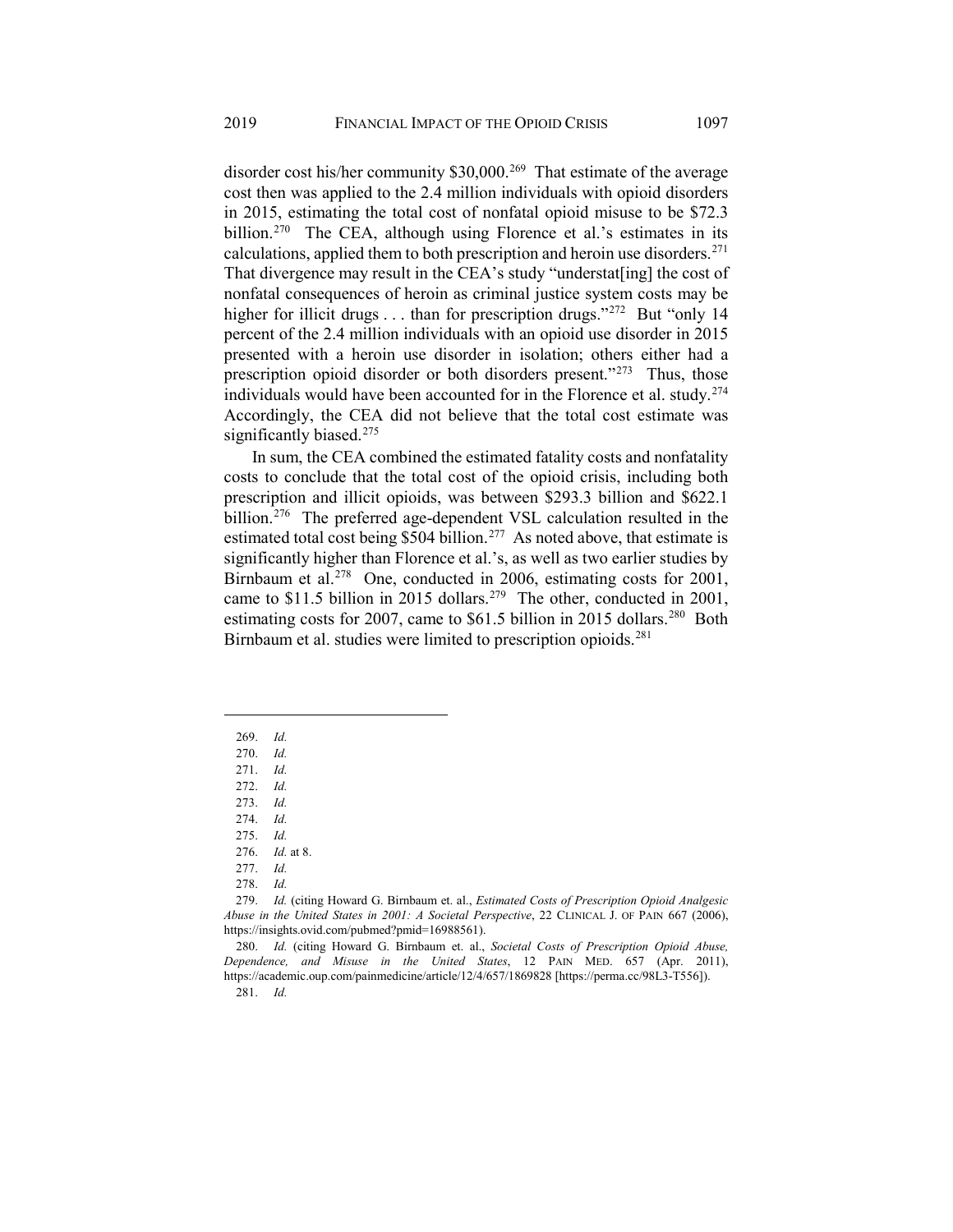3. Missouri Hospital Association and Hospital Industry Data Institute, *Economic Costs of Opioid Epidemic in Missouri*

More recently, Missouri and the Hospital Industry Data Institute (HIDI) conducted a study of opioid costs for a single state. *The Economic Cost of the Opioid Epidemic in Missouri*, published in January 2018, used the CEA's methodology with updated CDC mortality data to estimate the economic burden of the opioid crisis at the state level, focusing on Missouri in  $2016.<sup>282</sup>$ 

Missouri's fatality costs were "derived by applying age-dependent estimates of the [VSL] to the . . . opioid overdose deaths for each age category from the CDC WONDER database."[283](#page-37-1) Like the CEA's report, HIDI adjusted the measures on CDC WONDER database to reflect the estimated twenty-four percent underreporting of opioid deaths.<sup>[284](#page-37-2)</sup> HIDI's estimated nationwide economic costs of opioid-related fatalities came to \$544 billion in 2016, "compared to the CEA's fatality cost estimate of \$431.7 billion in 2015."<sup>[285](#page-37-3)</sup> Thus, the study suggests "a 26 percent increase, which is largely explained by the 29 percent increase in opioid overdose deaths and 1.3 percent [U.S.] inflation between 2015 and 2016."[286](#page-37-4)

The CEA's nonfatality costs were derived from Florence et al.'s estimate that individuals with opioid abuse/dependence cost "\$30,000 per person in the form of reduced productivity, increased consumption of health care, law enforcement, and social services."<sup>287</sup> The most "significant" deviation from the CEA study was the used of state-level SAMSHA data on heroin use, rather than the CEA's data on both prescription and illicit opioid use.<sup>288</sup> The SAMSHA data were preferable because the Missouri study sought to "estimate between-state variation in the economic burden of opioid use disorder".<sup>289</sup> SAMSHA's surveygenerated data revealed that 882,000 American adults reported using heroin between 2015 and 2016, compared to the CEA's 2.4 million

<span id="page-37-3"></span><span id="page-37-2"></span><span id="page-37-1"></span><span id="page-37-0"></span><sup>282.</sup> *See generally The Economic Cost of the Opioid Epidemic in Missouri*, HOSP. INDUS. DATA INST. at  $1-2$  (Jan. 2018), https://www.mhanet.com/mhaimages/HIDIHealthStats/Feb2018Health Stats\_Special\_OpioidsEconomy.pdf [https://perma.cc/89AA-WZJG].

<sup>283.</sup> *Id.* at 3.

<sup>284.</sup> *Id.*

<span id="page-37-4"></span><sup>285.</sup> *Id.*

<span id="page-37-5"></span><sup>286.</sup> *Id.*

<span id="page-37-6"></span><sup>287.</sup> *Id.* (citing Florence et al., *supra* not[e 220\)](#page-31-0).

<span id="page-37-7"></span><sup>288.</sup> *Id.* at 3–4.

<span id="page-37-8"></span><sup>289.</sup> *Id.* at 3.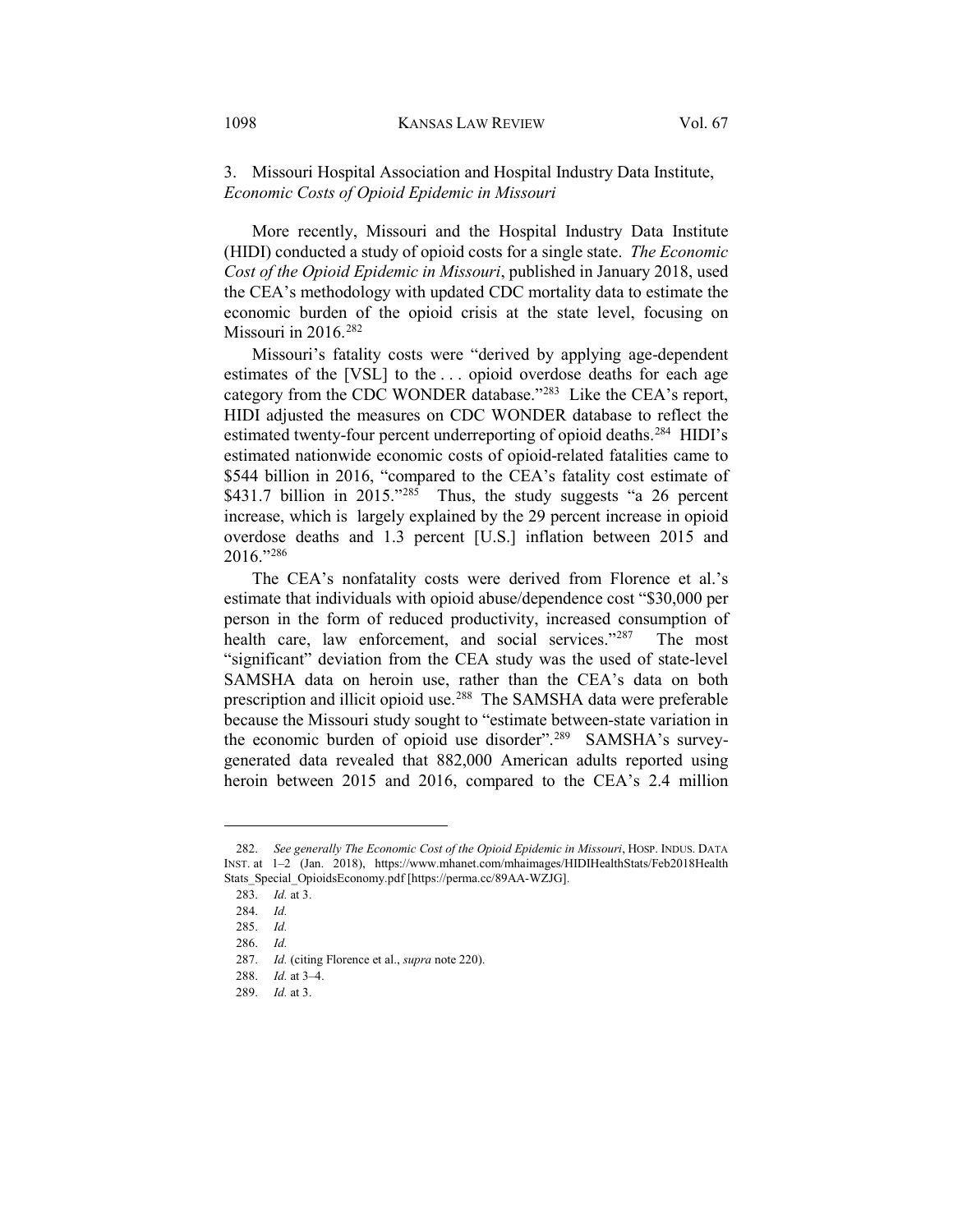estimate.<sup>[290](#page-37-8)</sup> Although about two-thirds lower, the HIDI study noted that the nonfatality costs were just "15 percent of the total economic costs of opioid use disorder in the CEA study."[291](#page-38-0) As a result, HIDI's "estimated nonfatality costs in the U.S. totaled \$27.3 billion in 2016, compared to the CEA's estimate of \$72.3 billion in 2015.["292](#page-38-1)

Adding the fatality and non-fatality opioid-related costs, the HIDI study estimated the "total economic cost of opioid use disorder and overdose deaths . . . to be \$571.5 billion in 2016," which was "13 percent higher than the CEA's estimate of \$504 billion in 2015."<sup>[293](#page-38-2)</sup> Overall, the study concluded that the cost represented "3.1 percent of the national GDP of \$18.5 trillion" for 2016.[294](#page-38-3)

HIDI then calculated state-level costs in Missouri, estimating that the opioid epidemic produced \$519 million in nonfatality costs (considering only heroin use) and \$12.1 billion in fatality-related costs, for a total of \$12.63 billion in 2016, or "4.22 percent of the state's total GDP."[295](#page-38-4) That estimate placed Missouri "in the fourth quintile nationally," and the "15thhighest among the fifty states and the District of Columbia in terms of the total burden of opioid use disorder as a percent of overall economic activity."[296](#page-38-5)

# 4. Massachusetts Department of Public Health, *Opioid-Related Overdose Deaths in Massachusetts by Industry and Occupation*

Another state-level study that is potentially relevant to ours is a Massachusetts study of opioid-related deaths from 2011 to 2015.[297](#page-38-6) The Massachusetts Department of Public Health (MDPH) used information on state death certificates to explore different factors contributing to the differences in rates of fatal opioid overdose among workers in different industries and occupations.[298](#page-38-7) Based on ICD-10 codes, the MDPH identified death certificates for opioid-related overdose deaths.<sup>[299](#page-38-8)</sup>

<sup>290.</sup> *Id.* at 4.

<span id="page-38-0"></span><sup>291.</sup> *Id.*

<span id="page-38-1"></span><sup>292.</sup> *Id.*

<sup>293.</sup> *Id.*

<sup>294.</sup> *Id.* 295. *Id.* at 5.

<sup>296.</sup> *Id.*

<span id="page-38-8"></span><span id="page-38-7"></span><span id="page-38-6"></span><span id="page-38-5"></span><span id="page-38-4"></span><span id="page-38-3"></span><span id="page-38-2"></span><sup>297.</sup> *See generally Opioid-Related Overdose Deaths in Massachusetts by Industry and Occupation*, *2011–2015*, MASS. DEP'T PUB. HEALTH (Aug. 2018), https://www.mass.gov/ files/documents/2018/08/15/opioid-industry-occupation.pdf [https://perma.cc/2WDB-E7XC].

<sup>298.</sup> *See id.* at 1.

<sup>299.</sup> *Id.* at 2 ("[C]odes were selected from the underlying cause of death field to identify all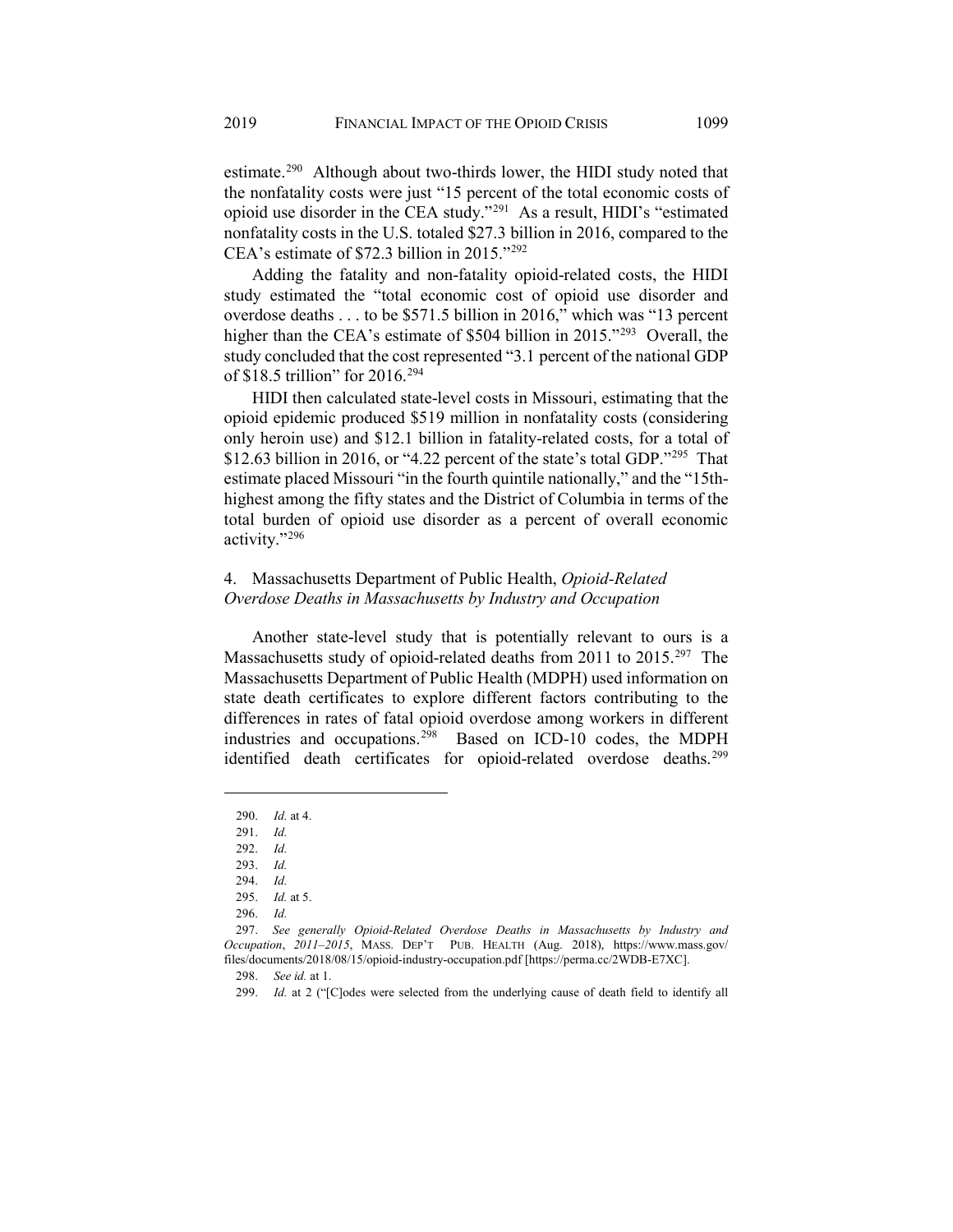Additional death certificates were identified by searching the cause of death text fields for opioid-related terms for deaths, even if the death certificate did not receive an opioid-related death code.<sup>[300](#page-39-0)</sup> This process revealed "a total of 5,580 opioid-related overdose deaths in Massachusetts from 2011 to 2015."[301](#page-39-1)

Of those identified certificates, 191 were excluded because they belonged to out-of-state residents, 319 were excluded because their occupation was "homemaker," 208 were excluded because they "were unemployed or had never been employed," 199 were excluded because they "were unable to work due to disability or another reason," 160 were excluded because their occupation was "student," and 2 were excluded because they were children.<sup>[302](#page-39-2)</sup> Another "199 individuals were excluded because their death certificates" did not provide enough information to classify them according to their employment "industry or occupation."[303](#page-39-3) That left 4,302 deaths that were usable for the study.<sup>304</sup> The industries and occupations of the deceased were classified according to the North American Industry Classification System and the Standard Occupational Classification System respectively.[305](#page-39-5)

The study found that "[t]he opioid-related death rate for those employed in construction and extraction occupation was six times the average rate for all Massachusetts workers."<sup>306</sup> "Construction and extraction workers accounted for more than 24% of all opioid-related deaths among the working population" studied.[307](#page-39-7) Ninety-seven percent of that population were employed in construction.<sup>[308](#page-39-8)</sup> The rate of opioidrelated deaths for workers in farming, fishing, and forestry "was more than 5 times the average rate for Massachusetts workers."[309](#page-39-9) Seventy-four percent of those studied within this group worked in fishing occupations.[310](#page-39-10) "Other occupations with significantly higher than average rates of opioid-related deaths . . . included: material moving occupations;

- <span id="page-39-4"></span>304. *Id.*
- <span id="page-39-5"></span>305. *Id.* at 2 (citations omitted).

<span id="page-39-2"></span><span id="page-39-1"></span><span id="page-39-0"></span>poisonings/overdoses: X40-X49, X60-X69, X85-X90, Y10-Y19, and Y35.2. . . . [And] were then used to identify opioid-related overdose deaths: T40.0-T40.4 and T40.6." (citations omitted)).

<sup>300.</sup> *Id.* 

<sup>301.</sup> *Id.* at 3 (citations omitted).

<sup>302.</sup> *Id.*

<span id="page-39-3"></span><sup>303.</sup> *Id.*

<sup>306.</sup> *Id*. at 1.

<sup>307.</sup> *Id.*

<span id="page-39-10"></span><span id="page-39-9"></span><span id="page-39-8"></span><span id="page-39-7"></span><span id="page-39-6"></span><sup>308.</sup> *Id.*

<sup>309.</sup> *Id.*

<sup>310.</sup> *Id.*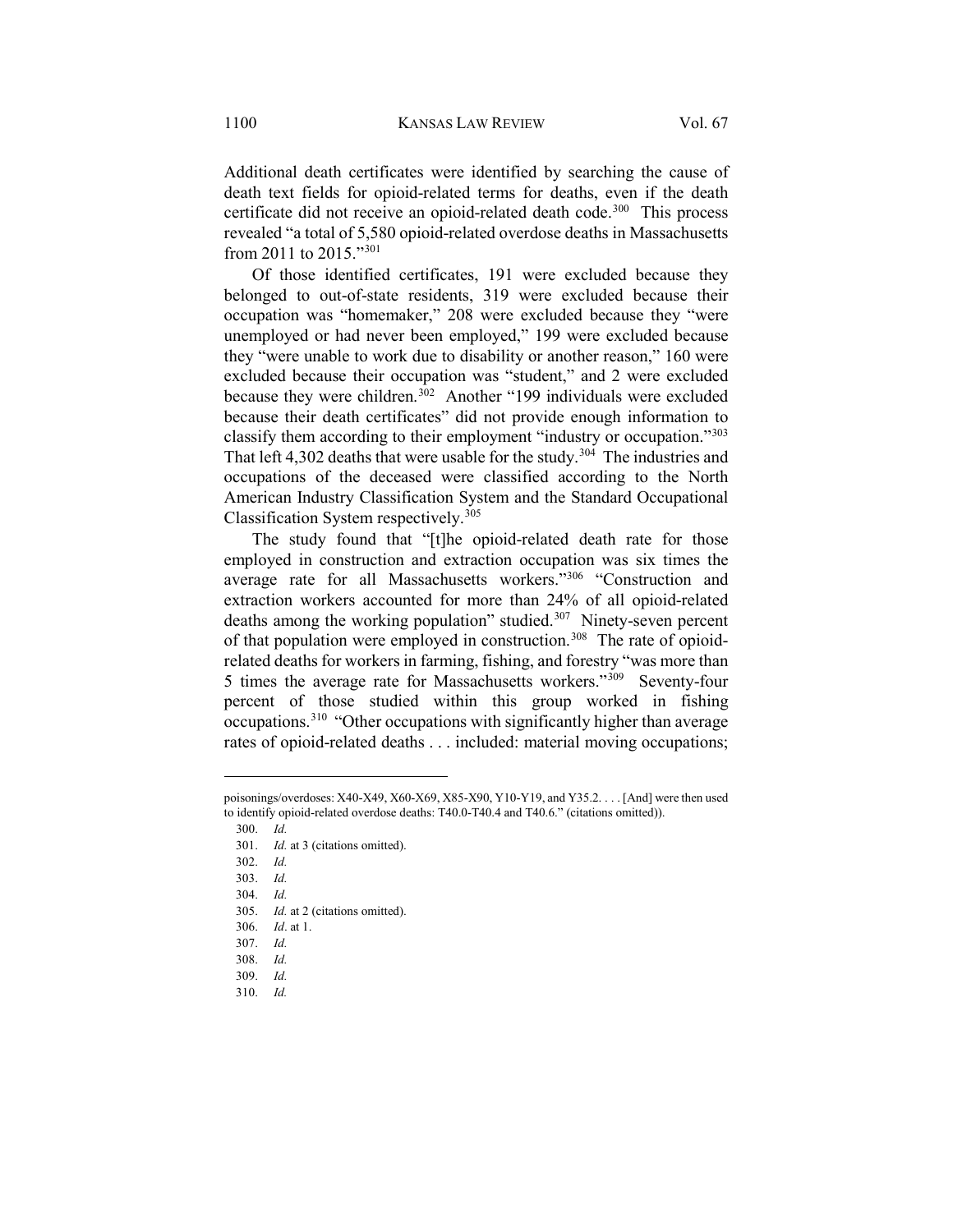installation, maintenance, and repair occupations; transportation occupations; production occupations; food preparation and serving related occupations; building and grounds cleaning and maintenance occupations; and healthcare support occupations."[311](#page-40-0)

Analyzed based on sex of workers, the study found that occupations with higher-than-average rates of fatal opioid-related overdoses for men included farming, fishing, and forestry; construction and extraction; and material moving.<sup>[312](#page-40-1)</sup> While occupations with higher than average rates of fatal opioid-related overdose for women included healthcare support and food preparation and service.<sup>[313](#page-40-2)</sup>

Overall, "the rate of fatal opioid-related overdose was higher among workers employed in industries and occupations known to have high rates of work-related injuries and illness," perhaps explained by the use of opioids to deal with "acute and chronic pain following work-related injury."[314](#page-40-3) The study concluded that more research would be needed to characterize the contributions of such factors to opioid misuse and overdose.[315](#page-40-4) The study did not further correlate Massachusetts opioids deaths with costs, including lost productivity or other financial impacts.

#### 5. Georgia Studies on Opioid Impact

Finally, two Georgia studies are potentially informative, yet still fail to capture the cost impact of opioids at the city or county level in any meaningful way. First, the Georgia Department of Public Health (DPH), *Opioid Overdose Surveillance* [316](#page-40-5) included a study of death certificates, similar to the Massachusetts study. DPH derived data of opioid and overdose-related deaths from "the death certificates of all deaths occurring in Georgia during 2016" that were in DPH's Vital Records.[317](#page-40-6) Drug overdoses included "prescription, over-the-counter, or illicit drugs."<sup>[318](#page-40-7)</sup> DPH looked for death certificates with ICD-10 codes with opioids (prescription and illicit) as the underlying cause of death; those with ICD-10 codes that had multiple cause-of-death codes (specifically T40.0-

<span id="page-40-0"></span><sup>311.</sup> *Id.* (exact rates excluded).

<sup>312.</sup> *Id.* at 1, 11.

<sup>313.</sup> *Id.*

<sup>314.</sup> *Id.* at 1.

<sup>315.</sup> *Id.* at 20.

<span id="page-40-7"></span><span id="page-40-6"></span><span id="page-40-5"></span><span id="page-40-4"></span><span id="page-40-3"></span><span id="page-40-2"></span><span id="page-40-1"></span><sup>316.</sup> GA. DEP'T. PUB. HEALTH, OPIOID OVERDOSE SURVEILLANCE (2016), https://dph.georgia.gov/sites/dph.georgia.gov/files/OPIOID%20OVERDOSE%20SURVEILLANCE .Georgia.2016.pdf [https://perma.cc/NX5B-CVMW] [hereinafter DPH 2016].

<sup>317.</sup> *Id.* at 4.

<sup>318.</sup> *Id.*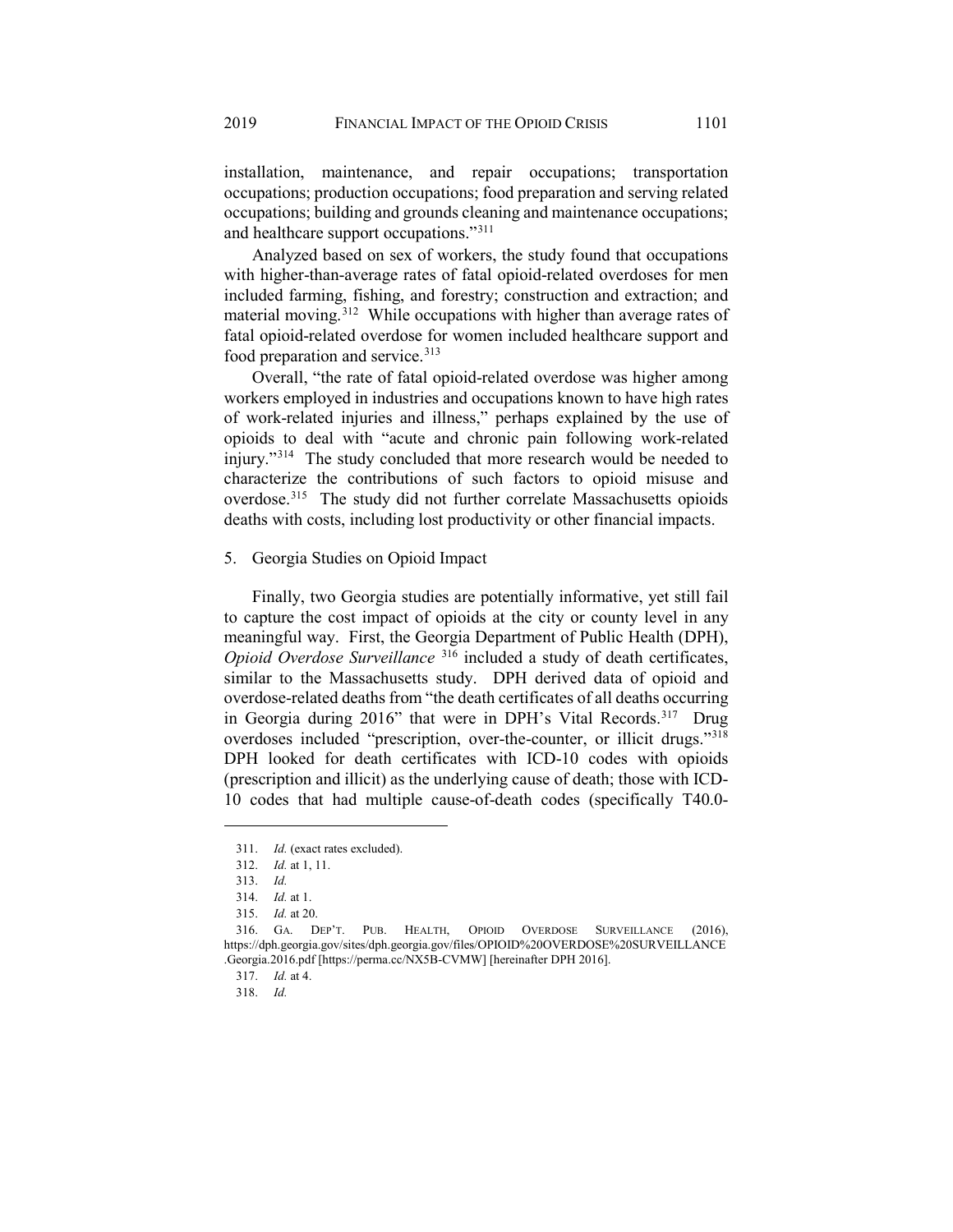T40.4, T40.6); and those with any "cause of death text field" containing certain keywords (e.g. heroine, fentanyl, acetyl fentanyl, furanyl fentanyl, methadone, etc.).<sup>[319](#page-41-0)</sup> "Nonfatal overdose counts were derived from Georgia hospital discharge inpatient and [emergency department] visit data, and included all [emergency department] visits or hospitalizations occurring in a non-federal acute care hospital in Georgia . . . with a discharge diagnosis indicating acute drug overdose during 2016."[320](#page-41-1) DPH looked for ICD-10CM codes as the principle diagnosis (T40.0X–T40.3X, T40.60, & T40.69) and a sixth character ("1-4, and a 7th character of A or missing").<sup>321</sup> From this data, the study concluded that "[f]rom 2010 to 2016, . . . opioid-involved overdose deaths increased in Georgia by 117%."[322](#page-41-3) Moreover, in 2016 there were 2,895 emergency department visits related to opioid overdoses, and 2,499 inpatient hospitalizations related with opioid overdoses.<sup>[323](#page-41-4)</sup>

2016 is the only completed study, but DPH has collected similar data for 2017<sup>[324](#page-41-5)</sup> and part of 2018,<sup>[325](#page-41-6)</sup> including a county-level data on fatal and nonfatal overdoses for 2017.[326](#page-41-7) While these data are salient, their usefulness in estimating city or county-level costs are limited for reasons explained more fully below.<sup>[327](#page-41-8)</sup> The hospital emergency department and acute care costs are not particularly relevant because cities and counties generally do not pay for hospital services, other than under limited circumstances, discussed more fully below.[328](#page-41-9) Overdose mortality data are very helpful in deriving coroner costs associated with opioid-related deaths but are harder to translate into other meaningful local government costs.

Second, the Substance Abuse and Research Alliance (SARA) 2017

<span id="page-41-0"></span><sup>319.</sup> *Id.* at 4.

<sup>320.</sup> *Id.* at 5.

<sup>321.</sup> *Id.*

<sup>322.</sup> *Id.* at 3, 6.

<sup>323.</sup> *Id.* at 3, 20.

<span id="page-41-5"></span><span id="page-41-4"></span><span id="page-41-3"></span><span id="page-41-2"></span><span id="page-41-1"></span><sup>324.</sup> GA. DEP'T PUB. HEALTH, OPIOID OVERDOSE SURVEILLANCE: PRELIMINARY REPORT, GEORGIA, 2017 (2017), https://dph.georgia.gov/sites/dph.georgia.gov/files/2017%20Preliminary %20Georgia%20Opioid%20Overdose%20Report.pdf [https://perma.cc/4C7F-AR8W].

<span id="page-41-6"></span><sup>325.</sup> *See* GA. DEP'T PUB. HEALTH, *Drug Overdose Syndromic Surveillance Monthly Reports*, https://dph.georgia.gov/drug-overdose-syndromic-surveillance-monthly-reports [https://perma.cc/ SD4K-HHH8] (last visited Apr. 22, 2019).

<span id="page-41-8"></span><span id="page-41-7"></span><sup>326.</sup> GA. DEP'T PUB. HEALTH, OPIOID OVERDOSE SURVEILLANCE COUNTY LEVEL DATA TABLES, GEORGIA, 2017 (2017), https://dph.georgia.gov/sites/dph.georgia.gov/files/2017% 20Preliminary%20Georgia%20Opioid%20Overdose%20Data%20tables%2012.19.pdf [https://perma.cc/BV76-YWZ6].

<span id="page-41-9"></span><sup>327.</sup> *See generally infra* Part IV.

<sup>328.</sup> *See infra* Part IV.B.1.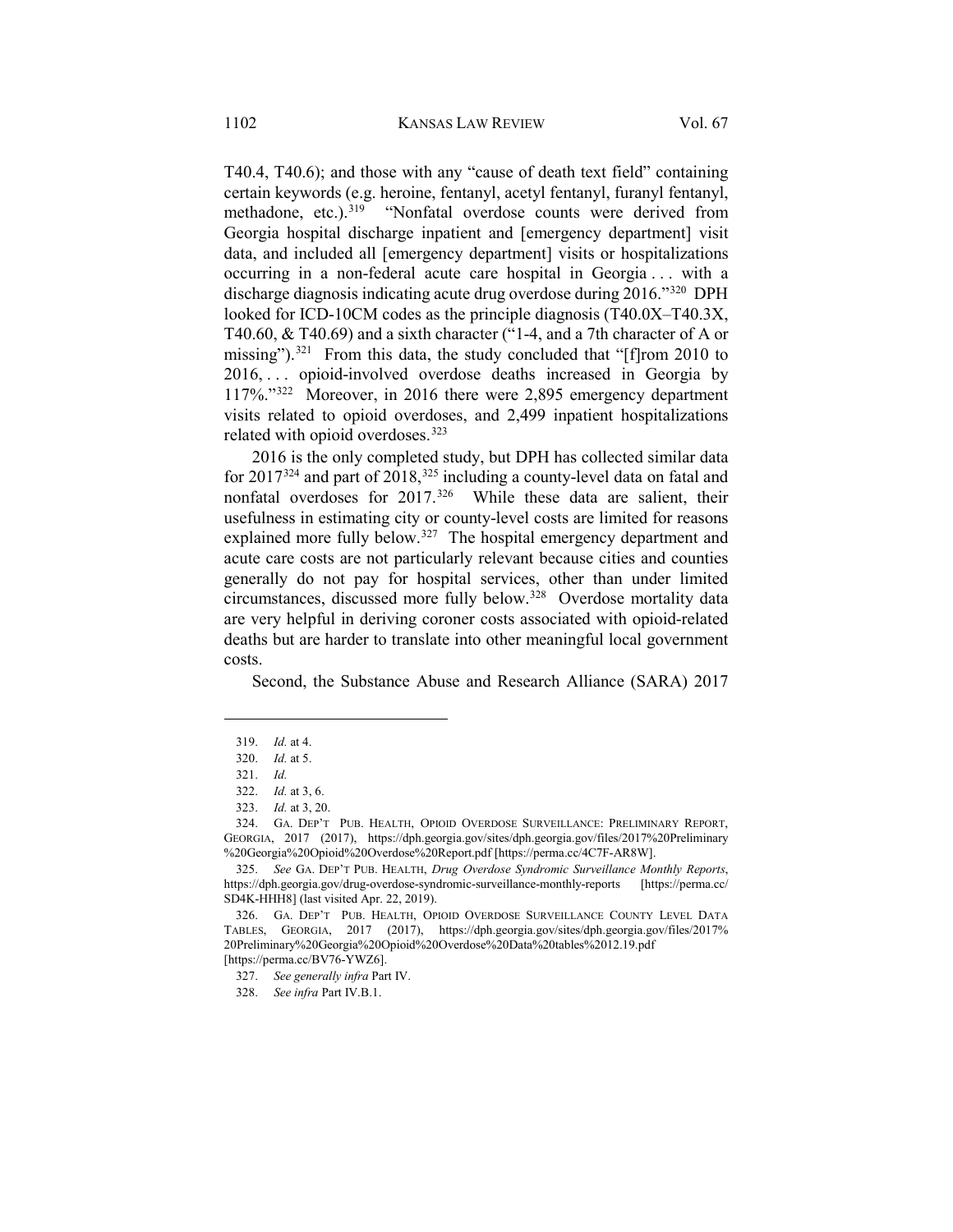<span id="page-42-12"></span>White Paper, *Prescription Opioids and Heroin Epidemic in Georgia*, provides a comprehensive overview of the scope of the problem in Georgia, with limited mention of costs.<sup>329</sup> SARA is a program of the Georgia Prevention Project.<sup>[330](#page-42-1)</sup> The study was initiated "in April of 2016 . . . to assist the Georgia State Senate Study Committee on Opioids and Heroin."[331](#page-42-2) SARA found that 900, or 68%, of the 1,307 drug overdose deaths in Georgia in 2015 were due to opioid overdoses including heroin.<sup>332</sup> "Further," Georgia experienced "a statistically significant increase in the drug overdose death rate . . . from 2013 to 2014, and overdose deaths tripled between 1999 and 2013."[333](#page-42-4) Georgia is "[a]mong the top 11 states with the most prescription opioid overdose deaths," and "55 of Georgia's 159 counties had higher drug overdose rates than the U.S. average in 2014."<sup>334</sup> Georgia's rural counties are especially impacted.<sup>[335](#page-42-6)</sup> "Sixty percent of the 55 counties with drug overdose rates higher than the national average are located in rural areas."[336](#page-42-7) Those areas already struggle to provide access to substance use disorder treatment, including medication assisted treatment (MAT).<sup>[337](#page-42-8)</sup> SARA estimated that "twothirds of all counties in Georgia," and more than three-quarters of rural counties, "have limited or no access to an evidence-based practice for opioid use disorder."[338](#page-42-9)

Regarding costs, the study briefly noted that "[t]he economic burden of prescription opioid overdose, misuse and disorders in the U.S. is estimated at \$78.5 billion in 2013 with over one third of this amount coming from increased health care and substance use treatment costs (\$28.9 billion)."[339](#page-42-10) The study went on to note that "[t]he health care costs associated with opioid misuse in Georgia alone were estimated at \$447 million in 2007 with estimated per-capita costs at \$44."<sup>[340](#page-42-11)</sup> That amount, according to some estimates, represents an eighty percent increase since

<span id="page-42-2"></span><span id="page-42-1"></span><span id="page-42-0"></span><sup>329.</sup> SUBSTANCE ABUSE RES. ALLIANCE, PRESCRIPTION OPIOIDS AND HEROIN EPIDEMIC IN GEORGIA—A WHITE PAPER (2017), http://www.senate.ga.gov/sro/Documents/StudyCommRpts/ OpioidsAppendix.pdf [https://perma.cc/WL6L-FYPS] [hereinafter SARA 2017].

<sup>330.</sup> *Id.* at 3.

<sup>331.</sup> *Id.* 

<span id="page-42-3"></span><sup>332.</sup> *Id.* at 5.

<span id="page-42-4"></span><sup>333.</sup> *Id.*

<sup>334.</sup> *Id.*

<sup>335.</sup> *Id.*

<sup>336.</sup> *Id.*

<sup>337.</sup> *Id.* at 5, 23.

<span id="page-42-11"></span><span id="page-42-10"></span><span id="page-42-9"></span><span id="page-42-8"></span><span id="page-42-7"></span><span id="page-42-6"></span><span id="page-42-5"></span><sup>338.</sup> *Id.* at 5 (noting that "77 percent of rural counties in Georgia have limited or no access to an evidence-based practice for opioid use disorder").

<sup>339.</sup> *Id.* at 7.

<sup>340.</sup> *Id.*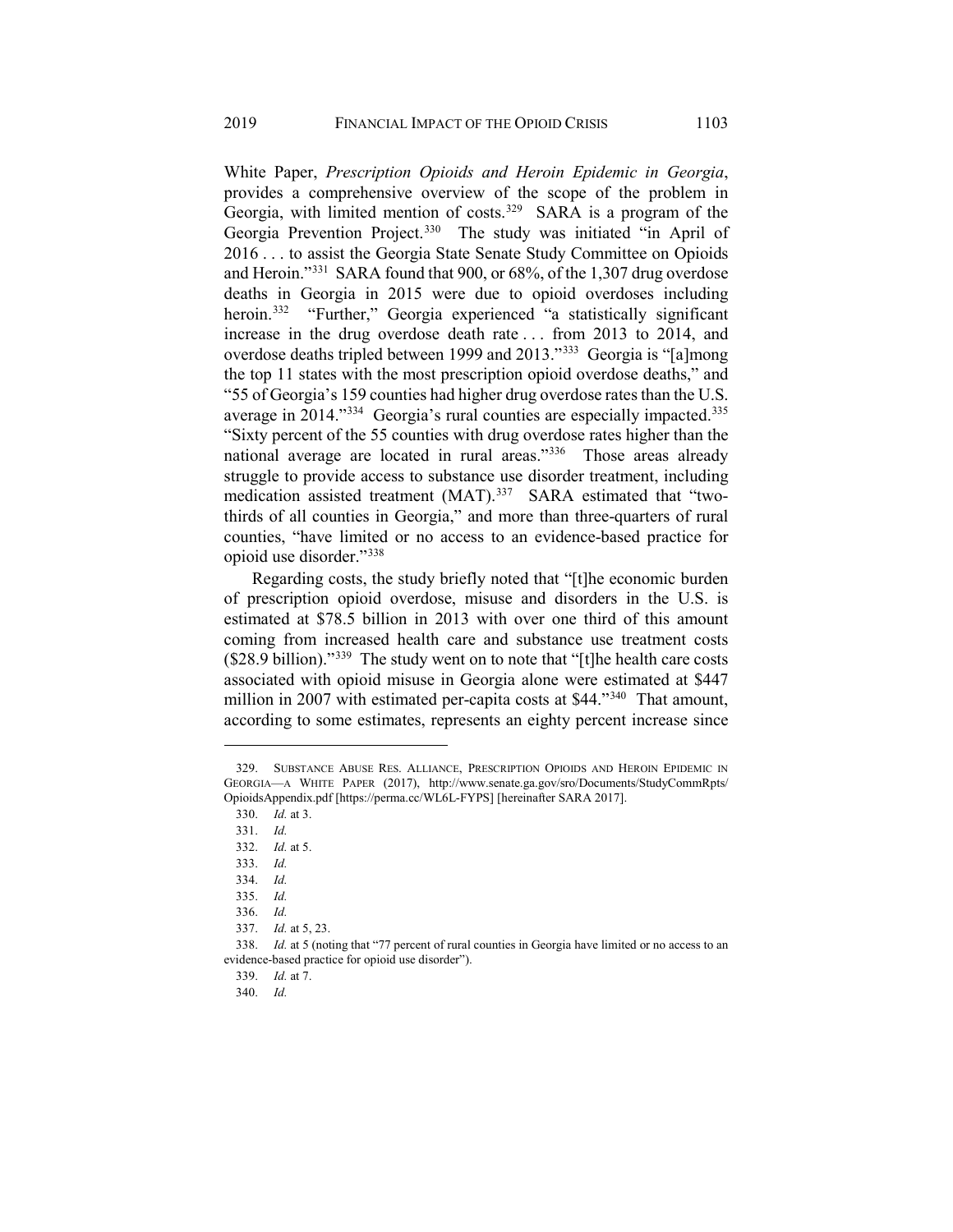2007.[341](#page-43-0) "Hospitalizations related to opioid use and misuse in Georgia also have skyrocketed, from about 302,000 in 2002 to about 520,000 in 2012."[342](#page-43-1) Moreover, SARA suggested that inpatient care costs "more than doubled" from 2002 to 2012, "rising to \$15 billion in 2012.["343](#page-43-2) Again, even accepting the accuracy of those reports, the figures do little to capture city- and county-level costs associated with the opioid epidemic. For local government plaintiffs to demonstrate damages in the litigation, or even for other local governments to develop meaningful budgets and other plans to address it, more specific cost estimates are needed.

# *B. Limits of Existing Cost Studies for Assessing Local Government Costs*

The aforementioned research, while helpful in understanding the macro-impacts of opioid abuse, ultimately do little to help Georgia local governments assess their specific costs in dealing with this problem. First, at least for purposes of litigation, local governments are trying to measure only direct, rather than direct and indirect, costs. Second, estimates based on national averages cannot be applied to individual cases. The following discussion briefly explains the limits of the existing studies, highlighting the need for our project.

Florence et al., CEA, and HIDI all estimate the cost of the opioid epidemic from loss of life, which represents the largest impact of the crisis. Those costs, however, are not direct losses for local governments. The direct costs from opioid deaths for a local government would be potential lost sales and property tax revenue, i.e., the deceased person not purchasing taxable goods. Theoretically, the government could estimate that lost sales tax income by using data from the Bureau of Labor Statistics' Consumer Expenditure Survey.<sup>344</sup> That consumer spending data, however, represents average spending nationally or for a region of the county; thus, again it reveals little about any individual city or county. Additionally, local governments would be making assumptions about the potential earnings and expenditures of specific persons who died from opioid overdoses in their jurisdictions and the residential duration of the deceased in their respective communities. A local government would likely have trouble verifying any purported lost sales tax based on those vague assumptions.

<sup>341.</sup> *Id.*

<sup>342.</sup> *Id.*

<sup>343.</sup> *Id.* at 7, 15.

<span id="page-43-3"></span><span id="page-43-2"></span><span id="page-43-1"></span><span id="page-43-0"></span><sup>344.</sup> *See* Bureau LAB. STAT., *Consumer Expenditure Surveys*, https://www.bls.gov/cex/ [https://perma.cc/3KHE-8KWW] (last visited Apr. 22, 2019).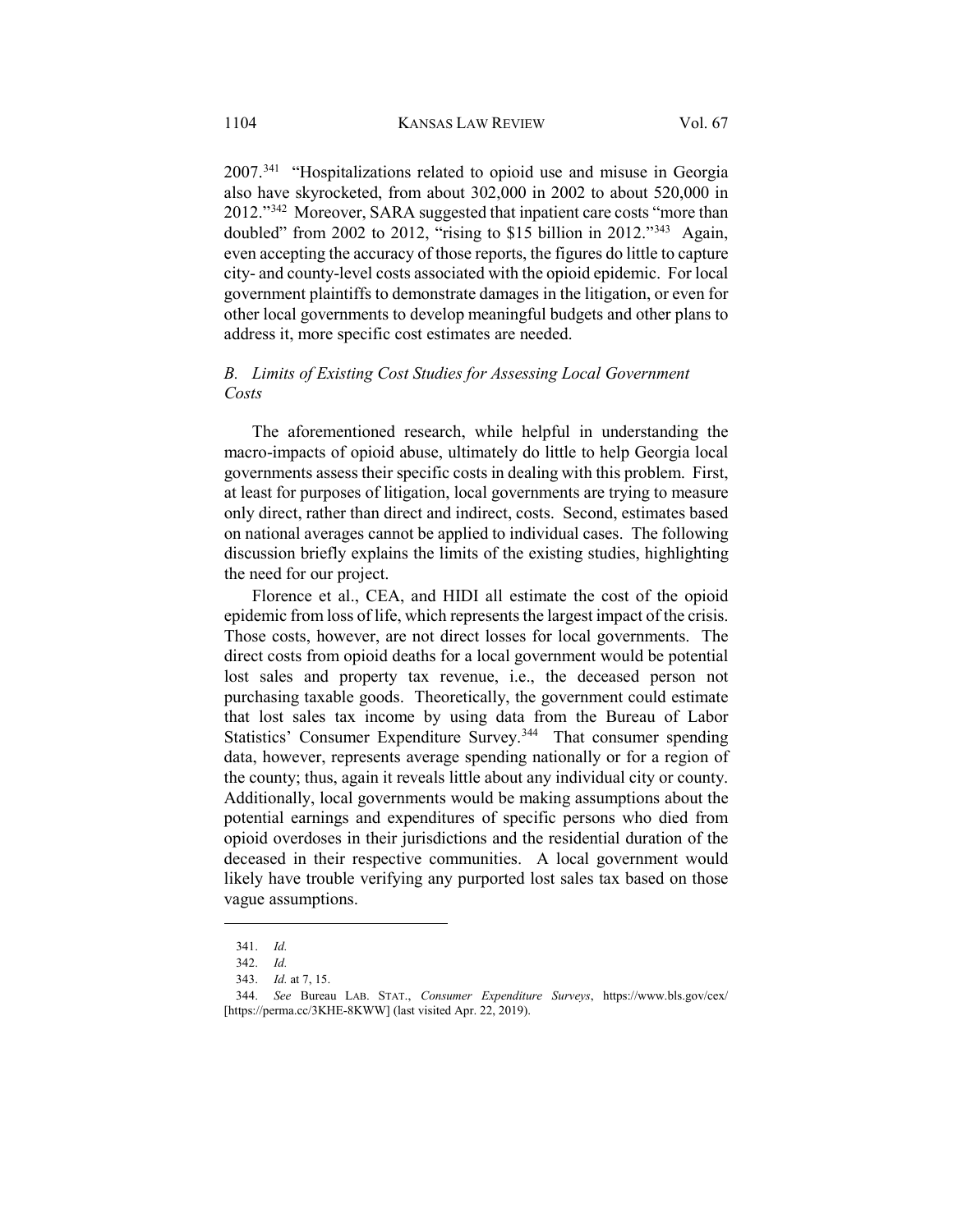Foregone or diminished property taxes from drug overdoses are even less likely. Property taxes would be lost only if, first, the person who died from an overdose owned property, and, second, the owned property declined in value because the person died. Assuming that the deceased were a property owner, there is no reason to think that simply because a person died of an opioid overdose that her property would be of less worth any more than if a person died of some other cause, such as a heart attack or cancer. Property taxes could be adversely affected by the opioid crisis if a neighborhood experienced an overall decline in desirability, such as having significant blight or high numbers of home foreclosures.<sup>345</sup> Even so, it would be difficult to attribute those impacts to opioids alone. Those same neighborhood challenges are more typically the result of high unemployment and other socioeconomic challenges which may contribute to higher rates of opioid abuse but cannot be attributed to the drug problem in isolation.<sup>346</sup> A local government would have difficulty determining whether a neighborhood is in decline because of opioid abuse or these other societal problems, which are often the antecedents to widespread drug addiction.

Florence et al. also considered the economic cost of general lost productivity from opioid addiction, such as absenteeism and persons being incarcerated. Again, local governments would not be able to consider lost productivity of its entire population as direct costs. Lost productivity is different from the direct costs of incarceration which are considered in our study.

The Florence et al., CEA, and HIDI studies measure the direct costs to law enforcement and the courts from opioid addiction. To be sure, local governments bear significant portions of those costs, including time of police officers, sheriff deputies, jails, and courts. Nonetheless, methodological problems prevent local governments from applying the averages used in those studies to estimate law enforcement costs. Nonetheless, the averages used in those studies to estimate law enforcement costs cannot be applied to individual local governments for their individual cost estimations because of methodological problems. Namely, national averages, such as the percent of property crime associated with drug use, are based on many inputs. Any particular local

<span id="page-44-0"></span><sup>345.</sup> *See, e.g.*, Press Release, Ohio House of Representatives 133rd Gen. Assembly, Bipartisan "Blight Bill" Would Protect Neighborhoods from Dangerous Properties, Lawmaker Says (Jan. 26, 2018), http://www.ohiohouse.gov/adam-c-miller/press/bipartisan-blight-bill-would-protect-neighbor hoods-from-dangerous-properties-lawmaker-says [https://perma.cc/TJZ7-MVDJ].

<span id="page-44-1"></span><sup>346.</sup> Nabarun Dasgupta et al., *Opioid Crisis: No Easy Fix to Its Social and Economic Determinants*, 108 AM. J. PUB. HEALTH 182, 182–84 (Feb. 2018), https://www.ncbi.nlm.nih.gov/ pmc/articles/PMC5846593/pdf/AJPH.2017.304187.pdf [https://perma.cc/MF67-YH35].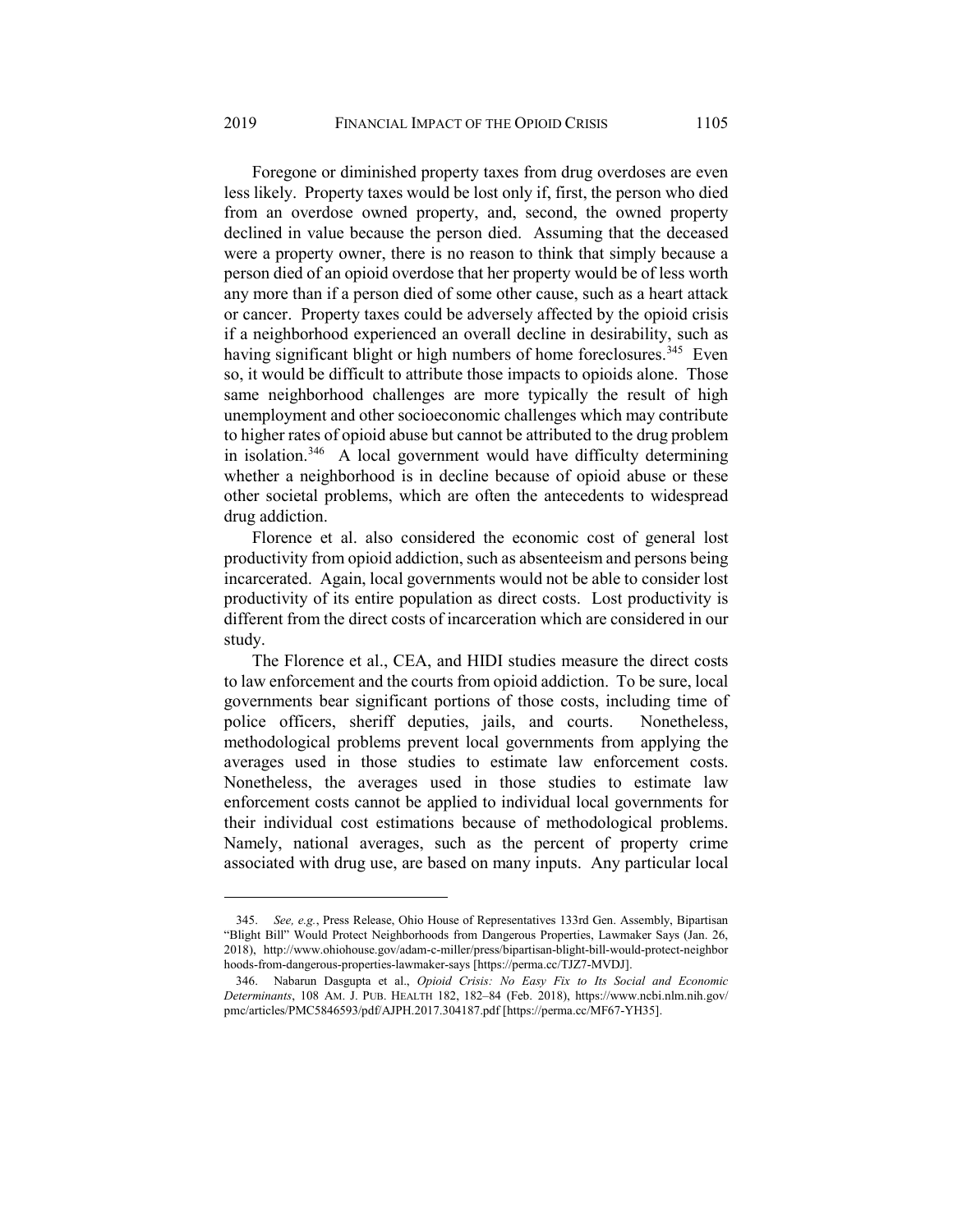government may or may not be similar to the national average because of variations in community income, unemployment, major industries, and other factors.

The MDPH study that examined industries with higher rates of opioid addiction offers interesting information, but does not help local governments estimate their direct expenditures due to opioid abuse. Rather, this study appears most helpful in understanding potential causes of opioid addiction and offering insights for focused drug abuse prevention education and other interventions in certain industries. In communities with industries associated with higher rates of opioid addiction, local governments could direct efforts to work with those industry and union leaders to educate employees about potential opioid addiction and employ other targeted prevention and treatment efforts.

Since the MDPH study did not indicate that local government employees experience a higher rate of opioid addiction, the study is not instructive on city or county human resources costs for public employees' opioid use disorders. The study does not suggest particularly pronounced direct costs on local governments as an employer in terms of medical and substance abuse treatment, or high employee attrition or lost productivity. Even assuming opioid addiction among employees were an issue for a local government, the MDPH methodology does not help to quantify costs. The local government human resource department still would need to pull employee health records based on ICD-10 codes<sup>[347](#page-45-0)</sup> and apply other methodologies discussed below.[348](#page-45-1)

Florence et al., CEA, HID, DPH 2016, and SARA 2017 all look at health care costs associated with opioid addiction. Those costs, while a significant component of the epidemic, largely are not applicable to cities and counties in Georgia because they generally do not pay for hospital services, other than under limited circumstances, including gratuitous uncompensated care grants to safety net hospitals, city and county employee health costs, and prisoner medical expenses at the local hospital. We unpack the various health care expenditures more fully in Part IV.

The overdose mortality data provided in the Georgia studies, DPH 2016, and SARA 2017, may be helpful to local governments in estimating coroner costs, which are somewhat standardized, but are harder to translate into other meaningful cost estimates.

<span id="page-45-1"></span><span id="page-45-0"></span><sup>347.</sup> *See Using International Classification of Diseases (ICD) Codes to Assess Opioid-Related Overdose Deaths*, SUBSTANCE ABUSE & MENTAL HEALTH SERVS. ADMIN. CTR. FOR THE APPLICATION OF PREVENTION TECH., https://mnprc.org/wp-content/uploads/2019/01/using-icd-10 codes-to-assess-opioid-related-overdose-deaths.pdf [https://perma.cc/J838-9ETE] (last visited Apr. 22, 2019).

<sup>348.</sup> See *infra* Part IV.A.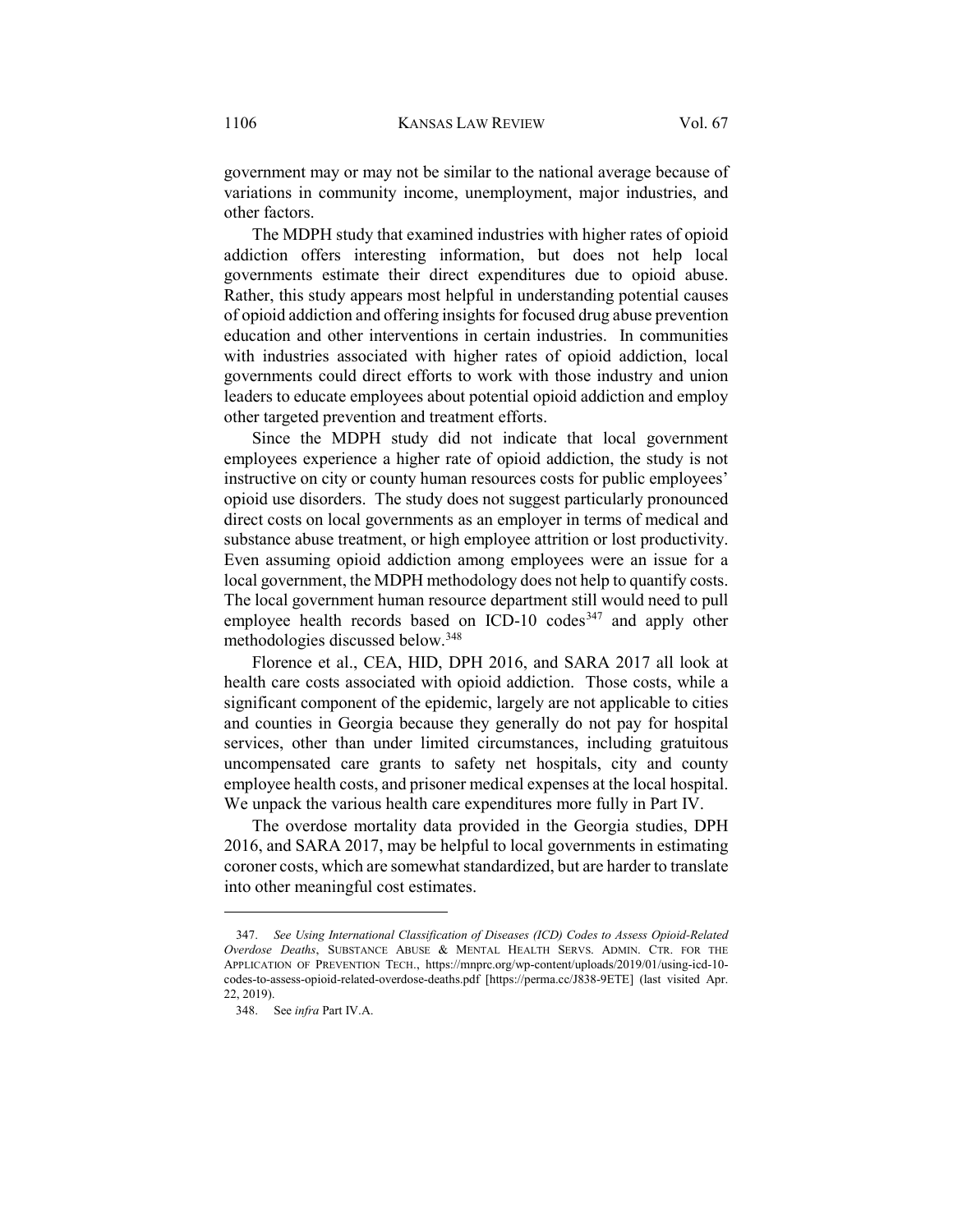In sum, the applicability of these existing studies on the cost of opioid addiction to local governments for calculating direct cost estimates is either extremely limited because of the generalizations used in the research or simply because local governments do not bear the burden of the expense, such as health care.

## IV. LOCAL GOVERNMENT OPIOID COST STUDY

With that background on the opioid litigation and existing studies estimating macro-level costs and state-level incidence of opioid use disorder, we turn now to describing our study methodology and findings. The goal of the study was not to derive quantifiable hard data on the three counties' opioids costs or to create damages claims that would be admissible in court. Rather, we sought to reality test our existing understanding of local government operations, budgeting, and planning to better understand where the costs of this epidemic might appear. We looked beyond the Florence et al. categories of health care, law enforcement, and lost productivity to capture a broader array of potential local government costs. Moreover, we sought on-the-ground experiences and anecdotes from department heads, rather than extrapolating from statistical studies, to more fully understand the financial impact of the opioid epidemic at the local level. Our findings may be useful to MDL and other litigants but also other local governments seeking to get a better grasp on the effect of this issue on their operations so that they can make appropriate budget and planning decisions going forward.

## *A. Methodology*

Our study consisted of unstructured qualitative interviews with two dozen identified local government department heads in three Georgia counties, as well as a handful other governmental and non-profit organizations' representatives, suggested by other interviewees through informal snowball sampling. In each of the three counties, we made initial contact with the County Administrator, who is the chief executive officer of the county responsible for the day-to-day operations of the county. After the County Administrators agreed to participate in our study, we asked them to contact the relevant department heads, alerting them to our project and asking for their cooperation. With that introduction, we then contacted and requested interviews with administrative heads of the following units: Coroner, Law Enforcement (Police, Drug Enforcement Authority (DEA)), Correctional Institute (typically run by the Sheriff), Court Administration (a local governmental unit overseeing various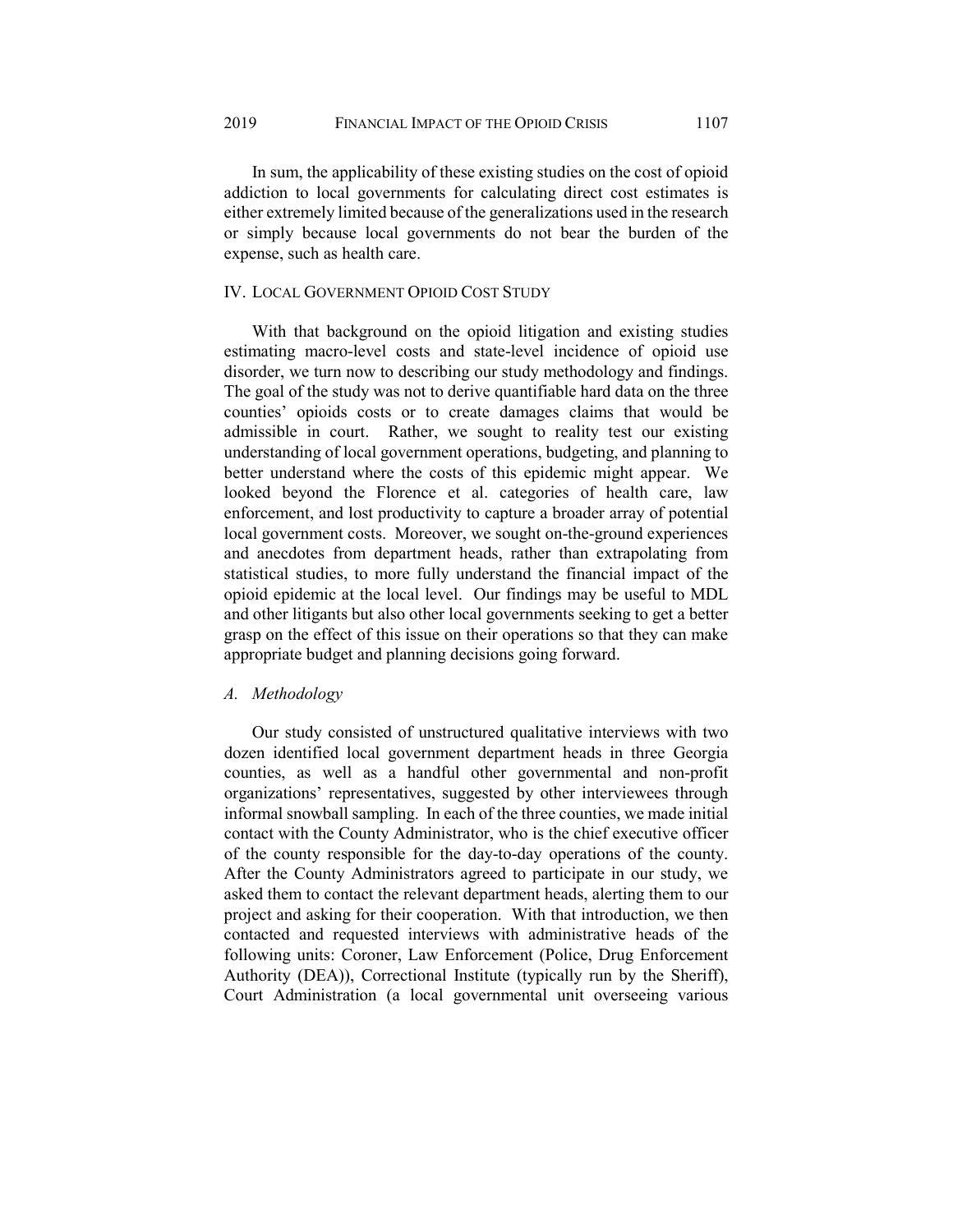courts), Parks and Recreation/Leisure Services, Libraries, Treatment Services, Human Resources, Finance/Budget, Hospitals, Emergency Communications (911), Emergency Medical Services (EMS), Code Enforcement, Solicitor General (Prosecutor), Fire, Solid Waste, and Community Services. We also reached out to representatives of the local private, non-profit hospitals and, in one case, the school superintendent.

We selected the three counties by the mostly unscientific method of localities that were plaintiffs in the opioid MDL and where we had preexisting contacts with the County Administrators or other officials and, thus, a better chance of response and cooperation. The three Georgia counties surveyed were Athens-Clarke (where the University of Georgia is located, and which has a combined city-county government), $349$  Hall (County Seat: Gainesville),<sup>[350](#page-47-1)</sup> and Decatur (County Seat: Bainbridge).<sup>[351](#page-47-2)</sup> Subject to the opportunities above, the three counties were chosen for their diversity: Decatur County is very rural, located in southwest Georgia. Athens-Clarke and Hall are in northeast Georgia; the former is fairly urban/suburban while the latter is mix of urban and rural. In total, we interviewed twenty-six local government administrators in the three counties and five non-local-governmental administrators, including the Decatur County school superintendent; the executive director of Decatur County's private, nonprofit hospital; the director of government affairs for the private nonprofit health system serving Hall County; a representative of the private EMS company that serves Decatur County; and a representative of the drug treatment center for Hall county, for a total survey of thirty-one people. Each interview lasted from thirty minutes to one hour. Most interviews were conducted by phone, although several of the Athens-Clarke County interviews were in-person.

The officials with whom we spoke represented services that we believed would experience direct, indirect, or even intangible or future costs related to opioid use. In describing the limits of existing opioid financial impact studies above, we focused on direct costs, which would be most relevant to the litigation. For purposes of this study, however, we wanted to collect as much information as possible, given the multiple aims. Thus, we included those services that are typically mentioned when considering the cost of opioids—jails, courts, fire departments, EMS, and hospitals—but also those that have received less attention such as libraries,

<span id="page-47-0"></span><sup>349.</sup> *Athens-Clark County Unified Gov't.*, https://www.athensclarkecounty.com [https://perma.cc/VF2V-GDLB] (last visited Apr. 22, 2019).

<span id="page-47-1"></span><sup>350.</sup> *Hall* County *Georgia*, https://www.hallcounty.org [https://perma.cc/4VLE-5K4H] (last visited Apr. 22, 2019).

<span id="page-47-2"></span><sup>351.</sup> *Welcome to Decatur County Georgia*, https://www.decaturcountyga.gov [https://perma.cc/TUW9-SZ4Q] (last visited Apr. 22, 2019).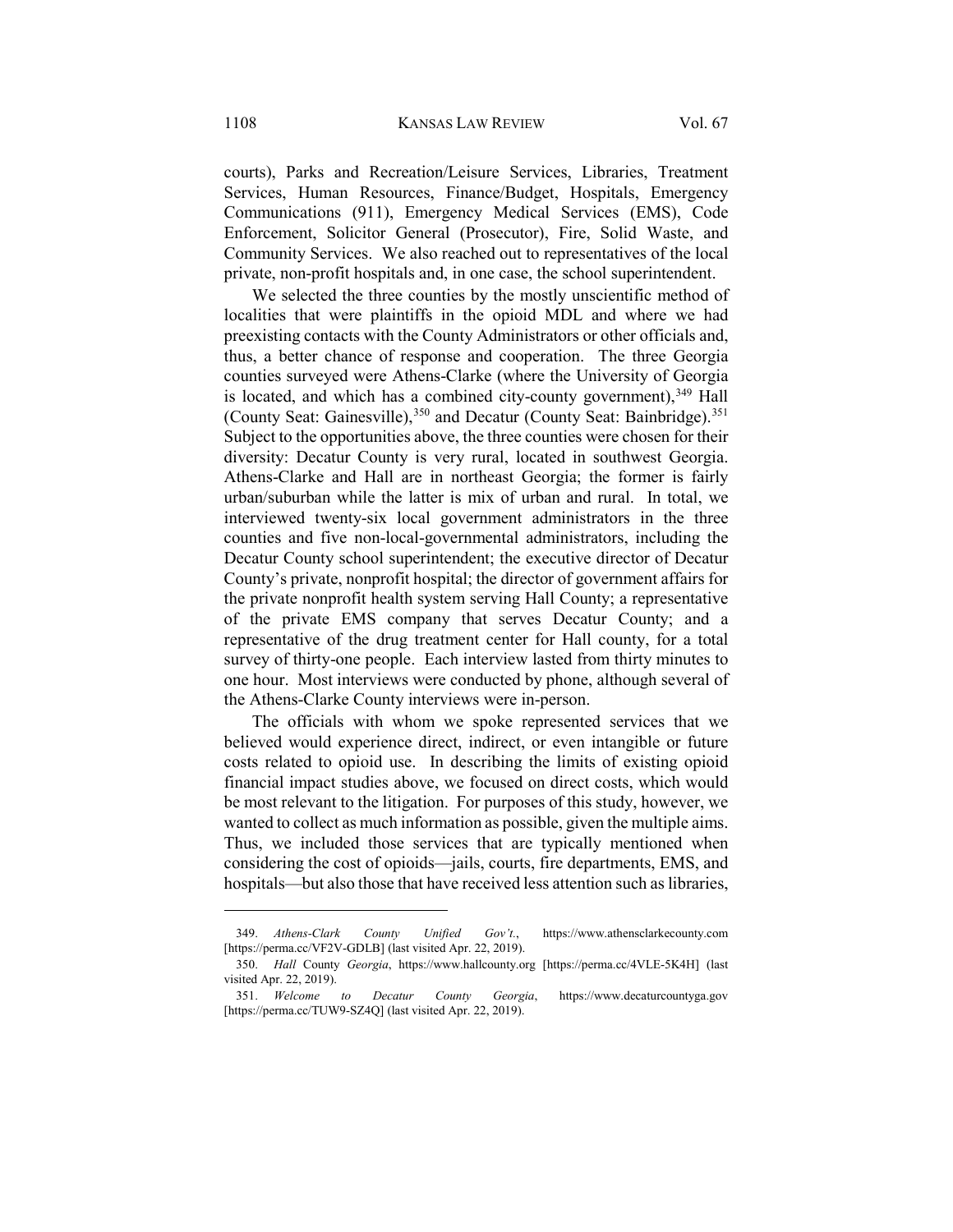parks, solid waste, human resources, and code enforcement. In total, our interviews include representatives from seventeen different local government or non-profit services.

We were fairly strict in our identification of truly local government costs, which meant that we did not collect information about some costs alleged repeatedly in the complaints. For example, the complaints allege costs associated with child care for children of parents suffering opioid-related addiction or incapacitation.<sup>[352](#page-48-0)</sup> Those costs, however, typically do not fall on local governments in Georgia. The Division of Children and Family Services (DCFS) and foster care are state-funded<sup>[353](#page-48-1)</sup> (aside from some targeted local programs, captured elsewhere in our study). Likewise, school districts, which could incur costs associated with children of opioid-affected parents, are separately funded by local property taxes and a state supplement to underfunded counties; thus, school districts are not part of city and county government budgets.<sup>[354](#page-48-2)</sup> The complaints also alleged opioid-related medical treatment for both opioid-addicted babies and adults.[355](#page-48-3) We did speak to hospitals, even though a very small fraction (if any) of their revenue may come from local governments, such as where localities have expressly granted indigent care funds to safety net hospitals.<sup>356</sup> Some community hospitals operate under state law<sup>[357](#page-48-5)</sup> allowing the issuance of revenue bonds or certificates to fund construction or other projects.<sup>358</sup> But, like school districts, hospital authorities are separate legal and budget entities. Otherwise, Medicare (federal), Medicaid (state and federal), and private (insurers or charity) would be paying for such treatment. With respect to the complaints regarding opioid-affected babies and NAS,<sup>[359](#page-48-7)</sup> the bulk of neonatal intensive care unit

<sup>352.</sup> *See supra* note [14.](#page-4-0)

<span id="page-48-1"></span><span id="page-48-0"></span><sup>353.</sup> GA. DEP'T OF HUMAN SERVS., JOINT APPROPRIATIONS COMMITTEE PRESENTATION FY 2016 AMENDED AND FY 2017 GENERAL BUDGET 20–28 (Jan. 19, 2016), http://dhs.georgia.gov/ sites/dhs.georgia.gov/files/AFY16%20and%20FY17%20Budget%20-%20Joint%20Approriations% 20Committee%20Presentation%20as%20of%201-19-16.pdf [https://perma.cc/AHX4-3F75]; Melissa Johnson, *Georgia Human Services Budget Primer for State Fiscal Year 2018*, GA. BUDGET & POL'Y INST. (July 12, 2017), http://gbpi.org/2017/georgia-human-services-budget-primer-state-fiscal-year-2018/ [https://perma.cc/6UCL-4RUP].

<span id="page-48-2"></span><sup>354.</sup> ELTON DAVIS & ISABEL Ruthotto, CTR. FOR STATE & LOCAL FIN., FINANCING GEORGIA'S SCHOOLS: A 2015 BRIEFING 12 (Oct. 20, 2015), http://cslf.gsu.edu/files/2015/10/Financing-Georgias-Schools\_October-2015.pdf [https://perma.cc/Z46K-K5WX].

<sup>355.</sup> *See supra* note 14.

<span id="page-48-7"></span><span id="page-48-6"></span><span id="page-48-5"></span><span id="page-48-4"></span><span id="page-48-3"></span><sup>356.</sup> *See, e.g.*, *Indigent Care*, FLOYD STRAIGHTFORWARD, http://floydstraightforward.org/ relevant-topic/indigent-care/ [https://perma.cc/A2XP-56JX] (last visited Apr. 22, 2019) (noting that a number of counties do receive local government funding, but Floyd County does not).

<sup>357.</sup> GA. CODE ANN. § 31-7-72 (West 2010).

<sup>358.</sup> GA. CODE ANN. § 31-7-78 (West 2010).

<sup>359.</sup> *See supra* note 14.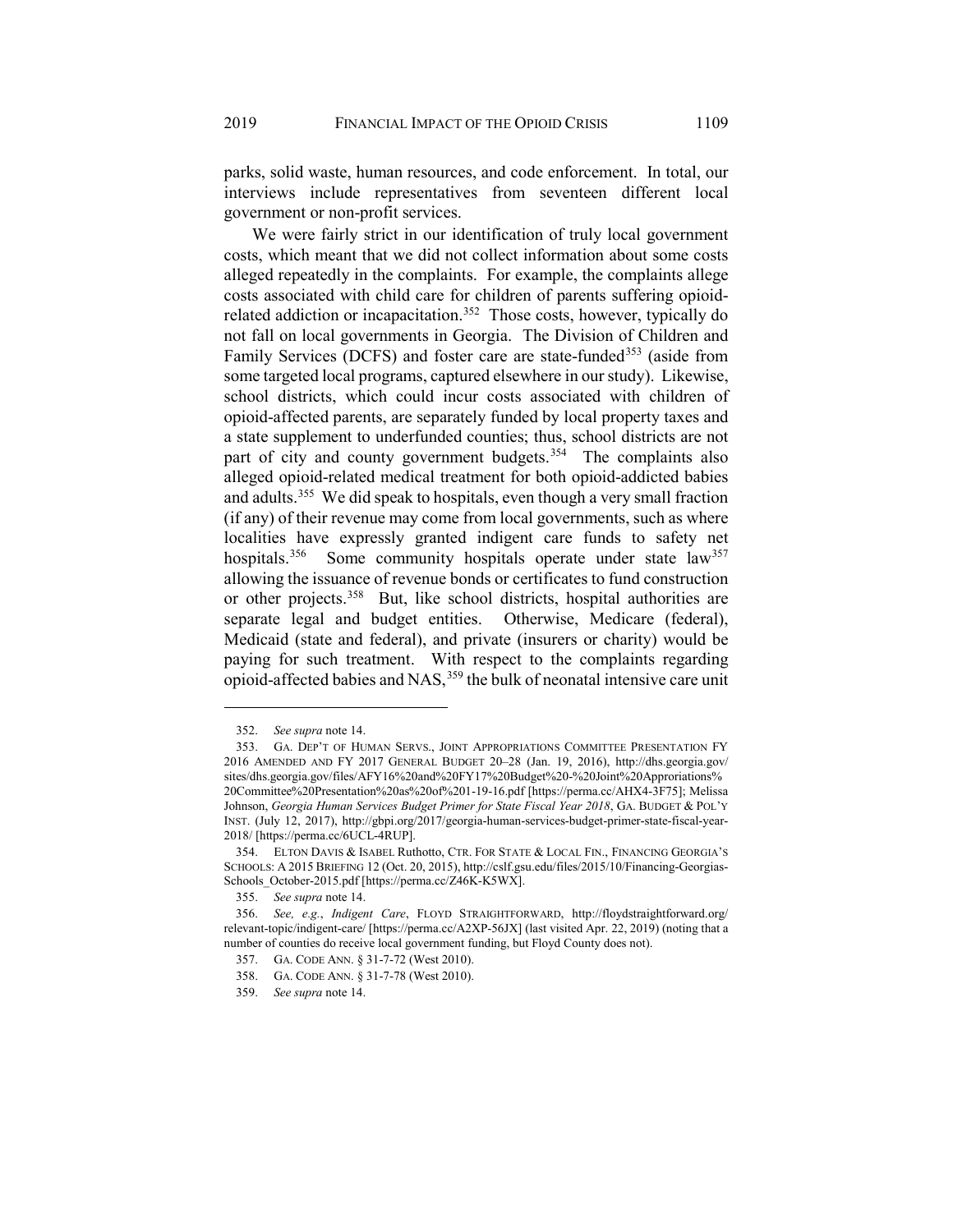costs for infants, as well as other emergency room and inpatient costs of treatment, would fall on hospitals ledgers, with minimal to no city or county funding. Likewise, local public health departments in Georgia are state funded.[360](#page-49-0)

At the same time, we cast a wider net than the damages alleged in the lawsuits, seeking to identify not only documented costs associated with opioids but the full range of past and potential future financial impacts of this crisis. Thus, we imagined law enforcement costs associated with not only drug crimes and overdoses but also related crimes (shoplifting, theft, housing code violations). In addition, it is conceivable that libraries will be managing indigent, impaired, or even overdosing clients as places of public access.[361](#page-49-1) We included parks and leisure to capture costs associated with homeless camps and needle clean-up.<sup>362</sup> Solid waste was included because of the possibility of needles or other opioid-related contaminants ending up in wastewater and sewage treatment plants.<sup>363</sup> We ended up not interviewing any representatives of those departments, however, after anecdotal reports that any such problem in Georgia was nascent at best. Likewise, we considered reaching out to local government planning departments to assess potential lost opportunities for economic development, but, again, aside from anecdotes, there seemed little specific data to report, at least at this time.<sup>364</sup> Because of the open-ended nature of our interviews, we also discovered other potential opioid-related costs that we had not previously identified.

<span id="page-49-0"></span><sup>360.</sup> GA. DEP'T OF PUB. HEALTH, http://georgia.gov/agencies/georgia-department-public-health [https://perma.cc/3A6S-SXL2] (last visited Apr. 22, 2019).

<span id="page-49-1"></span><sup>361.</sup> *See* Trisha Noack & Roberta Koscielski, Peoria Public Library, *How the Opiate Epidemic Came to the Library*, 36 ILL. LIBR. ASS'N REP. 4, 4 (Aug. 2018), https://www.ila.org/ content/documents/reporter\_0818.pdf [https://perma.cc/VMV4-BYNM].

<span id="page-49-2"></span><sup>362.</sup> *See* Gigen Mammoser, Opioid *Epidemic Contributing to the Problem of Used Needles Littering Streets, Parks, Beaches*, HEALTHLINE (Aug. 1, 2017), http://www.healthline.com/healthnews/used-needles-littering-streets-parks-beaches [https://perma.cc/U44E-QAJK].

<span id="page-49-3"></span><sup>363.</sup> *See* Susan Scutti, *Mussels in* Washington's *Puget Sound Test Positive for Opioids, Other Drugs*, CNN (May 25, 2018, 9:15 PM), https://www.cnn.com/2018/05/25/health/mussels-opioidsbn/index.html [https://perma.cc/2XRR-WE9L]. An analysis of city sewage can provide useful information for public health epidemiology and intervention. *See* Keridwen Cornelius, *Sewage Is Helping Cities Flush Out the Opioid Crisis*, SCIENTIFIC AMERICAN (May 25, 2018), https://www.scientificamerican.com/article/sewage-is-helping-cities-flush-out-the-opioid-crisis/ [https://perma.cc/DK35-ZAXD].

<span id="page-49-4"></span><sup>364.</sup> *See, e.g.*, Stephen Fowler, *The Cost of Opioid Addiction Is More Than Dollars and Cents*, GA. PUB. BROADCASTING (Aug. 29, 2017), http://www.gpbnews.org/post/cost-opioid-addictionmore-dollars-and-cents [https://perma.cc/XF5D-83CF] (discussing the economic effects of opioid abuse, such as "unfilled jobs and failed drug tests.").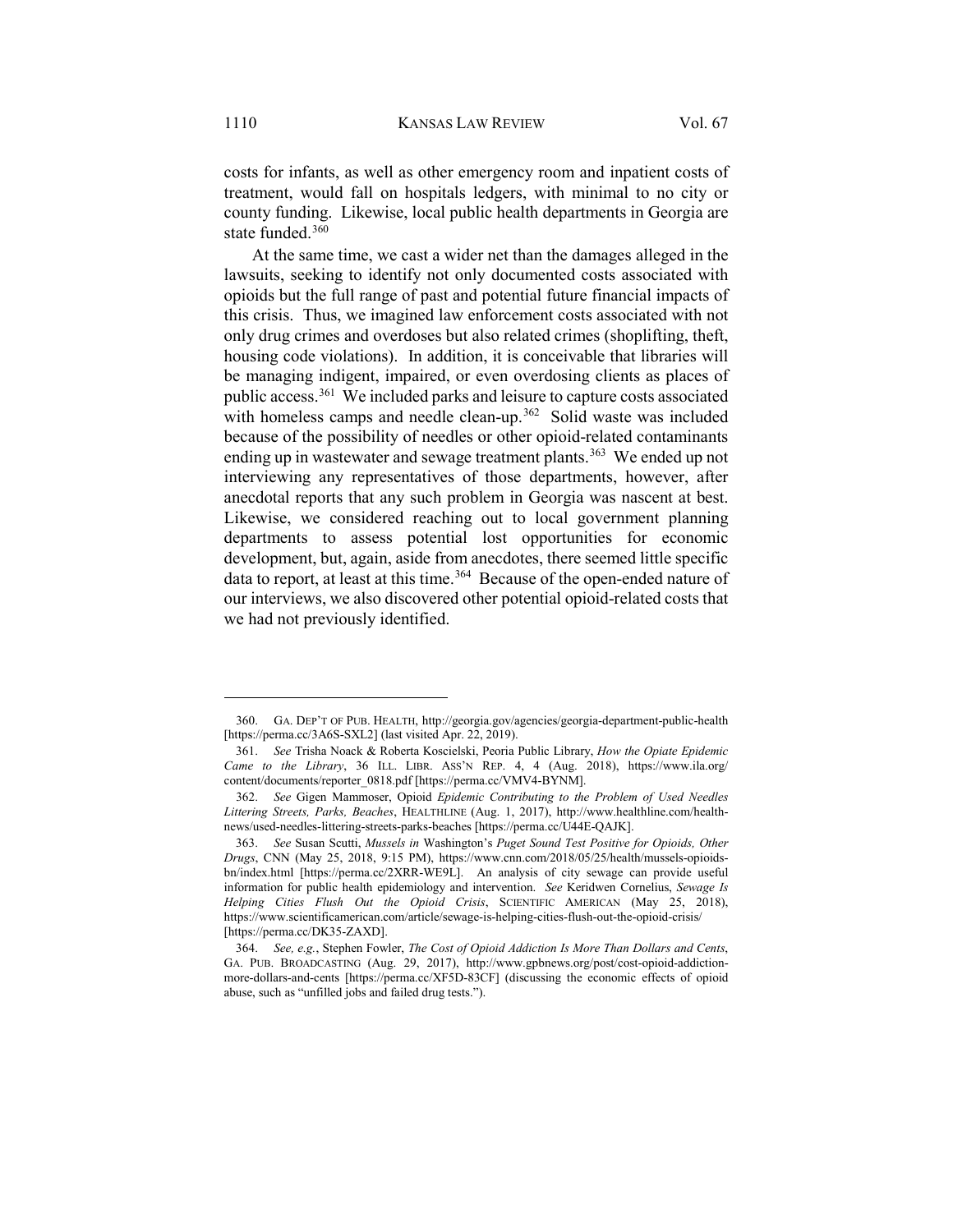## *B. Findings*

We predicted that identified costs would fall into one of three categories: (1) "easy," readily identified opioid-related costs that cities and counties already are tracking; (2) "medium," potentially identifiable opioid-related costs that cities and counties could track if given the tools and resources (e.g., spreadsheets, templates, or additional data collection fields or information feedback loops); and (3) "hard," indirect and intangible costs that are real but very difficult to quantify other than on a macro level. As it turned out, we found relatively few categories of "easy" costs; a larger bucket of "medium" costs; and an indefinite number of "hard" costs.

Those results suggests that local government plaintiffs may be challenged to demonstrate damages for purposes of the MDL lawsuit or settlement. Indeed, early indications from the MDL suggest that the task has been harder than expected, with at least one ninety-day extension already granted on the Government Plaintiff Fact Sheet, docketed on June 19, 2018.<sup>[365](#page-50-0)</sup> That discovery request calls for extensive, detailed disclosures all dating back ten years, including a much longer list of officials, ranging from mayors and councilmembers, to wardens and fire chiefs; annual budgets and actual expenditures for each category of damages claimed; claim-specific information, including each doctor and pharmacy that has been the target of a law enforcement or administrative investigation; number of overdose deaths and drug(s) involved; and every medical insurance plan or carrier, behavioral health carrier, workers compensation program, pharmacy benefit manager and other third-party administrator.<sup>[366](#page-50-1)</sup> The Fact Sheet also calls for supporting documents, including dispensing, prescribing, and distribution records, city council, county commission, and county health commission meeting minutes, again dating back ten years.<sup>[367](#page-50-2)</sup>

The original ninety-day deadline for this production expired on September 18, 2018 (just a few days before this live symposium was held), but was extended for another ninety days, until December 17, 2018, suggesting that response was perhaps more challenging for government plaintiffs than initially anticipated. [368](#page-50-3) Further extensions were granted to

<span id="page-50-0"></span><sup>365.</sup> Fact Sheet Implementation Order, *In re* Nat'l Prescription Opiate Litig., No. 17-2804 (N.D. Ohio June 19, 2018), ECF No. 638.

<sup>366.</sup> *Id.*

<sup>367.</sup> *Id.*

<span id="page-50-3"></span><span id="page-50-2"></span><span id="page-50-1"></span><sup>368.</sup> Order on Discovery in Track One Cases, and Amending Prior Orders at 7, *In re: Nat'l Prescription Opiate Lit.*, No. 17-MD-2804.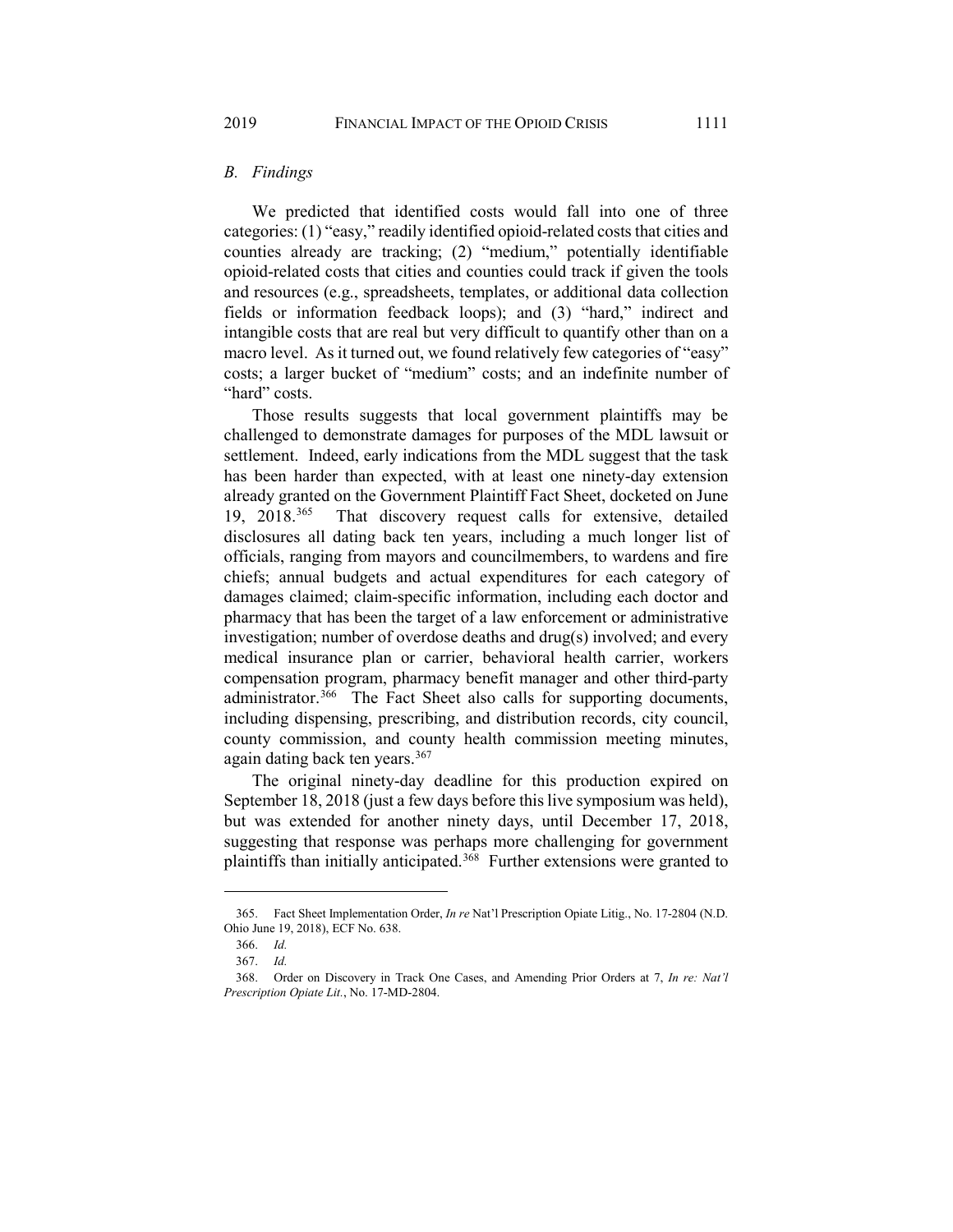various localities affected by natural disasters, including fires in California and hurricanes on the East and Gulf Coasts.<sup>369</sup> As the case proceeds, the plaintiffs may find that their participation is not costless, data is difficult to collect, and the demonstrable costs for any particular locality are modest. As just one indication, a local government lawsuit filed in Connecticut state court was dismissed on standing grounds because the city plaintiffs could not demonstrate cognizable injury.[370](#page-51-1) Thus, our local government cost study remains highly salient as it relates to the litigation specifically, and local government planning more generally.

<span id="page-51-2"></span>Our findings confirm the suggestion above that local governments will face significant challenges in trying to fully capture all service costs associated with the opioid epidemic. That said, local governments should be able to quantify some direct costs, assuming multiple funding streams (federal, state, local, and private) can be disaggregated. In terms of how to determine costs, the primary challenge will be tracking service effort. How much of a provided service was directly or indirectly related to opioid use? Once service effort is known, calculating costs from that effort should be relatively straight forward, such as total hourly cost of employees' time, or better yet, cost per service episode that involved opioids.

Data management is also a critical factor in a local government's ability to track costs. Resource and personnel limits alone create significant challenges for local government plaintiffs to respond to the detailed MDL Fact Sheet or other inquiries. Those governments that have had the resources and interest in tracking services, such as creating a database for each prisoner that includes the reason for arrest in a searchable format, may have an easier time researching current and past opioid-related service costs. Smaller communities often translate to rural and poorer local governments, which typically lack financial resources to create and staff to manage sophisticated data management systems. Accordingly, we anticipate that those communities will face the greatest difficulty tracking cost data. Unfortunately, often it is these poorer communities that are most severely impacted by the opioid epidemic as a

<span id="page-51-0"></span><sup>369.</sup> Motion for Extension of Time to Respond to Plaintiffs' Fact Sheets on Behalf of Ctys. Affected by Recent Nat. Disasters, *In re: Nat'l Prescription Opiate Lit.*, No. 17-MD-2804.

<span id="page-51-1"></span><sup>370.</sup> *Connecticut Judge Dismisses Claims Against Opioid Manufacturers*, FDA NEWS (Jan. 18, 2019), https://www.fdanews.com/articles/189910-connecticut-judge-dismisses-claims-againstopioid-manufacturers [https://perma.cc/NWR6-ZRMT]; Paul Schott, *Judge Dismisses Local CT Lawsuits Against Purdue Pharma*, STAMFORD ADVOC. (last updated Jan. 9, 2019, 5:57 PM), https://www.stamfordadvocate.com/business/article/Judge-dismisses-local-CT-lawsuits-against-Purdue-13521470.php [https://perma.cc/ZB4Y-VG7Q].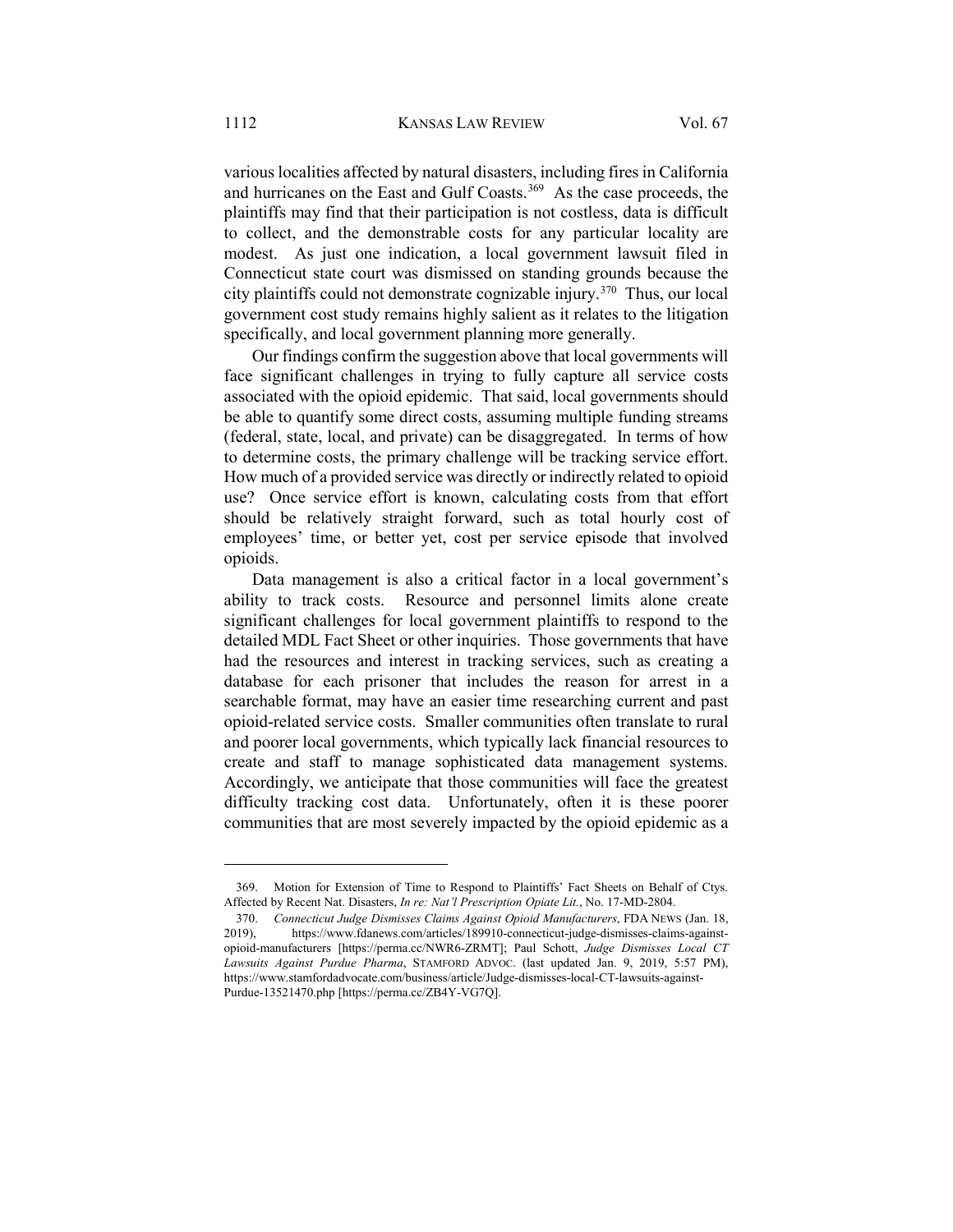percentage of population or aggregate community impact.<sup>[371](#page-52-0)</sup>

It is important to note that opioid lawsuits address only direct damages, those that can be quantified.[372](#page-52-1) Governments will not be able to recoup indirect costs such as those related to the long-term impacts on a child whose parents are addicted and thus may be neglected. States, in separate lawsuits,<sup>[373](#page-52-2)</sup> may be able to track and recoup costs related to foster care and other services but not the child's lost potential caused by the trauma that she experiences. Governments cannot measure the lost economic growth and tax dollars from companies that choose not to be located in a community because of concerns about not having an able workforce. Moreover, local governments will not be able to recover the opportunity costs from providing services for opioid-related issues. We turn next to describing the three categories of costs—easy, medium, and hard to quantify—identified through our study.

#### 1. Easy to Quantify

 $\overline{a}$ 

We categorize opioid-related costs as "easy" to track and calculate when existing tracking systems would readily identify opioids as being a reason for the service effort. In most cases, that means there is an existing, extrinsic reason to track persons who use or sell opioids, or the particular cost is opioid-specific, such as costs associated with the opioid overdose drug, naloxone (or Narcan).<sup>374</sup> For local government accounting purposes, the need to correlate expenditures with any particular individual receiving

<span id="page-52-0"></span><sup>371.</sup> *See* SARA 2017, *supra* note [329,](#page-42-12) at 5 (regarding opioid impact in rural Georgia); *Drug Overdose in Rural America*, CDC, https://www.cdc.gov/ruralhealth/drug-overdose/ [https://perma.cc/ 5TDJ-UF4X] (last reviewed Oct. 19, 2017).

<span id="page-52-1"></span><sup>372.</sup> *See, e.g.*, Gov't Plaintiff Fact Sheet, *In re: Nat'l Prescription Opiate Lit.*, No. 17-MD-2804 (requesting information on budget and expenditures, suspicious pharmaceutical prescriptions, and opioid-related meeting agendas).

<span id="page-52-2"></span><sup>373.</sup> *See supra* notes [79–](#page-12-0)[81](#page-12-1) and accompanying text (discussing state attorney general lawsuits); *see also* Allison Sherry, *Opioid Crisis Is Sure to Be Factor in the Campaign for State Attorney General*, COLO. PUB. RADIO (July 10, 2018), http://www.cpr.org/news/story/opioid-crisis-is-sure-tobe-factor-in-the-campaign-for-state-attorney-general [https://perma.cc/V8MJ-4TRE]; Press Release, Office of Attorney Gen. Chris Carr, Carr Announces Lawsuit Against Opioid Manufacturers and Distributors (Jan. 3, 2019), https://law.georgia.gov/press-releases/2019-01-03/carr-announceslawsuit-against-opioid-manufacturers-and-distributors [https://perma.cc/8GCA-6N34].

<span id="page-52-3"></span><sup>374.</sup> *See generally Opioid* Overdose *Reversal with Naloxone (Narcan, Evzio)*, NAT'L INST. ON DRUG ABUSE (last updated Apr. 2018), https://www.drugabuse.gov/related-topics/opioid-overdosereversal-naloxone-narcan-evzio [https://perma.cc/3DC8-DNB5] (last visited Apr. 22, 2019) (describing Naloxone and how it is administered); *Surgeon General's Advisory on Naloxone and Opioid Overdose*, U.S. DEP'T OF HEALTH & HUMAN SERVS., https://www.surgeongeneral.gov/ priorities/opioid-overdose-prevention/naloxone-advisory.html [https://perma.cc/8PT6-XNZJ] (last visited Mar. 31, 2019) (stressing the importance of the availability of Naloxone to assist in preventing overdoses).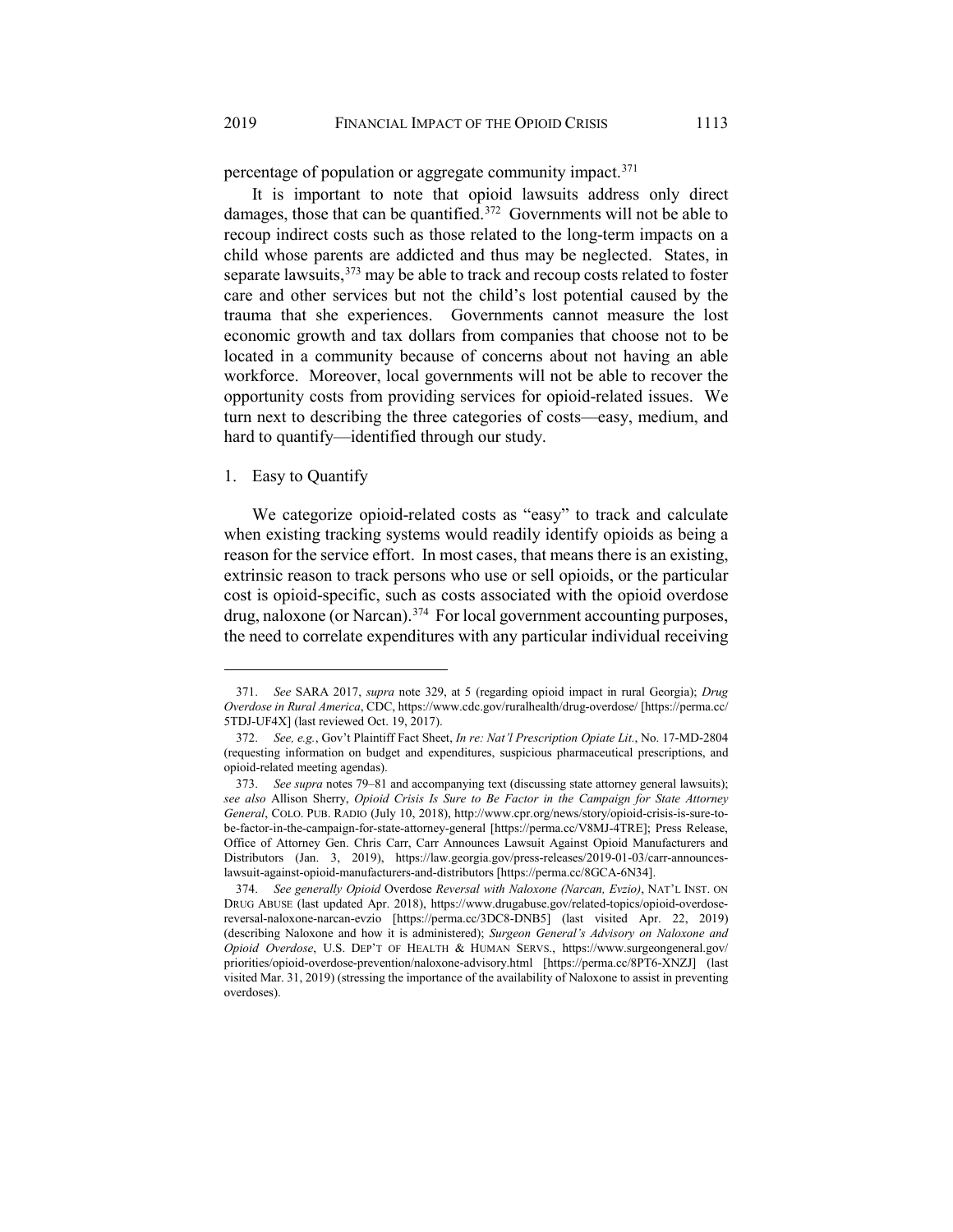the services—much less for discrete indications—is relatively rare. For the most part, government is in the business of providing public goods to a population, not in the business of providing fee-for-service benefits to particular individuals, as explained more fully below.[375](#page-53-0) As a result of those features of local government management and accounting, the task of quantifying opioid-related costs turns out to be harder than we expected. The category of easy-to-quantify costs includes court administration fees; coroner investigations; naloxone; some medical care costs, including EMS, services to city and county employees, and indigent care grants; and grants or other spending earmarked for opioid treatment or related issues.

One set of costs that should be fairly easy to track are those associated with court administration. Courts have an extrinsic reason to correlate expenditures with opioids; namely, court administrators routinely track cases with the associated criminal codes, which indicate the nature of the crime and illicit substance involved.[376](#page-53-1) Thus, opioid services are known through the charges against the defendant. For example, the Athens-Clarke County Clerk of the Superior Court<sup>[377](#page-53-2)</sup> explained that she inputs a variety of information into her docket management system for each defendant, including the type of Georgia criminal code violation.<sup>[378](#page-53-3)</sup> To find opioid-related dockets, she just has to search the specific code number.<sup>[379](#page-53-4)</sup> Thus, we could derive a fairly reliable cost estimate for the court's opioid-related services.

Starting with those data entries, we could determine the percentage of criminal cases related to opioids. Hypothetically, let's suppose the court's opioid-related effort is ten percent. Second, we would determine the percentage of court administration total costs that are related to criminal cases. Suppose that forty percent of the court's administrative staff are dedicated to criminal cases (hypothetically, two of the five total staff). Then, the department's total operating budget is multiplied by forty percent, resulting in a criminal case budget. Forty percent of a hypothetical budget of \$500,000 equals \$200,000. That \$200,000 portion

<span id="page-53-0"></span><sup>375.</sup> *See infra* note [439](#page-65-0) and accompanying text (discussing public goods and limits on the benefits-received model of local government service delivery).

<span id="page-53-1"></span><sup>376.</sup> GA. CODE Ann. § 16-13-24 (West 2009) (establishing five schedules of controlled substances); *see id*. § 16-13-25 (West 2009 & Supp. 2013) (listing Schedule I controlled substances); *see id.* § 16-13-26 (listing Schedule II controlled substances and explicitly referring to opiates) (West 2009 & Supp. 2013); *see also id*. § 15-6-61 (listing superior court clerk's duties).

<span id="page-53-2"></span><sup>377.</sup> *See generally Superior Court*, ATHENS-CLARKE CTY., https://www.athensclarkecounty .com/579/Superior-Court [https://perma.cc/J3N3-JSKT] (last visited Apr. 14, 2019); *Clerk of Superior & State Courts*, ATHENS-CLARKE CTY., https://www.athensclarkecounty.com/324/Clerk-of-Superior-State-Courts [https://perma.cc/C2VL-C9MW] (last visited Apr. 14, 2019).

<span id="page-53-4"></span><span id="page-53-3"></span><sup>378.</sup> Telephone Interview with Betty Logan, Clerk of Courts, Athens-Clarke County (July 25, 2018).

<sup>379.</sup> *Id.*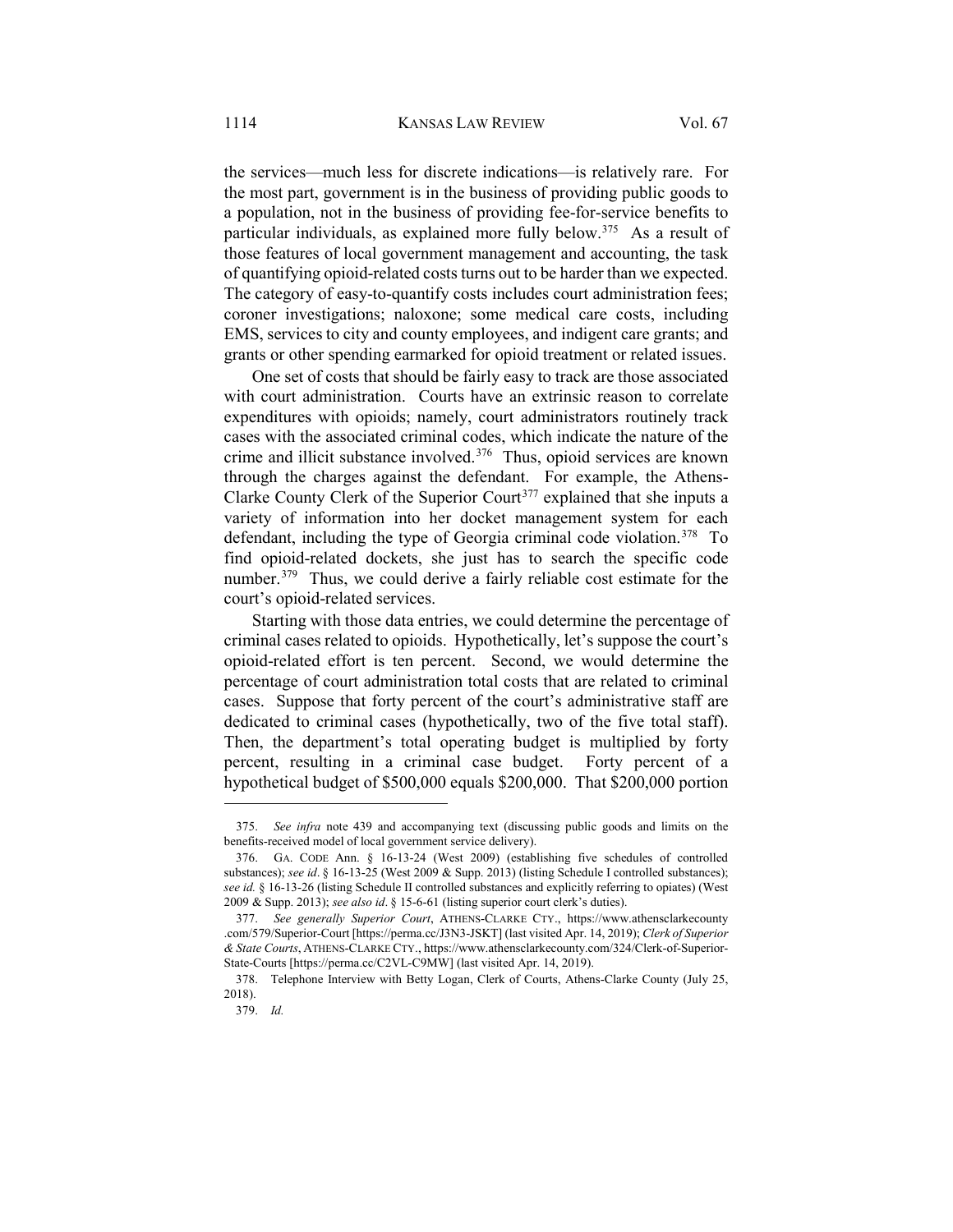of the budget then is multiplied by the opioid effort of ten percent for an opioid-related service cost of \$20,000. In sum, in our hypothetical example, opioid-related services amount to four percent of the total court administration costs.

Fig. 1: Hypothetical Calculation of Court Costs

Total department budget: \$500,000

Percentage of criminal cases involving opioids: 10% (based on docket, criminal codes)

Percentage of total costs related to criminal cases: 40% (2 out of 5 staff)

 $(500,000)(40\%) = $200,000$ 

 $\overline{a}$ 

 $(200,000)(10\%) = $20,000$  (opioid cases represent 4% of total budget)

 $\mathcal{L}_\mathcal{L}$  , and the set of the set of the set of the set of the set of the set of the set of the set of the set of the set of the set of the set of the set of the set of the set of the set of the set of the set of th

Sadly, opioid-related services in a local coroner's office also are easy to track. Georgia Law requires all suspected overdose cases in Georgia to be sent to the Georgia Bureau of Investigation (GBI) for a toxicology screening, which will show whether opioids were in the decedent's system at the time of death[.380](#page-54-0) Costs related to an opioid overdose include the GBI toxicology report, cost to transport the body, and local coroner's office staff time in locating a person who will claim the body.[381](#page-54-1) Additional costs may be incurred when no one will claim the body and the county must get approval from the Superior Court for a pauper burial, or if the county must embalm and retain the body for a period of time before

<span id="page-54-0"></span><sup>380.</sup> Rhonda Cook, *At the State's Morgue, a Backlog Has Grown Amid Opioid Epidemic*, ATLANTA J.-CONST. (Sept. 14, 2017), https://www.ajc.com/news/local/the-state-morgue-backloghas-grown-amid-opioid-epidemic/9gtLuiR2ND6wcgcuGGpffN/ [https://perma.cc/WC2V-LRZQ]; *Medical Examiner's Office*, GA. BUREAU OF INVESTIGATION, https://gbi.georgia.gov/medicalexaminers-office [https://perma.cc/AEW9-JNP2] (last visited Apr. 22, 2019); GA. CODE ANN. § 45- 16-24 (West 2003 & Supp. 2015) (describing when notification to the coroner or county medical examiner is required upon discovery of a death under listed circumstances); *see id.* § 45-16-25 (West 2003 & Supp. 2013) (describing coroners' duties upon receipt of notice described in § 45-16-24); *see id.* § 45-16-27 (describing when coroners shall require an inquest); *see id.* § 45-16-27.1 (West 2003) (describing when autopsies are required).

<span id="page-54-2"></span><span id="page-54-1"></span><sup>381.</sup> *See Frequently Asked Questions About Autopsies*, GA. BUREAU OF INVESTIGATION, https://gbi.georgia.gov/sites/gbi.georgia.gov/files/related\_files/site\_page/88332299Autopsy%20FAQ s.pdf [https://perma.cc/6XZM-68DD] (last visited Apr., 14, 2019) (detailing when an autopsy is required under state law, how autopsies are paid for, the coroner's obligation to transport the body to and from morgue, and indicating how long an autopsy typically takes to complete).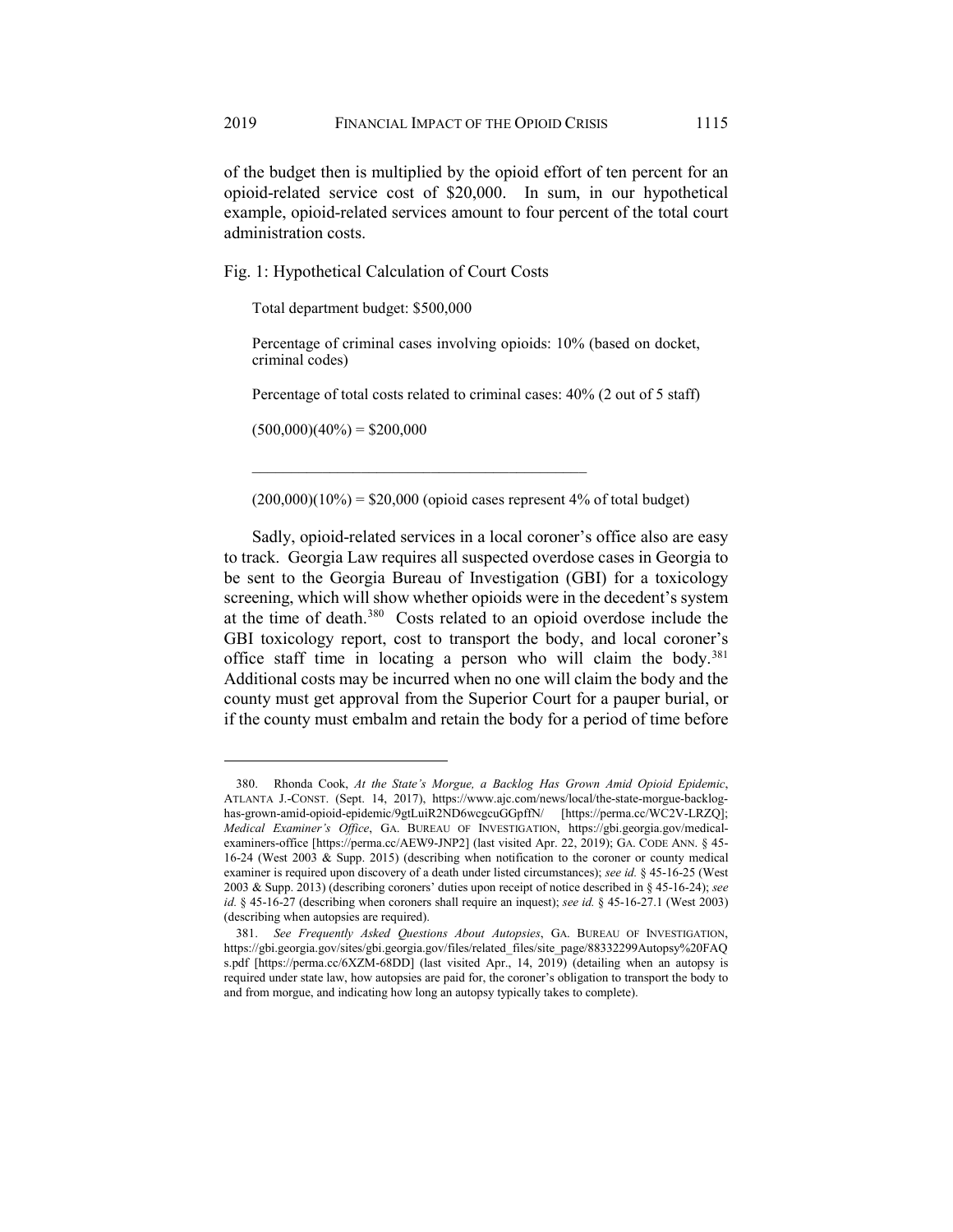investigation.<sup>382</sup> So, again, there is a reason extrinsic to local government function to collect the opioid-specific data related to coroners' costs.

Another easily identifiable cost, applicable to various local government departments, is the cost of naloxone, including the cost of acquiring and storing the drug as well as training employees on its use. Naloxone may be stocked by police, fire, EMS, as well as libraries and schools (although schools are not local government costs, as explained above).<sup>383</sup> Our interviews, as well as media sources,<sup>[384](#page-55-1)</sup> revealed an increasing number of local government departments that are stocking naloxone and training their staff to use it.<sup>[385](#page-55-2)</sup> For services where opioidrelated issues will be minimal, such as drug use in a public library, costs should be limited to purchasing naloxone and training staff on how to use it. These costs would be fairly easy to isolate: the cost of the drug and the hourly cost of employees for the time spent in training. Any department that purchases naloxone (e.g., police, fire/EMS) can track this direct cost through its financial system. Furthermore, the specific training guidelines for administering the drug ensure an easy calculation of employee time and cost for knowing how to use it.

One caveat is that naloxone-related costs may be both over- and underinclusive with respect to actual opioid overdoses, as explained by Hall

<sup>382.</sup> DIV. OF AGING SERVS., GA. DEP'T OF HUM. SERVS., A GUIDE TO FUNERAL HOMES, CREMATORIES AND CEMETERIES 8–9 (2011), http://medicalboard.georgia.gov/sites/aging. georgia.gov/files/imported/DHR-DAS/DHR-DAS\_Publications/A%20Guide%20to%20Funeral%20 Homes-2011%20FINAL%204-29.pdf [https://perma.cc/P8NU-MJNU] (explaining that the county may cover burial expenses if the decedent is a "pauper and destitute of the means of paying for decent interment.").

<sup>383.</sup> *See supra* Section IV.A.

<span id="page-55-1"></span><span id="page-55-0"></span><sup>384.</sup> J. Brian Charles, *Beyond Books: How Libraries Are the Latest Front in the Opioid Fight*, GOVERNING (June 12, 2018), http://www.governing.com/topics/health-human-services/gov-librariesopioid-epidemic-lc.html; Corey S. Davis, et al., *Expanded Access to Naloxone Among Firefighters, Police Officers, and Emergency Medical Technicians in Massachusetts*, 104 AM. J. OF PUB. HEALTH e7, e8 (Aug. 2014), https://www.ncbi.nlm.nih.gov/pmc/articles/PMC4103249/pdf/AJPH. 2014.302062.pdf [https://perma.cc/5MFR-6LHM]; Soumya Karlamangla, *Police Use of Naloxone Saved a Dozen Who Overdosed in Chico, Calif*., VALLEY NEWS (Jan. 20, 2019), https://www.vnews.com/The-drug-that-saved-the-people-who-overdosed-in-Chico-22908941 [https://perma.cc/37Q9-SP8Q].

<span id="page-55-2"></span><sup>385.</sup> Hall County Library, Hall County Fire Services/EMS, Grady EMS (serving Decatur County), and Athens-Clarke County Police Department reported stocking naloxone and training staff to use it. Telephone interview with Lisa MacKinney, Director, Hall County Library (Aug. 13, 2018); Telephone Interview with Randy Williams, Director of Operations, Randolph County – Grady EMS (Aug. 1, 2018); Telephone Interview with Garry Epps, Lieutenant, Drug Task Force, Christopher Nichols, Lieutenant, Office of Professional Standards and Recruitment, Benjamin Dickerson, Lieutenant, Career Development & Training Unit, Athens-Clarke County Police Department (Aug. 9, 2018); Telephone Interview with Scott Bowden, Christie Grice, Division Chief, Emergency Medical Services, and Jerry Smith, Assistant Chief, Hall County Fire Services/EMS (Aug. 24, 2018).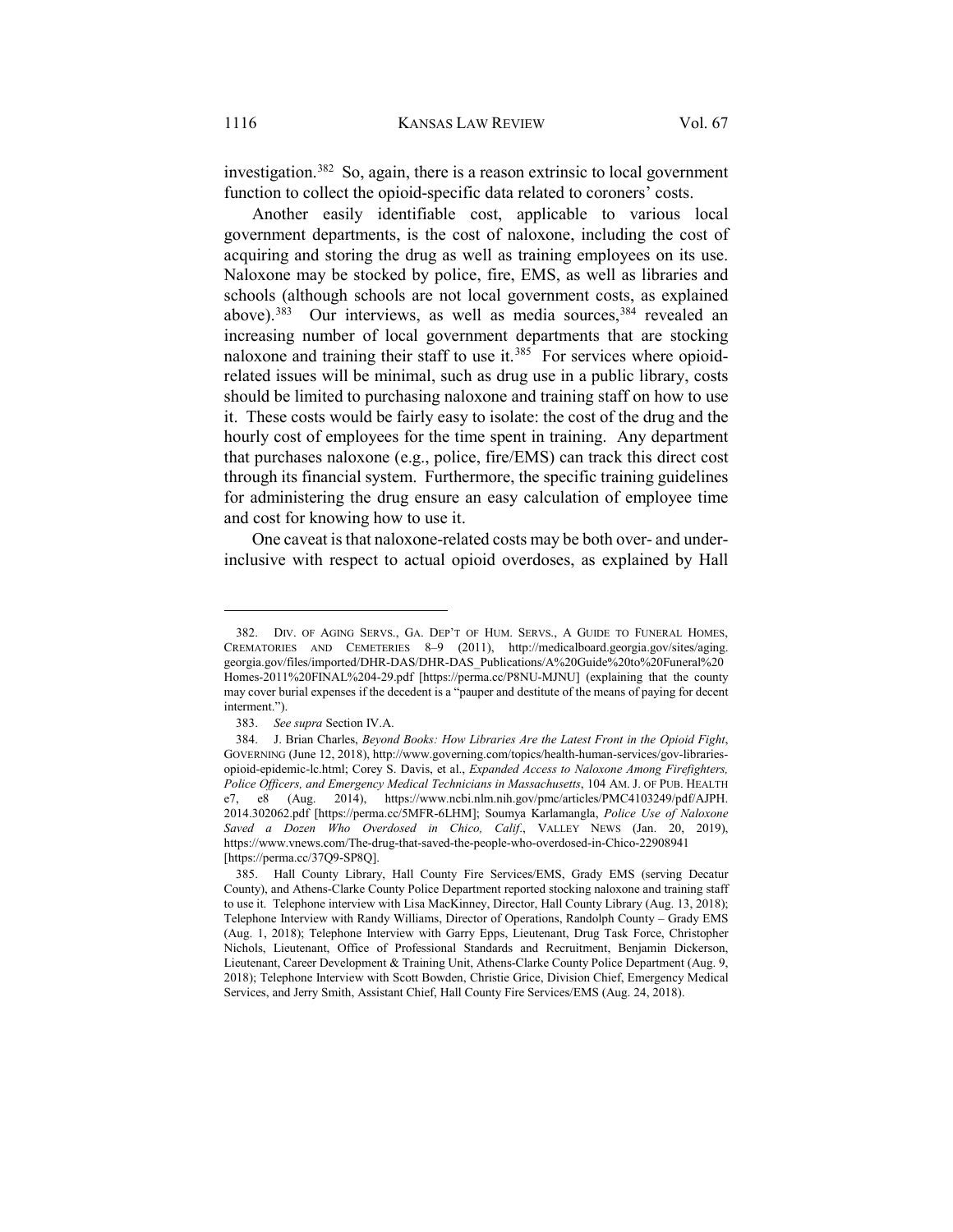County EMS.[386](#page-56-0) That is because their protocol, adopted based on national standards, calls for naloxone administration only if the patient is unconscious and has a blocked airway.<sup>[387](#page-56-1)</sup> Thus, there may be cases where a patient actually was in cardiac arrest, unrelated to drug overdose, but nevertheless receives naloxone. Likewise, there may be patients who have overdosed, including on opioids, but do not receive naloxone because they are still conscious. One reason for the relatively conservative protocol is that the immediate withdrawal effect of naloxone can cause agitation and aggression; thus, avoiding administration on conscious patients may be safer for the patient and emergency responders.<sup>[388](#page-56-2)</sup> The Hall County EMS personnel interviewed suggested that other departments, such as police, are more liberal in their naloxone use.[389](#page-56-3) Even if naloxone administration exceeds actual opioid-related overdoses, it still could be fairly argued that the costs are a result of the opioid epidemic.

For two of the services we researched, the benefit-received model for providing government services does apply: emergency medical services (EMS) and hospital care. These services already bill patients via health insurance (private or public) and track uncompensated care, and, consequentially, have systems in place for tracking costs related to particular patient diagnoses or interventions, namely, the ICD-10 codes described above in other cost studies. To track opioid-related costs, EMS providers and hospitals simply would need to access existing billing and coding records in their data management systems. That said, the specificity and accuracy of data entries could pose a limit on the ease of collecting these data. EMS, for example, may not specify more than "suspected overdose," without indicating the drug type or types.<sup>[390](#page-56-4)</sup> Although a toxicology screen may be performed at the hospital when the patient arrives, there is no reason intrinsic to the provision of emergency medical treatment and transport services to report those results back to the EMS unit. EMS is indeed a cost borne by local governments, even if the

<span id="page-56-0"></span><sup>386.</sup> Telephone Interview with Scott Bowden, Christie Grice, Division Chief, Emergency Medical Services, and Jerry Smith, Assistant Chief, Hall County Fire Services/EMS (Aug. 24, 2018). 387. *Id.*

<span id="page-56-2"></span><span id="page-56-1"></span><sup>388.</sup> *Id.*; Daniel P. Wermeling, *Review of Naloxone Safety for Opioid Overdose: Practical Considerations for New Technology and Expanded Public Access*, 6 THERAPEUTIC ADVANCES IN DRUG SAFETY 20, 21 (2015), https://www.ncbi.nlm.nih.gov/pmc/articles/PMC4308412/ pdf/10.1177\_2042098614564776.pdf [https://perma.cc/6C8Q-F53G] (internal citation omitted) (noting that patients "undergoing acute opioid withdrawal . . . will be agitated as they are being revived with naloxone, thus increasing the risk of an injury to the provider.").

<span id="page-56-3"></span><sup>389.</sup> Telephone Interview with Scott Bowden, Christie Grice, Division Chief, Emergency Medical Services, and Jerry Smith, Assistant Chief, Hall County Fire Services/EMS (Aug. 24, 2018).

<span id="page-56-4"></span><sup>390.</sup> Telephone Interview with Randy Williams, Director of Operations, Decatur-Grady 911 (Aug. 1, 2018).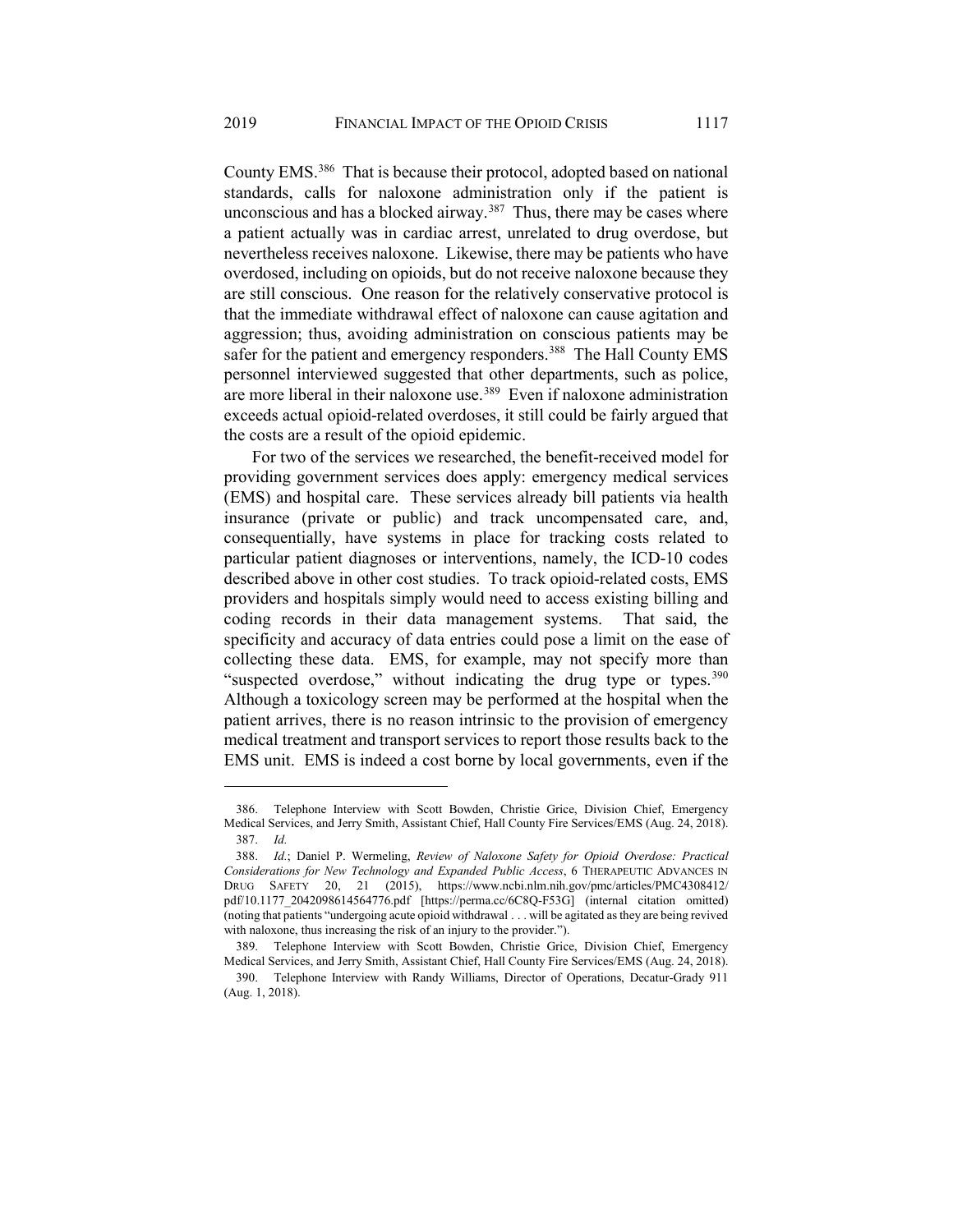subsequent hospital emergency department or acute care services are not.

Even with the possible service-specific coding data, the bulk of opioid-related EMS and hospital services will be funded through sources other than city and county governments. Patients may have private insurance (through employers or other individual and small-group market plans) or government health insurance (through Medicare, Medicaid, or federal or state employee health plans) that covers most of the cost of services provided.<sup>391</sup> To the extent those payors undercompensate, hospitals already have systems in place for addressing the shortfall, which rarely has financial implications for local governments.<sup>392</sup> Even in the case of opioid-affected infants specifically identified in the local government plaintiffs' complaints, they would almost certainly qualify for Medicaid coverage, a program that is jointly funded by states and the federal government, but not cities and counties.<sup>393</sup>

We discuss jail costs more fully below under the "medium" category, but any hospital costs (as opposed to on-site jail infirmary) for inmates typically are billed directly to the county, we learned.<sup>394</sup> Even if the inmate is Medicaid or Medicare eligible, those third-party payors are not billed (a point of some controversy between jail and county administration, it seems).<sup>[395](#page-57-4)</sup> Thus, if an inmate receives emergency medical treatment, hospital-based detox, or other drug treatment services at the hospital instead of at the jail, those costs would likely be easy to identify through CPT codes as above. Those costs are discrete but likely fairly modest for any given county.

It is possible that patients utilizing EMS or hospital services are city or county employees, in which case those and any other associated treatment (e.g., outpatient treatment, counseling and therapy, recovery assistance) would be a cost to the local government if the employee is covered by an employee health plan or workers compensation. For this reason, we included heads of Human Resources departments for the three counties in our interviews.<sup>[396](#page-57-5)</sup> For government employees, some opioid-

<sup>391.</sup> *Id.*

<span id="page-57-1"></span><span id="page-57-0"></span><sup>392.</sup> Telephone Interview with Jim Lambert, CEO, Memorial Hospital and Manor, Hospital Authority, Decatur County (July 26, 2018).

<span id="page-57-2"></span><sup>393.</sup> *Financial Management*, MEDICAID.GOV, https://www.medicaid.gov/medicaid/finance/ [https://perma.cc/H4AC-8MAL] (last visited Apr. 22, 2019).

<span id="page-57-4"></span><span id="page-57-3"></span><sup>394.</sup> Telephone Interview with Garry Epps, Lieutenant, Drug Task Force, Christopher Nichols, Lieutenant, Office of Professional Standards and Recruitment, Benjamin Dickerson, Lieutenant, Career Development & Training Unit, Athens-Clarke County Police Department (Aug. 9, 2018); Telephone Interview with Tommy York, Jail Commander, Athens-Clarke County (Aug. 10, 2018).

<sup>395.</sup> *Id.* 

<span id="page-57-5"></span><sup>396.</sup> Telephone Interview with Michelle West, Accounting Manager, Human Resources for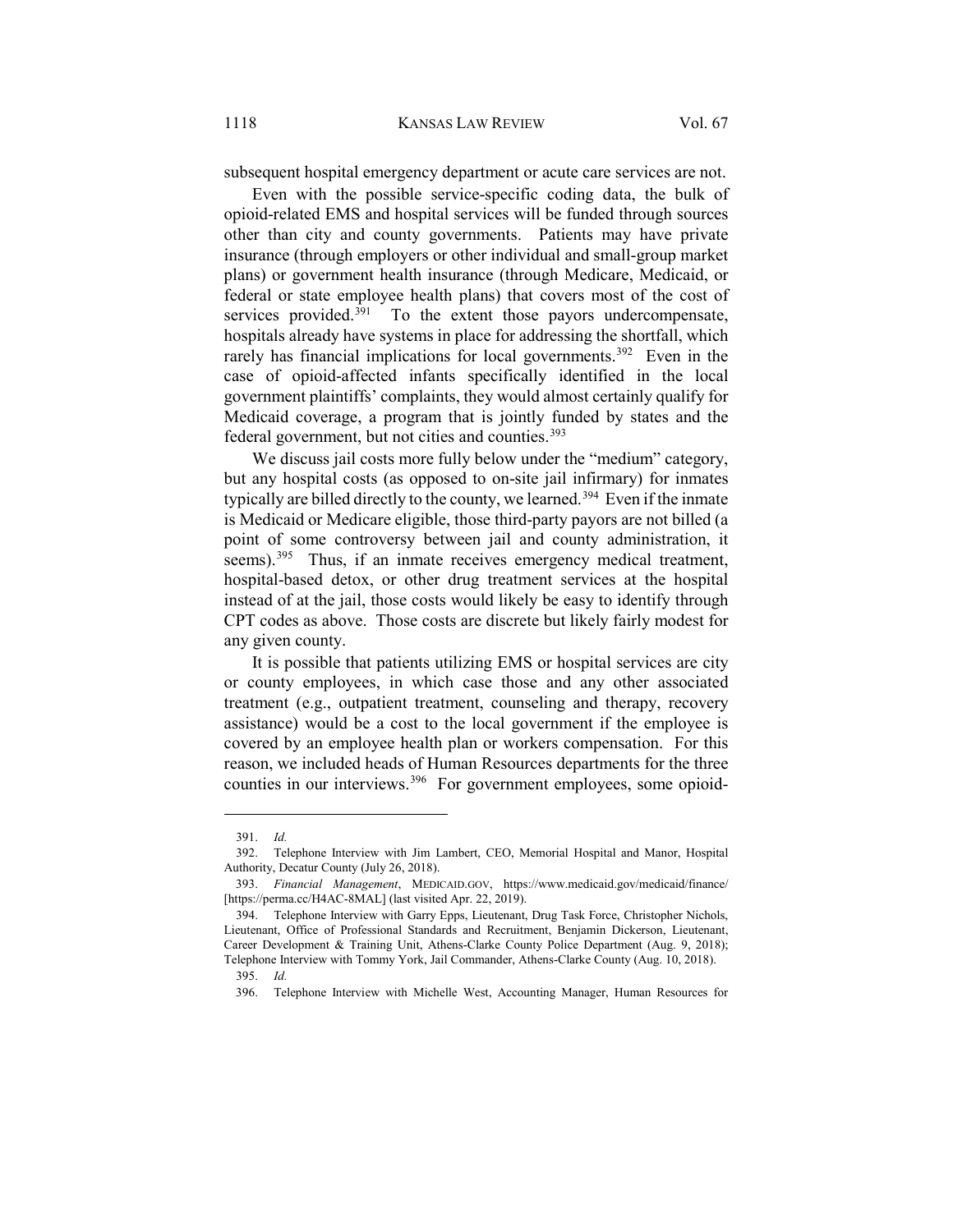related costs are easily calculated while others would be more difficult to capture. City and county Human Resources departments can gather employee medical costs related to opioid-related drug treatment, drug overdose, and other mental health and substance abuse benefits, assuming that medical billing records are coded by drug type.<sup>397</sup> Local governments may self-insure or purchase their employee health plans and workers' compensation coverage, but the service-benefit recordkeeping would be the same.

For example, ICD-10-CM codes from category T40 (overdose) denote the specific substance relating to the overdose, the intent of the overdose (accidental, intentional self-harm, assault, and undetermined), and the type of encounter (i.e., initial, subsequent, or sequela).<sup>398</sup> Category F11 denotes use, abuse, or dependence, and captures associated complications including, for example, delirium, mood disorder, sleep disorder, withdrawal.<sup>[399](#page-58-2)</sup> Other related conditions commonly associated with opioids include acute respiratory failure<sup>[400](#page-58-3)</sup>, acute kidney failure<sup>[401](#page-58-4)</sup>,  $\text{coma}^{402}$ , liver failure, and constipation.<sup>403</sup> Local governments also know how much they pay for employees' opioid medications covered by the employee health plan.<sup>[404](#page-58-7)</sup> They also could track when certain employees are unable to work because of an opioid prescription, e.g., a sanitation worker who cannot drive a garbage truck because he is taking opioids following minor surgery. The costs associated with that lost productivity

<span id="page-58-0"></span>Decatur County (July 23, 2018); Telephone Interview with Traci Mason, Benefits and Wellness Administrator for Athens-Clarke County (Aug. 7, 2018).

<sup>397.</sup> *Id.* 

<span id="page-58-1"></span><sup>398.</sup> *Poisoning by, Adverse Effect of and Underdosing of Narcotics and Psychodysleptics (Hallucinogens)*, AAPC CODER, https://coder.aapc.com/icd-10-codes/T40 [https://perma.cc/8FPV-E6GC] (last visited Apr. 22, 2019).

<sup>399.</sup> *ICD-10 Code for Opioid Related Disorders F11*, AAPC CODER, https://coder.aapc.com/icd-10-codes/F11 [https://perma.cc/VB75-ZGZB] (last visited Apr. 22, 2019).

<span id="page-58-3"></span><span id="page-58-2"></span><sup>400.</sup> Rajnish K. Gupta, MD & David A. Edwards, MD, PhD, *Monitoring for Opioid-Induced Respiratory Depression* 32 J. ANESTHESIA PATIENT SAFETY FOUND. NEWSL. 70, 70 (Feb. 2018), https://www.apsf.org/article/monitoring-for-opioid-induced-respiratory-depression/ [https://perma. cc/H9JM-JSTG].

<span id="page-58-4"></span><sup>401.</sup> Mary Mallappallil et. al, *What Do We Know About Opioids and the Kidney?*, 18(1) INT. J. MOL. SCI. 1, 4 (Jan. 2017), https://www.ncbi.nlm.nih.gov/pmc/articles/PMC5297852/ [https://perma.cc/PQW5-P5V8].

<span id="page-58-5"></span><sup>402.</sup> Will Dane et. al, *The Solution to Opioids is Treatment*, BRAIN INJ. ASS'N OF AM., https://www.biausa.org/public-affairs/media/the-solution-to-opioids-is-treatment [https://perma.cc/ JQK4-PV2A] (last visited Apr. 22, 2019).

<span id="page-58-6"></span><sup>403.</sup> *Opioid Use Disorder*, AM. PSYCHIATRIC ASS'N (Nov. 2018), https://www.psychiatry.org/ patients-families/addiction/opioid-use-disorder/opioid-use-disorder [https://perma.cc/2875-DRJA] (last visited Apr. 22, 2019).

<span id="page-58-7"></span><sup>404.</sup> Telephone Interview with Michelle West, Accounting Manager, Human Resources for Decatur County (July 23, 2018); Telephone Interview with Traci Mason, Benefits and Wellness Administrator for Athens-Clarke County (Aug. 7, 2018).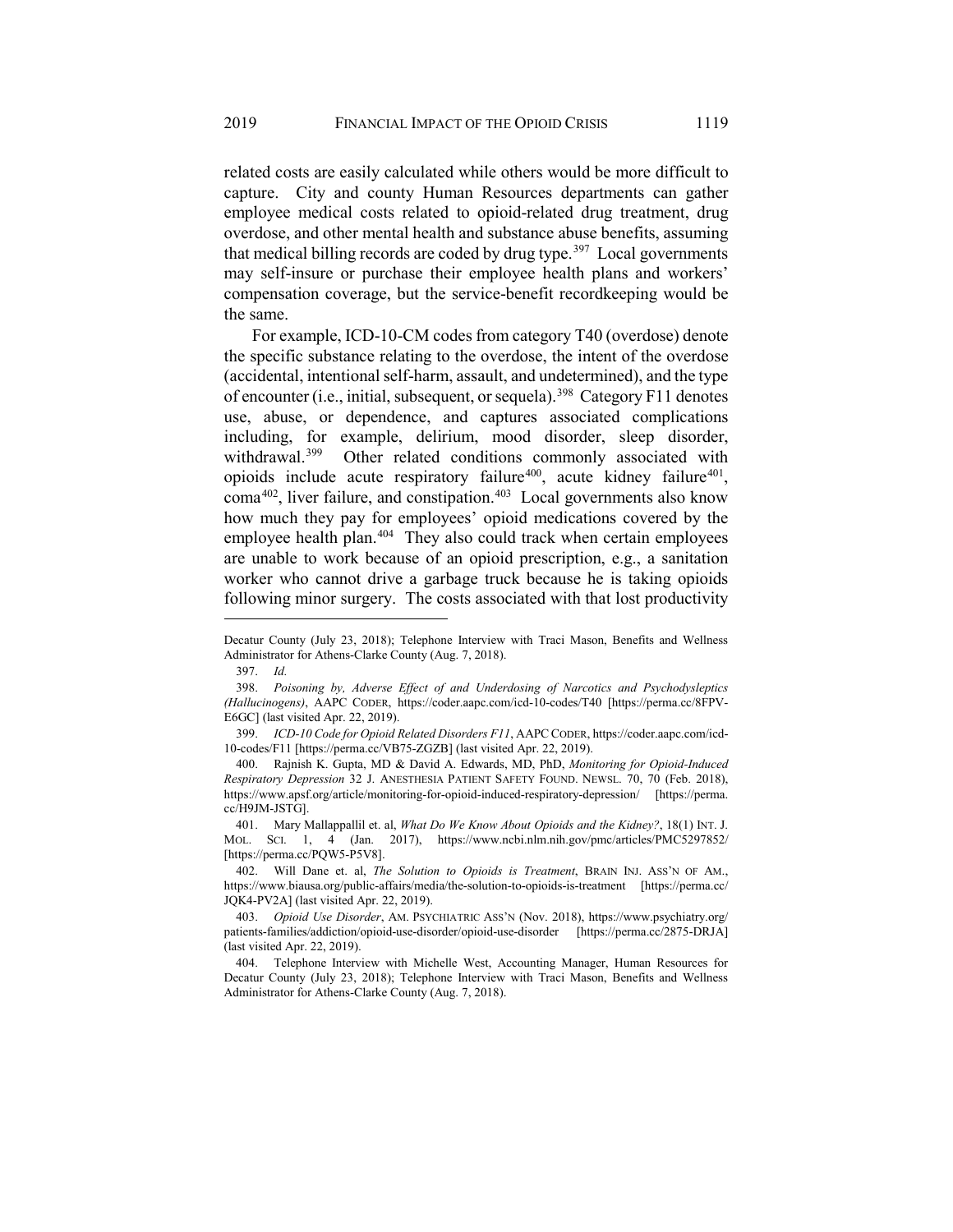would appear as sick leave.

In some instances, local government provide grants or subsidies to the safety net hospitals that serve their communities. Our interviews suggested that county indigent care grants are the exception, not the norm. In Georgia, it is entirely within the discretion of counties whether to provide indigent care funds to their safety net hospitals.<sup>405</sup> Atlanta's Grady Health Systems receives funds from Fulton and Dekalb counties in metro Atlanta. Northeast Georgia Health System, which has the second busiest emergency room in the state, $406$  after Grady, is the safety net provider for Hall county. It receives no local government funding from any of the counties that it serves. Even when grants are extended, the city or county does not directly cover the costs of medical service but only subsidizes them; thus, determining the government's opioid-related costs requires additional steps. For example, suppose a government subsidizes its local hospital for indigent care by giving the hospital \$500,000 annually. The hospital first would need to sum all the costs related to indigent care, and then isolate those indigent care patients that had opioidrelated costs. The percentage of opioid-related indigent care costs would be multiplied to the subsidy of \$500,000 to determine the county's opioidrelated damages. A hypothetical calculation is below.

Fig. 2: Hypothetical Calculation of Hospital Indigent Care Costs

County indigent care grant: \$500,000

Total hospital indigent care costs: \$1.5 million

Indigent care costs related to opioids: \$30,000

 $\mathcal{L}_\text{max}$  and  $\mathcal{L}_\text{max}$  and  $\mathcal{L}_\text{max}$  and  $\mathcal{L}_\text{max}$ 

Percentage of indigent care costs related to opioids: 2%

 $(5500,000) (2%) = $10,000$  (county costs for indigent opioid care)

Finally, any opioid-related grants or spending specifically allocated to local drug treatment centers grants or other facilities should also be easy

<span id="page-59-0"></span><sup>405.</sup> *See* David Wickert, *Fulton could cut spending on Grady by \$25 million*, ACJ (Nov. 19, 2013), https://www.ajc.com/news/fulton-could-cut-spending-grady-million/b6sxS2q5YioFW9Pg6X m5aN/ [https://perma.cc/L8NM-FEE2].

<span id="page-59-1"></span><sup>406.</sup> Courtney O'Neal-Hill, *Top of the List: Atlanta's Largest Hospitals and Georgia's Top HMOs*, Atlanta Business Chronicle (Oct. 28, 2016, 6:00 AM), https://www.bizjournals.com/ atlanta/news/2016/10/28/top-of-the-list-atlantas-largest-hospitals-and.html.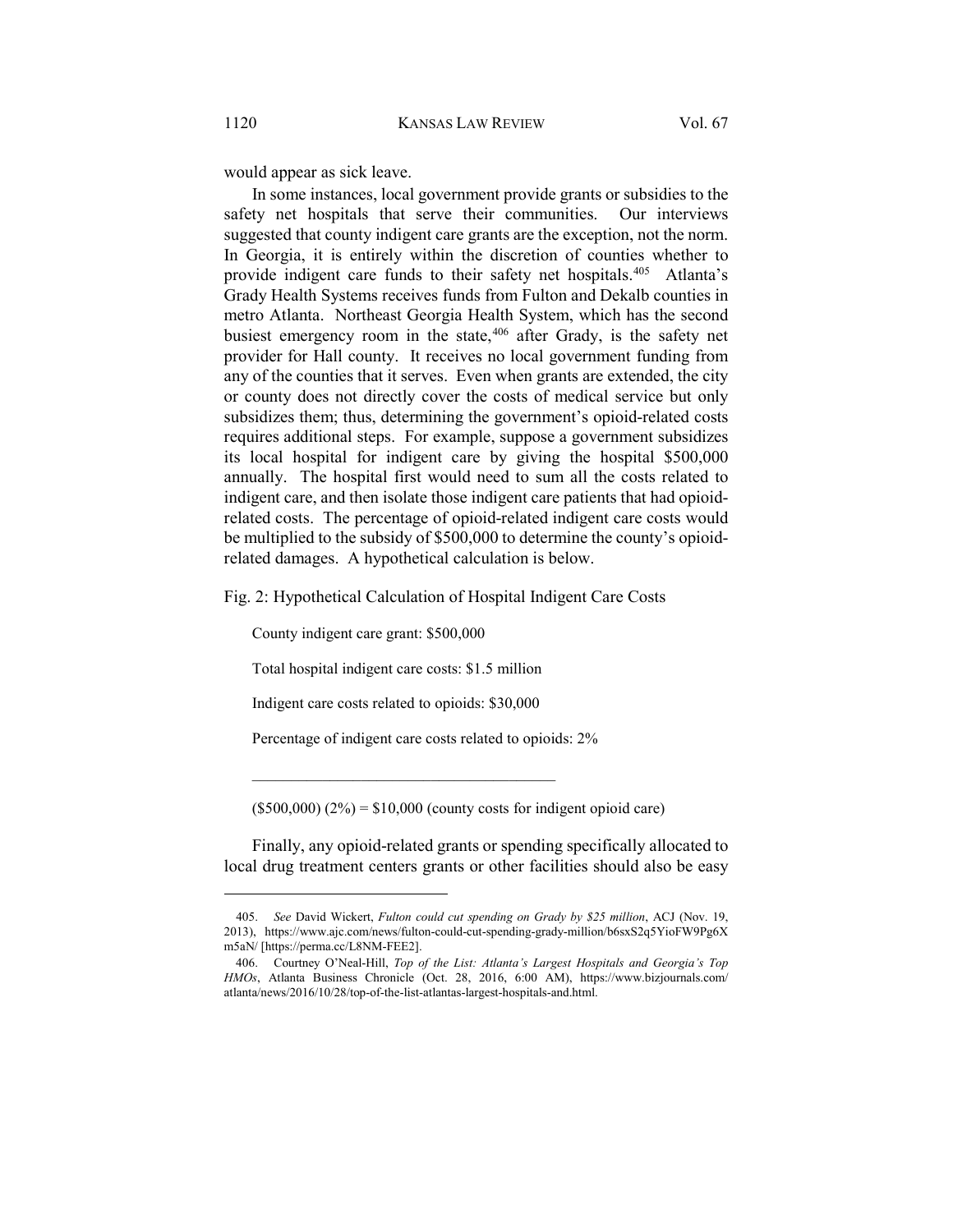to track. For example, the Hall County Treatment Center has grants specifically for MAT, the amounts of which could be readily identified as opioid-related spending.[407](#page-60-0) Other Community Development Block Grants  $(CBDG)^{408}$  $(CBDG)^{408}$  $(CBDG)^{408}$  would be easy to quantify, if dedicated to opioids. If geared toward drug treatment more generally, however, additional research would have to be conducted to identify the portion of the grantee's work was in the service of those with opioid use disorders and addiction. To capture these types of costs, we included local government finance department representatives in our interviews because any city or county grants would be managed there.<sup>[409](#page-60-2)</sup>

In sum, our qualitative interview results suggest that the "easy" category is smaller than we anticipated, presenting clear challenges for plaintiffs and their attorneys in demonstrating damages in the lawsuits, as well as for local governments deciding on resources to allocate to the opioid epidemic. With respect to the litigation, there seems to be very little cost or other downsides for cities and counties to join the MDL. Plaintiffs' attorneys front the costs, present ready-to-file complaints, and offer the promise of "free" money to budget-strapped local governments. But as the discovery and settlement process unfolds in Judge Polster's MDL and other courts, local governments may be struggling to respond to discovery and other requests. Indeed, a group of cities suing in Connecticut recently were dismissed on standing grounds for failing to demonstrate cognizable injury.[410](#page-60-3) Predictably, other local government plaintiffs will meet similar challenges, on standing or other grounds, as these cases proceed.

### 2. Medium to Quantify

 $\overline{a}$ 

The "medium" category includes costs that take more effort to quantify and those for which the ease of determining specific amounts may

<span id="page-60-0"></span><sup>407.</sup> Telephone Interview with Nancy Smallwood, Grants Manager, Joy Walker, Housing Information Specialist, and Zachary T. Propes, Financial Services Director, Hall County Financial Services (Aug. 24, 2018).

<span id="page-60-1"></span><sup>408.</sup> *Community Development Block Grants (CDBG)*, GA. DEP'T OF CMTY. AFF., https://www.dca.ga.gov/community-economic-development/funding-programs/communitydevelopment-block-grants-cdbg [https://perma.cc/BE3U-L9TS] (last visited Apr. 14, 2019).

<span id="page-60-2"></span><sup>409.</sup> Telephone Interview with Nancy Smallwood, Grants Manager, Joy Walker, Housing Information Specialist, and Zachary T. Propes, Financial Services Director, Hall County Financial Services (Aug. 24, 2018).

<span id="page-60-3"></span><sup>410.</sup> *See Cities Appeal Dismissal of Lawsuits Against Opioid Makers*, ASSOCIATED PRESS (Jan. 23, 2019), https://www.apnews.com/aae6b967e1a547e9b3f2dcccc534de42 [https://perma.cc/QLQ7- G4Y2] ("Judge Thomas Moukawsher in Hartford ruled Jan. 8 the lawsuits are not allowed because they were not filed as government enforcement actions authorized by state public interest laws. . . . [concluding] opioid manufacturers cannot be held responsible to municipalities for indirect harms from the opioid crisis."); *see also* Schott, *supra* not[e 370.](#page-51-2)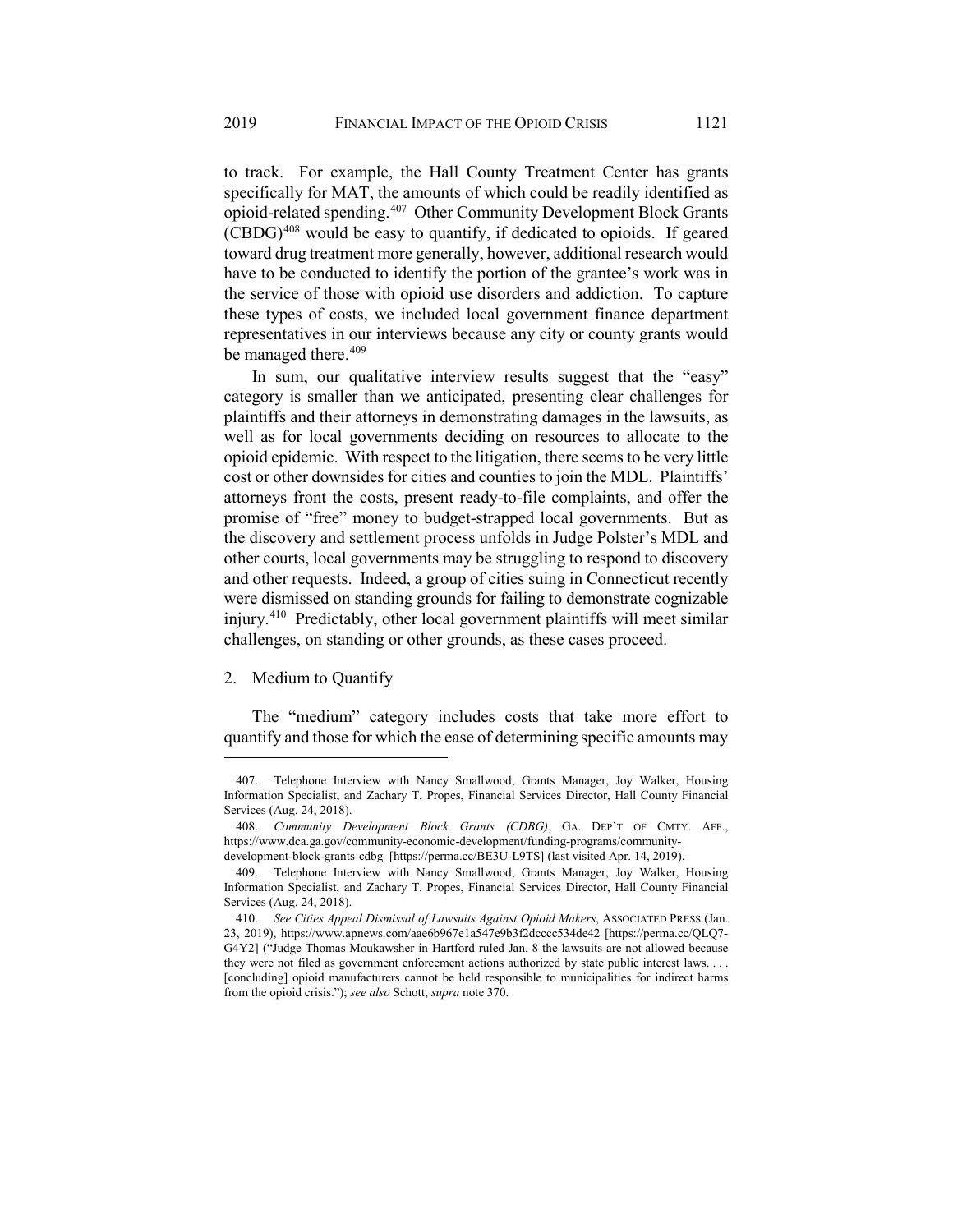vary depending on a jurisdiction's particular recordkeeping practices. Our "medium" category includes jails, county attorneys (prosecutors and public defenders) and courts, parks and recreation, and police (both drug enforcement and code enforcement authorities). Some of the additional effort would be retrospective, culling through records to identify historical costs not otherwise captured. Some would be prospective, putting in place tracking software or other systems, or creating feedback loops, such as the suggestion above for hospital toxicology screens to be reported back to EMS. One of our follow-on projects for this qualitative research is to develop those sorts of systems and train local governments on their use, work that is very much in keeping with the service and outreach mission of the University of Georgia, and similarly situated land-grant universities.[411](#page-61-0)

One example of "medium" costs that could be tracked with some additional steps include jail costs.<sup>[412](#page-61-1)</sup> The ability to track opioid-related effort will be "easy" or "medium" depending on whether the sheriff tracks why a person is incarcerated in a way that allows a retrospective search of the data. Jails may or may not record the criminal code corresponding to the arrest or otherwise update intake data following plea or conviction. Even if data more specific than "DUI" or "possession" is recorded, it may not be in an easily searchable database, requiring a time-intensive review of records. City and county jail populations include a mix of pre-trial detainees (the majority) and convicted inmates (serving sentences for misdemeanors and sometimes serving shorter felony sentences not transferred to a state facility).

If the jail does record reasons for incarceration, then a similar calculation to the courts' costs example above could be done.<sup>413</sup> The average per-inmate cost (i.e., roughly \$45/day/per inmate in Athens-Clarke County) $414$  could be multiplied by the number of opioid-related incarcerations. Absent those data, jails at least could determine prisoner

<span id="page-61-0"></span><sup>411.</sup> *The Mission of the University of Georgia*, UNIV. OF GA., https://www.uga.edu/mission.php [https://perma.cc/TM4Q-NESZ] (last visited Apr. 22, 2019).

<span id="page-61-1"></span><sup>412.</sup> *See generally About GDC*, GA. DEP'T OF CORR., http://www.dcor.state.ga.us/ AboutGDC/About [https://perma.cc/BH73-ZBSH] (last visited Apr. 22, 2019); *see also* CHRISTIAN HENRICHSON ET AL., VERA INST. OF JUSTICE, THE PRICE OF JAILS: MEASURING THE TAXPAYER COST OF LOCAL INCARCERATION 4 (May 2015), https://storage.googleapis.com/vera-web-assets/ downloads/Publications/the-price-of-jails-measuring-the-taxpayer-cost-of-local-incarceration/ legacy\_downloads/price-of-jails.pdf [https://perma.cc/A2RM-6S5A].

<sup>413.</sup> *See supra* Figure 1.

<span id="page-61-3"></span><span id="page-61-2"></span><sup>414.</sup> Telephone Interview with Tommy York, Athens-Clarke County Jail Commander (Aug. 10, 2018).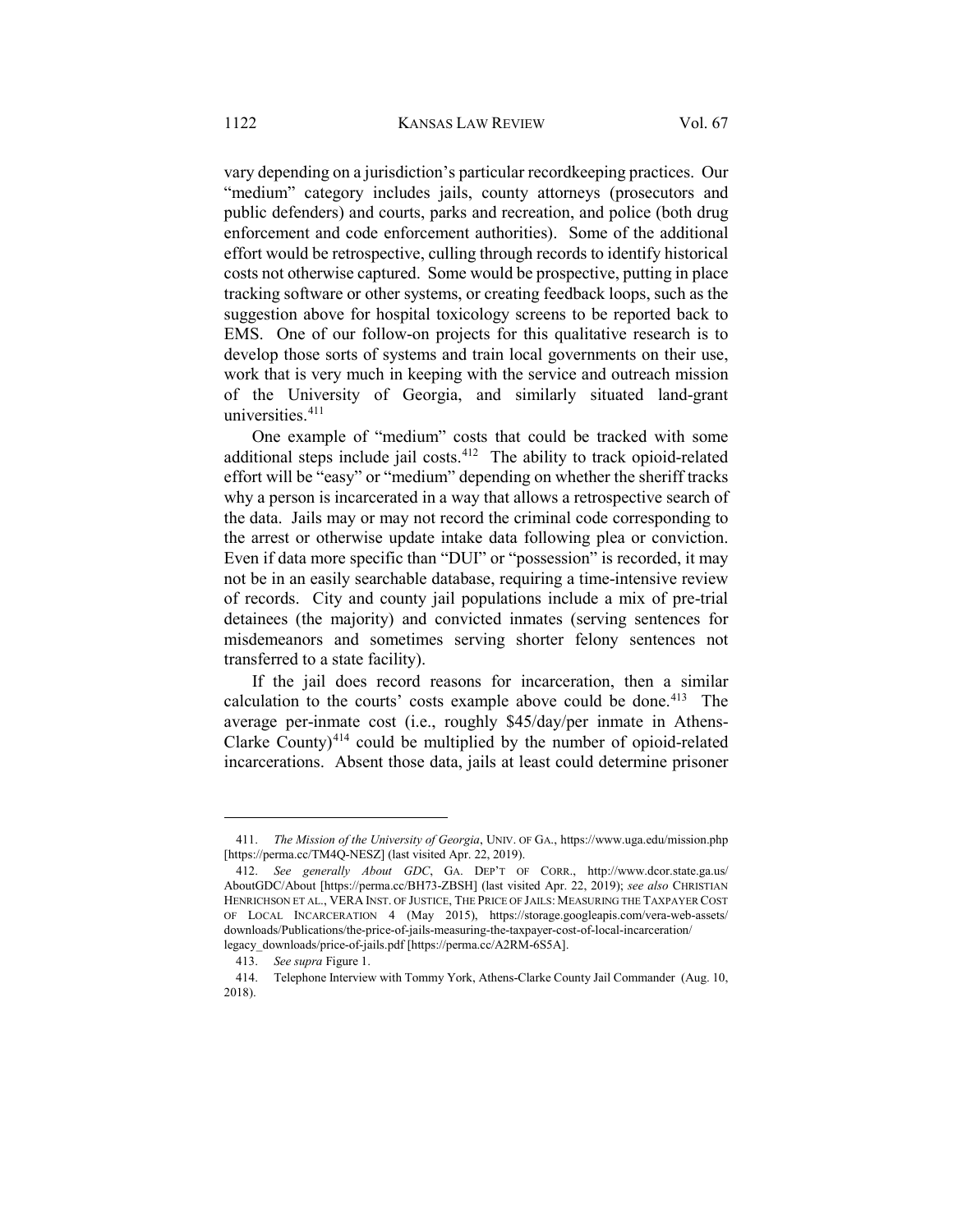medical costs related to opioids, including detoxification, MAT,<sup>[415](#page-62-0)</sup> and any other associated medical and mental health costs. Prisoners needing those services are already identified and the drug and medical costs are easily traceable. If the detox occurs on-site, medical staff time can be calculated based on number of days in the infirmary. If the detox occurs at the local hospital, according to our interviews, the county pays directly, on a cost basis, for any services provided to prisoners, as described above under the "easy" category.<sup>[416](#page-62-1)</sup>

Court administration, as discussed above, seems fairly easy to track as those administrative costs are directly borne by local governments. The question becomes harder for other legal departments, including public defenders;<sup>[417](#page-62-2)</sup> prosecutors (which may include district attorneys, who handle felonies, or solicitors general, who handle misdemeanors in some larger counties); $418$  Superior Courts, $419$  which include Accountability Courts<sup>[420](#page-62-5)</sup> and, as subsets, Drug Courts and Mental Health Courts;<sup>[421](#page-62-6)</sup> Juvenile Courts;<sup>[422](#page-62-7)</sup> other limited-jurisdiction courts, such as State Courts in some counties $423$  which hear misdemeanors, including DUI, and may also have separate Drug/DUI tracks;<sup>[424](#page-62-9)</sup> and Municipal Courts,<sup>425</sup> which may hear code violations, shoplifting, marijuana possession, and other low-level cases. Additionally, some counties may use Probate and Magistrate Courts for certain misdemeanors, other minor crimes, and preliminary matters and proceedings.<sup>[426](#page-62-11)</sup> The county Clerk of Courts may

<span id="page-62-12"></span><span id="page-62-0"></span><sup>415.</sup> *See generally Jailed-Based MAT: Promising Practices, Guidelines and Resources*, NAT'L COMM'N ON CORR. HEALTH CARE (Nov. 7, 2018), https://www.ncchc.org/jail-based-MAT [https://perma.cc/L3QV-ZNZP].

<span id="page-62-1"></span><sup>416.</sup> Telephone Interview with Tommy York, Athens-Clarke County Jail Commander (Aug. 10, 2018).

<sup>417.</sup> GA. CODE ANN. § 17-12-23 (West 2014).

<span id="page-62-3"></span><span id="page-62-2"></span><sup>418.</sup> *Prosecuting Attorneys' Council of Georgia*, GA. GOV, https://georgia.gov/ agencies/prosecuting-attorneys-council-georgia [https://perma.cc/6STT-RGCK] (last visited Apr. 22, 2019). *See also* Telephone Interview with C.R. Chisholm, Athens-Clarke County Solicitor (July 31, 2018).

<span id="page-62-4"></span><sup>419.</sup> *See generally* GA. SUPER. CTS., https://georgiasuperiorcourts.org [https://perma.cc/6BG7- NNU8] (last visited Apr. 14, 2019).

<span id="page-62-6"></span><span id="page-62-5"></span><sup>420.</sup> *See generally* GA. ACCOUNTABILITY CTS., https://www.gaaccountabilitycourts.org [https://perma.cc/RQ9A-S8PR] (last visited Apr. 14, 2019) *and* COUNCIL OF JUV. CT. JUDGES OF GA., http://cjcj.georgiacourts.gov [https://perma.cc/LWY4-XW4N] (last visited Apr. 14, 2019).

<sup>421.</sup> GA. CODE ANN. § 15-1-15 (West 2009 & Supp. 2013).

<sup>422.</sup> *Id*. § 15-11-50 (West 2009); *Id*. § 15-11-28 (West 2009 & Supp. 2013).

<sup>423.</sup> *Id*. § 15-7-4 (West 2009 & Supp. 2013).

<span id="page-62-9"></span><span id="page-62-8"></span><span id="page-62-7"></span><sup>424.</sup> *State Court*, ATHENS-CLARKE CTY., https://www.athensclarkecounty.com/954/State-Court [https://perma.cc/Y4AS-NAGH] (last visited Apr. 14, 2019).

<sup>425.</sup> GA. CODE ANN. § 36-32-1 (West 2003 & Supp. 2013).

<span id="page-62-11"></span><span id="page-62-10"></span><sup>426.</sup> *Georgia's Court Structure*, JUD. COUNCIL OF GA. ADMIN. OFFICE OF THE CTS., http://municipal.georgiacourts.gov/content/georgia%E2%80%99s-court-structure [https://perma.cc/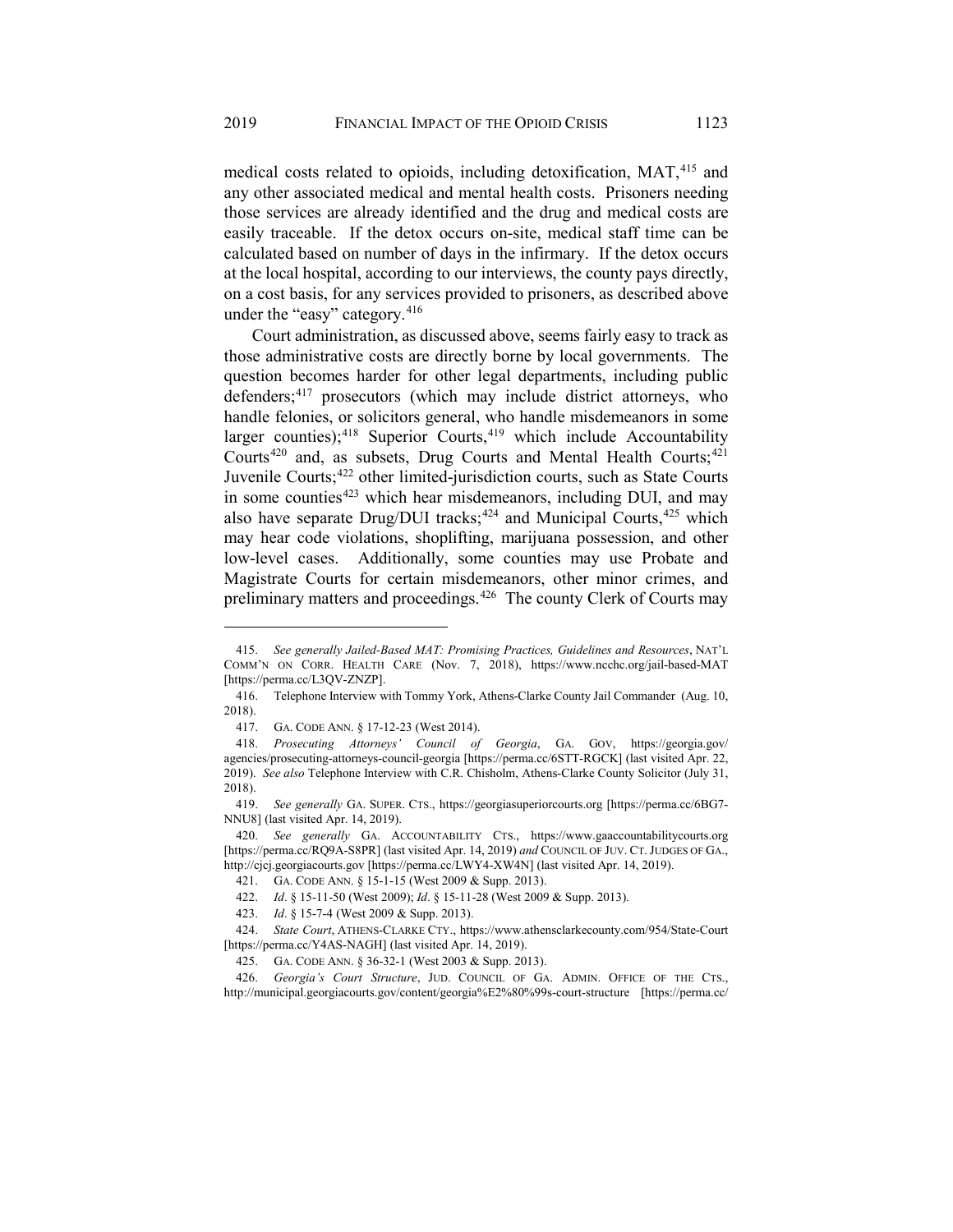oversee both the Superior Court and limited-jurisdiction courts.<sup>[427](#page-63-0)</sup>

For these various legal departments, opioid-related costs are hard to track and attribute to local governments for various reasons. First, the funding is a mix of state and city or county dollars. Funding for Superior and Juvenile Courts in Georgia is a mix of state and county sources, while the courts of limited jurisdictions are city or county-funded.<sup>[428](#page-63-1)</sup> Public defenders' and district attorneys' salaries primarily come from the state, although counties may supplement them.<sup>[429](#page-63-2)</sup> That said, the state public defender system funds only one Superior Court public defender per county and only a portion of Juvenile Court public defenders and defenders' support staff. Caseloads typically require additional public defenders, which are county-funded. For counties with Solicitors General, the county pays their compensation.<sup>430</sup> Thus, the first task would be identifying which cases were handled by which courts and attorneys, recognizing that cases may move among various venues and personnel as charges are added, dropped, or settled. That disaggregation task alone would be daunting.

Second, even assuming some cases could be identified as countyfunded, those employees typically do not track costs related to particular charges in the same manner as Court Administration, described above. Thus, local governments would need to implement new systems to track staff time for opioid-related cases. Historically, local government legal departments have not needed to "bill" their time (in contrast to some private attorneys). Accordingly, any attempt to capture data on opioidrelated cases specifically would require a cultural change. These departments might retroactively compile those data by combing through old case files, which may or may not be electronic or term-searchable. The Government Plaintiff Fact Sheet described above calls for ten years of historical data on court expenditures with respect to each category of damages.[431](#page-63-4) To create any historical dataset would require not only timeconsuming, tedious work but also assumptions about the amount of time spent on cases, or creating average time estimates for types of cases (e.g., pleas versus trials, single versus multiple defendants, single versus multiple charges, type of charge).

K5F4-E8VG] (last visited Apr. 14, 2019).

<span id="page-63-2"></span><span id="page-63-1"></span><span id="page-63-0"></span><sup>427.</sup> *See* GA. CODE ANN. § 15-6-60 (West 2009); *Id*. § 15-6-61 (West 2009 & Supp. 2013); *Id*. § 15-6-51.

<sup>428.</sup> *See Georgia's Court Structure*, *supra* not[e 426.](#page-62-12)

<sup>429.</sup> GA. CODE ANN. § 17-12-25; *Id.* § 15-18-10 (West 2003 & Supp. 2013).

<span id="page-63-4"></span><span id="page-63-3"></span><sup>430.</sup> *Id.* § 15-18-67.

<sup>431.</sup> Fact Sheet Implementation Order, *supra* note [124.](#page-17-0)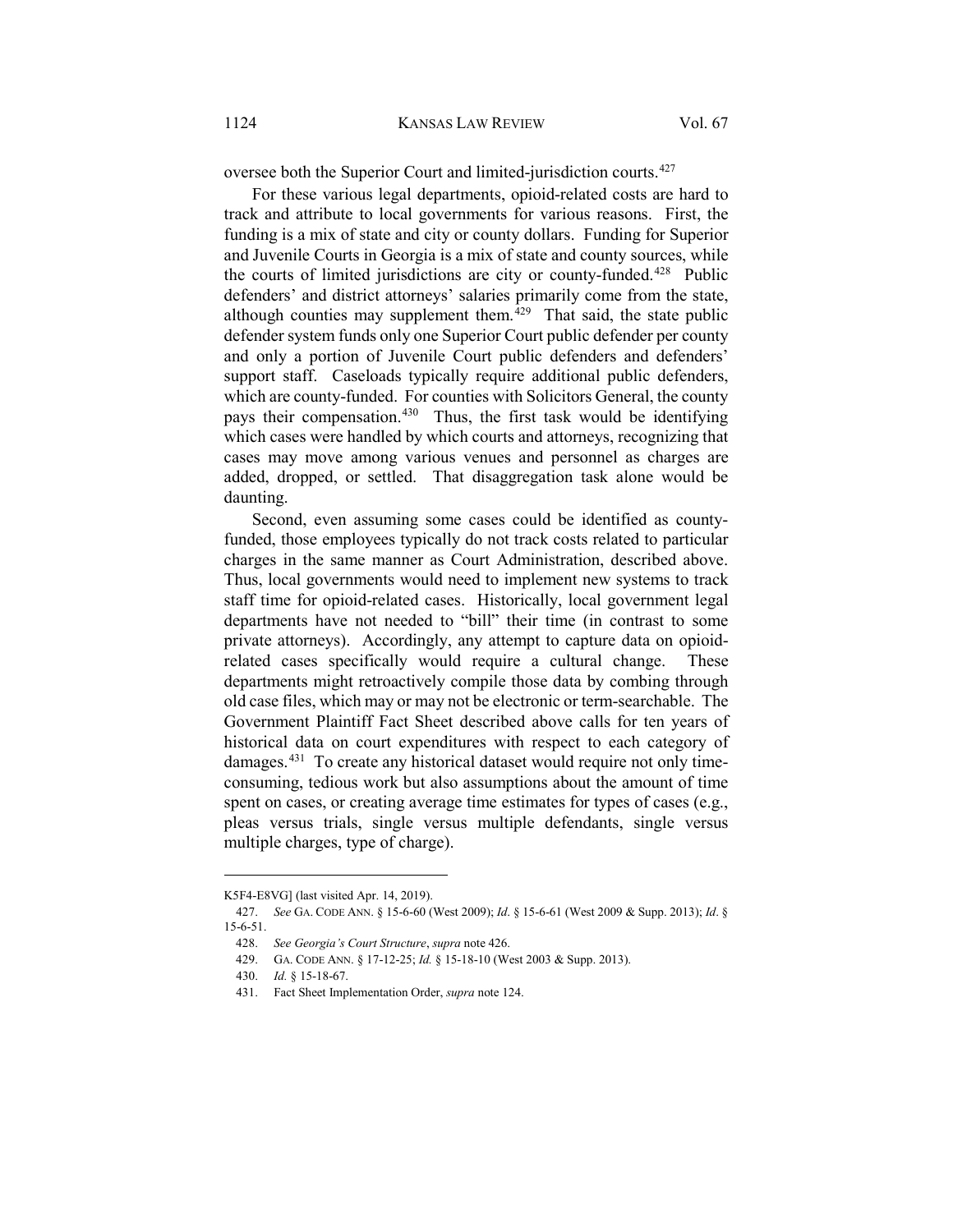If a tracking system were implemented, then the total time in a fiscal year dedicated to cases involving opioids would be divided by the total time spent on all cases to create an opioid effort, similar to the Court Administration calculation above.<sup>[432](#page-64-0)</sup> All that being said, a number of cases still might not be captured. For example, the charged offense may not be drug-related, such as a non-violent theft offense, even though the offender suffers from an addiction and may enter treatment programs through the Drug Court. In sum, the calculation of local government judicial system costs related to opioids, aside from Court Administration, would be challenging.

Opioid-related costs for Parks and Recreation (sometimes called Leisure Services) departments might include cleaning up drug paraphernalia from homeless camps or other locations that opioid-users frequent. The costs would include the city or county workers' time and any special equipment and training to safely collect and dispose of the waste. If police accompaniment is needed for safety of the workers, those costs would also be included. For the three counties we interviewed, this had not become a significant issue, but reports from other parts of the country reveal that the problem does exist and may even be prevalent enough to warrant providing needle disposal containers in public places.<sup>[433](#page-64-1)</sup> We include the costs in our "medium" category, for now, because the problem is not yet prevalent at least in the three localities we interviewed. Another potential cost for local government recreational facilities are public campgrounds, such as in Hall County.<sup>[434](#page-64-2)</sup> Enforcement issues might include drug paraphernalia clean-up, as above, and other rules enforcement, such as noise or other disturbances, overstaying time-limits, and evictions.[435](#page-64-3)

In a few discrete instances, law enforcement efforts related to opioids could be captured if additional tracking systems were implemented. In Georgia, police are city departments and sheriffs are county departments. The local government funding source is clear, although state and federal enhancement is possible.<sup>[436](#page-64-4)</sup> In some cases, local law enforcement officers

<sup>432.</sup> *Supra* Figure 1.

<span id="page-64-1"></span><span id="page-64-0"></span><sup>433.</sup> Kevin Miller, *Portland Adds Needle Disposal Boxes in Some City Parks as Heroin Crisis Continues*, PRESS HERALD (Sept. 22, 2015), https://www.pressherald.com/2015/09/22/portland-addsneedle-disposal-boxes-in-some-city-parks-as-heroin-crisis-continues/ [https://perma.cc/WS2L-FXPW].

<sup>434.</sup> Telephone Interview with Mike Little, Hall County Parks & Leisure (Aug. 7, 2018).

<sup>435.</sup> *Id.*

<span id="page-64-4"></span><span id="page-64-3"></span><span id="page-64-2"></span><sup>436.</sup> There have been proposals to enhance police but not necessarily sheriffs and their deputies' salaries with state dollars. Greg Bluestein, *Panel Eyes \$7 Million in State Funds to Boost Local Cop Pay in Georgia*, ATLANTA J.-CONST. (Dec. 20, 2017), https://www.ajc.com/news/state—regional-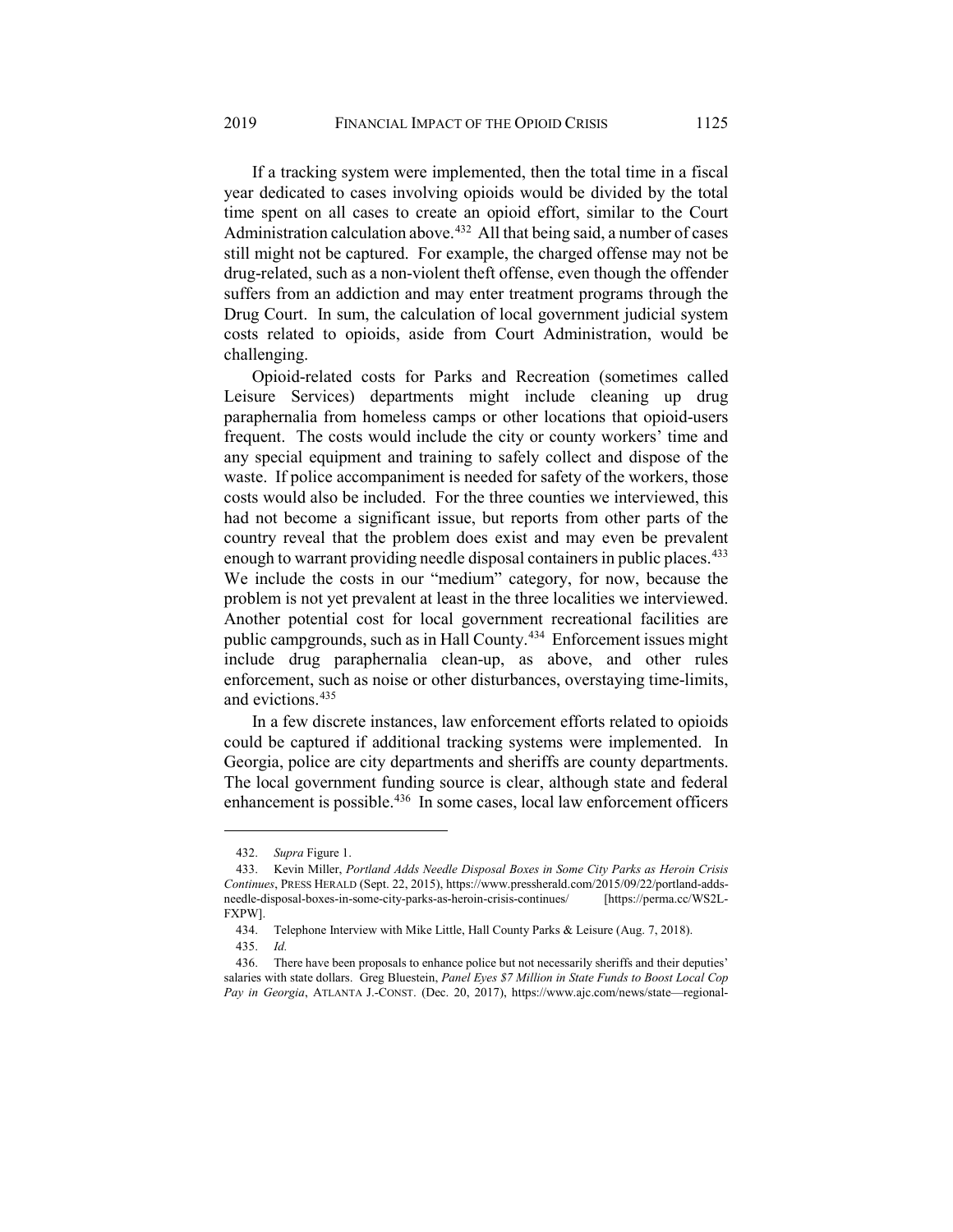may participate in drug enforcement efforts such as multi-county drug task forces.[437](#page-65-1) Their work is typically planned and targeted to arrest drug dealers and manufacturers, such as methamphetamine labs.<sup>[438](#page-65-2)</sup> Whether opioids are involved in an investigation may not be known until an arrest is made and the drugs are collected. For example, the officers may build a case of known cocaine dealer only to also seize heroin when an arrest is made. But, again, law enforcement investigators do not track the hours spent on each case. Therefore, even with investigations and arrests known to be drug-related, law enforcement agencies would need to develop a system to track time spent on each case, as well as additional costs like travel. Still, they would need to segregate resources spent on investigations involving opioids, which, in some cases, may require retrospective data culling and analysis, similar to the approach for identifying legal departments' efforts and overhead related to opioids, assuming the local government costs could be isolated.

<span id="page-65-0"></span>Aside from those particular scenarios, law enforcement costs related to opioids will be challenging to track because those services, along with fire, emergency response, sanitation, public works, and other departments, are provided as public goods, not on a benefit-received model. Public goods are those in which one cannot isolate the benefits of a good, resulting in the classic "free rider problem" and undersupply of these goods in the private sector.<sup>439</sup> The classic example is fire protection which benefits not just the person whose house is on fire but also neighbors' homes when the fire is extinguished. Likewise, it is often impractical to isolate beneficiaries of a service and make them pay for it. Can you imagine having a toll road on every street corner? In essence, local governments and the public do not expect local governments to charge for services based on a specific cost or benefit received for their core services: police, fire, street maintenance. Rather, the public's expectation is that the

govt—politics/panel-eyes-million-state-funds-boost-local-cop-pay-georgia/F8pB3alhhKbib6BTkx4 C5K/ [https://perma.cc/2KQV-SG6K]; Craig Schneider, *Sheriff's Deputies: We Face Highest Risk But Lowest Pay*, ATLANTA J.-CONST. (Sept. 16, 2016), https://www.ajc.com/news/local/sheriff-deputiesface-highest-risk-but-lowest-pay/9qCwAO7PcOMF61F7QyykFO/ [https://perma.cc/XA8Z-AW3L]. Also, some local police departments may receive grants, including federal funds. *See* Hilary Bitschek, *Ga. SWAT Team Gets Over \$700K in Funding*, MARIETTA DAILY J. (Feb. 20, 2015), https://www.policegrantshelp.com/news/8311290-ga-swat-team-gets-over-700k-in-funding/ [https://perma.cc/QPQ7-MB44].

<span id="page-65-1"></span><sup>437.</sup> *See, e.g.*, *Regional Drug Enforcement Offices*, GA. BUREAU OF INVESTIGATION, https://investigative-gbi.georgia.gov/regional-drug-enforcement-offices [https://perma.cc/T74Q-FXAR] (last visited Apr. 14, 2019).

<span id="page-65-2"></span><sup>438.</sup> Telephone Interview with Gary Epps, Christopher Nichols, & Benjamin Dickerson, Athens-Clarke County Police Department (Aug. 9, 2018).

<span id="page-65-3"></span><sup>439.</sup> *See generally* RICHARD A. MUSGRAVE & PEGGY B. MUSGRAVE, PUBLIC FINANCE IN THEORY AND PRACTICE 7–8 (1984); Gerald E. Frug, *City Services*, 73 N.Y.U. L. REV. 23, 25–35 (1998) (surveying dominant theories and literature on city services as public goods).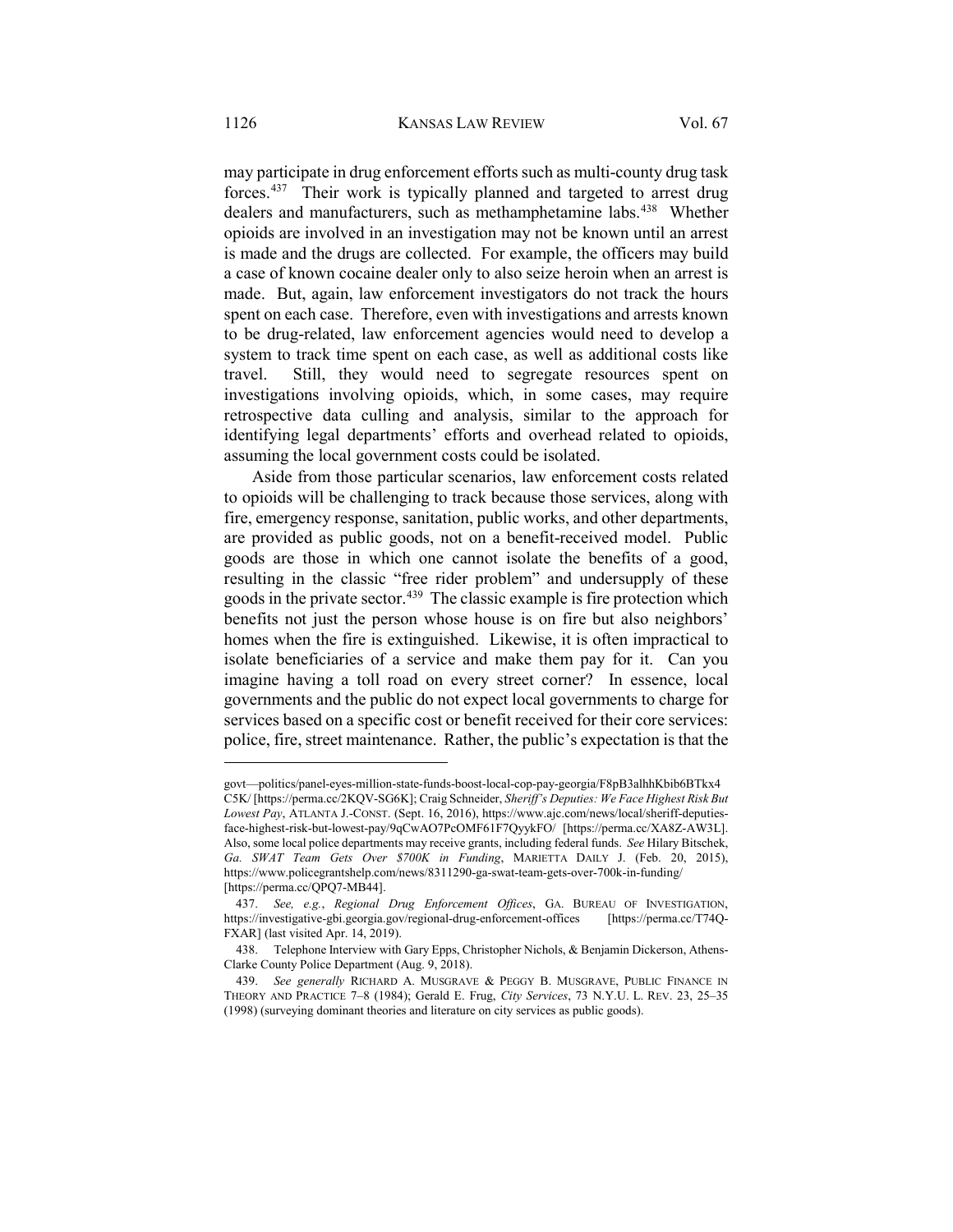city or county will provide those services at a level supported by the majority of the community. Moreover, some users of a service—such as a jail or court system—are not the beneficiaries. Rather, the public is by having a safer community. In sum, local governments at their core exist to provide services where costs and benefits cannot be traced to individuals and, thus, have not developed specific user and cost tracking systems. Although such systems might be designed to better capture opioid-related costs, the implementation itself would require expertise and resources, personnel, financial, and other.

#### 3. Hard to Quantify

The third category of costs, those that are very hard to quantify, was larger than we expected. This category includes not only indirect and intangible costs but also seemingly straight-forward, identifiable costs, including emergency communications (i.e., 911 calls), criminal investigations, code enforcements, and city and county personnel costs. We discuss the surprisingly hard direct costs first then briefly identify a host of indirect and intangible costs.

911 is a county-level service in Georgia, although some funding may come from the state, including a sales tax on prepaid phones.<sup>[440](#page-66-0)</sup> Calls may be coded as suspected overdose but not necessarily opioid-related. Unlike law enforcement through a drug task force where investigative work is planned and focused on narcotics, patrol work is reactionary. Officers<sup>[441](#page-66-1)</sup> respond to 911 calls and initiate incidents based on observations, such as pulling over a driver who is weaving across road lanes. After responding to a call for service, officers write a narrative, regardless of whether an incident report was made.<sup>[442](#page-66-2)</sup> While these incidents could potentially provide data on whether opioids were involved, most law enforcement departments use a form of electronic report-writing to speed the process for the officers.<sup>[443](#page-66-3)</sup> These data systems have general categories of crimes,

<span id="page-66-0"></span><sup>440.</sup> *See* Mark Niesse, *Georgia 911 Agencies Mysteriously Lose \$5 Million in State Funding*, ATLANTA J.-CONST. (Dec. 19, 2017), https://www.ajc.com/news/state—regional-govt politics/georgia-911-agencies-mysteriously-lose-million-state-funding/Mb3NEkFyamAYJ0GuRq3 PzJ/ [https://perma.cc/Y3TB-C8TS] (reporting that \$5 million in state funding for 911 from \$.75 tax on prepaid phones had seemingly disappeared).

<span id="page-66-1"></span><sup>441.</sup> This explanation applies to police officers and sheriff deputies. For this report, we use just the term "officers" for consistency.

<span id="page-66-2"></span><sup>442.</sup> Telephone Interview with Gary Epps, Christopher Nichols, & Benjamin Dickerson, Athens-Clarke County Police Department (Aug. 9, 2018).

<span id="page-66-3"></span><sup>443.</sup> Cindy Coleman, *How Incident Reporting Impacts Officer Productivity and Safety*, POLICEONE.COM (Aug. 6, 2018), https://www.policeone.com/police-products/police-technology/ software/report-writing/articles/478769006-How-incident-reporting-impacts-officer-productivity-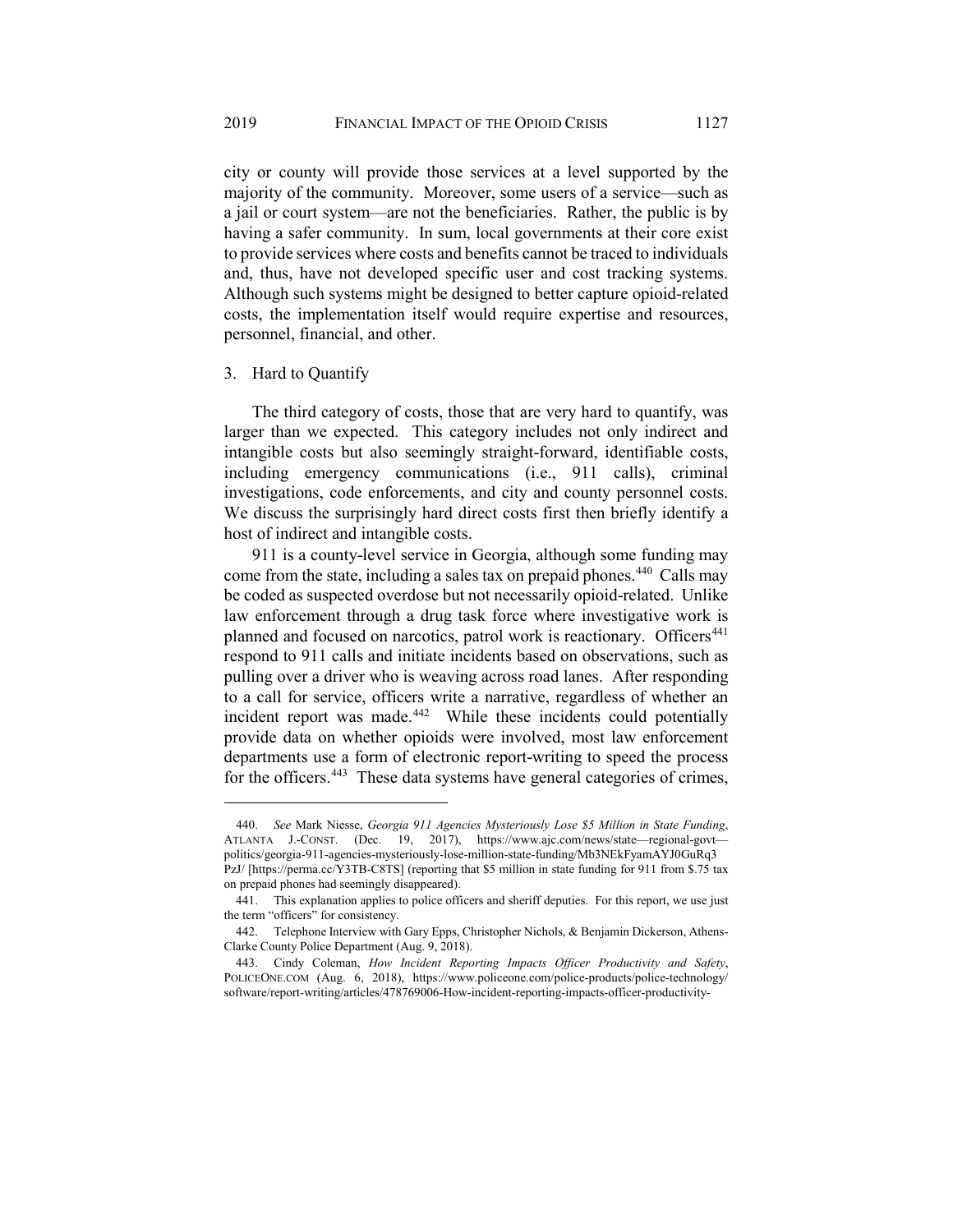such as assault, robbery, and narcotics, that an officer checks to easily classify the reason for the stop or arrest. Where narcotics are a factor in a service call, an officer may include the types of drug or drugs found in the report narrative but relatively few departments would have an easy way to quickly search every report to determine if opioids were included.<sup>[444](#page-67-0)</sup> Other 911 calls may not even indicate suspected overdose, but simply that a person is unresponsive or unconscious. Also, some 911 centers serve multiple jurisdictions, requiring a tracking system to identify calls for particular cities or counties.

For 911 calls involving police and crime, as stated earlier, arrests involving opioids can be tracked through docket databases of the Clerk of Court.[445](#page-67-1) But applying only those cases to a calculation of law enforcement effort with narcotics (a broader category, a subset of which would be opioids) would understate the actual impact on the department because many officer calls do not result in specific arrests for opioids. Under Georgia's safe harbor statute, a person calling 911 for assistance with an overdose will not face criminal charges nor will the person who has overdosed.<sup>446</sup> Therefore, an officer can assist with an overdose call, including but not limited to administering naloxone, and neither the person calling nor the person receiving treatment will be arrested.<sup>[447](#page-67-3)</sup> In some cases, including a video that went viral on social media, the person calling may even be the addict's dealer.<sup>[448](#page-67-4)</sup>

As discussed under the review of earlier opioid studies, opioids are undoubtedly a driving force for property crime as addicts commit those crimes to pay for their drugs. Because clearance rates for property crimes are generally low (e.g., nationally,  $19.2\%$  in 2017 for larceny-theft),  $449$  law enforcement at a local level often cannot say what percentage of property crime was specifically associated with narcotics, much less opioids

and-safety/ [https://perma.cc/Q3JT-A6BW] (noting that over two-thirds of departments surveyed use electronic police reporting software).

<span id="page-67-0"></span><sup>444.</sup> *See, e.g.*, Telephone Interview with Gary Epps, Christopher Nichols, & Benjamin Dickerson, Athens-Clarke County Police Department (Aug. 9, 2018).

<span id="page-67-1"></span><sup>445.</sup> Telephone Interview with Betty Logan, Athens-Clarke County Clerk of Courts (July 25, 2018).

<sup>446.</sup> GA. CODE ANN. § 16-13-5(b) (2014).

<sup>447.</sup> *Id.*

<span id="page-67-4"></span><span id="page-67-3"></span><span id="page-67-2"></span><sup>448.</sup> Katharine Q. Seelye, et al., *How Do You Recover After Millions Have Watched You Overdose?*, N.Y. TIMES (Dec. 11, 2018), https://www.nytimes.com/2018/12/11/us/overdosesyoutube-opioids-drugs.html [https://perma.cc/M2H2-SGQC] (discussing viral videos of overdoses across the United States).

<span id="page-67-5"></span><sup>449.</sup> *2017 Crime in the United States*, FED. BUREAU OF INVESTIGATION, https://ucr.fbi.gov/ crime-in-the-u.s/2017/crime-in-the-u.s.-2017/topic-pages/clearance-browse-by/national-data [https://perma.cc/9PLY-4KX5] (last visited Apr. 22, 2019).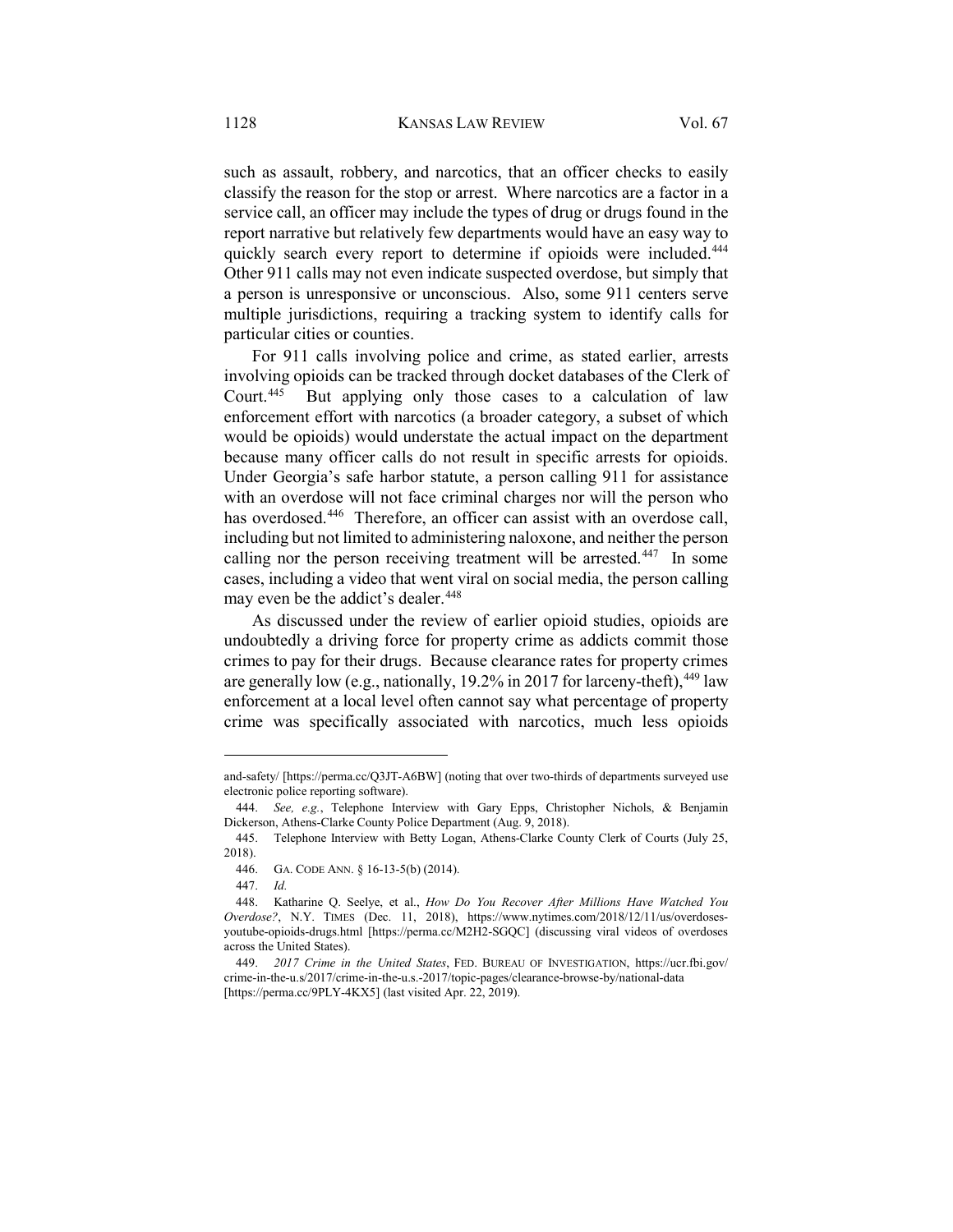specifically. Similarly, housing code and other city- or county-ordinance violations are hard to correlate with opioids as opposed to drugs more generally or a host of other socioeconomic, medical, and other factors. As one code enforcement officer explained, their officers may be called out to a property or identify a property because of piles of garbage in the yard, noise, or other disturbances.[450](#page-68-0) They may investigate and issue a citation, only to be called out to or notice the property in a similar condition some weeks or months later. Alternatively, the violators may relocate within the jurisdiction and have that property fall back into similar condition. Investigations may on occasion reveal the presence of drug paraphernalia, but they may not necessarily be opioid-related. Moreover, the code enforcement officer may not have grounds for or exercise discretion in involving drug enforcement authorities in the incident.

A host of other financial impacts on cities and counties will be very difficult to quantify. As discussed above in the "easy" category, direct medical costs for local government employees may be identified by insurance billing records.<sup>451</sup> That said, the Human Resources department may not know whether an employee is using prescription opioids appropriately or is abusing them. If a local government employee is abusing drugs, his productivity almost certainly would be lower, but quantifying that cost to the city or county would be challenging. Moreover, there could be lost productivity due to a family members' addiction, even if the employee himself is clean. In theory, it might be possible to correlate some workplace injuries with prescribed opioids if the worker experiences reduced alertness, focus, or coordination due to the drug. Perhaps the value of damaged equipment, worksite shut-downs, or project delays could be identified. But, again, the process would be laborious. In theory, a city or county Human Resources department could establish a system to track employees prescribed opioids, even appropriately following surgery or for chronic pain, and establish patient education or other interventions. But, again, those would be costly to implement and track.

Lost economic development and opportunities in opioid-impacted communities is another probable effect of opioids that is difficult to quantify. A community may become known for having a high rate of opioid use disorder and thus be passed over by businesses looking to locate new retail stores, manufacturing facilities, or corporate offices. The company's concerns may include suspicion that an insufficient number of

<span id="page-68-1"></span><span id="page-68-0"></span><sup>450.</sup> Telephone Interview with Dennis Bechtold, Hall County Code Enforcement (Aug. 22, 2018).

<sup>451.</sup> *See supra* Section IV.B.1.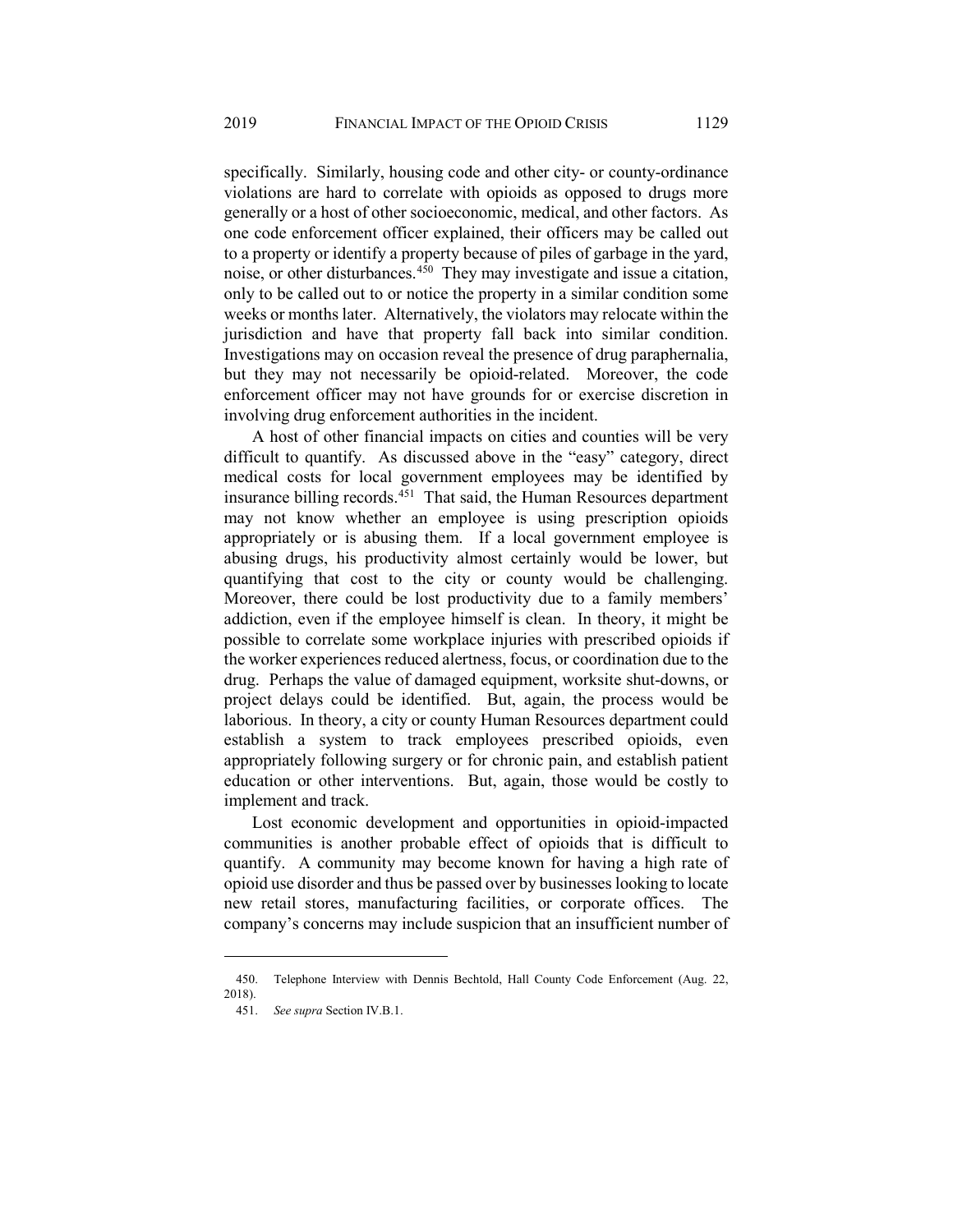potential workers could pass a pre-employment drug screen, or that employees, once hired, would be less productive and more expensive to insure than in a different locality. As explained above, lost productivity has been captured on various macro studies of the opioid problem. But those results do not translate clearly to particular localities. The effect of drugs on blight and depressed property values also would be difficult to trace to opioids specifically, much less to quantify.

Lost opportunity costs also would be very difficult to quantify. These opportunity costs relate to services that local government does not offer or provides at a lower level because resources are shifted to address opioid costs. Examples of opportunity costs include police officers having less time to patrol, slower response times from EMS, foregone park maintenance, and non-opioid mental health services.

Other intangible costs, including but not limited to loss of community well-being and safety, both perceived or actual; decreased quality of life and emotional well-being for opioid abusers and their families and social support networks; emotional and economic impacts of overdose deaths on families; and long-term impacts in terms of educational attainment, mental health, employment, and economic self-sufficiency of children from families affected by opioid abuse would all be very difficult to quantify.<sup>[452](#page-69-0)</sup> In sum, in addition to certain direct costs—including 911, criminal investigations, code enforcement, and Human Resources—that will be harder to quantify than we anticipated, there is a seemingly indeterminate list of indirect and intangible costs of the opioid epidemic that cannot be attributed solely to the drug or easily quantified. Those impacts, however, are real and substantial, warranting local government budget and planning attention.

# V. CONCLUSION

 $\overline{a}$ 

This article has provided a detailed description of the opioid litigation brought by local governments, which was the genesis for our project. It then surveyed existing studies on the financial impacts of the opioid crisis, noting their shortcomings in terms of quantifying costs for local governments, specifically. Finally, it described our study methodology and findings, noting that local government opioid-related costs fall into three categories, under our rather pedestrian taxonomy—easy, medium,

<span id="page-69-0"></span><sup>452.</sup> CORWIN N. RHYAN, ALTARUM, THE POTENTIAL SOCIETAL BENEFIT OF ELIMINATING OPIOID OVERDOSES, DEATHS, AND SUBSTANCE USE DISORDERS EXCEEDS \$95 BILLION PER YEAR 3 (Nov. 16, 2017), https://altarum.org/sites/default/files/uploaded-publication-files/Research-Brief Opioid-Epidemic-Economic-Burden.pdf [https://perma.cc/C45Y-CDFC] (listing various indirect costs).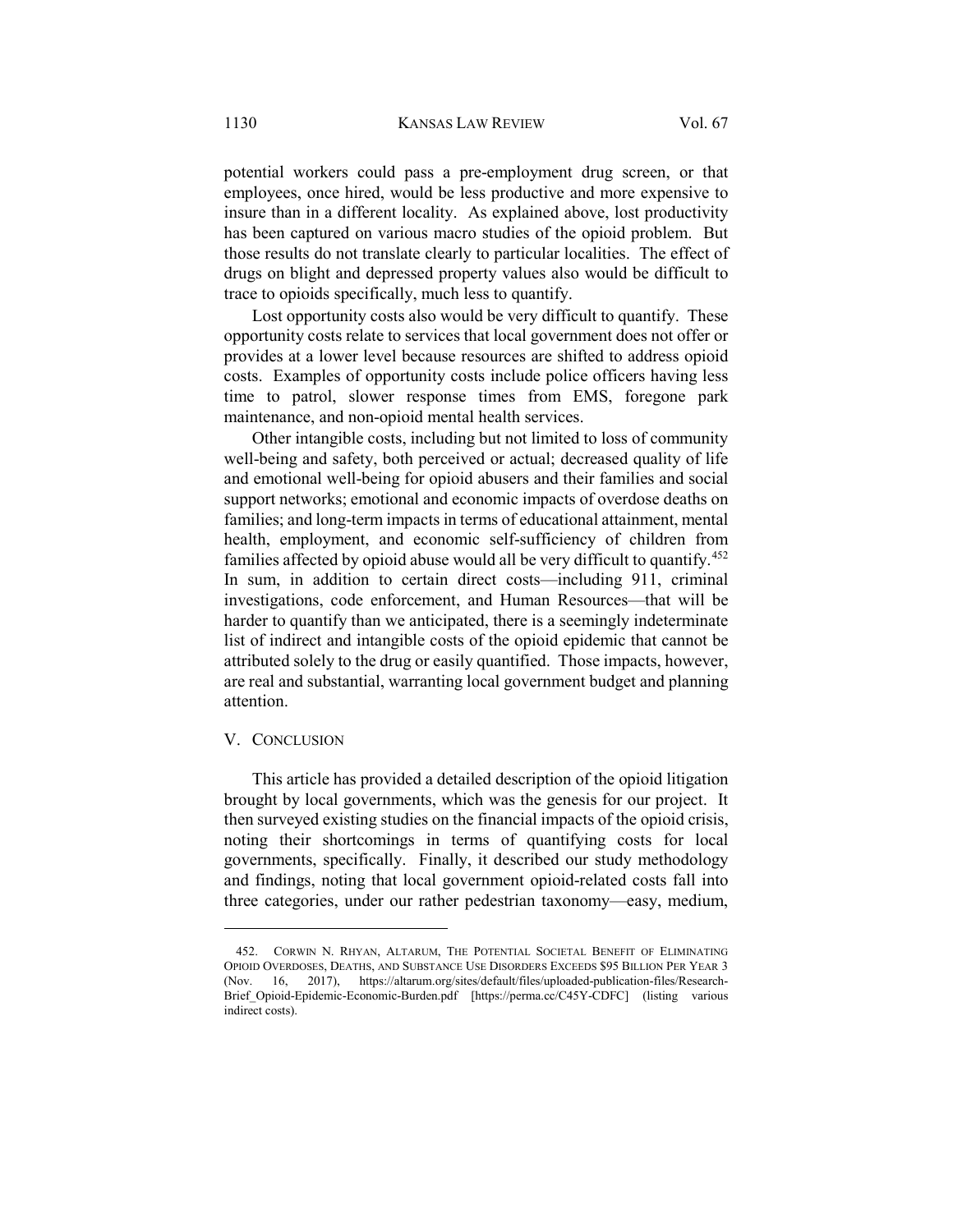and hard, in terms of the ability to quantify them. Our primary takeaway points are: (1) assessing local government plaintiffs' damages in the lawsuits will be very challenging; (2) these challenges stem from the fact that local governments are not set up to provide or track costs on a fee-forservice basis; (3) existing studies of opioid-related costs on localities operate at the macro level and do not support assumptions about microlevel costs actually experienced by any particular city or county; and (4) those studies do not even attempt to include very real indirect and intangible costs, which may not be relevant to the lawsuits but are highly relevant to city and county planning.

Given those points, we conclude by offering a few thoughts about the implications of the current study and our plans for further research and support for local governments in addressing the question of costs related to the opioid epidemic. As noted, our project was designed to inform the local governments plaintiffs' damages claims as well as local governments' decision-making regarding policy choices and resource allocation to address the opioid crisis in their communities. With respect to the litigation, local government plaintiffs and the MDL and other courts will need to more precisely identify truly local, as opposed to federal, state, school, hospital authority, or private costs. A number of alleged damages, especially medical costs, will fall only minimally or indirectly on cities and counties. Even for the "easy" category of costs, local government plaintiffs will need to expend resources to respond to the MDL discovery for ten years worth of information. For the "medium" category of costs, cities and counties may be able to capture some of those costs with additional tracking systems, templates, feedback loops, or coding systems. One of our future plans for this project would be to work with select Georgia local governments—not necessarily the same ones interviewed for this study—to pilot those sorts of instruments and training modules. As noted above, local government recordkeeping and accounting is often rudimentary, especially in rural communities hit especially hard by the epidemic. Thus, any assistance would likely be welcome. Local governments will have to weigh the costs of expending resources to better track opioids costs against the benefits from a litigation settlement and other funding and planning aims. For the "hard" category of cases, even more resource-intensive tracking systems could be developed for the direct costs, including 911, police effort, and Human Resources. For the indirect and intangible costs, local governments may simply want to be aware of those as they make budget and other resource allocation decisions.

This study was limited in scope and largely anecdotal in responses collected. For further research, we would like to expand and formalize the